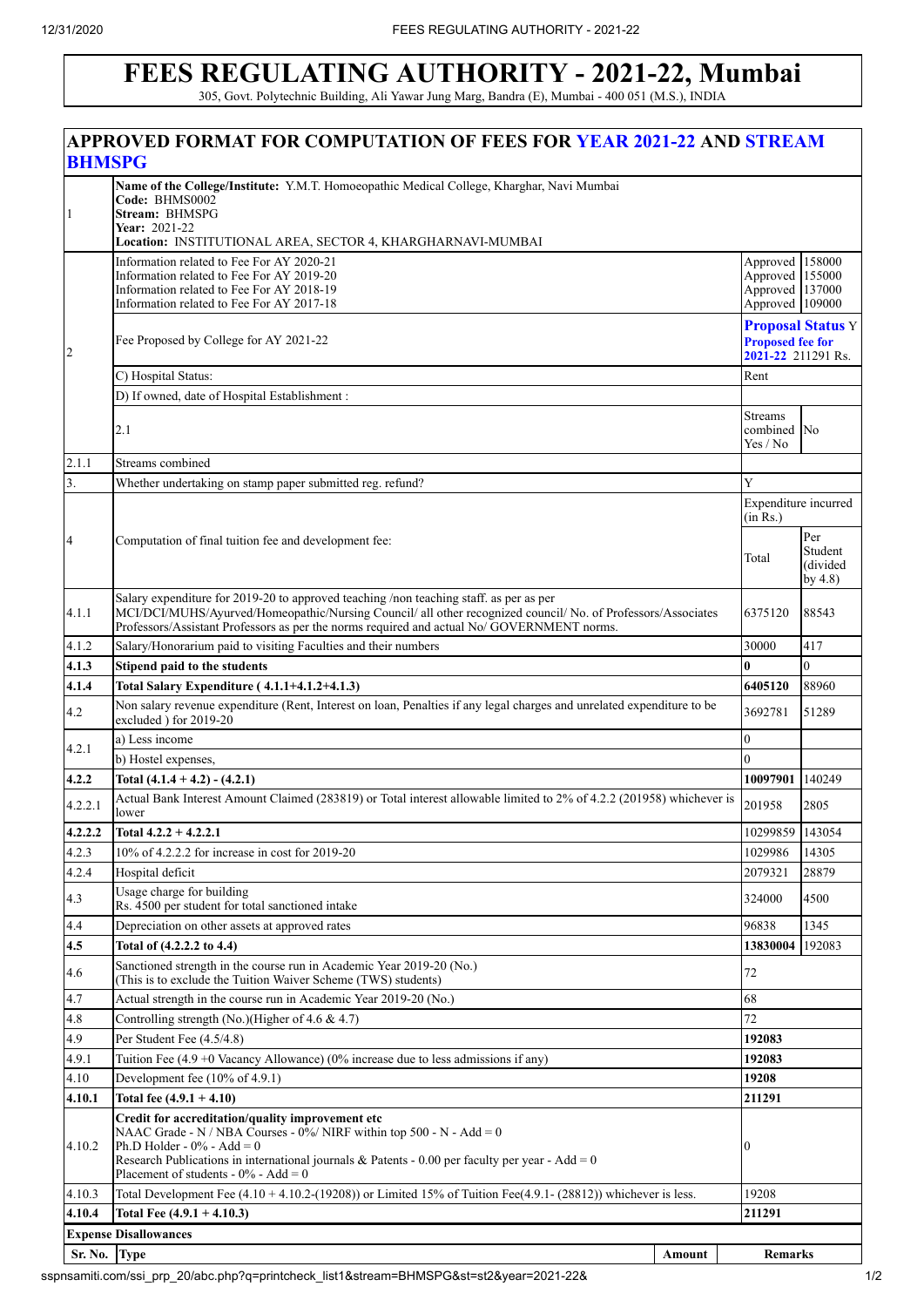| 12/31/2020           | FEES REGULATING AUTHORITY - 2021-22                                                        |              |                            |
|----------------------|--------------------------------------------------------------------------------------------|--------------|----------------------------|
| 1.                   | Stipend / To Interns / Students-Other allowances/ Remuneration to interns/Students         | $\mathbf{0}$ | <b>By Rules Disallowed</b> |
| Date                 |                                                                                            |              |                            |
| Place                |                                                                                            |              |                            |
|                      |                                                                                            |              |                            |
|                      |                                                                                            |              |                            |
|                      | Signature and Seal of person authorised in terms of section 2 (I) of the Act with Code No. |              |                            |
|                      | FOR OFFICE USE ONLY                                                                        |              |                            |
|                      |                                                                                            |              |                            |
| Date                 |                                                                                            |              |                            |
| Disallowance:-<br>1) |                                                                                            |              |                            |
| $\left( 2\right)$    |                                                                                            |              |                            |
| 3)<br>(4)            |                                                                                            |              |                            |
|                      |                                                                                            |              |                            |
|                      |                                                                                            |              |                            |
| Prepared by:         |                                                                                            |              |                            |
|                      |                                                                                            |              |                            |
|                      |                                                                                            |              |                            |
|                      | <b>Checked by (Chartered Accountant)</b>                                                   |              |                            |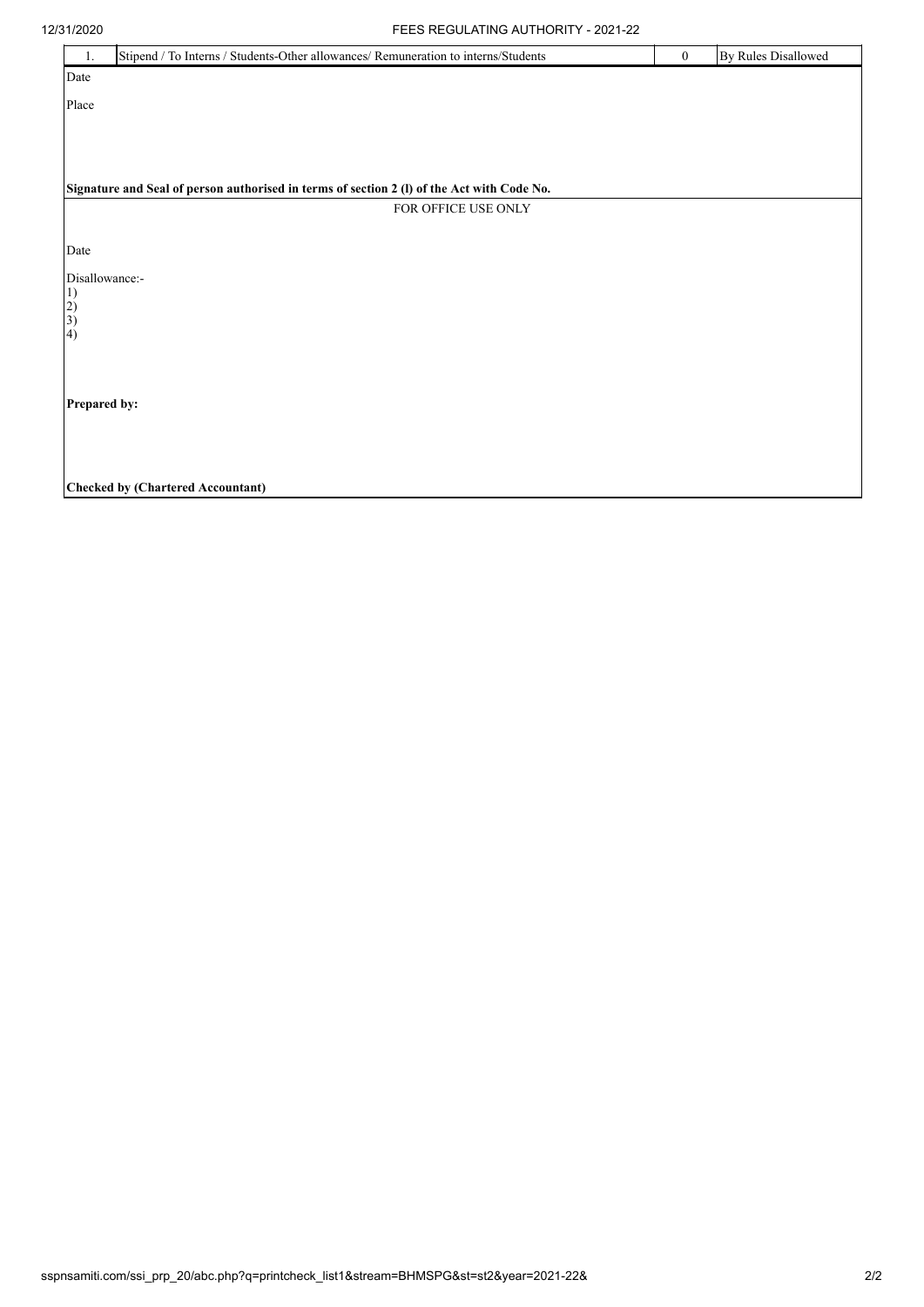1

 $\overline{\mathcal{L}}$ 

# **FEES REGULATING AUTHORITY - 2021-22, Mumbai**

305, Govt. Polytechnic Building, Ali Yawar Jung Marg, Bandra (E), Mumbai - 400 051 (M.S.), INDIA **APPROVED FORMAT FOR COMPUTATION OF FEES FOR YEAR 2021-22 AND STREAM BHMS Name of the College/Institute:** Y.M.T. Homoeopathic Medical College, Kharghar, Navi Mumbai **Code:** BHMS0002 **Stream:** BHMS **Year:** 2021-22 **Location:** INSTITUTIONAL AREA, SECTOR 4, KHARGHARNAVI-MUMBAI Information related to Fee For AY 2020-21 Information related to Fee For AY 2019-20 Information related to Fee For AY 2018-19 Information related to Fee For AY 2017-18 Approved Approved 130000 Approved 110000 Approved Fee Proposed by College for AY 2021-22 **Proposal Status** Y **Proposed fee for 2021-22** 172232 Rs. C) Hospital Status: Rent D) If owned, date of Hospital Establishment : 2.1 Streams combined Yes / No 2.1.1 Streams combined Whether undertaking on stamp paper submitted reg. refund? Computation of final tuition fee and development fee: Expenditure incurred  $(in Rs.)$ Total 4.1.1 Salary expenditure for 2019-20 to approved teaching /non teaching staff. as per as per MCI/DCI/MUHS/Ayurved/Homeopathic/Nursing Council/ all other recognized council/ No. of Professors/Associates Professors/Assistant Professors as per the norms required and actual No/ GOVERNMENT norms. 33234705 73855 4.1.2 Salary/Honorarium paid to visiting Faculties and their numbers 11.13750 1.137750 2528 **4.1.3 Stipend paid to the students 0** 0 **4.1.4 Total Salary Expenditure ( 4.1.1+4.1.2+4.1.3) 34372455** 76383 4.2 Non salary revenue expenditure (Rent, Interest on loan, Penalties if any legal charges and unrelated expenditure to be excluded ) for 2019-20 <br>excluded ) for 2019-20 4.2.1 a) Less income 0 b) Hostel expenses, **4.2.2 Total (4.1.4 + 4.2) - (4.2.1) 54697538** 121550 4.2.2.1 Actual Bank Interest Amount Claimed (1413972) or Total interest allowable limited to 2% of 4.2.2 (1093951) whichever is lower <sup>1093951</sup> <sup>2431</sup> **4.2.2.2 Total 4.2.2 + 4.2.2.1** 55791489 123981 4.2.3 10% of 4.2.2.2 for increase in cost for 2019-20 5579149 12398 4.2.4 Hospital deficit 6237963 13862 4.3 Usage charge for building Usage charge for building<br>Rs. 4500 per student for total sanctioned intake 20025000 4500 4.4 Depreciation on other assets at approved rates 865469 1923 **4.5 Total of (4.2.2.2 to 4.4) 70499070** 156665 Sanctioned strength in the course run in Academic Year 2019-20 (No.) Sanctioned strength in the course run in Academic Year 2019-20 (NO.)<br>(This is to exclude the Tuition Waiver Scheme (TWS) students) 450 4.7 Actual strength in the course run in Academic Year 2019-20 (No.) 440 4.8 Controlling strength (No.)(Higher of 4.6  $\&$  4.7) 450 4.9 Per Student Fee (4.5/4.8) **156665** 4.9.1 Tuition Fee (4.9 +0 Vacancy Allowance) (0% increase due to less admissions if any) **156665** 4.10 Development fee (10% of 4.9.1) **15667 4.10.1 Total fee (4.9.1 + 4.10) 172332** 4.10.2 **Credit for accreditation/quality improvement etc**  NAAC Grade - N / NBA Courses -  $0\%$  / NIRF within top 500 - N - Add = 0 Ph.D Holder -  $0\%$  - Add = 0 Research Publications in international journals  $\&$  Patents - 0.00 per faculty per year - Add = 0 Placement of students -  $0\%$  - Add = 0  $\overline{0}$ 4.10.3 Total Development Fee (4.10 + 4.10.2-(15667)) or Limited 15% of Tuition Fee(4.9.1- (23500)) whichever is less. 15667 **4.10.4 Total Fee (4.9.1 + 4.10.3) 172332**

**Sr. No. Type Amount Remarks**

sspnsamiti.com/ssi\_prp\_20/abc.php?q=printcheck\_list1&stream=BHMS&st=st1&year=2021-22& 1/2

**Expense Disallowances**

115000

78000

No

Per Student (divided by 4.8)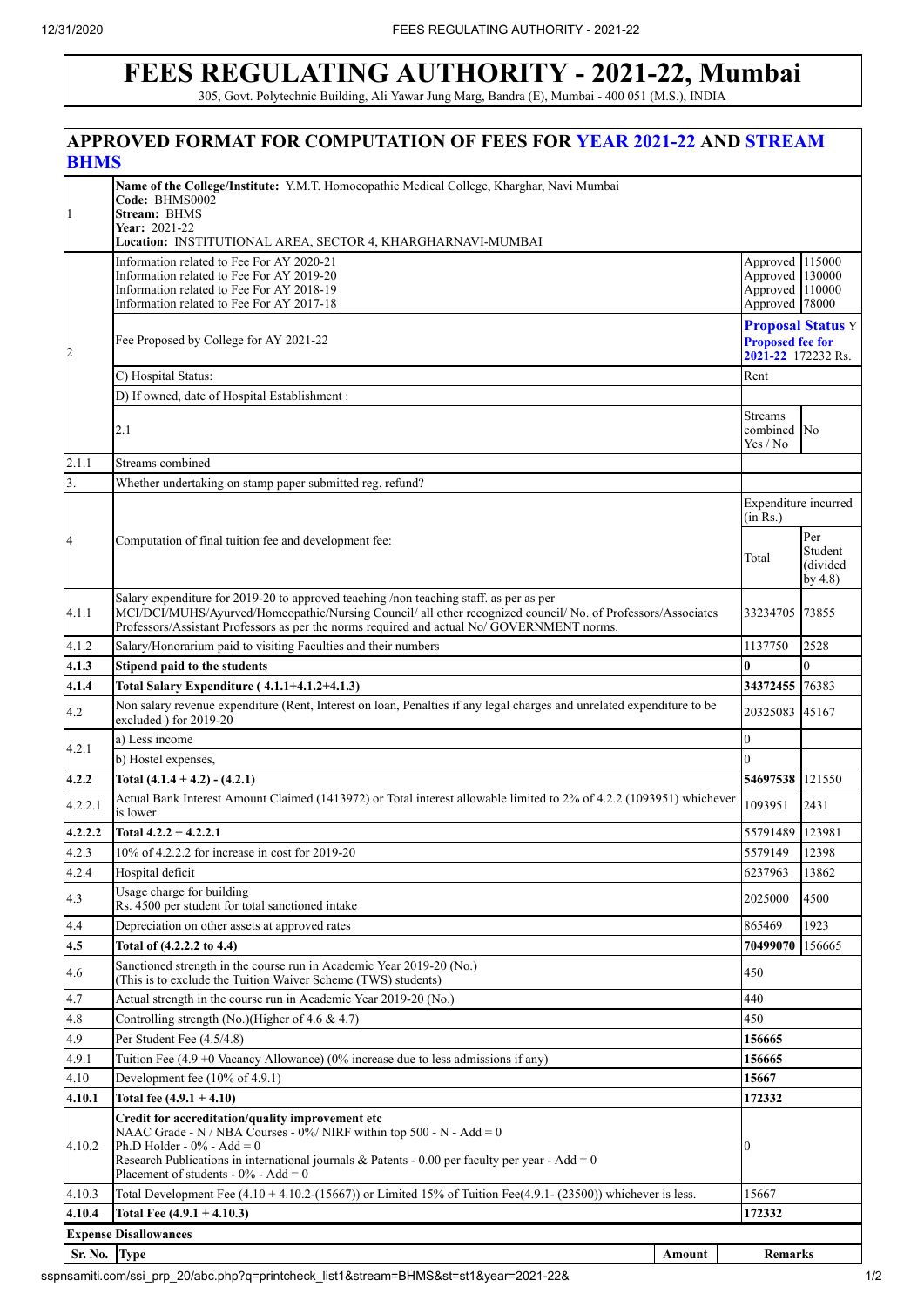| 12/31/2020                                | FEES REGULATING AUTHORITY - 2021-22                                                        |              |                            |
|-------------------------------------------|--------------------------------------------------------------------------------------------|--------------|----------------------------|
| 1.                                        | Stipend / To Interns / Students-Other allowances/ Remuneration to interns/Students         | $\mathbf{0}$ | <b>By Rules Disallowed</b> |
| Date                                      |                                                                                            |              |                            |
| Place                                     |                                                                                            |              |                            |
|                                           |                                                                                            |              |                            |
|                                           |                                                                                            |              |                            |
|                                           | Signature and Seal of person authorised in terms of section 2 (I) of the Act with Code No. |              |                            |
|                                           | FOR OFFICE USE ONLY                                                                        |              |                            |
| Date                                      |                                                                                            |              |                            |
| Disallowance:-<br>1)<br>$\left( 2\right)$ |                                                                                            |              |                            |
| 3)<br>(4)                                 |                                                                                            |              |                            |
| Prepared by:                              |                                                                                            |              |                            |
|                                           |                                                                                            |              |                            |
|                                           | <b>Checked by (Chartered Accountant)</b>                                                   |              |                            |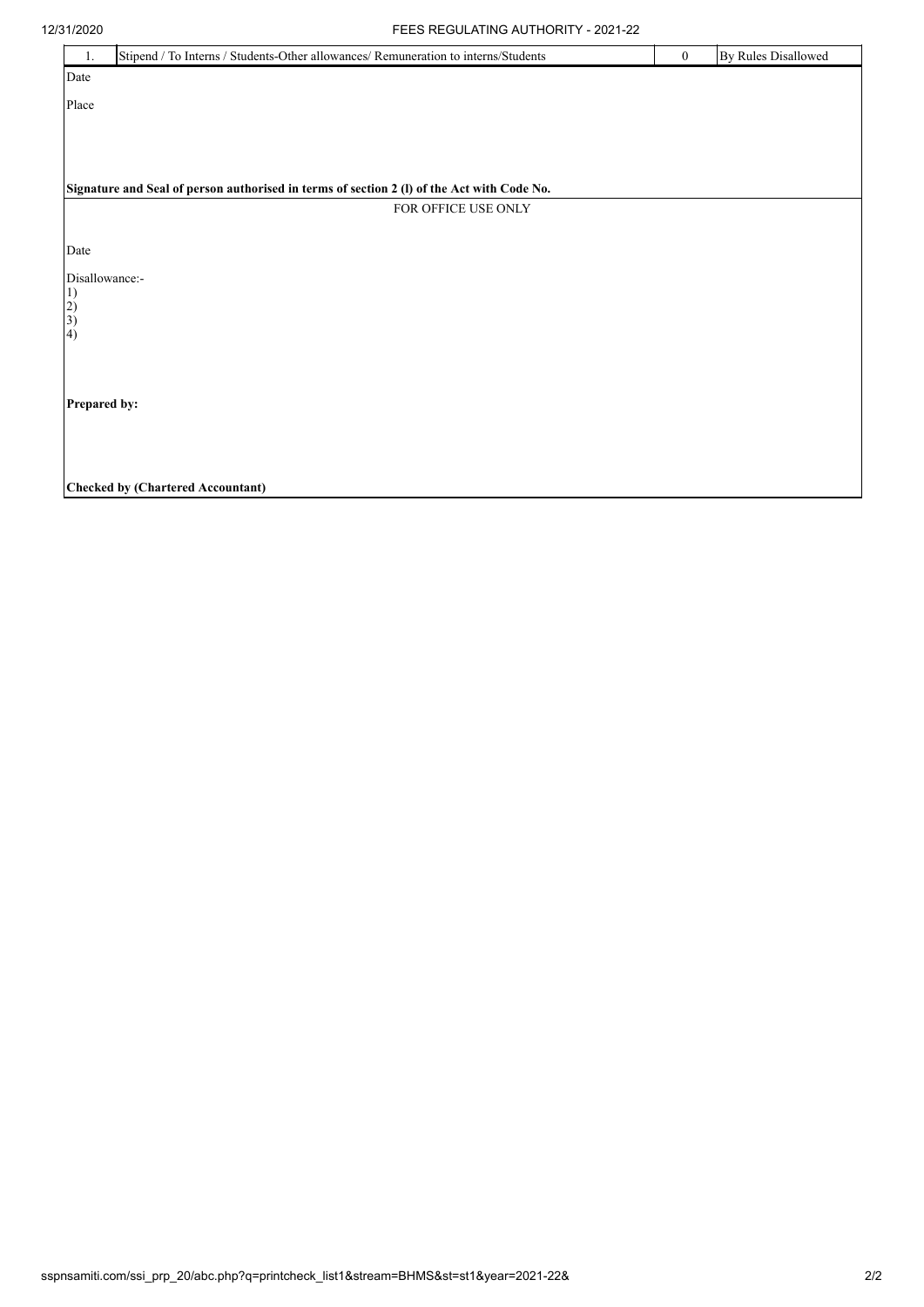## **FEES REGULATING AUTHORITY - 2021-22, Mumbai** 305, Govt. Polytechnic Building, Ali Yawar Jung Marg, Bandra (E), Mumbai - 400 051 (M.S.), INDIA

Print

|                 |                                                                                                                                                                                                                                                                                                                                                                                                                                                                                                                                                                                                                                                                                                                                           | <b>Online Fee Approval Proposal for Academic Year 2021-22</b>                                                                                                                                                                                                                                                                                                                           |               |  |  |  |  |  |  |
|-----------------|-------------------------------------------------------------------------------------------------------------------------------------------------------------------------------------------------------------------------------------------------------------------------------------------------------------------------------------------------------------------------------------------------------------------------------------------------------------------------------------------------------------------------------------------------------------------------------------------------------------------------------------------------------------------------------------------------------------------------------------------|-----------------------------------------------------------------------------------------------------------------------------------------------------------------------------------------------------------------------------------------------------------------------------------------------------------------------------------------------------------------------------------------|---------------|--|--|--|--|--|--|
|                 | To,<br>The Hon'ble Chairman.<br>Fees Regulating Authority,<br>Maharashtra State,<br>Mumbai - 400 051                                                                                                                                                                                                                                                                                                                                                                                                                                                                                                                                                                                                                                      |                                                                                                                                                                                                                                                                                                                                                                                         |               |  |  |  |  |  |  |
|                 | Name of the College /Institute                                                                                                                                                                                                                                                                                                                                                                                                                                                                                                                                                                                                                                                                                                            | BHMS0002, BHMSPG0002 - Y.M.T. Homoeopathic Medical College, Kharghar, Navi Mumbai                                                                                                                                                                                                                                                                                                       |               |  |  |  |  |  |  |
|                 | <b>Address</b>                                                                                                                                                                                                                                                                                                                                                                                                                                                                                                                                                                                                                                                                                                                            | INSTITUTIONAL AREA, SECTOR 4, KHARGHARNAVI-MUMBAI                                                                                                                                                                                                                                                                                                                                       |               |  |  |  |  |  |  |
|                 |                                                                                                                                                                                                                                                                                                                                                                                                                                                                                                                                                                                                                                                                                                                                           |                                                                                                                                                                                                                                                                                                                                                                                         |               |  |  |  |  |  |  |
|                 |                                                                                                                                                                                                                                                                                                                                                                                                                                                                                                                                                                                                                                                                                                                                           | Online fee approval proposal for academic year 2021-22                                                                                                                                                                                                                                                                                                                                  |               |  |  |  |  |  |  |
|                 |                                                                                                                                                                                                                                                                                                                                                                                                                                                                                                                                                                                                                                                                                                                                           | <b>INDEX</b>                                                                                                                                                                                                                                                                                                                                                                            |               |  |  |  |  |  |  |
| Sr<br>No        | <b>Particulars</b>                                                                                                                                                                                                                                                                                                                                                                                                                                                                                                                                                                                                                                                                                                                        |                                                                                                                                                                                                                                                                                                                                                                                         | <b>Status</b> |  |  |  |  |  |  |
|                 | Scanned copy of Affidavit as per prescribe format                                                                                                                                                                                                                                                                                                                                                                                                                                                                                                                                                                                                                                                                                         |                                                                                                                                                                                                                                                                                                                                                                                         | <b>Yes</b>    |  |  |  |  |  |  |
| $\overline{2}$  | Audited financial statements of Institutes/College (along with Hospital, in case of Health Science Colleges/ Institute) i.e. (i)Receipt & Payment Account, (ii)Income & Expenditure Account and (iii)Balance<br>Sheet along with all the schedules with Audit Report along with notes to accounts and accounts policy for the last Financial Year duly signed by Chartered Accountant and counter signed by person duly<br>Yes<br>authorised in terms of section 2 (I) of the Act. All the statements mentioned at (i) to (iii) in Original. (Note: Photocopies or certified photocopies will not be accepted.) Also confirm that the assets scheduled<br>in the information is given as per the requirements of Form B. i.e. for 2019-20 |                                                                                                                                                                                                                                                                                                                                                                                         |               |  |  |  |  |  |  |
| 3               |                                                                                                                                                                                                                                                                                                                                                                                                                                                                                                                                                                                                                                                                                                                                           | Copy of last year's fee structure finalised by Fees Regulating Authority i.e. for 2018-19,2019-20,2020-21                                                                                                                                                                                                                                                                               | <b>Yes</b>    |  |  |  |  |  |  |
| $\overline{4}$  |                                                                                                                                                                                                                                                                                                                                                                                                                                                                                                                                                                                                                                                                                                                                           | The actual salary of teaching and non-teaching staff along with Photo copy of Pay Roll for the entire last Financial Year along with TDS returns filed quarterly (Photocopies of pay roll should be certified by<br>Dean/Principal by signing on each page as true copy. Salary should be paid by cheque and/or directly transfered to bank account of each employee.) i.e. for 2019-20 | <b>Yes</b>    |  |  |  |  |  |  |
| $\overline{5}$  | Certificate of approval of admitted students from Admission Regulating Authority i.e. for 2019-20                                                                                                                                                                                                                                                                                                                                                                                                                                                                                                                                                                                                                                         |                                                                                                                                                                                                                                                                                                                                                                                         | <b>Yes</b>    |  |  |  |  |  |  |
| $6\overline{6}$ |                                                                                                                                                                                                                                                                                                                                                                                                                                                                                                                                                                                                                                                                                                                                           | Certificate that no refund of fees claims etc. and any other matter communicated by Admission Regulating Authority and Fees Regulating Authority are pending at Institution/College level.                                                                                                                                                                                              | Yes           |  |  |  |  |  |  |
| $\overline{7}$  |                                                                                                                                                                                                                                                                                                                                                                                                                                                                                                                                                                                                                                                                                                                                           | Certificate that no other fees/ charges have been collected from students/ parents other than those authorised by Fees Regulating Authority.                                                                                                                                                                                                                                            | <b>Yes</b>    |  |  |  |  |  |  |
| 8               | and University.                                                                                                                                                                                                                                                                                                                                                                                                                                                                                                                                                                                                                                                                                                                           | Certificate that all approvals/ sanction/ affiliation taken from the concerned relevant authorities - MEDIC - Govt/ MCI/ DCI/ DMER/ Homeopathic / Ayurved/ Unani/ Nursing Council / MUHS, Government                                                                                                                                                                                    | <b>Yes</b>    |  |  |  |  |  |  |
| 9               | instruments charges, etc. while submitting the proposals written in the hospital accounts.                                                                                                                                                                                                                                                                                                                                                                                                                                                                                                                                                                                                                                                | The College / Institute which are having only Post Graduate Courses to submit the details of a) Administrative salary, b) Teachers salary, similarly in the Hospital a) consultancy charges, b)surgical                                                                                                                                                                                 | <b>Yes</b>    |  |  |  |  |  |  |
| 10              |                                                                                                                                                                                                                                                                                                                                                                                                                                                                                                                                                                                                                                                                                                                                           | Fees collected for the last Academic year from students admitted in 15 percent NRI Quota in prescribed format(If any) i.e. for 2019-20                                                                                                                                                                                                                                                  | <b>Yes</b>    |  |  |  |  |  |  |
| 11              |                                                                                                                                                                                                                                                                                                                                                                                                                                                                                                                                                                                                                                                                                                                                           | Any other relevant information/documents College/ Institution would like to submit before the Authority.                                                                                                                                                                                                                                                                                | <b>Yes</b>    |  |  |  |  |  |  |
| 12              | Certified audited copy for Annual financial report of Trust/Society for last year i.e. for 2019-20                                                                                                                                                                                                                                                                                                                                                                                                                                                                                                                                                                                                                                        |                                                                                                                                                                                                                                                                                                                                                                                         | <b>Yes</b>    |  |  |  |  |  |  |
| 13              | Certified attested copies of income tax return by the trust for last three assessment years                                                                                                                                                                                                                                                                                                                                                                                                                                                                                                                                                                                                                                               |                                                                                                                                                                                                                                                                                                                                                                                         | <b>Yes</b>    |  |  |  |  |  |  |
| 14              | Detailed statement of approved teaching staff with letter of Approval from Authority                                                                                                                                                                                                                                                                                                                                                                                                                                                                                                                                                                                                                                                      |                                                                                                                                                                                                                                                                                                                                                                                         | <b>Yes</b>    |  |  |  |  |  |  |
| 15              | Proposed budget of current financial year                                                                                                                                                                                                                                                                                                                                                                                                                                                                                                                                                                                                                                                                                                 |                                                                                                                                                                                                                                                                                                                                                                                         | <b>Yes</b>    |  |  |  |  |  |  |
| 16              |                                                                                                                                                                                                                                                                                                                                                                                                                                                                                                                                                                                                                                                                                                                                           | Bank details of teaching, non teaching staff payment with corresponding debit entries in the bank statement                                                                                                                                                                                                                                                                             | <b>Yes</b>    |  |  |  |  |  |  |
| 17              |                                                                                                                                                                                                                                                                                                                                                                                                                                                                                                                                                                                                                                                                                                                                           | All non salary expenditure over the amount of Rs. 20000 is supported by debit entries in the bank statement                                                                                                                                                                                                                                                                             | <b>Yes</b>    |  |  |  |  |  |  |
| 18              |                                                                                                                                                                                                                                                                                                                                                                                                                                                                                                                                                                                                                                                                                                                                           | Hospital expenditure paid throughout the year is supported by corresponding debit entries in the bank statement(only for health science course)                                                                                                                                                                                                                                         | <b>Yes</b>    |  |  |  |  |  |  |
| 19              |                                                                                                                                                                                                                                                                                                                                                                                                                                                                                                                                                                                                                                                                                                                                           | Letter of sanction intake capacity of respective authority for academic year 2020-21,2019-20,2018-19,2017-18,2016-17.                                                                                                                                                                                                                                                                   | <b>Yes</b>    |  |  |  |  |  |  |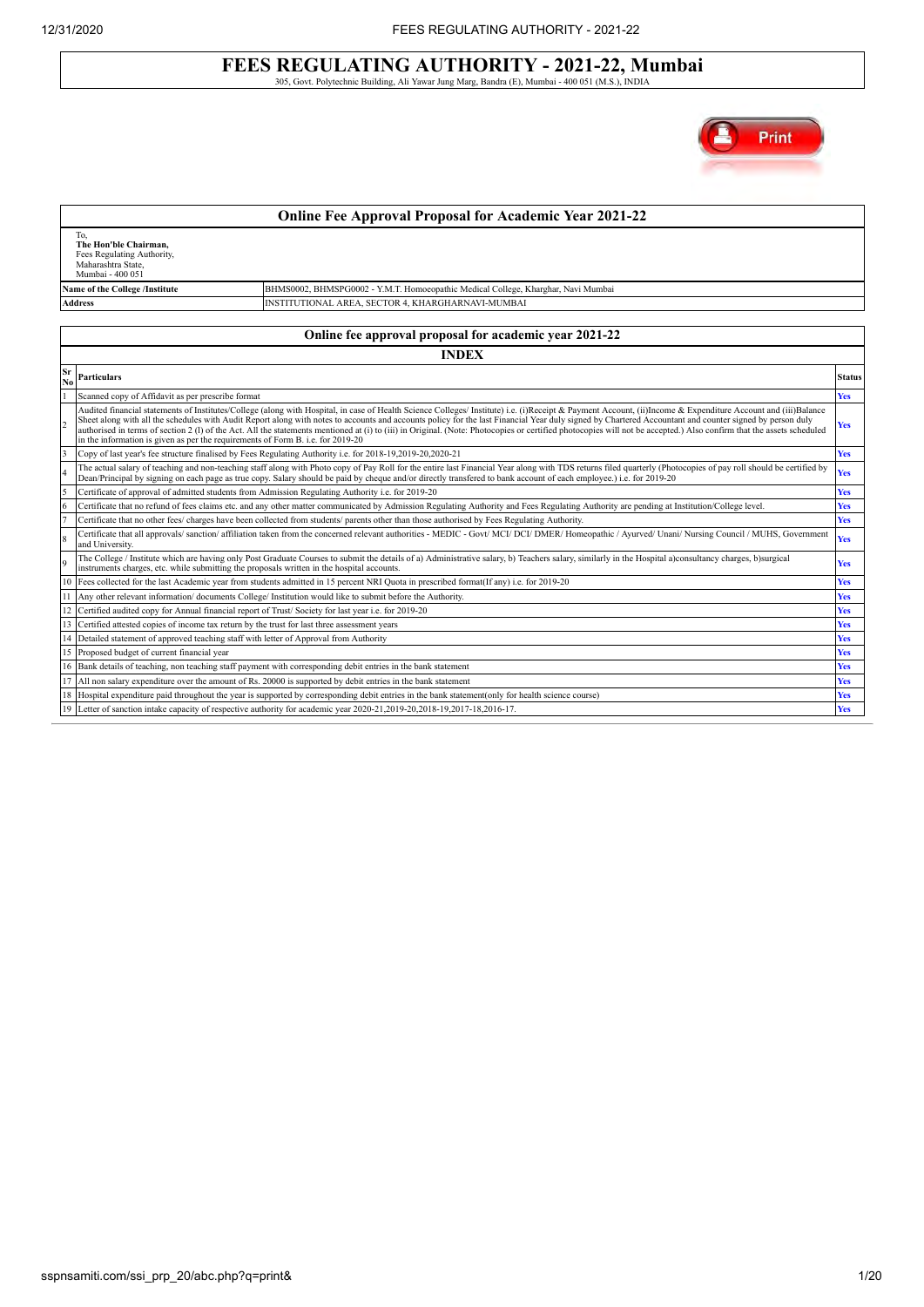|                       | Calculation of Depreciation on other assets for AY 2021-22                                                                                                              |                                |                                       |                             |                            |                               |                        |                                                                     |                          |             |               |                              |          |              |       |
|-----------------------|-------------------------------------------------------------------------------------------------------------------------------------------------------------------------|--------------------------------|---------------------------------------|-----------------------------|----------------------------|-------------------------------|------------------------|---------------------------------------------------------------------|--------------------------|-------------|---------------|------------------------------|----------|--------------|-------|
| Sr.<br>N <sub>0</sub> | Item                                                                                                                                                                    | Rate of<br>Depreciation<br>(A) | Opening<br>WDV as<br>on 01 Apr<br>(B) | Aditions upto 30<br>Sept(C) | Aditions From 01<br>Oct(C) | Less<br>Deductions(D) $(B+C-$ | Net<br>Value<br>$D)=E$ | Depreciation<br>$(F)$ F=<br>$(B+C1)xA +$<br>$C2 x (A/2) -$<br>D x A | (Closing)<br>$WDV)G=E-F$ | <b>BHMS</b> | <b>BHMSPG</b> | Non<br><b>FRA</b><br>Courses | Hostel   | Hosp<br>ital | Trust |
|                       | Computer                                                                                                                                                                | 25                             | 120168                                | 278100                      | 141315                     |                               | 539583                 | 117231                                                              | 422352                   | 100437      | 16794         |                              | 0        |              |       |
|                       | <b>Books</b>                                                                                                                                                            | 25                             | 29409                                 |                             |                            |                               | 29409                  | 7352                                                                | 22057                    | 6484        | 868           |                              | ١C       |              |       |
|                       | <b>FURNITURE</b>                                                                                                                                                        | 15                             | 3130823                               | 136799                      | 949549                     |                               | 4217171 561359         |                                                                     | 3655812                  | 515320      | 46039         |                              | ١C       |              |       |
| 4                     | <b>MACHINERY</b>                                                                                                                                                        | 15                             | 1497477                               | 216168                      | 257571                     |                               | 1971216 276365         |                                                                     | 1694851                  | 243228      | 33137         |                              | $\Omega$ | $\Omega$     | Ю     |
|                       | <b>Important Note</b> : A) Basis of computation of depreciation should be Written Down Value (WDV) method.                                                              |                                |                                       |                             |                            |                               |                        |                                                                     |                          |             |               |                              |          |              |       |
| Date                  | Signature and Seal of person authorised in terms of section 2 (I) of the Act<br>Signature and Seal of the certifying Chartered Accountant and Auditors<br>with Code No. |                                |                                       |                             |                            |                               |                        |                                                                     |                          |             |               |                              |          |              |       |
|                       |                                                                                                                                                                         |                                |                                       |                             |                            |                               |                        |                                                                     |                          |             |               |                              |          |              |       |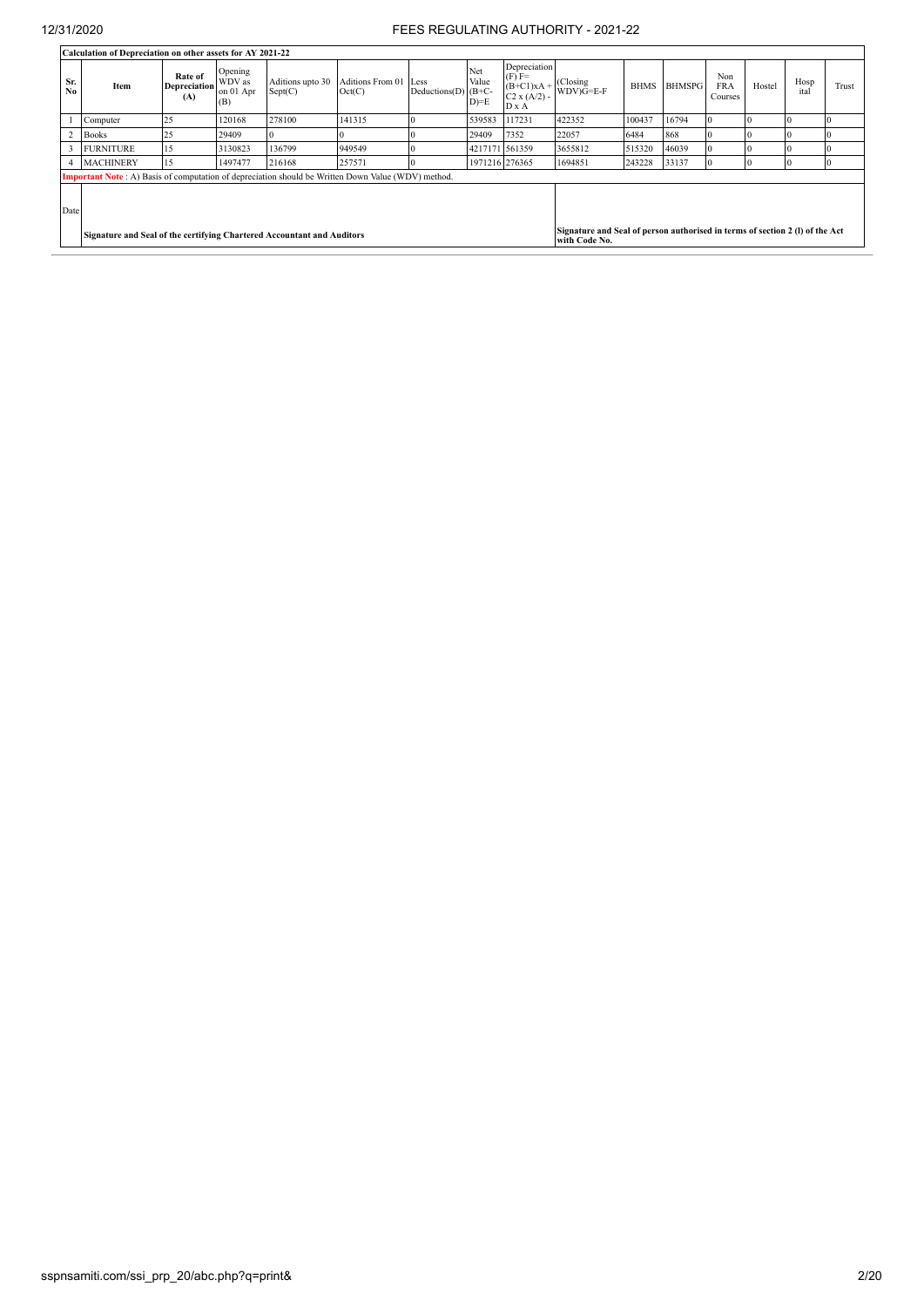Ì

|                                                |                                      |                                    |                                                                                              |                        |                                                                          | <b>FORM-A</b>                                                                                                                           |              |                                                     |                      |                              |                      |                    |  |  |
|------------------------------------------------|--------------------------------------|------------------------------------|----------------------------------------------------------------------------------------------|------------------------|--------------------------------------------------------------------------|-----------------------------------------------------------------------------------------------------------------------------------------|--------------|-----------------------------------------------------|----------------------|------------------------------|----------------------|--------------------|--|--|
|                                                |                                      |                                    |                                                                                              |                        |                                                                          | Proforma for common information of organization promotion various colleges / institutes for the year 2021-22 (Information of the Trust) |              |                                                     |                      |                              |                      |                    |  |  |
|                                                | Name of the Trust/Society            |                                    |                                                                                              | DR. G.D.POL FOUNDATION |                                                                          |                                                                                                                                         |              |                                                     |                      |                              |                      |                    |  |  |
|                                                | Address (With Pin Code)              |                                    |                                                                                              |                        |                                                                          | INSTITUTIONAL AREA, SECTOR-4, KHARGHAR, NAVI MUMBAI-410210                                                                              |              |                                                     |                      |                              |                      |                    |  |  |
|                                                | District - Taluka                    |                                    |                                                                                              | Raigad-Panvel          |                                                                          |                                                                                                                                         |              |                                                     |                      |                              |                      |                    |  |  |
|                                                |                                      | Telephone No. with STD Code        |                                                                                              | 022-27744429           |                                                                          |                                                                                                                                         |              |                                                     |                      |                              |                      |                    |  |  |
|                                                | Fax No. with STD Code                |                                    |                                                                                              | 022-27744427           |                                                                          |                                                                                                                                         |              |                                                     |                      |                              |                      |                    |  |  |
| E-mail ID                                      |                                      |                                    |                                                                                              |                        | drgdpolfoundation1989@gmail.com                                          |                                                                                                                                         |              |                                                     |                      |                              |                      |                    |  |  |
| Website                                        |                                      |                                    |                                                                                              | drgdpolfoundation.org  |                                                                          |                                                                                                                                         |              |                                                     |                      |                              |                      |                    |  |  |
|                                                |                                      | Registration No. and date of Trust |                                                                                              | E-12149(Bom)--1989     |                                                                          |                                                                                                                                         |              |                                                     |                      |                              |                      |                    |  |  |
|                                                |                                      | Year of Establishment of the trust |                                                                                              | 1989                   |                                                                          |                                                                                                                                         |              |                                                     |                      |                              |                      |                    |  |  |
|                                                | PAN No - TAN No                      |                                    |                                                                                              | AAATY0045K--MUMY00484B |                                                                          |                                                                                                                                         |              |                                                     |                      |                              |                      |                    |  |  |
|                                                | <b>Trustee Details</b>               |                                    |                                                                                              |                        |                                                                          |                                                                                                                                         |              |                                                     |                      |                              |                      |                    |  |  |
|                                                | Sr.No.                               |                                    | <b>Name of Trustees</b>                                                                      |                        |                                                                          | <b>Designation</b>                                                                                                                      |              |                                                     |                      | <b>Profession of Trustee</b> |                      |                    |  |  |
| DR.G.D.POL<br>$\overline{2}$<br>DR S B PATIL   |                                      |                                    |                                                                                              |                        |                                                                          | <b>CHAIRMAN</b><br><b>TREASURER</b>                                                                                                     |              | MEDICAL PRACTITIONER<br><b>MEDICAL PRACTITIONER</b> |                      |                              |                      |                    |  |  |
| $\overline{\mathbf{3}}$<br>MRS. KALPANA G. POL |                                      |                                    |                                                                                              |                        |                                                                          | <b>TRUSTEE</b>                                                                                                                          |              | <b>HOUSEWIFE</b>                                    |                      |                              |                      |                    |  |  |
|                                                | DR.KAVITA G.POL<br>$\overline{4}$    |                                    |                                                                                              |                        |                                                                          | <b>TRUSTEE</b>                                                                                                                          |              | MEDICAL PRACTITIONER                                |                      |                              |                      |                    |  |  |
|                                                | $\mathcal{L}$<br>MR.HRISHIKESH G.POL |                                    |                                                                                              |                        |                                                                          | <b>TRUSTEE</b>                                                                                                                          |              | <b>TEACHING FACULTY</b>                             |                      |                              |                      |                    |  |  |
|                                                |                                      |                                    | Names of all the educational institution established/ funded/ operated by the Trust/ Society |                        |                                                                          |                                                                                                                                         |              |                                                     |                      |                              |                      |                    |  |  |
| Sr.No.                                         |                                      |                                    | Name of College, School or Activity (e.g Hospital, Industry, Oldage<br>Home etc)             |                        |                                                                          | <b>Address</b>                                                                                                                          |              |                                                     |                      | Code No.                     | Establish<br>Year    | <b>Courses Run</b> |  |  |
| -1                                             |                                      |                                    | YMT HOMOEOPATHIC MEDICAL COLLEGE & HOSPITAL                                                  |                        |                                                                          | INSTITUTIONAL AREA, SECTOR NO-04, KHARGHAR, NAVI                                                                                        |              |                                                     |                      | <b>BHMS0002</b>              | 1994                 | BHMS, BHMS-        |  |  |
| $\overline{2}$                                 |                                      |                                    | YMT HOMOEOPATHIC MEDICAL COLLEGE & HOSPITAL-P.G.                                             |                        | MUMBAI-410210<br>MD.<br>INSTITUTIONAL AREA, SECTOR NO-04, KHARGHAR, NAVI |                                                                                                                                         |              |                                                     |                      |                              | BHMS, BHMS-          |                    |  |  |
|                                                | <b>INSTITUTE</b>                     |                                    |                                                                                              |                        |                                                                          | MUMBAI-410210                                                                                                                           |              |                                                     |                      | BHMSPG0001                   | 2003                 | МD                 |  |  |
| 3                                              |                                      |                                    | YMT DENTAL COLLEGE & HOSPITAL                                                                |                        |                                                                          | INSTITUTIONAL AREA, SECTOR NO-04, KHARGHAR, NAVI<br>MUMBAI-410210                                                                       |              |                                                     |                      | <b>BDS0003</b>               | 2000                 | <b>BDS</b>         |  |  |
| $\overline{A}$                                 |                                      |                                    | YMT AYURVEDIC MEDICAL COLLEGE & HOSPITAL                                                     |                        |                                                                          | INSTITUTIONAL AREA, SECTOR NO-04, KHARGHAR, NAVI<br>MUMBAI-410210                                                                       |              |                                                     |                      | <b>BAMS0001</b>              | 1991                 | <b>BAMS</b>        |  |  |
| -5                                             | <b>PG.INSITUTION</b>                 |                                    | YMT AYURVEDIC MEDICAL COLLEGE & HOSPITAL                                                     |                        |                                                                          | INSTITUTIONAL AREA, SECTOR NO-04, KHARGHAR, NAVI<br>MUMBAI-410210                                                                       |              |                                                     |                      | BAMSPG0010                   | 2008                 | BAMS PG.           |  |  |
| 6                                              |                                      |                                    | YMT DENTAL COLLEGE & HOSPITAL PG.INSITUTIDON                                                 |                        |                                                                          | INSTITUTIONAL AREA, SECTOR NO-04, KHARGHAR, NAVI<br>MUMBAI-410210                                                                       |              |                                                     |                      | BDSPG0008                    | 2007                 | <b>MDS</b>         |  |  |
| 7                                              | YMT SCHOOL OF NURSHING - HOSPITAL    |                                    |                                                                                              |                        |                                                                          | INSTITUTIONAL AREA, SECTOR NO-04, KHARGHAR, NAVI<br>MUMBAI-410210                                                                       |              |                                                     |                      | <b>RGNM0111</b>              | 2006                 | <b>RGNM</b>        |  |  |
| Y.M.T.COLLEGE OF PHYSIOTHERAPY<br>8            |                                      |                                    |                                                                                              |                        |                                                                          | INSTITUTIONAL AREA, SECTOR NO-04, KHARGHAR, NAVI<br>MUMBAI-41210                                                                        |              |                                                     |                      | PT06140                      | 2017                 | <b>BPTH</b>        |  |  |
| <b>Name of the Courses</b>                     |                                      |                                    |                                                                                              |                        |                                                                          |                                                                                                                                         |              |                                                     |                      |                              |                      |                    |  |  |
|                                                | Sr.No<br><b>Stream</b>               |                                    |                                                                                              | Course                 |                                                                          |                                                                                                                                         | Dura<br>tion | <b>SI</b><br>2019-20                                | <b>SI</b><br>2018-19 | SI<br>2017-18                | <b>SI</b><br>2016-17 | SI.<br>2015-16     |  |  |
| <b>BHMS</b><br><b>BHMS</b><br>-1               |                                      |                                    |                                                                                              |                        |                                                                          | 4.5                                                                                                                                     | 100          | 100                                                 | 100                  | 150                          | $\Omega$             |                    |  |  |
| $\overline{2}$                                 |                                      | <b>BHMSPG</b>                      | PG HOMEOPATHIC                                                                               |                        |                                                                          |                                                                                                                                         | $\mathbf{3}$ | 36                                                  | 36                   | $\Omega$                     | $\Omega$             | $\Omega$           |  |  |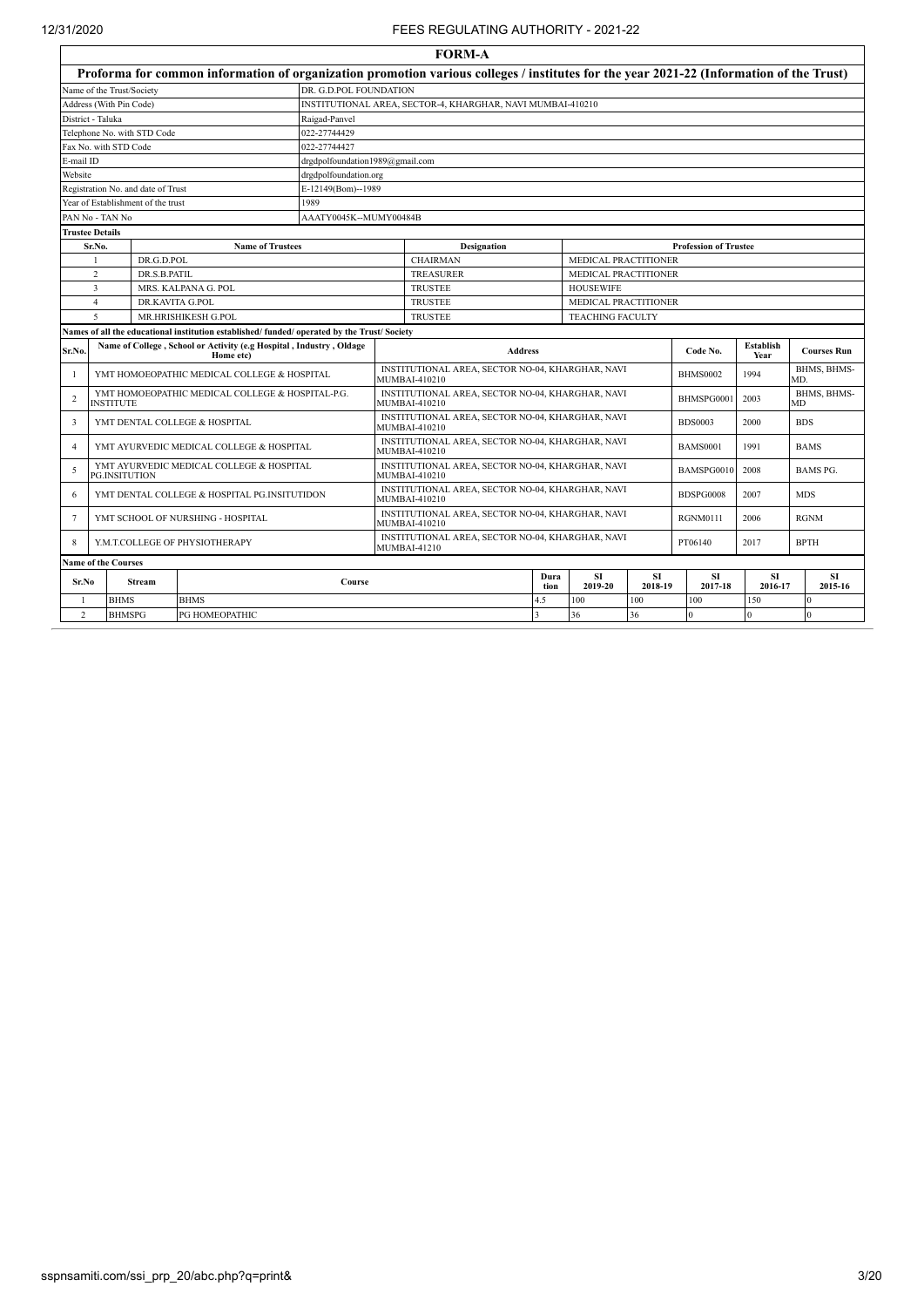| Form A1        |                                                                                            |                                                                                                                                   |                     |                        |                     |                                                               |              |              |                                                                                                                                         |  |  |
|----------------|--------------------------------------------------------------------------------------------|-----------------------------------------------------------------------------------------------------------------------------------|---------------------|------------------------|---------------------|---------------------------------------------------------------|--------------|--------------|-----------------------------------------------------------------------------------------------------------------------------------------|--|--|
| 8.             | Annual financial report of Trust/Society for last 2 years                                  |                                                                                                                                   |                     |                        |                     |                                                               |              |              |                                                                                                                                         |  |  |
| 9.             |                                                                                            |                                                                                                                                   |                     | <b>Details of Land</b> |                     |                                                               |              |              |                                                                                                                                         |  |  |
| Sr.            | Particulars                                                                                | Area (in Sq.Mtr.)                                                                                                                 |                     |                        |                     | Cost of                                                       |              |              |                                                                                                                                         |  |  |
| No.            |                                                                                            | As Per Norms                                                                                                                      | Available           |                        |                     | acquisition (Rs Lakhs)                                        |              |              |                                                                                                                                         |  |  |
|                |                                                                                            |                                                                                                                                   | College / Institute |                        |                     |                                                               |              |              |                                                                                                                                         |  |  |
|                | Land                                                                                       |                                                                                                                                   |                     |                        |                     |                                                               |              |              |                                                                                                                                         |  |  |
|                | Free Hold                                                                                  |                                                                                                                                   |                     |                        |                     |                                                               |              |              |                                                                                                                                         |  |  |
| la             | Govt.                                                                                      | $\mathbf{0}$                                                                                                                      | $\Omega$            |                        | $\Omega$            |                                                               |              | $\mathbf{0}$ | Extent of<br>subsidy /<br>concession<br><b>Total</b><br>2936250<br><b>Total</b><br><b>Total</b><br>4450<br><b>Total</b><br>$\mathbf{0}$ |  |  |
| $\mathbf b$    | Others                                                                                     | $\mathbf{0}$                                                                                                                      | $\theta$            |                        | $\Omega$            |                                                               |              | $\mathbf{0}$ |                                                                                                                                         |  |  |
|                | Total 0                                                                                    |                                                                                                                                   | $\mathbf{0}$        |                        | $\bf{0}$            |                                                               |              | $\bf{0}$     |                                                                                                                                         |  |  |
| $\overline{2}$ | Lease Hold                                                                                 |                                                                                                                                   |                     |                        |                     |                                                               |              |              |                                                                                                                                         |  |  |
| la             | Govt.                                                                                      | $\mathbf{0}$                                                                                                                      | $\overline{0}$      |                        | $\overline{0}$      |                                                               |              |              |                                                                                                                                         |  |  |
| $\mathbf{b}$   | Others                                                                                     | $\mathbf{0}$                                                                                                                      | 28973               |                        | 333                 |                                                               |              | $\mathbf{0}$ |                                                                                                                                         |  |  |
|                | Total                                                                                      | $\mathbf{0}$                                                                                                                      | 28973               |                        | 333                 |                                                               |              | $\bf{0}$     |                                                                                                                                         |  |  |
|                | Note: Please give details for each college / Institute separately.                         |                                                                                                                                   |                     |                        |                     |                                                               |              |              |                                                                                                                                         |  |  |
|                | Wether Income Tax return filed every<br>Y<br>year by the trust                             |                                                                                                                                   |                     |                        |                     |                                                               |              |              |                                                                                                                                         |  |  |
|                | Status of the Building:                                                                    |                                                                                                                                   |                     |                        |                     |                                                               |              |              |                                                                                                                                         |  |  |
|                |                                                                                            | <b>If Rented</b>                                                                                                                  |                     |                        | College / Institute |                                                               | Other        |              |                                                                                                                                         |  |  |
|                | a) Built up Area (in Sq. Mtr.)                                                             |                                                                                                                                   |                     | 4450                   |                     |                                                               | $\mathbf{0}$ | 4450         |                                                                                                                                         |  |  |
|                | Annual Rent (Amt. in Rs.)                                                                  |                                                                                                                                   |                     | 2936250                |                     |                                                               | $\mathbf{0}$ |              |                                                                                                                                         |  |  |
|                |                                                                                            | <b>If Owned</b>                                                                                                                   |                     |                        | College / Institute |                                                               | Other        |              |                                                                                                                                         |  |  |
|                | b) Built up Area (in Sq. Mtr.)                                                             |                                                                                                                                   |                     | $\mathbf{0}$           |                     |                                                               | $\mathbf{0}$ | $\bf{0}$     |                                                                                                                                         |  |  |
|                | Cost(Amt. in Rs.)                                                                          |                                                                                                                                   |                     | $\theta$               |                     |                                                               | $\theta$     | $\mathbf{0}$ |                                                                                                                                         |  |  |
|                | Built up Area required Available as per AICTE/PCI/COA                                      |                                                                                                                                   |                     |                        |                     |                                                               |              |              |                                                                                                                                         |  |  |
| a)             |                                                                                            | <b>If Rented</b>                                                                                                                  |                     |                        | College / Institute |                                                               | Other        |              |                                                                                                                                         |  |  |
|                | Built up Area (in Sq. Mtr.)                                                                |                                                                                                                                   |                     | 4450                   |                     |                                                               | $\Omega$     |              |                                                                                                                                         |  |  |
| b)             |                                                                                            | <b>If Owned</b>                                                                                                                   |                     |                        | College / Institute |                                                               | Other        |              |                                                                                                                                         |  |  |
|                | Built up Area (in Sq. Mtr.)                                                                |                                                                                                                                   |                     | $\theta$               |                     |                                                               | $\mathbf{0}$ |              |                                                                                                                                         |  |  |
|                |                                                                                            | 10 Whether the Institute / Trust is in receipt of any grants from Central Government / State Government / Quasi Government Bodies |                     |                        |                     | If yes, Amount Received for the Financial Year - AS PER BALAN |              |              |                                                                                                                                         |  |  |
| Date           |                                                                                            |                                                                                                                                   |                     |                        |                     |                                                               |              |              |                                                                                                                                         |  |  |
| Place          |                                                                                            |                                                                                                                                   |                     |                        |                     |                                                               |              |              |                                                                                                                                         |  |  |
|                | Signature and Seal of person authorised in terms of section 2 (1) of the Act with Code No. |                                                                                                                                   |                     |                        |                     |                                                               |              |              |                                                                                                                                         |  |  |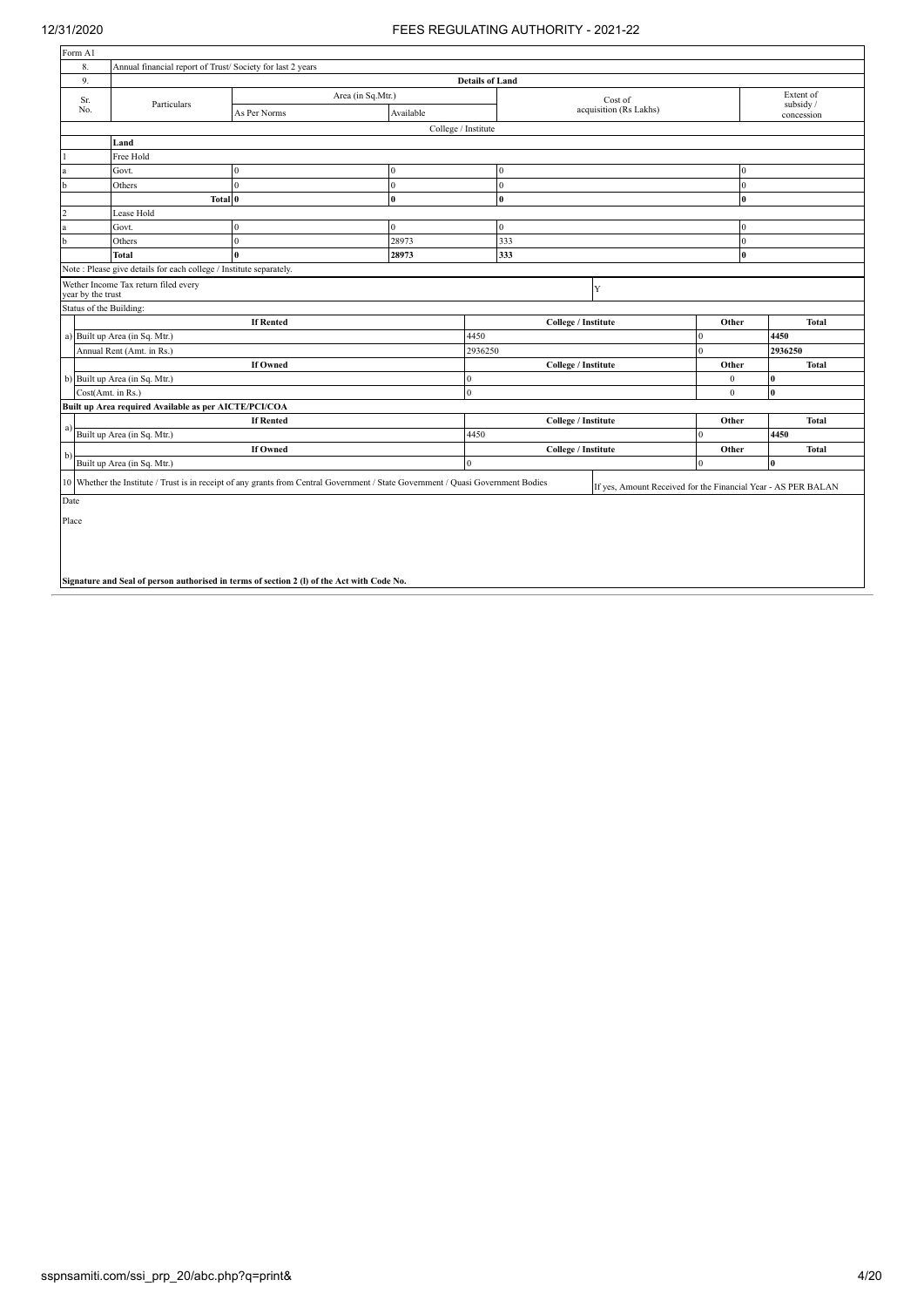$\overline{1}$ 

#### 12/31/2020 FEES REGULATING AUTHORITY - 2021-22

### **FORM B Proforma for information of Institutes**

|                                           | FORM B Protorma tor intormation of institutes |                  |                                                                                                                                                                                                      |                      |                                                                             |         |                  |                      |                                               |     |                                    |                                |  |                                                                                                    |                              |                                |                    |                                    |                                                                      |                                |      |                        |                  |  |
|-------------------------------------------|-----------------------------------------------|------------------|------------------------------------------------------------------------------------------------------------------------------------------------------------------------------------------------------|----------------------|-----------------------------------------------------------------------------|---------|------------------|----------------------|-----------------------------------------------|-----|------------------------------------|--------------------------------|--|----------------------------------------------------------------------------------------------------|------------------------------|--------------------------------|--------------------|------------------------------------|----------------------------------------------------------------------|--------------------------------|------|------------------------|------------------|--|
|                                           |                                               |                  |                                                                                                                                                                                                      |                      |                                                                             |         |                  |                      | <b>Courses Information</b>                    |     |                                    |                                |  |                                                                                                    |                              |                                |                    |                                    |                                                                      |                                |      |                        |                  |  |
| Sr                                        |                                               |                  |                                                                                                                                                                                                      |                      |                                                                             | D       |                  | <b>SI</b><br>2019-20 |                                               |     | 2018-19                            | SI                             |  |                                                                                                    | SI<br>2017-18                |                                |                    |                                    | <b>SI</b><br>2016-17                                                 |                                |      | SI<br>2015-16          |                  |  |
| No                                        | Stream                                        |                  | Course                                                                                                                                                                                               |                      |                                                                             |         | SI               | LE                   | <b>OR</b>                                     | SI  | LE                                 | <b>OR</b>                      |  | LE<br>SI                                                                                           | OR                           |                                | SI                 | LE                                 | <b>OR</b>                                                            | SI                             |      | LE                     | <b>OR</b>        |  |
| 1                                         | <b>BHMS</b>                                   |                  | <b>BHMS</b>                                                                                                                                                                                          |                      |                                                                             | 4.5     | 100              | $\Omega$             | 94                                            | 100 | $\mathbf{0}$                       | 95                             |  | 100                                                                                                |                              | 107                            | 150                | $\mathbf{0}$                       | 144                                                                  | $\theta$                       |      | $\boldsymbol{0}$       | $\boldsymbol{0}$ |  |
| 2                                         | <b>BHMSPG</b>                                 |                  | PG HOMEOPATHIC                                                                                                                                                                                       |                      |                                                                             | 3       | 36               | $\mathbf{0}$         | 36                                            | 36  | $\bf{0}$                           | 32                             |  | $\mathbf{0}$<br>$\overline{0}$                                                                     | $\mathbf{0}$                 |                                | $\mathbf{0}$       | $\Omega$                           | $\bf{0}$                                                             | $\mathbf{0}$                   |      | $\boldsymbol{0}$       | $\boldsymbol{0}$ |  |
|                                           |                                               |                  |                                                                                                                                                                                                      |                      |                                                                             | Total   | 136              | $\mathbf{0}$         | 130                                           | 136 | $\theta$                           | 127                            |  | 100                                                                                                | $\overline{0}$<br>107        |                                | 150                | $\mathbf{0}$                       | 144                                                                  | $\bf{0}$                       |      | $\mathbf{0}$           | $\bf{0}$         |  |
|                                           | <b>Institute Information</b>                  |                  |                                                                                                                                                                                                      |                      |                                                                             |         |                  |                      |                                               |     |                                    |                                |  |                                                                                                    |                              |                                |                    |                                    |                                                                      |                                |      |                        |                  |  |
| Address                                   |                                               |                  |                                                                                                                                                                                                      |                      | INSTITUTIONAL AREA, SECTOR 4, KHARGHARNAVI-MUMBAI                           |         |                  |                      |                                               |     |                                    |                                |  |                                                                                                    |                              |                                |                    |                                    |                                                                      |                                |      |                        |                  |  |
| PIN Code                                  |                                               |                  |                                                                                                                                                                                                      | 410210               |                                                                             |         |                  |                      |                                               |     |                                    |                                |  |                                                                                                    |                              |                                |                    |                                    |                                                                      |                                |      |                        |                  |  |
|                                           | Year of Establishment<br>District - Taluka    |                  |                                                                                                                                                                                                      | 2000                 | Raigad-Panvel                                                               |         |                  |                      |                                               |     |                                    |                                |  |                                                                                                    |                              |                                |                    |                                    |                                                                      |                                |      |                        |                  |  |
|                                           | Telephone No. (WIth STD code)                 |                  |                                                                                                                                                                                                      |                      | 022-65025522                                                                |         |                  |                      |                                               |     |                                    |                                |  |                                                                                                    |                              |                                |                    |                                    |                                                                      |                                |      |                        |                  |  |
|                                           | Fax No. (WIth STD code)                       |                  |                                                                                                                                                                                                      |                      | 022-27744427                                                                |         |                  |                      |                                               |     |                                    |                                |  |                                                                                                    |                              |                                |                    |                                    |                                                                      |                                |      |                        |                  |  |
| E-Mail ID<br>Web Site                     |                                               |                  |                                                                                                                                                                                                      |                      | pratiksha.loke@gmail.com<br>www.drgdpolfoundation.org                       |         |                  |                      |                                               |     |                                    |                                |  |                                                                                                    |                              |                                |                    |                                    |                                                                      |                                |      |                        |                  |  |
|                                           |                                               |                  | Whether Land or Building provided by the government or any                                                                                                                                           | Yes                  |                                                                             |         |                  |                      |                                               |     |                                    |                                |  |                                                                                                    |                              |                                |                    |                                    |                                                                      |                                |      |                        |                  |  |
| Land Type                                 | other public body                             |                  |                                                                                                                                                                                                      |                      | Govt Lease.                                                                 |         |                  |                      |                                               |     |                                    |                                |  |                                                                                                    |                              |                                |                    |                                    |                                                                      |                                |      |                        |                  |  |
|                                           | College Location                              |                  |                                                                                                                                                                                                      |                      | Within 15 kms periphery of Muncipal Corporations other than mentioned above |         |                  |                      |                                               |     |                                    |                                |  |                                                                                                    |                              |                                |                    |                                    |                                                                      |                                |      |                        |                  |  |
|                                           |                                               |                  | Whether Aadhar based Biometric Attendance Available for all                                                                                                                                          | Yes                  |                                                                             |         |                  |                      |                                               |     |                                    |                                |  |                                                                                                    |                              |                                |                    |                                    |                                                                      |                                |      |                        |                  |  |
|                                           | Staff (Teaching and Non Teaching)             |                  | NAAC Accreditation (Accreditation must be valid as on date)                                                                                                                                          |                      | No                                                                          |         |                  |                      |                                               |     |                                    |                                |  |                                                                                                    |                              |                                |                    |                                    |                                                                      |                                |      |                        |                  |  |
|                                           | Whether college is autonomous                 |                  |                                                                                                                                                                                                      | No                   |                                                                             |         |                  |                      |                                               |     |                                    |                                |  |                                                                                                    |                              |                                |                    |                                    |                                                                      |                                |      |                        |                  |  |
|                                           |                                               |                  | College NIRF Ranking within top 500 if any                                                                                                                                                           | No                   | $0\%$                                                                       |         |                  |                      |                                               |     |                                    |                                |  |                                                                                                    |                              |                                |                    |                                    |                                                                      |                                |      |                        |                  |  |
|                                           |                                               |                  | Ph.D Holders percentage of Total Teaching Staff                                                                                                                                                      |                      |                                                                             |         |                  |                      |                                               |     |                                    |                                |  |                                                                                                    |                              |                                |                    |                                    |                                                                      |                                |      |                        |                  |  |
|                                           | & patents filed by the college                |                  | Total number of research publications in International journals                                                                                                                                      | $\Omega$             |                                                                             |         |                  |                      |                                               |     |                                    |                                |  |                                                                                                    |                              |                                |                    |                                    |                                                                      |                                |      |                        |                  |  |
|                                           | Placement of students                         |                  |                                                                                                                                                                                                      | $\theta$             |                                                                             |         |                  |                      |                                               |     |                                    |                                |  |                                                                                                    |                              |                                |                    |                                    |                                                                      |                                |      |                        |                  |  |
|                                           |                                               |                  | Name of the Director / Principal of the Institution<br>Person duly authorised in terms of section 2 (l) of the Act                                                                                   |                      | DR.(MRS.)P.P.PAGE<br>DR.(MRS.)P.P.PAGE                                      |         |                  |                      | Designation: PRRINCIPAL Mobile No: 9821212322 |     |                                    |                                |  |                                                                                                    |                              |                                |                    |                                    |                                                                      |                                |      |                        |                  |  |
|                                           |                                               |                  | Sanctioned Intake capacity as per AICTE/PCI/COA/ University                                                                                                                                          | 136                  |                                                                             |         |                  |                      |                                               |     |                                    |                                |  |                                                                                                    |                              |                                |                    |                                    |                                                                      |                                |      |                        |                  |  |
|                                           | <b>Bank Details of Institute/College</b>      |                  |                                                                                                                                                                                                      |                      |                                                                             |         |                  |                      |                                               |     |                                    |                                |  |                                                                                                    |                              |                                |                    |                                    |                                                                      |                                |      |                        |                  |  |
| Sr.No                                     |                                               | <b>Bank Name</b> |                                                                                                                                                                                                      |                      |                                                                             |         |                  |                      |                                               |     | <b>Account No</b>                  |                                |  |                                                                                                    |                              |                                | <b>Branch Name</b> |                                    |                                                                      |                                |      |                        |                  |  |
|                                           | -1                                            |                  | ABHYUDAYA CO-OP BANK LTD                                                                                                                                                                             |                      |                                                                             |         |                  |                      |                                               |     | 022021100112466                    |                                |  |                                                                                                    |                              |                                |                    |                                    | <b>CBD BELAPUR</b>                                                   |                                |      |                        |                  |  |
|                                           | $\overline{c}$                                |                  | ABHYUDAYA CO-OP BANK LTD                                                                                                                                                                             |                      |                                                                             |         |                  |                      |                                               |     | 022021100112264                    |                                |  | <b>CBD BELAPUR</b>                                                                                 |                              |                                |                    |                                    |                                                                      |                                |      |                        |                  |  |
|                                           | 3<br>$\overline{4}$                           |                  | <b>BANK OF INDIA</b><br><b>BANK OF INDIA</b>                                                                                                                                                         |                      |                                                                             |         |                  |                      |                                               |     | 012410110001555<br>012410110001557 |                                |  |                                                                                                    |                              |                                |                    | <b>KHARGHAR</b><br><b>KHARGHAR</b> |                                                                      |                                |      |                        |                  |  |
|                                           | 5                                             |                  | <b>BANK OF INDIA</b>                                                                                                                                                                                 |                      |                                                                             |         |                  |                      |                                               |     | 012410110001556                    |                                |  |                                                                                                    |                              |                                |                    | <b>KHARGHAR</b>                    |                                                                      |                                |      |                        |                  |  |
|                                           | 6                                             |                  | <b>BANK OF INDIA</b>                                                                                                                                                                                 |                      |                                                                             |         |                  |                      |                                               |     | 012410110007393                    |                                |  |                                                                                                    |                              |                                |                    | <b>KHARGHAR</b>                    |                                                                      |                                |      |                        |                  |  |
|                                           | $7\phantom{.0}$                               |                  | ABHYUDAYA CO-OP BANK LTD                                                                                                                                                                             |                      |                                                                             |         |                  |                      |                                               |     | 056021100000400                    |                                |  |                                                                                                    |                              |                                |                    | <b>KHARGHAR</b>                    |                                                                      |                                |      |                        |                  |  |
|                                           | $\,$ 8 $\,$<br>9                              | <b>YES BANK</b>  | <b>BANK OF INDIA</b>                                                                                                                                                                                 |                      |                                                                             |         |                  |                      |                                               |     | 022094600001087<br>012410110010762 |                                |  |                                                                                                    |                              |                                |                    | <b>KHARGHAR</b><br><b>KHARGHAR</b> |                                                                      |                                |      |                        |                  |  |
|                                           | 10                                            |                  | ABHYUDAYA CO-OP BANK LTD                                                                                                                                                                             |                      |                                                                             |         |                  |                      |                                               |     | 056021100000484                    |                                |  |                                                                                                    |                              |                                |                    | <b>KHARGHAR</b>                    |                                                                      |                                |      |                        |                  |  |
|                                           | 11                                            |                  | ABHYUDAYA CO-OP BANK LTD                                                                                                                                                                             |                      |                                                                             |         |                  |                      |                                               |     | 056021100000491                    |                                |  |                                                                                                    |                              |                                |                    | <b>KHARGHAR</b>                    |                                                                      |                                |      |                        |                  |  |
|                                           | 12                                            | <b>AXIS BANK</b> |                                                                                                                                                                                                      |                      |                                                                             |         |                  |                      |                                               |     | 919010073510026                    |                                |  |                                                                                                    |                              |                                |                    | <b>KHARGHAR</b>                    | Ш                                                                    |                                | IV   |                        | V                |  |
|                                           |                                               |                  |                                                                                                                                                                                                      |                      | Form B2                                                                     |         |                  |                      |                                               |     |                                    |                                |  | I Year                                                                                             |                              | II Year                        |                    |                                    | Year                                                                 |                                | Year |                        | Year             |  |
|                                           |                                               |                  | (A) Total No. of Students for the Course (Excluding PIO / Foreign National Students)                                                                                                                 |                      |                                                                             |         |                  |                      |                                               |     |                                    |                                |  | 107<br>144<br>130<br>127<br>$\overline{0}$<br>$\boldsymbol{0}$<br>$\boldsymbol{0}$<br>$\mathbf{0}$ |                              |                                |                    |                                    | $\mathbf{0}$                                                         |                                |      |                        |                  |  |
|                                           |                                               |                  | (B) Total No PIO / Foreign National Students for the Course<br>Year of recognition by respective council                                                                                             |                      |                                                                             |         |                  |                      |                                               |     |                                    |                                |  | 2000-2001                                                                                          |                              |                                |                    |                                    |                                                                      |                                |      |                        | $\mathbf{0}$     |  |
|                                           |                                               |                  | Name of the University/Board/Affiliated Body to which this course is affiliated                                                                                                                      |                      |                                                                             |         |                  |                      |                                               |     |                                    |                                |  | Maharashtra University of Health sciences                                                          |                              |                                |                    |                                    |                                                                      |                                |      |                        |                  |  |
|                                           | Whether Permitted by State Govt.              |                  |                                                                                                                                                                                                      |                      |                                                                             |         |                  |                      |                                               |     |                                    |                                |  | Yes                                                                                                |                              |                                |                    |                                    |                                                                      |                                |      |                        |                  |  |
|                                           |                                               |                  |                                                                                                                                                                                                      |                      |                                                                             |         |                  |                      |                                               |     |                                    |                                |  | Yes<br><b>Boys-35</b>                                                                              |                              |                                |                    |                                    |                                                                      |                                |      |                        |                  |  |
|                                           | <b>Hostel Facility Status</b>                 |                  |                                                                                                                                                                                                      |                      |                                                                             |         |                  |                      |                                               |     |                                    |                                |  | Girls-45<br>Total Capacity-100                                                                     |                              |                                |                    |                                    |                                                                      |                                |      |                        |                  |  |
|                                           |                                               |                  | Total No. of laboratories in the Department                                                                                                                                                          |                      |                                                                             |         |                  |                      |                                               |     |                                    |                                |  |                                                                                                    |                              |                                |                    |                                    |                                                                      |                                |      |                        |                  |  |
|                                           |                                               |                  | Total cost of Equipment in the Department (Rs. in Lakhs)                                                                                                                                             |                      |                                                                             |         |                  |                      |                                               |     |                                    |                                |  | AS PER BALANCESHEET Rs. In Lakhs                                                                   |                              |                                |                    |                                    |                                                                      |                                |      |                        |                  |  |
|                                           |                                               |                  | Total Cost of equipment in the Department including software(Rs. in Lakhs) in Working Condition<br>Total cost of equipments in the Department including software (Rs. In Lakhs) in Working Condition |                      |                                                                             |         |                  |                      |                                               |     |                                    |                                |  | A) UG<br>B) PG                                                                                     |                              |                                |                    |                                    | AS PER BALANCESHEET Rs. In Lakhs<br>AS PER BALANCESHEET Rs. In Lakhs |                                |      |                        |                  |  |
|                                           |                                               |                  | Whether Library facility is available                                                                                                                                                                |                      | <b>No.of Titles</b>                                                         |         |                  |                      |                                               |     | 1270                               |                                |  |                                                                                                    |                              |                                |                    |                                    |                                                                      |                                |      |                        |                  |  |
|                                           | (Departmental) Excluding Central              |                  |                                                                                                                                                                                                      |                      | No. of Books available                                                      |         |                  |                      |                                               |     | 12661                              |                                |  |                                                                                                    |                              |                                |                    |                                    |                                                                      |                                |      |                        |                  |  |
| Library                                   | if yes give details                           |                  |                                                                                                                                                                                                      |                      | No. of Journals subscribed<br>In current year                               |         |                  |                      |                                               |     | 52                                 |                                |  |                                                                                                    |                              |                                |                    |                                    |                                                                      |                                |      |                        |                  |  |
|                                           | B) Carpet Area in Use for Library             |                  |                                                                                                                                                                                                      |                      | 332.96 SQ.MTR.                                                              |         |                  |                      |                                               |     |                                    |                                |  |                                                                                                    |                              |                                |                    |                                    |                                                                      |                                |      |                        |                  |  |
|                                           | (in Sq. Mtr.)                                 |                  |                                                                                                                                                                                                      |                      |                                                                             |         | 1.               |                      |                                               |     |                                    |                                |  | SOCIAL WELFARE BOOK AVAILABLE                                                                      |                              |                                |                    |                                    |                                                                      |                                |      |                        |                  |  |
|                                           |                                               |                  |                                                                                                                                                                                                      |                      |                                                                             |         | 2.               |                      |                                               |     |                                    |                                |  | JOURNALS AVAILABLE                                                                                 |                              |                                |                    |                                    |                                                                      |                                |      |                        |                  |  |
|                                           |                                               |                  | c) Facilities in Department - Library                                                                                                                                                                |                      |                                                                             |         | 3.               |                      |                                               |     |                                    |                                |  | DISSERTATION AVAILABLE                                                                             |                              |                                |                    |                                    |                                                                      |                                |      |                        |                  |  |
|                                           |                                               |                  |                                                                                                                                                                                                      |                      | 4.                                                                          |         |                  |                      |                                               |     |                                    | SOFTWARE AVAILABLE             |  |                                                                                                    |                              |                                |                    |                                    |                                                                      |                                |      |                        |                  |  |
|                                           | No. of Staff                                  |                  |                                                                                                                                                                                                      |                      |                                                                             |         | As per           |                      |                                               |     |                                    |                                |  |                                                                                                    | Posts filed in               |                                |                    |                                    |                                                                      | Total                          |      |                        |                  |  |
|                                           | <b>Teaching Staff</b>                         |                  |                                                                                                                                                                                                      |                      |                                                                             |         | Council<br>norms |                      |                                               |     |                                    | Regular                        |  | Adhoc                                                                                              |                              |                                | Contract           |                                    | Filled<br>in Posts                                                   |                                |      | Vacant<br><b>Posts</b> |                  |  |
|                                           | a) Professors                                 |                  |                                                                                                                                                                                                      |                      | 12                                                                          |         |                  |                      |                                               |     | 12                                 |                                |  | $\mathbf{0}$                                                                                       |                              |                                |                    |                                    | 12                                                                   |                                |      |                        |                  |  |
|                                           | b) Assistant Professors / HOD                 |                  |                                                                                                                                                                                                      |                      | 13<br>19                                                                    |         |                  |                      |                                               |     | 13                                 |                                |  | $\mathbf{0}$                                                                                       |                              | $\mathbf{0}$                   |                    |                                    | 13                                                                   |                                |      |                        |                  |  |
|                                           | c) Lecturers                                  |                  |                                                                                                                                                                                                      |                      |                                                                             |         |                  |                      |                                               |     | 19                                 |                                |  | $\mathbf{0}$                                                                                       |                              | $\mathbf{0}$                   |                    |                                    | 19                                                                   |                                |      |                        |                  |  |
| Form B4<br>Student - Teacher Ratio        |                                               |                  |                                                                                                                                                                                                      |                      |                                                                             |         |                  |                      | <b>Total Number of Teachers</b>               |     |                                    |                                |  | <b>Sanctioned Intake: 522</b>                                                                      |                              |                                |                    |                                    | <b>Student on Roll: 508</b>                                          |                                |      |                        |                  |  |
| a) With approved staff                    |                                               |                  |                                                                                                                                                                                                      |                      |                                                                             |         |                  | 43                   |                                               |     |                                    |                                |  | Student - Teacher Ratio = 12:1                                                                     |                              |                                |                    |                                    |                                                                      | Student - Teacher Ratio = 12:1 |      |                        |                  |  |
| b) With (approved adhoc + contract) staff |                                               |                  |                                                                                                                                                                                                      |                      |                                                                             | 45      |                  |                      |                                               |     |                                    | Student - Teacher Ratio = 12:1 |  |                                                                                                    |                              | Student - Teacher Ratio = 11:1 |                    |                                    |                                                                      |                                |      |                        |                  |  |
|                                           |                                               |                  | Non Teaching Staff (in the Department)                                                                                                                                                               | As per council norms |                                                                             | Regular |                  |                      | Posts Filled in                               |     | Adhoc                              | Contract                       |  |                                                                                                    | <b>Total Filled in Posts</b> |                                |                    |                                    |                                                                      | Vacant Posts                   |      |                        |                  |  |
|                                           | a)Technical                                   |                  |                                                                                                                                                                                                      |                      |                                                                             |         |                  |                      |                                               |     |                                    |                                |  | 8                                                                                                  |                              |                                |                    |                                    |                                                                      |                                |      |                        |                  |  |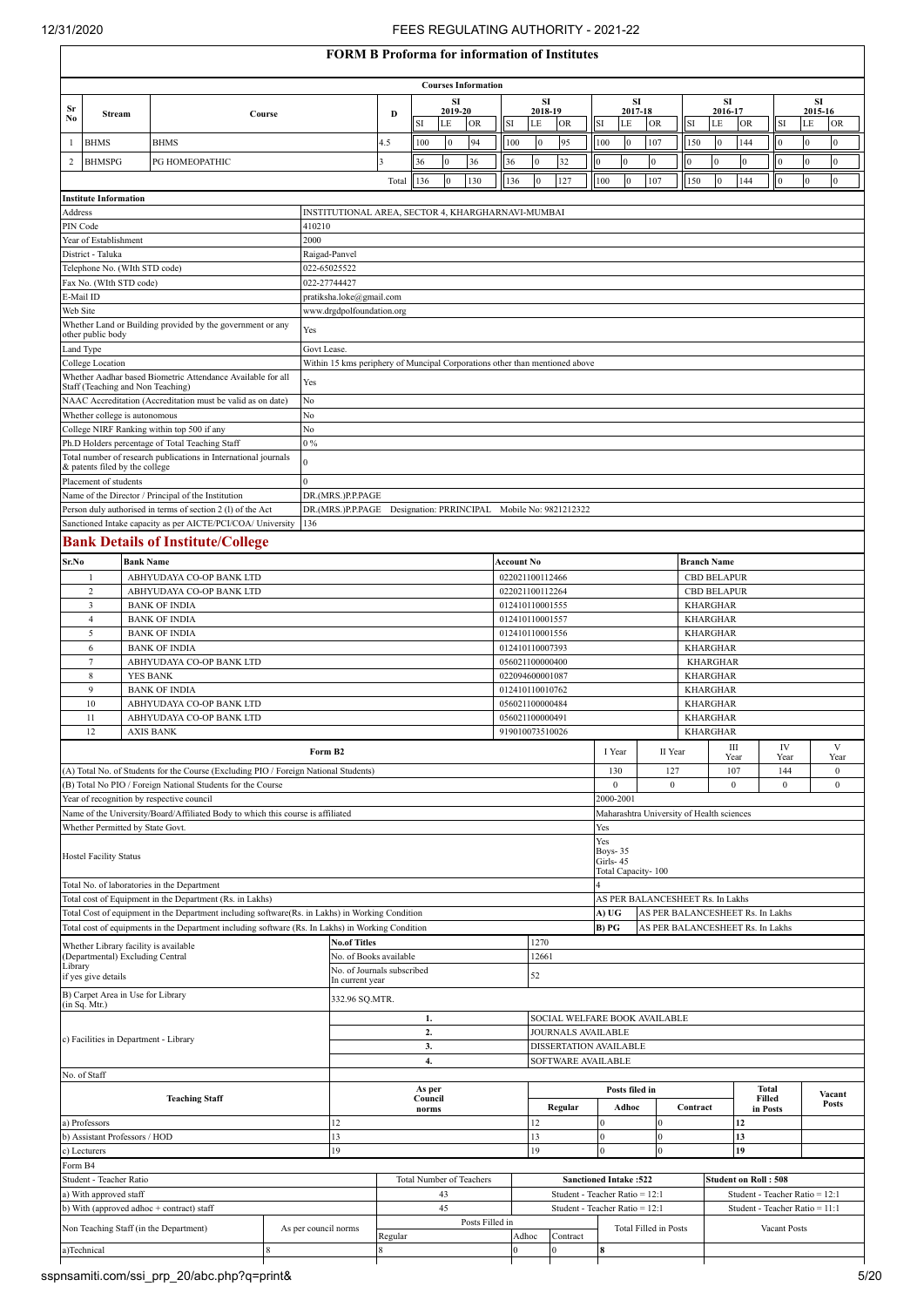|            | <b>FORM-C Central Library Facility</b>                                                     |                                             |          |  |  |  |  |  |  |  |
|------------|--------------------------------------------------------------------------------------------|---------------------------------------------|----------|--|--|--|--|--|--|--|
|            | Total No of student in the institute                                                       | 508                                         |          |  |  |  |  |  |  |  |
|            | <b>Reading hall capacity</b>                                                               | 140                                         |          |  |  |  |  |  |  |  |
|            | <b>Total carpet Area Sq.Mtr.</b>                                                           | 332                                         |          |  |  |  |  |  |  |  |
| a)         | No. of Titles                                                                              | 1270                                        |          |  |  |  |  |  |  |  |
| b)         | No. of Books                                                                               | 12661                                       |          |  |  |  |  |  |  |  |
| c)         | No. of National Journals                                                                   | 52                                          |          |  |  |  |  |  |  |  |
| d)         | No. of International Journals                                                              | $\overline{0}$                              |          |  |  |  |  |  |  |  |
| e)         | Non-Teaching Journals                                                                      | 13                                          |          |  |  |  |  |  |  |  |
|            | <b>Total Cost of</b>                                                                       |                                             |          |  |  |  |  |  |  |  |
| f)         | a) Books                                                                                   | <b>AS PER BAL</b>                           | Lakhs    |  |  |  |  |  |  |  |
|            | b) Subscription for Journal                                                                | <b>AS PER BAL</b>                           | Lakhs    |  |  |  |  |  |  |  |
| g)         | Cost of Furniture                                                                          | AS PER BAL                                  | Lakhs    |  |  |  |  |  |  |  |
| h)         | Whether Xerox facility is available                                                        | Y                                           |          |  |  |  |  |  |  |  |
| $\ddot{1}$ | Whether Internet facility is available                                                     | Y                                           |          |  |  |  |  |  |  |  |
|            |                                                                                            | <b>Band Width</b>                           | $\Omega$ |  |  |  |  |  |  |  |
|            |                                                                                            | PIII                                        | $\Omega$ |  |  |  |  |  |  |  |
| $\ddot{1}$ | No. of Computer available in the Library                                                   | PIV                                         |          |  |  |  |  |  |  |  |
|            |                                                                                            | PV                                          | $\Omega$ |  |  |  |  |  |  |  |
| k)         | Whether multimedia facility is available                                                   | Y                                           |          |  |  |  |  |  |  |  |
| I)         | Whether digitization of library is done                                                    | Y                                           |          |  |  |  |  |  |  |  |
| m)         | Any other amenities provided to students in library.                                       | INTERNET PLUS BOUND VOLUMES OF JOURNALS 190 |          |  |  |  |  |  |  |  |
| Date       |                                                                                            |                                             |          |  |  |  |  |  |  |  |
| Place      |                                                                                            |                                             |          |  |  |  |  |  |  |  |
|            |                                                                                            |                                             |          |  |  |  |  |  |  |  |
|            |                                                                                            |                                             |          |  |  |  |  |  |  |  |
|            |                                                                                            |                                             |          |  |  |  |  |  |  |  |
|            |                                                                                            |                                             |          |  |  |  |  |  |  |  |
|            | Signature and Seal of person authorised in terms of section 2 (1) of the Act with Code No. |                                             |          |  |  |  |  |  |  |  |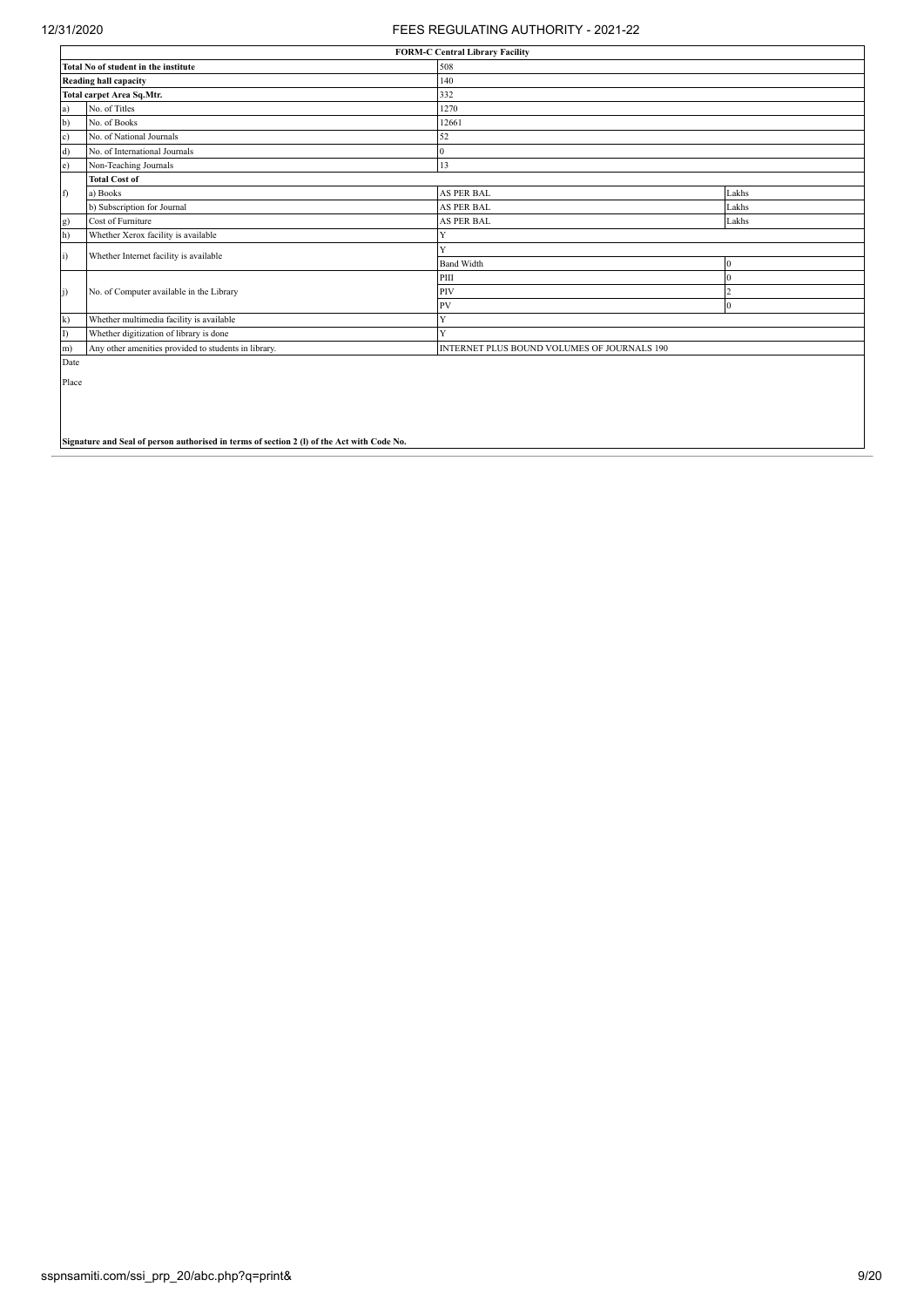|                                                                                        | FORM-D Information of Central Computing Facilities in the Institute               |   |           |                   |  |  |  |  |  |
|----------------------------------------------------------------------------------------|-----------------------------------------------------------------------------------|---|-----------|-------------------|--|--|--|--|--|
|                                                                                        | Whether the central computing facility is available                               |   |           | Y                 |  |  |  |  |  |
| $\overline{c}$                                                                         | Number of PIII or equivalent and above PC available                               |   |           | 100               |  |  |  |  |  |
| $\overline{\mathbf{3}}$                                                                | Whether legal licenses of System & Application Software available?                |   |           | v                 |  |  |  |  |  |
| $\overline{4}$                                                                         | Number of System Software's available                                             |   |           |                   |  |  |  |  |  |
| 5                                                                                      | Number of Applications Software's available                                       |   |           | $\overline{2}$    |  |  |  |  |  |
| 6                                                                                      | Number of Printers available (Type: DMP/ DeskJet /LaserJet)                       |   |           | 22                |  |  |  |  |  |
| $\overline{7}$                                                                         | Number of Scaners available                                                       |   |           | 6                 |  |  |  |  |  |
| 8                                                                                      | Total cost of the printers and scanners                                           |   |           | 190000            |  |  |  |  |  |
| 9                                                                                      | Whether the Generator / UPS back-up available(back-up period and capacity in KVA) |   |           |                   |  |  |  |  |  |
| 10                                                                                     | Whether the Campus is Networked.                                                  |   |           | Y                 |  |  |  |  |  |
| Whether the Laboratories are Networked through LAN<br>11                               |                                                                                   |   |           |                   |  |  |  |  |  |
| Whether is internet connection is available<br>12                                      |                                                                                   |   |           |                   |  |  |  |  |  |
| If yes specify type Dialup/ISDN/DSL/Leased Line/ any other<br><b>Leased Line</b><br>13 |                                                                                   |   |           |                   |  |  |  |  |  |
| Specify Bandwidth available<br>14<br>50mbps                                            |                                                                                   |   |           |                   |  |  |  |  |  |
| 15                                                                                     | Specify compression ratio                                                         |   |           | 1:1               |  |  |  |  |  |
| 16                                                                                     | Cost of Hardware in Computer Center                                               |   | Rs. Lakhs | <b>AS PER BAL</b> |  |  |  |  |  |
| 17                                                                                     | Cost of Software in Computer Center                                               |   | Rs Lakhs  | <b>AS PER BAL</b> |  |  |  |  |  |
| 18                                                                                     | Cost of Furniture in Computer Center                                              |   | Rs. Lakhs | <b>AS PER BAL</b> |  |  |  |  |  |
| 19                                                                                     | Annual fee of the Internet Services in                                            |   | Rs. Lakhs | <b>AS PER BAL</b> |  |  |  |  |  |
|                                                                                        | Staff in Computer Center                                                          |   | Number    | Pay Scale         |  |  |  |  |  |
|                                                                                        | <b>System Manager</b>                                                             | Y |           | 9300-34800        |  |  |  |  |  |
|                                                                                        | <b>System Analyst</b>                                                             | Y |           | 5500-175-9000     |  |  |  |  |  |
| 20                                                                                     | Computer Programmer                                                               | Ÿ |           | 5500-175-9000     |  |  |  |  |  |
|                                                                                        | 4. Computer Operator                                                              | Ÿ |           | 5500-175-9000     |  |  |  |  |  |
|                                                                                        | 5. Non - Teaching Staff                                                           | Y |           | 5500-175-9000     |  |  |  |  |  |
|                                                                                        | 6. Maintenance Staff                                                              | Ÿ |           | 5500-175-9000     |  |  |  |  |  |
| Date                                                                                   |                                                                                   |   |           |                   |  |  |  |  |  |

Place

**Signature and Seal of person authorised in terms of section 2 (l) of the Act with Code No.**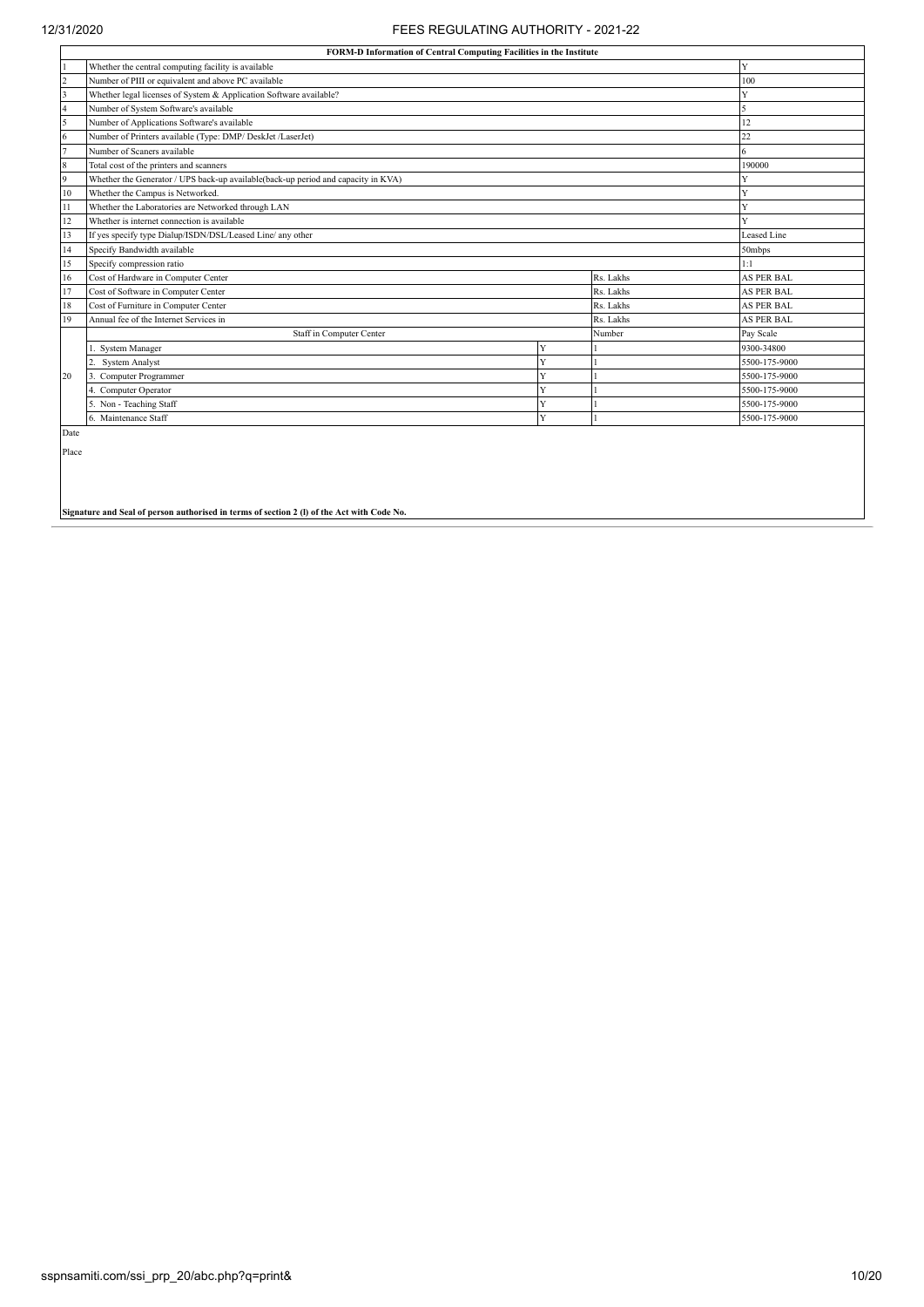| <b>FORM-E</b>   |                                                                            |                                                             |                         |  |  |  |  |  |  |
|-----------------|----------------------------------------------------------------------------|-------------------------------------------------------------|-------------------------|--|--|--|--|--|--|
| (A)             | Details of Teaching and Non Teaching staff for the Accounting Year 2019-20 |                                                             |                         |  |  |  |  |  |  |
| $\rm Sr~\rm No$ | Particular                                                                 | Actual requirement of Staff as per respective Council norms | <b>Actual appointed</b> |  |  |  |  |  |  |
| $\mathbf{1}$    | RESIDENT MEDIAL OFFIER                                                     | $\mathbf{3}$                                                | $\mathbf{3}$            |  |  |  |  |  |  |
| $\overline{2}$  | <b>LECTURER</b>                                                            | 19                                                          | 19                      |  |  |  |  |  |  |
| $\overline{3}$  | JR. CLERK                                                                  | 10                                                          | 10                      |  |  |  |  |  |  |
| $\overline{4}$  | <b>READER</b>                                                              | 13                                                          | 13                      |  |  |  |  |  |  |
| 5               | <b>SECURITY</b>                                                            | 17                                                          | 17                      |  |  |  |  |  |  |
| 6               | <b>HOUSKEEPING</b>                                                         | $\boldsymbol{8}$                                            | 8                       |  |  |  |  |  |  |
| $7\overline{ }$ | <b>ASST. LIBRARIAN</b>                                                     |                                                             | $\overline{2}$          |  |  |  |  |  |  |
| 8               | <b>REDIOLOGIST</b>                                                         |                                                             |                         |  |  |  |  |  |  |
| 9               | <b>ASST. ACCOUNTANT</b>                                                    |                                                             | 3                       |  |  |  |  |  |  |
| 10              | <b>ASST.XRAY TECHNICIAN</b>                                                |                                                             |                         |  |  |  |  |  |  |
| 11              | <b>CASHIER</b>                                                             |                                                             | $\mathcal{P}$           |  |  |  |  |  |  |
| 12              | <b>DRIVER</b>                                                              |                                                             | $\mathcal{P}$           |  |  |  |  |  |  |
| 13              | <b>ELECTRICIAN</b>                                                         |                                                             |                         |  |  |  |  |  |  |
| 14              | <b>LAB-TECHNICIAN</b>                                                      |                                                             | $\overline{3}$          |  |  |  |  |  |  |
| 15              | <b>LIBRAIAN</b>                                                            |                                                             |                         |  |  |  |  |  |  |
| 16              | LIFTMAN/ATTENDANT                                                          |                                                             |                         |  |  |  |  |  |  |
| 17              | <b>MALI</b>                                                                |                                                             |                         |  |  |  |  |  |  |
| 18              | O.S.                                                                       |                                                             |                         |  |  |  |  |  |  |
| 19              | <b>SR.CLERK</b>                                                            |                                                             |                         |  |  |  |  |  |  |
| 20              | ANAESTHETIC                                                                |                                                             |                         |  |  |  |  |  |  |
| 21              | PATHOLOGIST                                                                |                                                             |                         |  |  |  |  |  |  |
| 22              | <b>DIETICIAN</b>                                                           |                                                             |                         |  |  |  |  |  |  |
| 23              | <b>PROFESSOR</b>                                                           | 12                                                          | 12                      |  |  |  |  |  |  |
| 24              | PEON / ATTENDANT/MAVSHI                                                    | 19                                                          | 19                      |  |  |  |  |  |  |
| 25              | SR. ACCOUNTANT                                                             |                                                             |                         |  |  |  |  |  |  |
| 26              | <b>SWEEPER</b>                                                             | 13                                                          | 13                      |  |  |  |  |  |  |
| 27              | <b>WARDBOY</b>                                                             |                                                             | $\overline{\mathbf{3}}$ |  |  |  |  |  |  |
| 28              | MEDICAL OFFICER                                                            |                                                             | 3                       |  |  |  |  |  |  |
| 29              | YOGA EXPERT                                                                |                                                             |                         |  |  |  |  |  |  |
| 30              | <b>STAFF NURSE</b>                                                         | 11                                                          | 11                      |  |  |  |  |  |  |
| 31              | PHYSIOTHERAPIST                                                            | ,                                                           | $\overline{2}$          |  |  |  |  |  |  |
| Total           |                                                                            | 158                                                         | 158                     |  |  |  |  |  |  |
| Date            |                                                                            |                                                             |                         |  |  |  |  |  |  |

Place

**Signature and Seal of person authorised in terms of section 2 (l) of the Act with Code No.**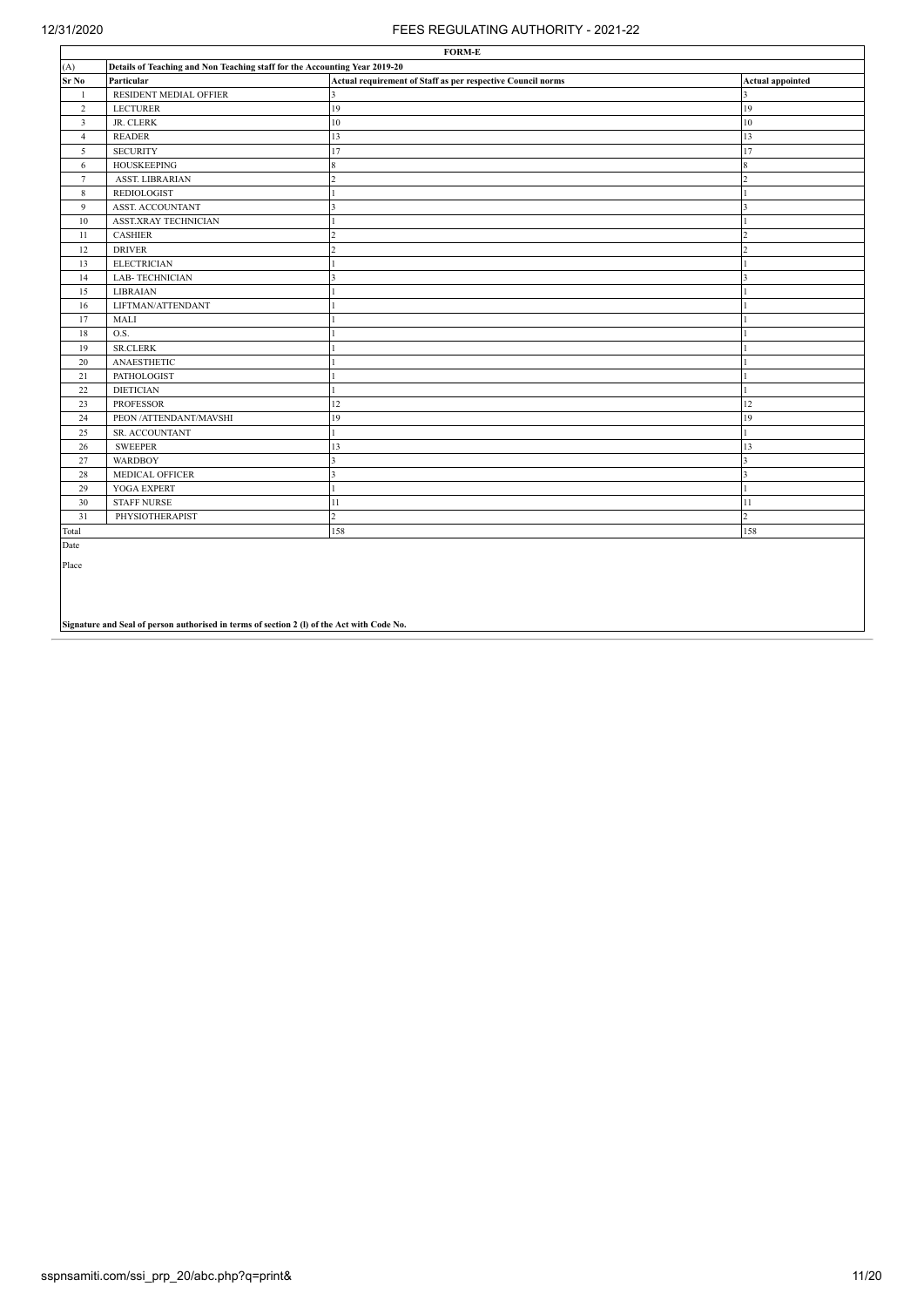### **FEES REGULATING AUTHORITY - 2021-22, Mumbai** 305, Govt. Polytechnic Building, Ali Yawar Jung Marg, Bandra (E), Mumbai - 400 051 (M.S.), INDIA



|                                               |                                                         | <b>Online Fee Approval Proposal for Academic Year 2021-22</b>                     |                      |                                                    |                                                          |                  |                                            |                    |                  |
|-----------------------------------------------|---------------------------------------------------------|-----------------------------------------------------------------------------------|----------------------|----------------------------------------------------|----------------------------------------------------------|------------------|--------------------------------------------|--------------------|------------------|
|                                               | Name of the College /Institute                          | BHMS0002, BHMSPG0002 - Y.M.T. Homoeopathic Medical College, Kharghar, Navi Mumbai |                      |                                                    |                                                          |                  |                                            |                    |                  |
| <b>Address</b>                                |                                                         | INSTITUTIONAL AREA, SECTOR 4, KHARGHARNAVI-MUMBAI                                 |                      |                                                    |                                                          |                  |                                            |                    |                  |
|                                               |                                                         |                                                                                   |                      |                                                    |                                                          |                  |                                            |                    |                  |
| To,<br>Maharashtra State,<br>Mumbai - 400 051 | The Hon'ble Chairman,<br>Fees Regulating Authority,     |                                                                                   |                      |                                                    |                                                          |                  |                                            |                    |                  |
| <b>Income Details</b>                         |                                                         |                                                                                   |                      |                                                    |                                                          |                  |                                            |                    |                  |
|                                               |                                                         |                                                                                   |                      |                                                    |                                                          |                  | Segmental bifurcation of Income            |                    |                  |
| Sr.                                           | Income Head                                             |                                                                                   | Total Income         | <b>BHMS</b>                                        | <b>BHMSPG</b>                                            | Non FRA          | Hostel                                     | Hospital           | Trust            |
| No<br>$\mathbf{1}$                            |                                                         |                                                                                   | 127785               | 98287                                              | 3855                                                     | $\theta$         | $\bf{0}$                                   | 25643              | $\theta$         |
| $\overline{c}$                                | <b>CLOSING STOCK</b><br>RECEIPT FROM OTHERS             |                                                                                   | 1540294              | 60941                                              | 114732                                                   | $\mathbf 0$      | $\mathbf 0$                                | 1364621            | $\mathbf 0$      |
|                                               |                                                         |                                                                                   | 227297               | 222465                                             | 4832                                                     | $\mathbf{0}$     | $\mathbf{0}$                               | $\mathbf{0}$       | $\boldsymbol{0}$ |
| $\overline{\mathbf{3}}$                       | RECEIPT FROM STUDENT                                    |                                                                                   |                      |                                                    |                                                          | $\mathbf 0$      | $\mathbf 0$                                | $\boldsymbol{0}$   | $\mathbf{0}$     |
| $\overline{4}$                                | <b>TUTION FEES</b>                                      |                                                                                   | 47499466<br>30117505 | 38893276                                           | 8606190<br>2171968                                       | $\mathbf{0}$     | $\mathbf{0}$                               |                    | $\overline{0}$   |
| 5                                             | EXCESS OF EXPENDITURE OVER INCOME TRANSFERRED -T        | <b>Total Income</b>                                                               | 79512347             | 19627604<br>58902573                               | 10901577                                                 | $\mathbf{0}$     | $\mathbf{0}$                               | 8317933<br>9708197 | $\mathbf{0}$     |
|                                               |                                                         |                                                                                   |                      |                                                    |                                                          |                  |                                            |                    |                  |
|                                               | <b>Income Conversion Details</b>                        |                                                                                   |                      |                                                    |                                                          |                  |                                            |                    |                  |
|                                               |                                                         |                                                                                   |                      |                                                    |                                                          |                  | Segmental bifurcation of Income Conversion |                    |                  |
| Sr.<br>No                                     | Income Head                                             |                                                                                   | Total Income         | <b>BHMS</b>                                        | <b>BHMSPG</b>                                            | Non FRA          | Hostel                                     | Hospital           | Trust            |
| $\mathbf{1}$                                  | ALL RECEIPTS OTHER THAN ABOVE UNDER WHATSOEVER HEA      |                                                                                   | 1774388              | <b>Total</b><br>294693<br><b>Deductible</b>        | <b>Total</b><br>89431<br><b>Deductible</b>               | $\mathbf{0}$     | $\mathbf{0}$                               | 1390264            | $\theta$         |
| $\overline{2}$                                | <b>BANK INTEREST INCOME</b>                             |                                                                                   | 30988                | <b>Total</b><br>0<br><b>Deductible</b>             | <b>Total</b><br>30988<br><b>Deductible</b>               | $\mathbf{0}$     | $\boldsymbol{0}$                           | $\mathbf{0}$       | $\overline{0}$   |
| $\overline{3}$                                | <b>ADMISSION CANCELLATION FEES</b>                      |                                                                                   | 90000                | <b>Total</b><br>87000<br><b>Deductible</b><br>0    | <b>Total</b><br>3000<br><b>Deductible</b><br>$\Omega$    | $\mathbf{0}$     | $\mathbf{0}$                               | $\mathbf{0}$       | $\mathbf{0}$     |
| $\overline{4}$                                | DEVELOPMENT FEES                                        |                                                                                   | 4252297              | <b>Total</b><br>3495253<br><b>Deductible</b>       | <b>Total</b><br>757044<br><b>Deductible</b><br>$\Omega$  | $\mathbf{0}$     | $\mathbf{0}$                               | $\mathbf{0}$       | $\overline{0}$   |
| 5                                             | <b>TUITION FEES</b>                                     |                                                                                   | 43247169             | <b>Total</b><br>35398023<br><b>Deductible</b>      | <b>Total</b><br>7849146<br><b>Deductible</b><br>$\alpha$ | $\mathbf{0}$     | $\mathbf{0}$                               | $\mathbf{0}$       | $\overline{0}$   |
| 6                                             | DEFICIT - EXCESS EXPENDITURE OVER INCOME                |                                                                                   | 30117505             | <b>Total</b><br>19627604<br><b>Deductible</b><br>0 | <b>Total</b><br>2171968<br><b>Deductible</b>             | $\boldsymbol{0}$ | $\boldsymbol{0}$                           | 8317933            | $\mathbf{0}$     |
|                                               |                                                         | <b>Total Income</b>                                                               | 79512347             | 58902573                                           | 10901577                                                 | $\mathbf{0}$     | $\mathbf{0}$                               | 9708197            | $\mathbf{0}$     |
|                                               |                                                         | <b>Total Deductible Income 0</b>                                                  |                      | $\mathbf{0}$                                       | $\mathbf{0}$                                             |                  |                                            |                    |                  |
|                                               |                                                         |                                                                                   |                      |                                                    |                                                          |                  |                                            |                    |                  |
| <b>Expenses Details</b>                       |                                                         |                                                                                   |                      |                                                    |                                                          |                  |                                            |                    |                  |
|                                               |                                                         |                                                                                   |                      |                                                    |                                                          |                  | Segmental bifurcation of Expense           |                    |                  |
| Sr.                                           | <b>Expense Head</b>                                     |                                                                                   | <b>Total Expense</b> | <b>BHMS</b>                                        | <b>BHMSPG</b>                                            | Non FRA          | Hostel                                     | Hospital           | Trust            |
| N <sub>0</sub><br>$\overline{1}$              |                                                         |                                                                                   | 26555258             | 21929618                                           | 3799936                                                  | $\mathbf{0}$     | $\mathbf{0}$                               | 825704             | $\mathbf{0}$     |
| $\overline{2}$                                | <b>SALARY TEACHING</b>                                  | 139665                                                                            | $\theta$             |                                                    | $\theta$                                                 | $\theta$         | $\theta$                                   | $\mathbf{0}$       |                  |
|                                               | STIPEND / REMUNERATION / ALLOWANCE TO INTERNS           |                                                                                   |                      |                                                    | 139665                                                   |                  |                                            |                    |                  |
|                                               | REMUNERATION / PROFESSIONAL CHARGES TO VISITING FA<br>3 |                                                                                   |                      | 1137750                                            | 30000                                                    | $\mathbf{0}$     | $\mathbf{0}$                               | 102839             | $\overline{0}$   |
| $\overline{4}$                                | <b>AFFILIATION / INSPECTION</b>                         |                                                                                   | 803195               | 526909                                             | 276286                                                   | $\mathbf{0}$     | $\mathbf{0}$                               | $\Omega$           | $\theta$         |
| 5                                             | REPAIRS AND MAINTENANCE                                 |                                                                                   | 9428397              | 7807164                                            | 1598173                                                  | $\mathbf{0}$     | $\mathbf{0}$                               | 23060              | $\mathbf{0}$     |
| 6                                             | <b>AUDIT FEES</b>                                       |                                                                                   | 293630               | 221650                                             | 71980                                                    | $\theta$         | $\theta$                                   | $\mathbf{0}$       | $\mathbf{0}$     |

|    | FEE REGULATING AUTHORITY FEES                     | 79000    | 45000    | 34000    | $\theta$     | $\Omega$ | 0       | $\mathbf{0}$   |
|----|---------------------------------------------------|----------|----------|----------|--------------|----------|---------|----------------|
| 8  | <b>ADVERTISEMENT</b>                              | 26718    | 26718    | $\Omega$ | $\theta$     |          |         | $\mathbf{0}$   |
| 9  | SOCIAL GATHERING / FUNCTIONS EXPENSES /WELFARE    | 101698   | 100978   | 720      | $\theta$     |          |         | $\overline{0}$ |
| 10 | PROFESSIONAL CHARGES                              | 368840   | 298800   | 67280    | $\theta$     | -0       | 2760    | $\Omega$       |
| 11 | <b>COMMUNICATION EXPENSES</b>                     | 70118    | 47136    | 17206    | $\theta$     | $\Omega$ | 5776    | $\mathbf{0}$   |
| 12 | <b>HOSPITAL EXPENSES</b>                          | 217183   | $\theta$ | $\Omega$ | $\theta$     |          | 217183  | $\overline{0}$ |
| 13 | MAGAZINE/JOURNALS/PERIODICALS ETC SUBSCRIPTION    | 83438    | 39373    | 44065    | $\mathbf{0}$ |          |         | $\overline{0}$ |
| 14 | <b>RENT</b>                                       | 2936250  | 2025000  | 324000   | $\Omega$     |          | 587250  | $\overline{0}$ |
| 15 | <b>ESTABLISHMENT- EXPENSES</b>                    | 5670894  | 4823418  | 672203   | $\theta$     |          | 175273  | $\overline{0}$ |
| 16 | OPENING STOCK                                     | 223271   | 170331   | 6935     | $\mathbf{0}$ |          | 46005   | $\overline{0}$ |
| 17 | PRINTING AND STATIONERY                           | 2225199  | 1852583  | 268051   | $\mathbf{0}$ |          | 104565  | $\overline{0}$ |
| 18 | <b>SALARY NON TEACHING</b>                        | 20919431 | 11305087 | 2575184  | $\mathbf{0}$ |          | 7039160 | $\mathbf{0}$   |
| 19 | <b>EXPENSES RELATED TO STUDENT</b>                | 3596944  | 2916355  | 609109   | $\mathbf{0}$ |          | 71480   | $\mathbf{0}$   |
| 20 | <b>DEPRECIATION</b>                               | 994537   | 766063   | 56192    | $\mathbf{0}$ |          | 172282  | $\overline{0}$ |
| 21 | LABORATORY MATERIAL AND OTHER CONSUMABLE FOR- COL | 1709283  | 1443986  | 23361    | $\Omega$     |          | 241936  | $\mathbf{0}$   |
| 22 | <b>BANK INTEREST - COMMISSION</b>                 | 1798809  | 1418654  | 287231   | $\theta$     |          | 92924   | $\mathbf{0}$   |
|    | <b>Total Expenses</b>                             | 79512347 | 58902573 | 10901577 | $\mathbf{0}$ | $\bf{0}$ | 9708197 | $\mathbf{0}$   |

**Expenses Conversion Details**

|           |                       |                   |             |               | Segmental bifurcation of Expenses |        |                                 |       |
|-----------|-----------------------|-------------------|-------------|---------------|-----------------------------------|--------|---------------------------------|-------|
| Main Head | Sub Head<br>. <b></b> | Total<br>Expenses | <b>BHMS</b> | <b>BHMSPG</b> | Non FRA<br>Courses                | Hostel | Hospital<br>and the contract of | Trust |
|           |                       |                   |             |               |                                   |        |                                 |       |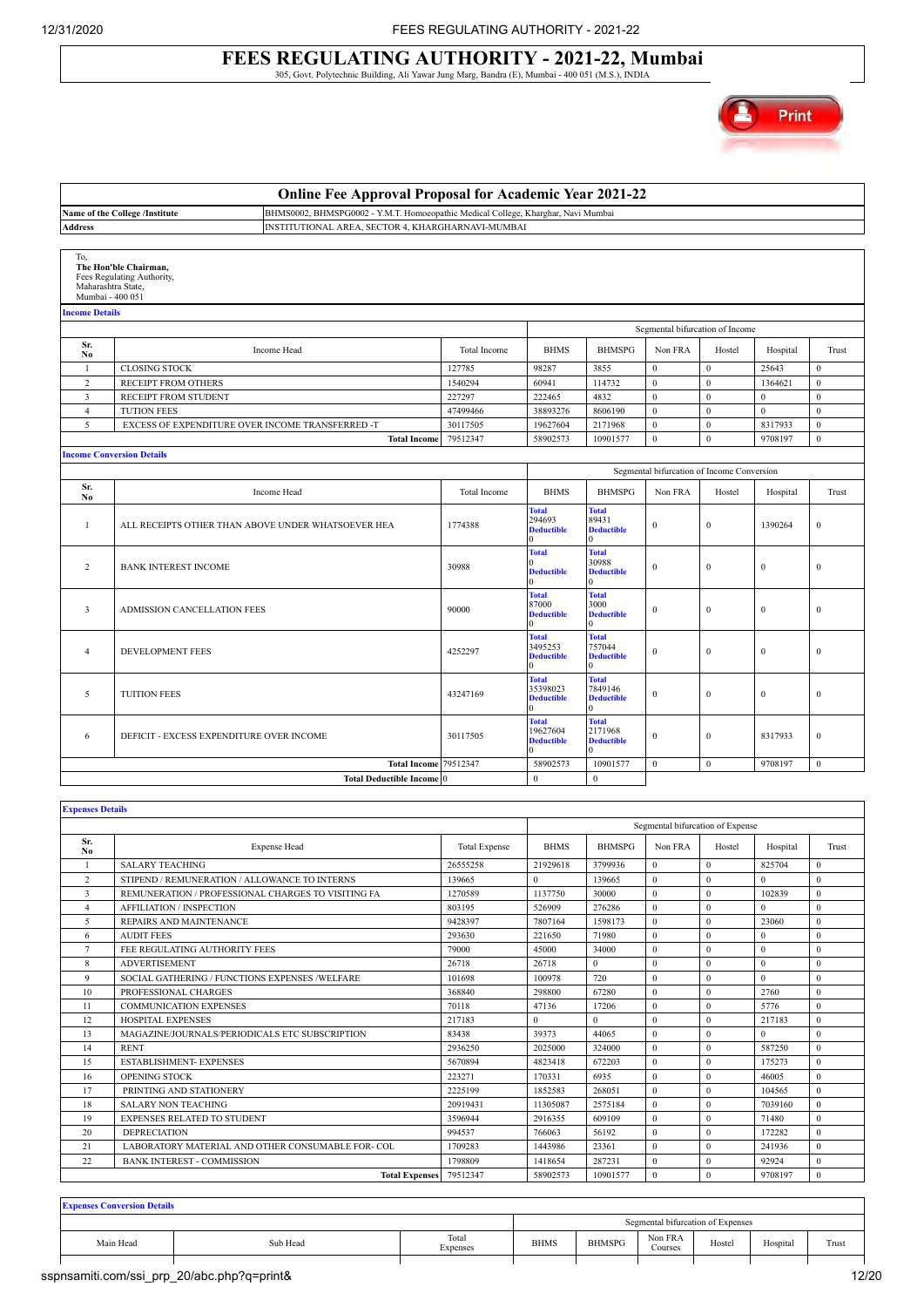| ט מעבוו טו                                                   |                                                           | NEGOLATING AUTHONITY - 2021-22 |                                       |                                        |                  |                  |              |                |
|--------------------------------------------------------------|-----------------------------------------------------------|--------------------------------|---------------------------------------|----------------------------------------|------------------|------------------|--------------|----------------|
| Salary - Teaching                                            | Pay                                                       | 25330808                       | <b>Total</b><br>20919028              | <b>Total</b><br>3591780                | $\bf{0}$         | $\bf{0}$         | 820000       |                |
|                                                              |                                                           |                                | Paid<br>20919028                      | Paid<br>3591780                        |                  |                  |              |                |
|                                                              |                                                           |                                | <b>Provision for</b><br>Unpaid        | <b>Provision for</b><br><b>Unpaid</b>  |                  |                  |              |                |
|                                                              |                                                           |                                | $\Omega$                              | $\Omega$                               |                  |                  |              |                |
|                                                              |                                                           |                                | <b>Claimed</b><br>20919028            | <b>Claimed</b><br>3591780              |                  |                  |              |                |
|                                                              |                                                           |                                | <b>Total</b><br>741224                | <b>Total</b><br>199029                 |                  |                  |              |                |
|                                                              |                                                           |                                | Paid<br>741224                        | Paid<br>199029                         |                  |                  |              |                |
| Salary - Teaching                                            | Colleges Contribution to PF                               | 945723                         | <b>Provision for</b>                  | <b>Provision for</b>                   | $\Omega$         | 0                | 5470         |                |
|                                                              |                                                           |                                | <b>Unpaid</b><br>$\Omega$             | <b>Unpaid</b><br>$\overline{0}$        |                  |                  |              |                |
|                                                              |                                                           |                                | <b>Claimed</b><br>741224              | <b>Claimed</b><br>199029               |                  |                  |              |                |
|                                                              |                                                           |                                | <b>Total</b><br>27379                 | <b>Total</b><br>9127                   |                  |                  |              |                |
|                                                              |                                                           |                                | Paid                                  | Paid                                   |                  |                  |              |                |
| Salary - Teaching                                            | Admin Charges PF                                          | 36740                          | 27379<br><b>Provision for</b>         | 9127<br><b>Provision for</b>           | $\bf{0}$         | $\mathbf{0}$     | 234          | $\mathbf{0}$   |
|                                                              |                                                           |                                | Unpaid<br>0                           | <b>Unpaid</b><br>$\overline{0}$        |                  |                  |              |                |
|                                                              |                                                           |                                | <b>Claimed</b><br>27379               | <b>Claimed</b><br>9127                 |                  |                  |              |                |
|                                                              |                                                           |                                | <b>Total</b>                          | <b>Total</b>                           |                  |                  |              |                |
|                                                              |                                                           |                                | 241987<br>Paid                        | $\mathbf{0}$<br>Paid                   |                  |                  |              |                |
| Salary - Teaching                                            | Other Allowances to Staff                                 | 241987                         | 241987<br><b>Provision for</b>        | $\mathbf{0}$<br><b>Provision for</b>   | $\bf{0}$         | $\mathbf{0}$     | $\Omega$     | $\mathbf{0}$   |
|                                                              |                                                           |                                | <b>Unpaid</b><br>$\Omega$             | <b>Unpaid</b><br>$\overline{0}$        |                  |                  |              |                |
|                                                              |                                                           |                                | <b>Claimed</b><br>241987              | <b>Claimed</b><br>$\mathbf{0}$         |                  |                  |              |                |
|                                                              |                                                           |                                | <b>Total</b>                          | <b>Total</b>                           |                  |                  |              |                |
|                                                              |                                                           |                                | 9456901<br>Paid                       | 1951474<br>Paid                        |                  |                  |              |                |
| Salary - Non Teaching                                        | Pay                                                       | 17409369                       | 9456901<br><b>Provision for</b>       | 1951474<br><b>Provision for</b>        | $\bf{0}$         | $\bf{0}$         | 6000994      | $\Omega$       |
|                                                              |                                                           |                                | Unpaid                                | <b>Unpaid</b>                          |                  |                  |              |                |
|                                                              |                                                           |                                | <b>Claimed</b>                        | $\mathbf{0}$<br><b>Claimed</b>         |                  |                  |              |                |
|                                                              |                                                           |                                | 9456901<br><b>Total</b>               | 1951474<br><b>Total</b>                |                  |                  |              |                |
|                                                              |                                                           |                                | 561060                                | 145794                                 |                  |                  |              |                |
|                                                              |                                                           |                                | Paid<br>561060                        | Paid<br>145794                         |                  |                  |              |                |
| Salary - Non Teaching                                        | Colleges Contribution to PF                               | 1376842                        | <b>Provision for</b><br><b>Unpaid</b> | <b>Provision for</b><br><b>Unpaid</b>  | $\bf{0}$         | $\bf{0}$         | 669988       | $\Omega$       |
|                                                              |                                                           |                                | $\mathbf{0}$                          | $\overline{0}$                         |                  |                  |              |                |
|                                                              |                                                           |                                | <b>Claimed</b><br>561060              | <b>Claimed</b><br>145794               |                  |                  |              |                |
|                                                              |                                                           |                                | <b>Total</b><br>24156                 | <b>Total</b><br>5892                   |                  |                  |              |                |
|                                                              |                                                           |                                | Paid<br>24156                         | Paid<br>5892                           |                  |                  |              |                |
| Salary - Non Teaching                                        | Admin Charges PF                                          | 56325                          | <b>Provision for</b><br>Unpaid        | <b>Provision for</b>                   | $\bf{0}$         | $\bf{0}$         | 26277        | $\mathbf{0}$   |
|                                                              |                                                           |                                | 0                                     | Unpaid $\frac{0}{0}$                   |                  |                  |              |                |
|                                                              |                                                           |                                | <b>Claimed</b><br>24156               | <b>Claimed</b><br>5892                 |                  |                  |              |                |
|                                                              |                                                           |                                | <b>Total</b><br>161383                | <b>Total</b><br>68326                  |                  |                  |              |                |
|                                                              |                                                           |                                | Paid<br>161383                        | Paid<br>68326                          |                  |                  |              |                |
| Salary - Non Teaching                                        | Leave Encashment                                          | 244744                         | <b>Provision for</b>                  | <b>Provision for</b>                   | $\overline{0}$   | $\overline{0}$   | 15035        | $\bf{0}$       |
|                                                              |                                                           |                                | <b>Unpaid</b><br>$\mathbf{0}$         | <b>Unpaid</b><br>$\overline{0}$        |                  |                  |              |                |
|                                                              |                                                           |                                | <b>Claimed</b><br>161383              | <b>Claimed</b><br>68326                |                  |                  |              |                |
|                                                              |                                                           |                                | <b>Total</b><br>432914                | <b>Total</b><br>197905                 |                  |                  |              |                |
|                                                              |                                                           |                                | Paid                                  | Paid                                   |                  |                  |              |                |
| Salary - Non Teaching                                        | Other Allowances to Staff                                 | 634189                         | 432914<br><b>Provision for</b>        | 197905<br><b>Provision for</b>         | $\bf{0}$         | $\mathbf{0}$     | 3370         | $\theta$       |
|                                                              |                                                           |                                | Unpaid<br>0                           | <b>Unpaid</b><br>$\mathbf{0}$          |                  |                  |              |                |
|                                                              |                                                           |                                | <b>Claimed</b><br>432914              | <b>Claimed</b><br>197905               |                  |                  |              |                |
|                                                              |                                                           |                                | <b>Total</b>                          | <b>Total</b>                           |                  |                  |              |                |
|                                                              |                                                           |                                | 668673<br>Paid                        | 205793<br>Paid                         |                  |                  |              |                |
| Salary - Non Teaching                                        | Gratuity provision                                        | 1197962                        | $\Omega$<br><b>Provision for</b>      | $\overline{0}$<br><b>Provision for</b> | $\bf{0}$         | $\mathbf{0}$     | 323496       | 0              |
|                                                              |                                                           |                                | Unpaid<br>668673                      | <b>Unpaid</b><br>205793                |                  |                  |              |                |
|                                                              |                                                           |                                | <b>Claimed</b>                        | <b>Claimed</b>                         |                  |                  |              |                |
|                                                              |                                                           |                                | 668673<br><b>Total</b>                | 205793<br><b>Total</b>                 |                  |                  |              |                |
| Stipend / To Interns /<br>Students                           | Stipend / To Interns / Students                           | 139665                         | $\Omega$<br><b>Claimed</b>            | 139665<br><b>Claimed</b>               | $\mathbf{0}$     | $\mathbf{0}$     | $\mathbf{0}$ | $\bf{0}$       |
|                                                              |                                                           |                                | 0                                     | 139665                                 |                  |                  |              |                |
| Remuneration / Professional                                  |                                                           | 695589                         | <b>Total</b><br>562750                | <b>Total</b><br>30000                  |                  | $\mathbf{0}$     | 102839       | $\theta$       |
| Charges to Visiting Faculties                                | Remuneration / Professional Charges to Visiting Faculties |                                | <b>Claimed</b><br>562750              | <b>Claimed</b><br>30000                | $\bf{0}$         |                  |              |                |
|                                                              |                                                           |                                | <b>Total</b>                          | <b>Total</b>                           |                  |                  |              |                |
| Remuneration / Professional<br>Charges to Visiting Faculties | Guest lecture                                             | 575000                         | 575000<br><b>Claimed</b>              | $\mathbf{0}$<br><b>Claimed</b>         | $\bf{0}$         | $\mathbf{0}$     | $\theta$     | 0              |
|                                                              |                                                           |                                | 575000<br><b>Total</b>                | 0<br><b>Total</b>                      |                  |                  |              |                |
| Affiliation / Inspection                                     | Affiliation Fee                                           | 350000                         | 200000                                | 150000                                 | $\mathbf{0}$     | $\boldsymbol{0}$ | $\Omega$     | $\overline{0}$ |
|                                                              |                                                           |                                | <b>Claimed</b><br>200000              | <b>Claimed</b><br>150000               |                  |                  |              |                |
|                                                              |                                                           |                                | <b>Total</b><br>326909                | <b>Total</b><br>126286                 |                  |                  |              |                |
| Affiliation / Inspection                                     | <b>Inspection Expenses</b>                                | 453195                         | <b>Claimed</b>                        | <b>Claimed</b>                         | $\boldsymbol{0}$ | $\boldsymbol{0}$ | $\theta$     | $\overline{0}$ |
|                                                              |                                                           |                                | 326909<br><b>Total</b>                | 126286<br><b>Total</b>                 |                  |                  |              |                |
| Repairs and Maintenance                                      | Maintenance - Accommodation - Dean / Principal            | 65745                          | 65745<br><b>Claimed</b>               | $^{(1)}$<br><b>Claimed</b>             | $\bf{0}$         | $\boldsymbol{0}$ | $\theta$     | $\overline{0}$ |
|                                                              |                                                           |                                | 65745                                 | $\mathbf{0}$                           |                  |                  |              |                |
|                                                              |                                                           |                                | <b>Total</b><br>152000                | <b>Total</b><br>$\overline{0}$         |                  |                  |              |                |
| Repairs and Maintenance                                      | Maintenance - Accommodation - Faculty                     | 152000                         | <b>Claimed</b><br>152000              | <b>Claimed</b><br>$\bf{0}$             | $\bf{0}$         | $\boldsymbol{0}$ | 0            | 0              |
| Repairs and Maintenance                                      | Maintenance - College Building                            | 3622745                        | <b>Total</b>                          | <b>Total</b>                           | $\boldsymbol{0}$ | $\mathbf{0}$     | 8784         | $\overline{0}$ |

sspnsamiti.com/ssi\_prp\_20/abc.php?q=print& 13/20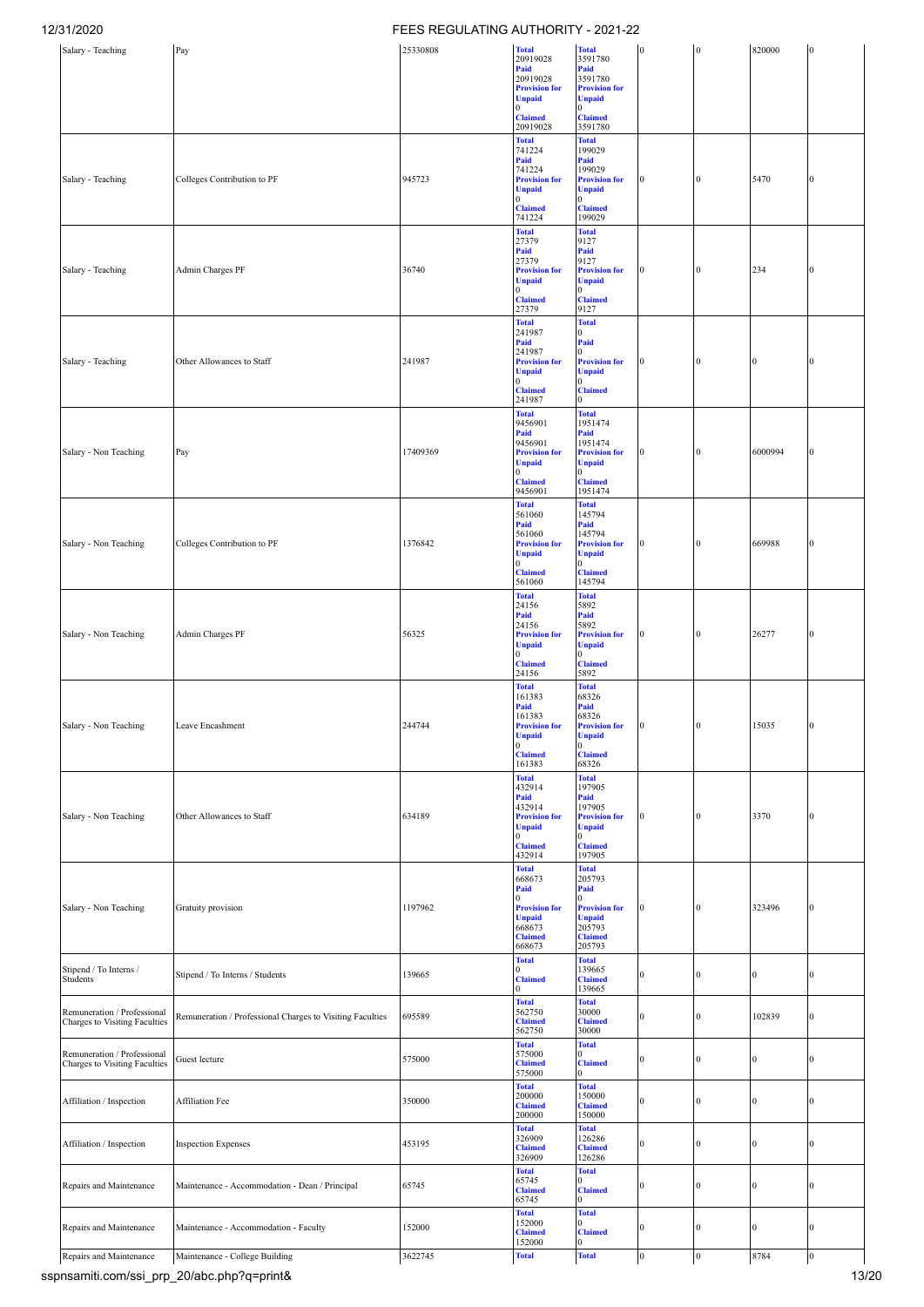|                                                            |                                                                                                                     |                                                                          | 2977533<br><b>Claimed</b><br>2977533                 | 636428<br><b>Claimed</b><br>636428                 |              |                  |              |                  |
|------------------------------------------------------------|---------------------------------------------------------------------------------------------------------------------|--------------------------------------------------------------------------|------------------------------------------------------|----------------------------------------------------|--------------|------------------|--------------|------------------|
| Repairs and Maintenance                                    | Furniture, Equipments, Vehicle, Computers etc Maintenance 5587907                                                   |                                                                          | <b>Total</b><br>4611886<br><b>Claimed</b><br>4611886 | <b>Total</b><br>961745<br><b>Claimed</b><br>961745 | $\Omega$     | $\mathbf{0}$     | 14276        | $\mathbf{0}$     |
| <b>Audit Fees</b>                                          | Audit Fee - College                                                                                                 | 293630                                                                   | <b>Total</b><br>221650<br><b>Claimed</b><br>221650   | <b>Total</b><br>71980<br><b>Claimed</b><br>71980   |              | $\Omega$         | $\Omega$     | $\mathbf{0}$     |
| Fee Regulating Authority<br>fees                           | Fee Regulating Authority Processing fees / Review                                                                   | 20000                                                                    | <b>Total</b><br>10000<br><b>Claimed</b><br>10000     | <b>Total</b><br>10000<br><b>Claimed</b><br>10000   |              | $\mathbf{0}$     | $\Omega$     | $\mathbf{0}$     |
| <b>Admissions Regulating</b><br>Authority                  | Admissions Regulating Authority Fee                                                                                 | 59000                                                                    | <b>Total</b><br>35000<br><b>Claimed</b><br>35000     | <b>Total</b><br>24000<br><b>Claimed</b><br>24000   |              | $\theta$         | $\Omega$     | $\mathbf{0}$     |
| Advertisement                                              | Advertisement for recruitment of Staff for the College (Cost<br>of 3 advertisements each in 2 newspapers in a year) | 2646                                                                     | <b>Total</b><br>2646<br><b>Claimed</b><br>2646       | <b>Total</b><br><b>Claimed</b>                     | 0            | $\mathbf{0}$     | $\Omega$     | $\mathbf{0}$     |
| Advertisement                                              | Advertisement for Admissions (Cost of 3 advertisements<br>each in 2 newspapers in a year)                           | 9072                                                                     | <b>Total</b><br>9072<br><b>Claimed</b><br>9072       | <b>Total</b><br><b>Claimed</b><br>o                | 0            | $\mathbf{0}$     | $\Omega$     | $\mathbf{0}$     |
| Advertisement                                              | Advertisement - General                                                                                             | 15000                                                                    | <b>Total</b><br>15000<br><b>Claimed</b><br>15000     | <b>Total</b><br><b>Claimed</b><br>0                | 0            | $\mathbf{0}$     | $\Omega$     | $\bf{0}$         |
| Social Gathering / Functions<br>Expenses/Welfare           | <b>Students Functions</b>                                                                                           | 6522                                                                     | <b>Total</b><br>6522<br><b>Claimed</b><br>6522       | <b>Total</b><br>o<br><b>Claimed</b><br>$\Omega$    | 0            | $\bf{0}$         | $\mathbf{0}$ | $\mathbf{0}$     |
| Social Gathering / Functions<br>Expenses/Welfare           | Student sports activities & gymkhana expenses                                                                       | 95176                                                                    | <b>Total</b><br>94456<br><b>Claimed</b><br>94456     | <b>Total</b><br>720<br><b>Claimed</b><br>720       | 0            | $\mathbf{0}$     | $\mathbf{0}$ | $\mathbf{0}$     |
| Bank Interest / Commission<br>Charges                      | <b>Bank Charges</b>                                                                                                 | 9670                                                                     | <b>Total</b><br>4682<br><b>Claimed</b><br>4682       | <b>Total</b><br>3412<br><b>Claimed</b><br>3412     | 0            | $\mathbf{0}$     | 1576         | $\mathbf{0}$     |
| Bank Interest / Commission /<br>Charges                    | <b>Bank Interest</b>                                                                                                | 1789139                                                                  | <b>Total</b><br>1413972<br><b>Claimed</b><br>1413972 | <b>Total</b><br>283819<br><b>Claimed</b><br>283819 |              | $\Omega$         | 91348        | $\mathbf{0}$     |
| Communication Expenses                                     | <b>Internet Charges</b>                                                                                             | 17250                                                                    | <b>Total</b><br>15109<br><b>Claimed</b><br>15109     | <b>Total</b><br>1606<br><b>Claimed</b><br>1606     | $\Omega$     | $\mathbf{0}$     | 535          | $\overline{0}$   |
| Communication Expenses                                     | Telephone, Fax Charges                                                                                              | 39242                                                                    | <b>Total</b><br>18661<br><b>Claimed</b><br>18661     | <b>Total</b><br>15405<br><b>Claimed</b><br>15405   | $\Omega$     | $\Omega$         | 5176         | $\mathbf{0}$     |
| <b>Communication Expenses</b>                              | Postage charges                                                                                                     | 13626                                                                    | <b>Total</b><br>13366<br><b>Claimed</b><br>13366     | <b>Total</b><br>195<br><b>Claimed</b><br>195       | 0            | $\mathbf{0}$     | 65           | $\mathbf{0}$     |
| Printing and Stationery                                    | Other stationary                                                                                                    | 2225199                                                                  | <b>Total</b><br>1852583<br><b>Claimed</b><br>1852583 | <b>Total</b><br>268051<br><b>Claimed</b><br>268051 | 0            | $\mathbf{0}$     | 104565       | $\mathbf{0}$     |
| <b>Establishment Expenses</b>                              | Electricity                                                                                                         | 3568112                                                                  | <b>Total</b><br>2933234<br><b>Claimed</b><br>2933234 | <b>Total</b><br>492152<br><b>Claimed</b><br>492152 |              | v                | 142726       |                  |
| <b>Establishment Expenses</b>                              | Water                                                                                                               | 57392                                                                    | <b>Total</b><br>43314<br><b>Claimed</b><br>43314     | <b>Total</b><br>8664<br><b>Claimed</b><br>8664     | 0            | $\bf{0}$         | 5414         | $\bf{0}$         |
| <b>Establishment Expenses</b>                              | Gardening                                                                                                           | 353275                                                                   | <b>Total</b><br>236750<br><b>Claimed</b><br>236750   | <b>Total</b><br>116525<br><b>Claimed</b><br>116525 | 0            | $\bf{0}$         | $\mathbf{0}$ | $\mathbf{0}$     |
| <b>Establishment Expenses</b>                              | Security, Watchman agency etc                                                                                       | 1692115                                                                  | <b>Total</b><br>1610120<br><b>Claimed</b><br>1610120 | <b>Total</b><br>54862<br><b>Claimed</b><br>54862   | 0            | $\mathbf{0}$     | 27133        | $\mathbf{0}$     |
| Laboratory Material and<br>Other Consumable for<br>College | Labotory Material                                                                                                   | 1099683                                                                  | <b>Total</b><br>1048094<br><b>Claimed</b><br>1048094 | <b>Total</b><br><b>Claimed</b><br>0                | 0            | $\bf{0}$         | 51589        | $\bf{0}$         |
| Laboratory Material and<br>Other Consumable for<br>College | Consumables, Chemicals etc.                                                                                         | 609600                                                                   | <b>Total</b><br>395892<br><b>Claimed</b><br>395892   | <b>Total</b><br>23361<br><b>Claimed</b><br>23361   | 0            | $\mathbf{0}$     | 190347       | $\bf{0}$         |
| <b>Hospital Expenses</b>                                   | Other                                                                                                               | 217183                                                                   | <b>Total</b><br><b>Claimed</b><br>0                  | <b>Total</b><br><b>Claimed</b><br>$\Omega$         | 0            | $\bf{0}$         | 217183       | $\bf{0}$         |
| Other Expenses                                             | Expenses related to Students                                                                                        | 4189055                                                                  | <b>Total</b><br>3385486<br><b>Claimed</b><br>3385486 | <b>Total</b><br>683324<br><b>Claimed</b><br>683324 | 0            | $\bf{0}$         | 120245       | $\bf{0}$         |
| Depreciation                                               | As debited to Income & Expenditure Account                                                                          | 994537                                                                   | <b>Total</b><br>766063<br><b>Claimed</b><br>0        | <b>Total</b><br>56192<br><b>Claimed</b><br>0       | 0            | $\bf{0}$         | 172282       | $\bf{0}$         |
| Magazine, Journals,<br>periodicals etc subscription        | Magazine, Journals, periodicals etc subscription                                                                    | 83438                                                                    | <b>Total</b><br>39373<br><b>Claimed</b><br>39373     | <b>Total</b><br>44065<br><b>Claimed</b><br>44065   | 0            | $\bf{0}$         | $\bf{0}$     | $\bf{0}$         |
| Rent                                                       | Rent for college building paid to trust                                                                             | 2936250                                                                  | <b>Total</b><br>2025000<br><b>Claimed</b>            | <b>Total</b><br>324000<br><b>Claimed</b><br>0      | 0            | $\bf{0}$         | 587250       | $\bf{0}$         |
|                                                            | <b>Total Expenses</b>                                                                                               | 79512347                                                                 | 58902573                                             | 10901577                                           | $\mathbf{0}$ | $\boldsymbol{0}$ | 9708197      | $\boldsymbol{0}$ |
|                                                            |                                                                                                                     | <b>Total Claimed Expenses</b>                                            | 56111510                                             | 10521385                                           |              |                  |              |                  |
|                                                            |                                                                                                                     | Allowability of Hospital Expenses<br>Hospital Year of Establishment 1999 |                                                      |                                                    |              |                  |              |                  |
|                                                            |                                                                                                                     | <b>Financial Details (Rs)</b>                                            |                                                      |                                                    |              |                  |              |                  |
|                                                            |                                                                                                                     |                                                                          |                                                      |                                                    |              |                  |              |                  |
|                                                            |                                                                                                                     |                                                                          |                                                      |                                                    |              |                  |              |                  |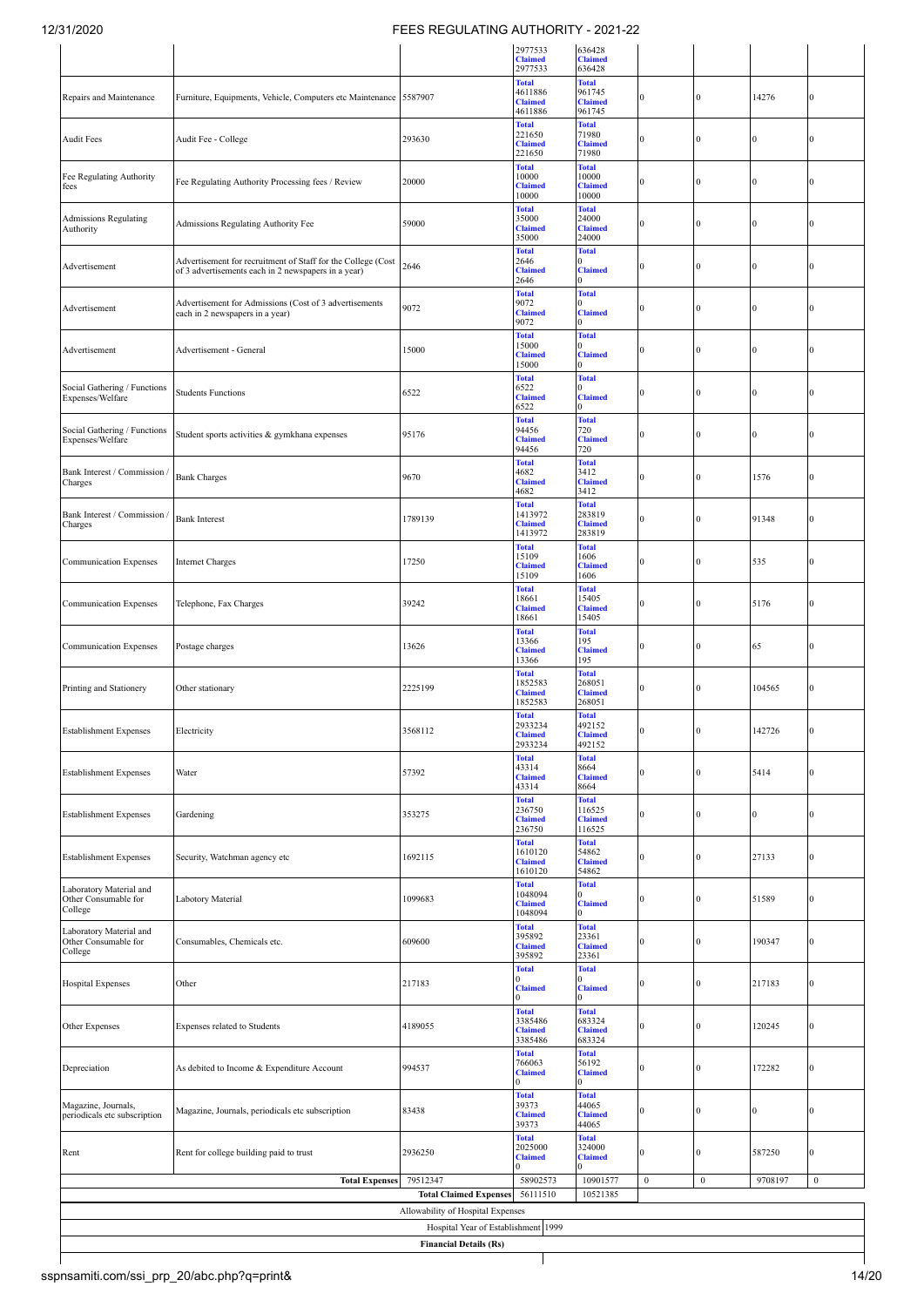| <u>JIL JA J</u> | <u>I LLOILOULAIN O AUTHONITE ZULTZZ</u>                           |                                                  |
|-----------------|-------------------------------------------------------------------|--------------------------------------------------|
|                 | Total Hospital Income 1390264                                     |                                                  |
|                 | Total Hospital Expenses 9708197                                   |                                                  |
|                 | Hospital Deficit = Total expenses - Total income 8317933          |                                                  |
|                 | Total Deficit 8317933                                             |                                                  |
|                 |                                                                   | Claimed Deficit BHMS: 6237963<br>BHMSPG: 2079321 |
|                 | FOR OFFICE USE ONLY                                               |                                                  |
|                 | Received the fee approval proposal for academic year 2021-22      |                                                  |
|                 |                                                                   |                                                  |
|                 | Proposal for Academic Year 2021-22                                |                                                  |
|                 | Accepted                                                          |                                                  |
| or              |                                                                   |                                                  |
|                 | Returned as Deficient Proposal. Deficiencies mentioned            |                                                  |
|                 | as per the Checklist<br>Sr. No.                                   |                                                  |
|                 |                                                                   |                                                  |
|                 | Verified by<br>Date: $/$ /<br>(Name of the Clerk & its Signature) |                                                  |
|                 |                                                                   |                                                  |
|                 |                                                                   |                                                  |
|                 | Signature of Section Officer                                      |                                                  |
|                 | FEES REGULATING AUTHORITY - 2021-22                               |                                                  |

**FEES REGULATING AUTHORITY - 2021-22, Mumbai** 305, Govt. Polytechnic Building, Ali Yawar Jung Marg, Bandra (E), Mumbai - 400 051 (M.S.), INDIA



|                |                                                                                                      |                        |                           |                              |                                                             | <b>Online Fee Approval Proposal for Academic Year 2021-22</b>                             |                     |                 |                     |                                |                                                  |                                                      |                  |                  |
|----------------|------------------------------------------------------------------------------------------------------|------------------------|---------------------------|------------------------------|-------------------------------------------------------------|-------------------------------------------------------------------------------------------|---------------------|-----------------|---------------------|--------------------------------|--------------------------------------------------|------------------------------------------------------|------------------|------------------|
|                | To,<br>The Hon'ble Chairman,<br>Fees Regulating Authority,<br>Maharashtra State,<br>Mumbai - 400 051 |                        |                           |                              |                                                             |                                                                                           |                     |                 |                     |                                |                                                  |                                                      |                  |                  |
|                | Code: BHMS0002                                                                                       |                        |                           |                              | Location: INSTITUTIONAL AREA, SECTOR 4, KHARGHARNAVI-MUMBAI | Name of the College/Institute: Y.M.T. Homoeopathic Medical College, Kharghar, Navi Mumbai |                     |                 |                     |                                |                                                  |                                                      |                  |                  |
| Sr<br>No       | Staff<br><b>Type</b>                                                                                 | Appoint<br><b>Type</b> | Approval<br><b>Status</b> | <b>Qualified</b><br>for Post | Name                                                        | Designation                                                                               | Joining<br>Date     | Leaving<br>Date | <b>Streams</b>      | Form 16                        | <b>Bank Acc No</b><br><b>Bank Name</b>           | <b>Bank Type</b>                                     | Annual<br>Salary | Pay<br>Mode      |
|                | Teaching                                                                                             | Regular                | Approved Yes              |                              | PAGE<br>PRAMODANI<br><b>PRAKASH</b>                         | PROFESSOR                                                                                 | $17 - 05 -$<br>1989 | NА              | <b>BHMS, BHMSPG</b> | Applicable<br>and<br>Submitted | 01431000102939<br><b>HDFC BANK</b>               | Nationalized<br>Private /<br>Scheduled               | 1360620          | Bank<br>Transfer |
| $\overline{c}$ | Teaching                                                                                             | Regular                | Approved Yes              |                              | BHAGWAT SWATI<br>MAKARAND                                   | <b>PROFESSOR</b>                                                                          | 1/7/1991            | NA              | <b>BHMS, BHMSPO</b> | Applicable<br>and<br>Submitted | 30167<br>abhyudaya co-op bank ltd                | Nationalized<br>Private /<br>Scheduled               | 942266           | Bank<br>Transfer |
| 3              | Teaching                                                                                             | Regular                | Approved Yes              |                              | <b>SANGHAVI</b><br>JAYESH SAVILAI                           | PROFESSOR                                                                                 | 01.12.2003          | <b>NA</b>       | <b>BHMS</b>         | Applicable<br>and<br>Submitted | 30926<br>abhyudaya co.op bank                    | Nationalized<br>Private /<br>Scheduled               | 931620           | Bank<br>Transfer |
|                | Teaching                                                                                             | Regular                | Approved Yes              |                              | <b>MENON NEENA</b><br><b>SURESH</b>                         | <b>PROFESSOR</b>                                                                          | 11/7/2001           | <b>NA</b>       | <b>BHMS</b>         | Applicable<br>and<br>Submitted | 30595<br>abhyudaya co-op bank ltd                | Nationalized<br>Private /<br>Scheduled               | 911546           | Bank<br>Transfer |
| 5              | Teaching                                                                                             | Regular                | Approved Yes              |                              | <b>DANDGE SEEMA</b><br>PRAKASH                              | <b>PROFESSOR</b>                                                                          | 20-8-2002           | NA              | <b>BHMS</b>         | Applicable<br>and<br>Submitted | 30625<br>ABHYUDAYA CO-OP BANK<br>LTD             | Nationalized<br>Private /<br>Scheduled               | 896414           | Bank<br>Transfer |
| 6              | Teaching                                                                                             | Regular                | Approved Yes              |                              | BAGAL DHANAJI<br><b>GOVIND</b>                              | <b>PROFESSOR</b>                                                                          | 01.10.1994 NA       |                 | <b>BHMS, BHMSPG</b> | Applicable<br>and<br>Submitted | 30722<br>abhyudaya co-op bank ltd                | Co-<br>Operative<br>Bank (A or<br><b>B</b> Category) | 849864           | Bank<br>Transfer |
|                | Teaching                                                                                             |                        | Regular Approved Yes      |                              | <b>SHARMA</b><br>VARSHA<br>VIDYASAGAR                       | <b>READER</b>                                                                             | 23/03/2001 NA       |                 | <b>BHMS</b>         | Applicable<br>and<br>Submitted | 30591<br>abhyudaya co-op bank ltd                | Nationalized<br>Private /<br>Scheduled               | 826571           | Bank<br>Transfer |
| 8              | Teaching                                                                                             |                        | Regular Approved Yes      |                              | JOSHI FALGUNI P READER                                      |                                                                                           | 20/12/2001 NA       |                 | <b>BHMS</b>         | Applicable<br>and<br>Submitted | 30659<br>abhyudaya co-op bank ltd                | Nationalized<br>Private /<br>Scheduled               | 825620           | Bank<br>Transfer |
|                | Teaching                                                                                             | Regular                | Approved Yes              |                              | <b>GOPALE</b><br>DHANRAJ<br>KERBA                           | <b>PROFESSOR</b>                                                                          | 11.12.2018 NA       |                 | <b>BHMS</b>         | Applicable<br>and<br>Submitted | SB/022011100032347<br>ABHYUDAYA CO-OP BANK       | Nationalized<br>Private /<br>Scheduled               | 775867           | Bank<br>Transfer |
| 10             | Teaching                                                                                             |                        | Regular Approved Yes      |                              | <b>VIRKAR</b><br>VAISHALI<br><b>PRAKSH</b>                  | <b>READER</b>                                                                             | 1/8/2000            | NA              | <b>BHMS</b>         | Applicable<br>and<br>Submitted | 30600<br>abhyudaya co-op bank ltd                | Nationalized<br>Private /<br>Scheduled               | 769957           | Bank<br>Transfer |
| 11             | Teaching                                                                                             |                        | Regular Approved Yes      |                              | JAIN SHANTILAL<br>DILICHAND                                 | <b>PROFESSOR</b>                                                                          | 01.06.1990          | <b>NA</b>       | <b>BHMS</b>         | Applicable<br>and<br>Submitted | 1003482<br>abhyudaya co-op bank ltd              | Nationalized<br>Private /<br>Scheduled               | 764712           | Bank<br>Transfer |
| 12             | Teaching                                                                                             | Regular                | Approved Yes              |                              | <b>KULGUDE</b><br><b>APARNA</b><br><b>MAHESH</b>            | <b>READER</b>                                                                             | 1/1/2008            | NA              | <b>BHMS</b>         | Applicable<br>and<br>Submitted | SBZROBAL/133KHARGHAF<br>abhyudaya co-op bank ltd | Nationalized<br>Private /<br>Scheduled               | 751424           | Bank<br>Transfer |
| 13             | Teaching                                                                                             |                        | Regular Approved Yes      |                              | DAND POONAM<br><b>DINESH</b>                                | <b>READER</b>                                                                             | 29/8/2003           | NA              | <b>BHMS</b>         | Applicable<br>and<br>Submitted | 31351<br>abhyudaya co-op bank ltd                | Nationalized<br>Private /<br>Scheduled               | 748361           | Bank<br>Transfer |
| 14             | Teaching                                                                                             |                        | Regular Approved Yes      |                              | MEHTA CHINTAN<br><b>VIRENDRA</b>                            | LECTURER                                                                                  | 15/4/2005           | <b>NA</b>       | <b>BHMS</b>         | Applicable<br>and<br>Submitted | 30851<br>abhyudaya co-op bank ltd                | Nationalized<br>Private /<br>Scheduled               | 710255           | Bank<br>Transfer |
| 15             | Teaching                                                                                             | Regular                | Approved Yes              |                              | <b>CHOKAKKAR</b><br><b>SACHIN</b><br>YASHWANT               | <b>READER</b>                                                                             | 4/3/2010            | NA              | <b>BHMS</b>         | Applicable<br>and<br>Submitted | 1702<br>abhyudaya co-op bank ltd                 | Nationalized<br>Private /<br>Scheduled               | 649599           | Bank<br>Transfer |
|                | 16 Teaching                                                                                          |                        | Regular Approved Yes      |                              | <b>BHOSALE SNEHA</b><br><b>SAMEER</b>                       | <b>PROFESSOR</b>                                                                          | 01.10.1998          | <b>NA</b>       | <b>BHMS, BHMSPG</b> | Applicable<br>and<br>Submitted | 30594<br>abhyudaya co-op bank ltd                | Nationalized<br>Private /<br>Scheduled               | 637236           | Bank<br>Transfer |
|                |                                                                                                      |                        |                           |                              |                                                             |                                                                                           |                     |                 |                     |                                |                                                  |                                                      |                  |                  |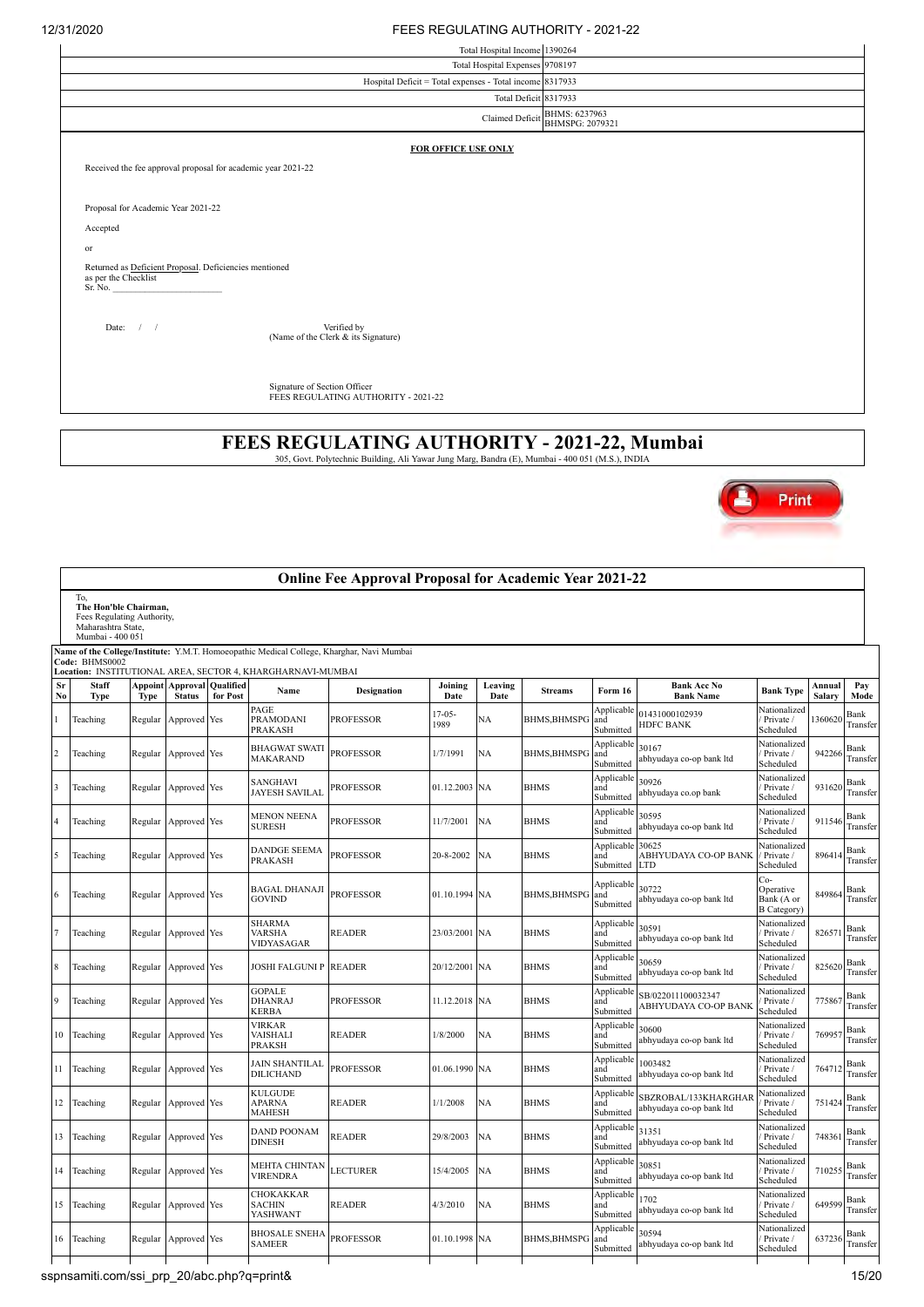| 17 | Teaching                      |         | Regular Approved Yes |     | <b>MISTRY</b><br><b>DHANRAJ</b><br><b>SUDHAKAR</b> | <b>LECTURER</b>  | 25/9/2008           | <b>NA</b> | <b>BHMS</b>         | Applicable 33596<br>and<br>Submitted | abhyudaya co-op bank ltd                                                  | Nationalized<br>Private /<br>Scheduled               | 595532 Bank | Transfer         |
|----|-------------------------------|---------|----------------------|-----|----------------------------------------------------|------------------|---------------------|-----------|---------------------|--------------------------------------|---------------------------------------------------------------------------|------------------------------------------------------|-------------|------------------|
| 18 | Teaching                      | Regular | Approved Yes         |     | <b>SAWANT</b><br>SHRUTIKA<br>VISHNUDAS             | <b>READER</b>    | 23.09.2011          | <b>NA</b> | <b>BHMS</b>         | Applicable<br>and<br>Submitted       | 1839 kamothe<br>abhyudaya co-op bank ltd                                  | Nationalized<br>Private /<br>Scheduled               | 587948      | Bank<br>Transfer |
| 19 | Teaching                      | Regular | Proposal<br>sent     | Yes | <b>GANDHI NITIN</b><br>BALKRISHNA                  | <b>PROFESSOR</b> | 29.6.2011           | NA        | <b>BHMS, BHMSPO</b> | Applicable<br>and<br>Submitted       | sb/462<br>abhyudaya co-op bank                                            | Nationalized<br>Private /<br>Scheduled               | 551460      | Bank<br>Transfer |
| 20 | Teaching                      | Regular | Approved Yes         |     | SAWANT VINOD<br>SURYAKANT                          | <b>READER</b>    | 10/6/2002           | NA        | <b>BHMS</b>         | Applicable<br>and<br>Submitted       | 30725<br>abhyudaya co-op bank ltd                                         | Nationalized<br>Private /<br>Scheduled               |             | 533043 Cheque    |
| 21 | Teaching                      | Regular | Approved Yes         |     | <b>AGALE UTTARA</b><br>AMBADAS                     | <b>READER</b>    | 04/02/2011 NA       |           | <b>BHMS, BHMSPO</b> | Applicable<br>and<br>Submitted       | SB056014400000401 KH<br>abhyudaya co-op bank ltd                          | Nationalized<br>Private /<br>Scheduled               | 520760      | Bank<br>Transfer |
| 22 | Teaching                      | Regular | Approved Yes         |     | PAWAR URMILA<br>BIPIN                              | <b>READER</b>    | 29/8/2003           | NA        | <b>BHMS</b>         | Applicable<br>and<br>Submitted       | 30627<br>abhyudaya co-op bank ltd                                         | Nationalized<br>Private /<br>Scheduled               | 497334      | Bank<br>Transfer |
| 23 | Teaching                      | Regular | Approved Yes         |     | SELIYA VASIKA<br>USMAN                             | <b>PROFESSOR</b> | 15/06/2006 NA       |           | <b>BHMS, BHMSPO</b> | Applicabl<br>and<br>Submitted        | 31619<br>abhyudaya co-op bank ltd                                         | Nationalized<br>Private /<br>Scheduled               | 481266      | Bank<br>Transfer |
| 24 | Teaching                      |         | Regular Approved Yes |     | YAMGAR<br>PRAVEEN ABA                              | LECTURER         | 23/8/2015           | NA        | <b>BHMS</b>         | Applicable<br>and<br>Submitted       | SBZROBAL/360KHARGHAF<br>abhyudaya co-op bank ltd                          | Nationalized<br>Private /<br>Scheduled               | 470736      | Bank<br>Transfer |
| 25 | Teaching                      | Regular | Approved Yes         |     | UTEKAR PRACHI<br>ABHIJEET                          | <b>READER</b>    | 13.08.2012 NA       |           | <b>BHMS, BHMSPO</b> | Applicable<br>and<br>Submitted       | SBZROBAL/156<br>abhyudaya co-op bank ltd                                  | Co-<br>Operative<br>Bank (A or<br><b>B</b> Category) | 448805      | Bank<br>Transfer |
| 26 | Teaching                      | Regular | Approved Yes         |     | PAWAR AMRUTA<br>VISHAL                             | <b>LECTURER</b>  | 12.12.2013 NA       |           | <b>BHMS</b>         | Applicable<br>and<br>Submitted       | 6618 dombivaki<br>abhyudaya co-op bank ltd                                | Nationalized<br>Private /<br>Scheduled               | 438688      | Bank<br>Transfer |
| 27 | Teaching                      | Regular | Approved Yes         |     | POL SAMEER<br><b>BABURAO</b>                       | <b>LECTURER</b>  | $01 - 02 -$<br>2017 | NA        | <b>BHMS, BHMSP</b>  | Applicable<br>and<br>Submitted       | 699<br>ABHYUDAYA CO-<br><b>OPERATIVE BANK</b>                             | Nationalized<br>Private /<br>Scheduled               | 437736      | Bank<br>Transfer |
| 28 | Teaching                      | Regular | Approved Yes         |     | ACHARYA<br><b>BHAVESH</b><br>CHIMANLAL             | <b>PROFESSOR</b> | 1/7/1991            | NA        | <b>BHMS</b>         | Applicable<br>and<br>Submitted       | 10207081437<br>greater bank                                               | Nationalized<br>Private /<br>Scheduled               | 428028      | Bank<br>Transfer |
| 29 | Teaching                      | Regular | Approved Yes         |     | CHIKHALE<br>PALLAVI A                              | <b>LECTURER</b>  | 3/8/2015            | NA        | <b>BHMS</b>         | Applicable<br>and<br>Submitted       | 056011100003611<br>abhyudaya co-op bank ltd                               | Nationalized<br>Private /<br>Scheduled               | 417172      | Bank<br>Transfer |
| 30 | Teaching                      | Regular | Approved Yes         |     | VICHARE<br>VAISHALI<br><b>RANJIT</b>               | <b>LECTURER</b>  | 19.9.2016           | NA        | <b>BHMS</b>         | Applicable<br>and<br>Submitted       | 56014400000597<br>abhyudaya co.op.bank                                    | Nationalized<br>Private /<br>Scheduled               | 399700      | Bank<br>Transfer |
| 31 | Teaching                      | Regular | Approved Yes         |     | <b>SAWANT VIDHYA</b><br>JITENDRA                   | <b>LECTURER</b>  | 20/08/2014 NA       |           | <b>BHMS</b>         | Applicable<br>and<br>Submitted       | 47350<br>abhyudaya co-op bank ltd                                         | Nationalized<br>Private /<br>Scheduled               | 397560      | Bank<br>Transfer |
| 32 | Teaching                      | Regular | Approved Yes         |     | KULKARNI<br>SWATI SURESH                           | <b>READER</b>    | 24/1/2000           | NA        | <b>BHMS</b>         | Applicable<br>and<br>Submitted       | 30658<br>abhyudaya co-op bank ltd                                         | Nationalized<br>Private /<br>Scheduled               | 395664      | Bank<br>Transfer |
| 33 | Teaching                      | Regular | Approved Yes         |     | DESHMUKH<br>SHAKIR ABDUL<br>SHAKIL                 | <b>LECTURER</b>  | 1.6.2017            | NA        | BHMS, BHMSPO        | Applicable<br>and<br>Submitted       | 56014400000741<br>ABHYUDAYA CO-OP BANK                                    | Nationalized<br>Private /<br>Scheduled               | 382143      | Bank<br>Transfer |
| 34 | Teaching                      | Regular | Approved Yes         |     | RAWALE<br><b>SAMPADA</b><br><b>SACHIN</b>          | LECTURER         | 15.1.2019           | NA        | <b>BHMS, BHMSPO</b> | Applicabl<br>and<br>Submitted        | SB/ZROBAL 1013<br>ABHYUDAYA CO-OP BANK                                    | Nationalized<br>Private /<br>Scheduled               | 374549      | Bank<br>Transfer |
| 35 | Teaching                      | Regular | Approved Yes         |     | <b>MANDLE</b><br>YOGESH<br><b>BABURAO</b>          | <b>LECTURER</b>  | 11-06-2019 NA       |           | <b>BHMS</b>         | Applicable<br>and<br>Submitted       | SB/ZROBAL 1034<br>ABHYUDAYA CO-OP-BANK<br>LTD.                            | Nationalized<br>Private /<br>Scheduled               | 373396      | Bank<br>Transfer |
| 36 | Teaching                      | Regular | Approved Yes         |     | <b>GAIKWAD</b><br>SWAPNA MILIND                    | <b>READER</b>    | 15.10.2016 NA       |           | <b>BHMS</b>         | Applicable<br>and<br>Submitted       | SBZROBL-732 KHARGHAR<br>abhyudaya co.op.bank                              | Nationalized<br>Private /<br>Scheduled               | 368040      | Bank<br>Transfer |
| 37 | Teaching                      |         | Regular Approved Yes |     | <b>MORE PRATIK</b><br>PRAKASH                      | <b>LECTURER</b>  | $18-03-$<br>2013    | NA        | <b>BHMS</b>         | and<br>Submitted                     | Applicable SBZROBAL-241<br>ABHYUDAYA CO-OP BANK<br><b>LTD</b>             | Nationalized<br>/ Private /<br>Scheduled             | 336877      | Bank<br>Transfer |
| 38 | Teaching                      |         | Regular Approved Yes |     | <b>MATE AAROHI</b><br>OMKAR                        | <b>LECTURER</b>  | $09-02-$<br>2017    | NA        | <b>BHMS</b>         | and<br>Submitted                     | Applicable SBZROBL/726 KHARGHAR<br>ABHYUDAYA CO-<br><b>OPERATIVE BANK</b> | Co-<br>Operative<br>Bank (A or<br><b>B</b> Category) | 315002      | Bank<br>Transfer |
| 39 | Teaching                      |         | Regular Approved Yes |     | TAMBEWAGH<br>SONALI AKSHAY                         | LECTURER         | $01 - 02 -$<br>2017 | NA        | <b>BHMS, BHMSPG</b> | Applicable<br>and<br>Submitted       | 034011100015086<br>ABHYUDAYA CO-<br>OPERATIVE BANK LTD.                   | Nationalized<br>Private /<br>Scheduled               | 285338      | Bank<br>Transfer |
| 40 | Teaching                      | Regular | Not<br>Approved      | Yes | CHAUHAN<br>SONALI<br>PARASNATH                     | LECTURER         | $03 - 07 -$<br>2017 | NА        | <b>BHMS</b>         | and<br>Submitted                     | Applicable SB/094011100005964<br>ABHYUDAYA CO-OP-BANK<br>LTD.             | Nationalized<br>/ Private /<br>Scheduled             | 275020      | Bank<br>Transfer |
| 41 | Teaching                      | Regular | Approved Yes         |     | <b>LAMTURE</b><br>ANJALI<br><b>BALKRUSHNA</b>      | <b>LECTURER</b>  | 1/10/2015           | NA        | <b>BHMS</b>         | Applicable<br>and<br>Submitted       | SBZROBAL/544KHARGHAR<br>abhyudaya co-op bank ltd                          | Nationalized<br>Private /<br>Scheduled               | 254790      | Bank<br>Transfer |
| 42 | Teaching                      | Regular | Approved Yes         |     | <b>KARANDE SUNIL</b><br>DATTATRAY                  | <b>LECTURER</b>  | $21 - 08 -$<br>2019 | NA        | <b>BHMS</b>         | Applicable<br>and<br>Submitted       | SBZROBAL/1041<br>ABHYUDAYA CO-OP-BANK<br>LTD.                             | Nationalized<br>/ Private /<br>Scheduled             | 237855      | Bank<br>Transfer |
| 43 | Teaching                      | Regular | Approved Yes         |     | ASAWALE<br>NEELAM<br>GOVIND                        | LECTURER         | 08.08.2012 NA       |           | <b>BHMS, BHMSPO</b> | Applicable<br>and<br>Submitted       | 31160 malad<br>abhyudaya co-op bank ltd                                   | Nationalized<br>Private /<br>Scheduled               | 168019      | Bank<br>Transfer |
| 44 | Teaching                      | Regular | Approved Yes         |     | PAGARE HITESH                                      | PATHOLOGIST      | $-1.6.2016$         | NA        | <b>BHMS</b>         | Applicable<br>and<br>Submitted       | -3100100036227<br>PUNJAB &<br>MAHARASHTRA CO-OP<br>BAK LED.               | Co-<br>Operative<br>Bank (A or<br><b>B</b> Category) | 100000      | Bank<br>Transfer |
| 45 | Teaching                      | Regular | Approved Yes         |     | <b>MESHRAM</b><br>SHAMAL<br><b>DNYANESHWAR</b>     | <b>LECTURER</b>  | 01/06/2012 NA       |           | <b>BHMS</b>         | Applicabl<br>and<br>Submitted        | SBZROBL-391KHARGHAR<br>abhyudaya co-op bank ltd                           | Nationalized<br>Private /<br>Scheduled               | 86415       | Bank<br>Transfer |
| 46 | Administration Regular        |         | Approved             | Yes | <b>TAWDE SHRUTI</b><br><b>RAJENDRA</b>             | O.S.             | 9/5/1990            | NA        | <b>BHMS</b>         | Applicable<br>and<br>Submitted       | sbzrobal/188 khargha<br>abhyudaya co-op bank ltd                          | Co-<br>Operative<br>Bank (A or<br><b>B</b> Category) | 472833      | Bank<br>Transfer |
| 47 | Administration Regular        |         | Not<br>Approved      | Yes | <b>JADHAV SURESH</b><br>MAHADEO                    | <b>CASHIER</b>   | 11/25/1990 NA       |           | <b>BHMS</b>         | Applicable 30568<br>and<br>Submitted | abhyudaya co-op bank ltd                                                  | Co-<br>Operative<br>Bank (A or<br><b>B</b> Category) | 472833      | Bank<br>Transfer |
| 48 | Administration Regular        |         | Not<br>Approved      | Yes | MOHITE<br>DHANAJI<br>KHASHABA                      | <b>DRIVER</b>    | 16/10/2005 NA       |           | <b>BHMSPG</b>       | Applicable<br>and<br>Submitted       | 31273<br>abhyudaya co-op bank ltd                                         | Co-<br>Operative<br>Bank (A or<br><b>B</b> Category) | 407741      | Bank<br>Transfer |
| 49 | Administration Regular        |         | Not<br>Approved      | Yes | MOHITE<br><b>SANDEEP</b><br>MADHUKAR               | <b>CASHIER</b>   | 31/08/2007 NA       |           | <b>BHMS</b>         | Applicable<br>and<br>Submitted       | 32990 BELAPUR<br>abhyudaya co-op bank ltd                                 | Nationalized<br>/ Private /<br>Scheduled             | 381658      | Bank<br>Transfer |
| 50 | <b>Administration</b> Regular |         | Not<br>Approved      | Yes | <b>DUBEY PRAMOD</b><br><b>RAMSHANKAR</b>           | LIBRAIAN         | 29/07/1998          | NA        | <b>BHMS</b>         | Applicable<br>and<br>Submitted       | 30632<br>abhyudaya co-op bank ltd                                         | Co-<br>Operative                                     | 364978      | Bank<br>Transfer |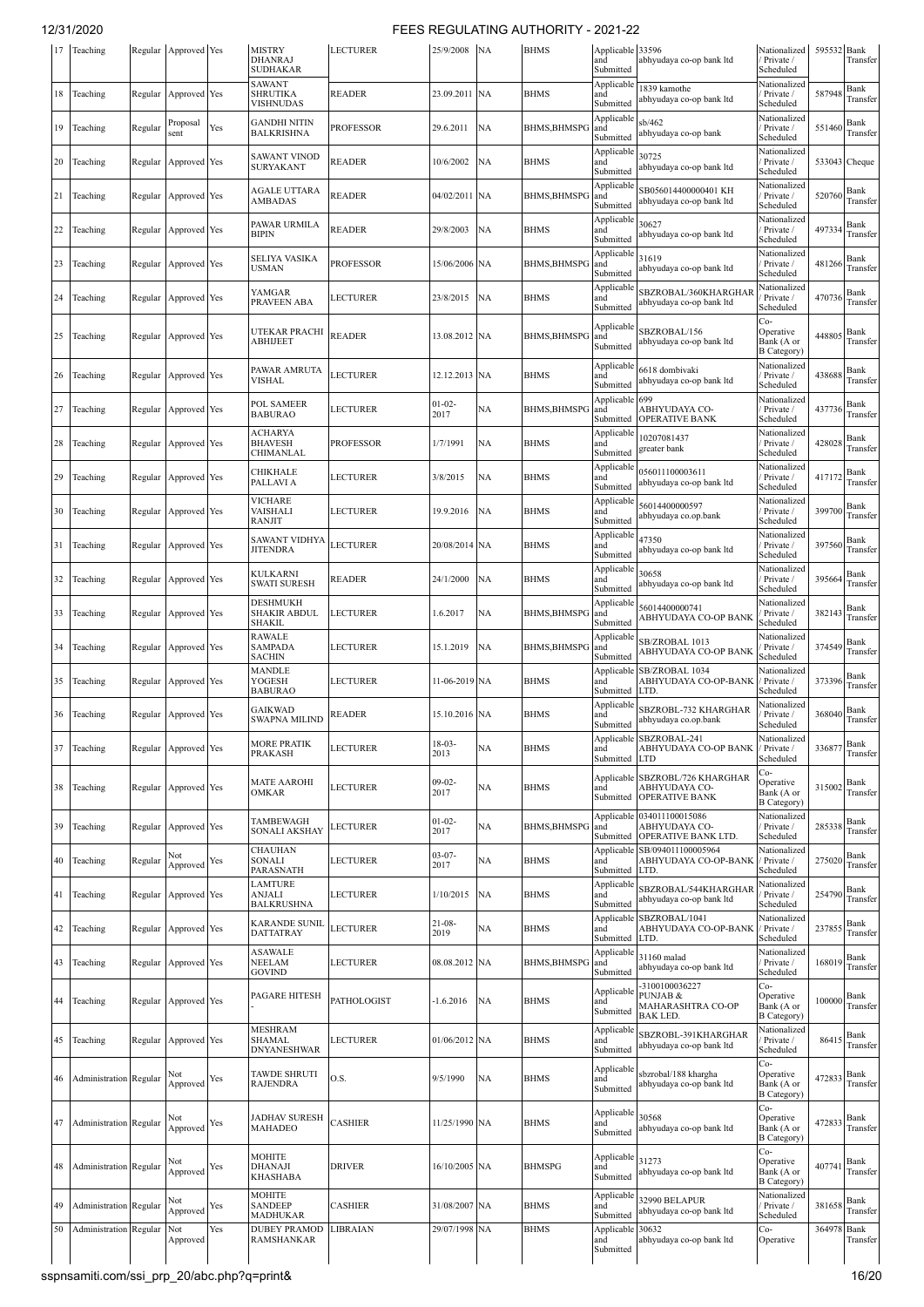| Nationalized<br>Applicable<br>SBZROBAL/187KHARGHAR<br><b>MUKANE VIBHA</b><br>Not<br>Bank<br>1/10/1999<br>NA<br><b>BHMSPG</b><br>323257<br><b>Administration</b> Regular<br>Approved Yes<br>SR.CLERK<br>and<br>Private /<br>51<br>PRASHANT<br>abhyudaya co-op bank ltd<br>Submitted<br>Scheduled<br>Co-<br>Applicable<br>30730<br><b>LOKE SANJAY</b><br><b>PEON</b><br>Operative<br>Bank<br>Not<br>264962<br>01/07/1997 NA<br>Administration Regular<br>BHMS,BHMSPG<br>and<br>52<br>Yes<br>Approved<br>DHONDU<br>/ATTENDANT/MAVSHI<br>Bank (A or<br>abhyudaya co-op bank ltd<br>Submitted<br><b>B</b> Category<br>Co-<br>Applicable 30613<br>Operative<br>BARSKAR<br>Bank<br>Not<br>261806<br>SWEEPER<br>01/04/1990 NA<br>BHMS, BHMSPG<br>and<br>ABHYUDAYA CO-<br><b>Administration Regular</b><br>53<br>Yes<br>VIJAYA SHRIPAT<br>Bank (A or<br>Approved<br>Submitted<br>OPERATIVE BANK LTD.<br><b>B</b> Category)<br>Co-<br>Applicable<br>29735<br>Operative<br>HASTAK VANITA<br>Bank<br>Not<br>260213<br><b>STAFF NURSE</b><br>23-7-1992<br><b>NA</b><br>HOSP,<br>and<br>Administration Regular<br>Yes<br>54<br>Bank (A or<br>Approved<br>DEEPAK<br>abhyudaya co-op bank<br>Submitted<br><b>B</b> Category)<br>Co-<br>Applicable<br>420 KHARGHAR<br>Operative<br>WAGH HAJARABI<br>ASST.XRAY<br>Bank<br>Not<br>08/12/2009 NA<br>HOSP,<br>and<br>258342<br>Administration Regular<br>Approved ${}^{\mathrm{No}}$<br>55<br>VINAYAK<br><b>TECHNICIAN</b><br>Bank (A or<br>abhyudaya co-op bank ltd<br>Submitted<br><b>B</b> Category)<br><b>BHOSALE</b> (<br>Nationalized<br>Applicable<br>34911 BELAPUR<br>Bank<br>Not<br>256947<br>WAGHMARE)<br>01/11/2010 NA<br>and<br>Private /<br>Administration Regular<br>Approved Yes<br>LAB- TECHNICIAN<br>BHMS<br>56<br>abhyudaya co-op bank ltd<br>DEEPALI ROHAN<br>Submitted<br>Scheduled<br>DESHMUKH<br>Applicable<br>Nationalized<br>27890<br>Bank<br>Not<br>VAISHALI<br>15.11.2011 NA<br>HOSP,<br>and<br>Private /<br>253072<br><b>Administration Regular</b><br>LAB- TECHNICIAN<br>57<br>Yes<br>Approved<br>abhyudaya co-op bank<br>PRATAP<br>Submitted<br>Scheduled<br>Co-<br>DEVRUKAR<br>Applicable<br>30615<br>PEON<br>Operative<br>Bank<br>Not<br><b>RESHMA</b><br><b>BHMS</b><br>and<br>24949<br><b>Administration Regular</b><br>Yes<br>17/06/2000 NA<br>58<br>Approved<br>/ATTENDANT/MAVSHI<br>Bank (A or<br>abhyudaya co-op bank ltd<br><b>RAJENDRA</b><br>Submitted<br><b>B</b> Category)<br>Nationalized<br>Applicable<br>914020029766794<br>Not<br>Bank<br>247537<br>and Not<br>Private /<br>59<br>Administration Adhoc<br>Yes<br>JHA PINKU S<br><b>SECURITY</b><br>01.04.2018<br><b>NA</b><br>BHMS<br>Approved<br>axis bank<br>Submitted<br>Scheduled<br>Co-<br>Applicable<br>sbzrobal/32673<br>PAWAR RASHMI<br>Operative<br>PEON<br>Bank<br>Not<br>243502<br>HOSP,<br><b>ABHYUDAYA CO-OP BANK</b><br>Administration Regular<br>25.01.2003 NA<br>and<br>60<br>Approved $^{\rm No}$<br>SURESH<br>ATTENDANT/MAVSHI<br>Bank (A or<br>Submitted<br>LTD.<br><b>B</b> Category)<br>Nationalized<br>Applicable<br>914020029766794<br>JHA<br>Bank<br>Not<br>SECURITY<br>01.04.2018 NA<br><b>BHMS</b><br>Private /<br>24049<br>Administration Adhoc<br>Yes<br>and Not<br>-61<br>PURSHOTTAM S<br>Approved<br>ıxis bank<br>Submitted<br>Scheduled<br>Applicable<br>Nationalized<br>33752 CBD<br>MULIK SUSHIL<br>Bank<br>Not<br>240143<br>JR. CLERK<br><b>BHMS, BHMSPC</b><br>Private /<br>Administration Regular<br>Yes<br>16/12/2008<br><b>NA</b><br>and<br>62<br>Approved<br>RAMCHANDRA<br>abhyudaya co-op bank ltd<br>Submitted<br>Scheduled<br>JOGDANDE<br>Applicable<br>Nationalized<br>SB /1157 KHARGHAR<br>Bank<br>Not<br>YASHODA<br>01/04/2011 NA<br>BHMS, BHMSPG<br>and<br>Private /<br>236162<br><b>Administration Regular</b><br>Yes<br>SR. ACCOUNTANT<br>63<br>Approved<br>abhyudaya co-op bank ltd<br>DAYANAND<br>Scheduled<br>Submitted<br>Applicable<br>Nationalized<br>SBZROBAL/86 KHARGHAR<br>CHAVAN SAVITRI<br>Bank<br>Not<br>JR. CLERK<br>22974<br>01/04/2011 NA<br><b>BHMS</b><br><b>Administration Regular</b><br>Yes<br>and<br>Private /<br>64<br>SHANKAR<br>Approved<br>abhyudaya co-op bank ltd<br>Submitted<br>Scheduled<br>Co-<br>sb/3598<br>Applicable<br>Operative<br>JAGDALE<br>Bank<br>215078<br><b>STAFF NURSE</b><br>HOSP,<br>ABHYUDAYA CO-OP BANK<br><b>Administration Regular</b><br>Approved Yes<br>01.08.2015 NA<br>and<br>65<br>PRACHI SANDIP<br>Bank (A or<br>Submitted<br>LTD.<br><b>B</b> Category)<br>Nationalized<br>Applicable<br>914020029766794<br>Bank<br>Not<br>01.04.2018 NA<br><b>BHMS</b><br>Private /<br>214322<br>Administration Adhoc<br>Yes<br>SINGH RAJESH D<br><b>SECURITY</b><br>and Not<br>66<br>Approved<br>axis bank<br>Submitted<br>Scheduled<br>056021100001465<br>Nationalized<br>Applicable<br>$01 - 04 -$<br>Not<br>SHING USHA<br>Bank<br>214139<br>NA<br><b>BHMS, BHMSP</b><br>Administration Adhoc<br>Yes<br>HOUSKEEPING<br>and Not<br>Abhyudaya Co-operative Bank<br>Private /<br>67<br>KISHOR<br>2016<br>Approved<br>Scheduled<br>Submitted<br>Ltd<br>Nationalized<br>Applicable<br>914020029766794<br><b>SAHANI PAPPU</b><br>$213039$ Bank<br>Not<br><b>SECURITY</b><br>01.04.2018 NA<br>68 Administration Adhoc<br>Yes<br><b>BHMS</b><br>/ Private /<br>and Not<br>VARYAN<br>ıxis bank<br><b>∡pproved</b><br>Scheduled<br>Submitted<br>Applicable<br>Nationalized<br>914020029766794<br>THAKUR<br>Bank<br>Not<br><b>Administration</b> Adhoc<br>Approved Yes<br><b>SECURITY</b><br>01.04.2018 NA<br><b>BHMS</b><br>and Not<br>Private /<br>211998<br>69<br><b>RAMVRIKSH M</b><br>axis bank<br>Scheduled<br>Submitted<br>Applicable 056021100000418<br>Nationalized<br><b>GOSWAMI</b><br>$01-04-$<br>Bank<br>Not<br><b>HOUSKEEPING</b><br>NA<br><b>BHMS</b><br>209514<br>Approved Yes<br>KAMLESH<br>and Not<br>Abhyudaya Co-operative Bank<br>Private /<br>70<br>Administration Adhoc<br>2016<br>Scheduled<br><b>PRADEEP</b><br>Submitted<br>Ltd<br>Co-<br>PATIL<br>Applicable<br>05014400000740<br>Operative<br>Bank (A or<br>$01-04-$<br>Bank<br>Not<br>NA<br>HOSP,<br>and<br>207745<br>Administration Regular<br>Approved Yes<br>PRATIKSHA<br><b>STAFF NURSE</b><br>71<br>2017<br>abhyudaya co op bank<br><b>RAVINDRA</b><br>Submitted<br><b>B</b> Category)<br>Co-<br>Applicable sb/674<br>Operative<br>KAMBLE<br>Bank<br>Not<br>207727<br><b>NA</b><br><b>BHMS</b><br>and<br>ABHYUDAYA CO-OP BANK<br>Administration Regular<br>Approved $^{\rm No}$<br>ASST. LIBRARIAN<br>1.5.2009<br>72<br>SADICCHA N<br>Bank (A or<br>Submitted<br><b>LTD</b><br><b>B</b> Category)<br>Co-<br>Applicable<br>SBZROBAL/47 KHARGHAR<br>JADHAV ASHISH<br><b>PEON</b><br>Operative<br>Not<br>Bank<br>207103<br><b>Administration</b> Regular<br>Yes<br>01/04/2011 NA<br>BHMS, BHMSPG<br>and<br>73<br>Approved<br>ATTENDANT/MAVSHI<br>abhyudaya co-op bank ltd<br>Bank (A or<br>ANIL<br>Submitted<br><b>B</b> Category)<br>Co-<br>Applicable<br>SBZROBAL/71-KHARGHAR<br>Operative<br>CHALKE VANITA<br>Bank<br>Not<br>207103<br><b>SWEEPER</b><br>Administration Regular<br>01/04/2011 NA<br>BHMS, BHMSPG<br>and<br>Approved Yes<br>74<br>Bank (A or<br>ANKUSH<br>abhyudaya co-op bank ltd<br>Submitted<br><b>B</b> Category)<br><b>PAYER</b><br>Nationalized<br>Applicable<br>SBZROBA/78-KHARGHAR<br>Bank<br>Not<br><b>BHMS</b><br>Private /<br>207103<br><b>Administration Regular</b><br>VAIJAYNATI<br>SWEEPER<br>01/04/2011 NA<br>75<br>Approved Yes<br>and<br>abhyudaya co-op bank ltd<br>RAMCHANDRA<br>Submitted<br>Scheduled<br>Applicable<br>Nationalized<br>35566<br>MHATRE ALKA<br>Bank<br>Not<br><b>SWEEPER</b><br>and<br>206549<br><b>Administration Regular</b><br>Approved Yes<br>01/04/2011 NA<br><b>BHMS</b><br>Private /<br>76<br><b>SUDAM</b><br>abhyudaya co-op bank ltd<br>Scheduled<br>Submitted<br>Nationalized<br>Applicable<br><b>SAHANI PARVATI</b><br>914020029766794<br>Bank<br>Not<br><b>SECURITY</b><br>and Not<br>Private /<br>206075<br>Administration Adhoc<br>Approved Yes<br>01.04.2018<br><b>NA</b><br><b>BHMS</b><br>axis bank<br>N<br>Scheduled<br>Submitted<br>Nationalized<br>Applicable 056021100005146<br>MORE SUBHASH<br>$01 - 04 -$<br>Bank<br>Not<br>NA<br><b>BHMS</b><br>Private /<br>205894<br>Administration Adhoc<br>Yes<br>HOUSKEEPING<br>and Not<br>Abhyudaya Co-operative Bank<br>78<br>Approved<br>2016<br>SUNIL<br>Scheduled<br>Submitted<br>Ltd<br>Co-<br>Applicable<br>0560111000415<br>ABDAR ANITA<br>Operative<br>Bank<br>Not<br>204258<br>Administration Regular<br>Yes<br>JR. CLERK<br>01-04-2011 NA<br>HOSP,<br>and Not<br>79<br>Bank (A or<br>Approved<br>MAHESH<br>abhyudaya co op bank ltd<br>Submitted<br><b>B</b> Category)<br>Co-<br>Applicable<br>415<br>Operative<br><b>SAKAR RAMESH</b><br>Bank<br>Not<br><b>HOUSKEEPING</b><br>204167<br>01.04.2019 NA<br><b>BHMS</b><br>and Not<br>80<br>Administration Adhoc<br>Approved Yes<br>abhyudaya bank co-op ltd<br>Bank (A or<br>Submitted<br><b>B</b> Category)<br>Co-<br><b>BHATKAR</b><br>Applicable sbzrobal/420<br>Operative<br>Bank<br>Not<br>HOSP,<br>ABHYUDAYA CO-OP BANK<br>203827<br>PRIYANKA<br><b>STAFF NURSE</b><br>23.07.2015 NA<br>Administration Regular<br>Approved Yes<br>and<br>81<br>Bank (A or<br>PRABHAKAR<br>Submitted<br>LTD.<br><b>B</b> Category) |  |  |  |  |  |  | Bank (A or<br>B Category) |          |
|--------------------------------------------------------------------------------------------------------------------------------------------------------------------------------------------------------------------------------------------------------------------------------------------------------------------------------------------------------------------------------------------------------------------------------------------------------------------------------------------------------------------------------------------------------------------------------------------------------------------------------------------------------------------------------------------------------------------------------------------------------------------------------------------------------------------------------------------------------------------------------------------------------------------------------------------------------------------------------------------------------------------------------------------------------------------------------------------------------------------------------------------------------------------------------------------------------------------------------------------------------------------------------------------------------------------------------------------------------------------------------------------------------------------------------------------------------------------------------------------------------------------------------------------------------------------------------------------------------------------------------------------------------------------------------------------------------------------------------------------------------------------------------------------------------------------------------------------------------------------------------------------------------------------------------------------------------------------------------------------------------------------------------------------------------------------------------------------------------------------------------------------------------------------------------------------------------------------------------------------------------------------------------------------------------------------------------------------------------------------------------------------------------------------------------------------------------------------------------------------------------------------------------------------------------------------------------------------------------------------------------------------------------------------------------------------------------------------------------------------------------------------------------------------------------------------------------------------------------------------------------------------------------------------------------------------------------------------------------------------------------------------------------------------------------------------------------------------------------------------------------------------------------------------------------------------------------------------------------------------------------------------------------------------------------------------------------------------------------------------------------------------------------------------------------------------------------------------------------------------------------------------------------------------------------------------------------------------------------------------------------------------------------------------------------------------------------------------------------------------------------------------------------------------------------------------------------------------------------------------------------------------------------------------------------------------------------------------------------------------------------------------------------------------------------------------------------------------------------------------------------------------------------------------------------------------------------------------------------------------------------------------------------------------------------------------------------------------------------------------------------------------------------------------------------------------------------------------------------------------------------------------------------------------------------------------------------------------------------------------------------------------------------------------------------------------------------------------------------------------------------------------------------------------------------------------------------------------------------------------------------------------------------------------------------------------------------------------------------------------------------------------------------------------------------------------------------------------------------------------------------------------------------------------------------------------------------------------------------------------------------------------------------------------------------------------------------------------------------------------------------------------------------------------------------------------------------------------------------------------------------------------------------------------------------------------------------------------------------------------------------------------------------------------------------------------------------------------------------------------------------------------------------------------------------------------------------------------------------------------------------------------------------------------------------------------------------------------------------------------------------------------------------------------------------------------------------------------------------------------------------------------------------------------------------------------------------------------------------------------------------------------------------------------------------------------------------------------------------------------------------------------------------------------------------------------------------------------------------------------------------------------------------------------------------------------------------------------------------------------------------------------------------------------------------------------------------------------------------------------------------------------------------------------------------------------------------------------------------------------------------------------------------------------------------------------------------------------------------------------------------------------------------------------------------------------------------------------------------------------------------------------------------------------------------------------------------------------------------------------------------------------------------------------------------------------------------------------------------------------------------------------------------------------------------------------------------------------------------------------------------------------------------------------------------------------------------------------------------------------------------------------------------------------------------------------------------------------------------------------------------------------------------------------------------------------------------------------------------------------------------------------------------------------------------------------------------------------------------------------------------------------------------------------------------------------------------------------------------------------------------------------------------------------------------------------------------------------------------------------------------------------------------------------------------------------------------------------------------------------------------------------------------------------------------------------------------------------------------------------------------------------------------------------------------------------------------------------------------------------------------------------------------------------------------------------------------------------------------------------------------------------------------------------------------------------------------------------------------------------------------------------------------------------------------------------------------------------------------------------------------------------------------------------------------------------------------------------------------------------------------------------------------------------------------------------------------------------------------------------------------------------------------------------------|--|--|--|--|--|--|---------------------------|----------|
|                                                                                                                                                                                                                                                                                                                                                                                                                                                                                                                                                                                                                                                                                                                                                                                                                                                                                                                                                                                                                                                                                                                                                                                                                                                                                                                                                                                                                                                                                                                                                                                                                                                                                                                                                                                                                                                                                                                                                                                                                                                                                                                                                                                                                                                                                                                                                                                                                                                                                                                                                                                                                                                                                                                                                                                                                                                                                                                                                                                                                                                                                                                                                                                                                                                                                                                                                                                                                                                                                                                                                                                                                                                                                                                                                                                                                                                                                                                                                                                                                                                                                                                                                                                                                                                                                                                                                                                                                                                                                                                                                                                                                                                                                                                                                                                                                                                                                                                                                                                                                                                                                                                                                                                                                                                                                                                                                                                                                                                                                                                                                                                                                                                                                                                                                                                                                                                                                                                                                                                                                                                                                                                                                                                                                                                                                                                                                                                                                                                                                                                                                                                                                                                                                                                                                                                                                                                                                                                                                                                                                                                                                                                                                                                                                                                                                                                                                                                                                                                                                                                                                                                                                                                                                                                                                                                                                                                                                                                                                                                                                                                                                                                                                                                                                                                                                                                                                                                                                                                                                                                                                                                                                                                                                                                                                                                                                                                                                                                                                                                                                                                                                                                                                                                                                                                                                                  |  |  |  |  |  |  |                           | Transfer |
|                                                                                                                                                                                                                                                                                                                                                                                                                                                                                                                                                                                                                                                                                                                                                                                                                                                                                                                                                                                                                                                                                                                                                                                                                                                                                                                                                                                                                                                                                                                                                                                                                                                                                                                                                                                                                                                                                                                                                                                                                                                                                                                                                                                                                                                                                                                                                                                                                                                                                                                                                                                                                                                                                                                                                                                                                                                                                                                                                                                                                                                                                                                                                                                                                                                                                                                                                                                                                                                                                                                                                                                                                                                                                                                                                                                                                                                                                                                                                                                                                                                                                                                                                                                                                                                                                                                                                                                                                                                                                                                                                                                                                                                                                                                                                                                                                                                                                                                                                                                                                                                                                                                                                                                                                                                                                                                                                                                                                                                                                                                                                                                                                                                                                                                                                                                                                                                                                                                                                                                                                                                                                                                                                                                                                                                                                                                                                                                                                                                                                                                                                                                                                                                                                                                                                                                                                                                                                                                                                                                                                                                                                                                                                                                                                                                                                                                                                                                                                                                                                                                                                                                                                                                                                                                                                                                                                                                                                                                                                                                                                                                                                                                                                                                                                                                                                                                                                                                                                                                                                                                                                                                                                                                                                                                                                                                                                                                                                                                                                                                                                                                                                                                                                                                                                                                                                                  |  |  |  |  |  |  |                           | Transfer |
|                                                                                                                                                                                                                                                                                                                                                                                                                                                                                                                                                                                                                                                                                                                                                                                                                                                                                                                                                                                                                                                                                                                                                                                                                                                                                                                                                                                                                                                                                                                                                                                                                                                                                                                                                                                                                                                                                                                                                                                                                                                                                                                                                                                                                                                                                                                                                                                                                                                                                                                                                                                                                                                                                                                                                                                                                                                                                                                                                                                                                                                                                                                                                                                                                                                                                                                                                                                                                                                                                                                                                                                                                                                                                                                                                                                                                                                                                                                                                                                                                                                                                                                                                                                                                                                                                                                                                                                                                                                                                                                                                                                                                                                                                                                                                                                                                                                                                                                                                                                                                                                                                                                                                                                                                                                                                                                                                                                                                                                                                                                                                                                                                                                                                                                                                                                                                                                                                                                                                                                                                                                                                                                                                                                                                                                                                                                                                                                                                                                                                                                                                                                                                                                                                                                                                                                                                                                                                                                                                                                                                                                                                                                                                                                                                                                                                                                                                                                                                                                                                                                                                                                                                                                                                                                                                                                                                                                                                                                                                                                                                                                                                                                                                                                                                                                                                                                                                                                                                                                                                                                                                                                                                                                                                                                                                                                                                                                                                                                                                                                                                                                                                                                                                                                                                                                                                                  |  |  |  |  |  |  |                           | Transfer |
|                                                                                                                                                                                                                                                                                                                                                                                                                                                                                                                                                                                                                                                                                                                                                                                                                                                                                                                                                                                                                                                                                                                                                                                                                                                                                                                                                                                                                                                                                                                                                                                                                                                                                                                                                                                                                                                                                                                                                                                                                                                                                                                                                                                                                                                                                                                                                                                                                                                                                                                                                                                                                                                                                                                                                                                                                                                                                                                                                                                                                                                                                                                                                                                                                                                                                                                                                                                                                                                                                                                                                                                                                                                                                                                                                                                                                                                                                                                                                                                                                                                                                                                                                                                                                                                                                                                                                                                                                                                                                                                                                                                                                                                                                                                                                                                                                                                                                                                                                                                                                                                                                                                                                                                                                                                                                                                                                                                                                                                                                                                                                                                                                                                                                                                                                                                                                                                                                                                                                                                                                                                                                                                                                                                                                                                                                                                                                                                                                                                                                                                                                                                                                                                                                                                                                                                                                                                                                                                                                                                                                                                                                                                                                                                                                                                                                                                                                                                                                                                                                                                                                                                                                                                                                                                                                                                                                                                                                                                                                                                                                                                                                                                                                                                                                                                                                                                                                                                                                                                                                                                                                                                                                                                                                                                                                                                                                                                                                                                                                                                                                                                                                                                                                                                                                                                                                                  |  |  |  |  |  |  |                           | Transfer |
|                                                                                                                                                                                                                                                                                                                                                                                                                                                                                                                                                                                                                                                                                                                                                                                                                                                                                                                                                                                                                                                                                                                                                                                                                                                                                                                                                                                                                                                                                                                                                                                                                                                                                                                                                                                                                                                                                                                                                                                                                                                                                                                                                                                                                                                                                                                                                                                                                                                                                                                                                                                                                                                                                                                                                                                                                                                                                                                                                                                                                                                                                                                                                                                                                                                                                                                                                                                                                                                                                                                                                                                                                                                                                                                                                                                                                                                                                                                                                                                                                                                                                                                                                                                                                                                                                                                                                                                                                                                                                                                                                                                                                                                                                                                                                                                                                                                                                                                                                                                                                                                                                                                                                                                                                                                                                                                                                                                                                                                                                                                                                                                                                                                                                                                                                                                                                                                                                                                                                                                                                                                                                                                                                                                                                                                                                                                                                                                                                                                                                                                                                                                                                                                                                                                                                                                                                                                                                                                                                                                                                                                                                                                                                                                                                                                                                                                                                                                                                                                                                                                                                                                                                                                                                                                                                                                                                                                                                                                                                                                                                                                                                                                                                                                                                                                                                                                                                                                                                                                                                                                                                                                                                                                                                                                                                                                                                                                                                                                                                                                                                                                                                                                                                                                                                                                                                                  |  |  |  |  |  |  |                           | Transfer |
|                                                                                                                                                                                                                                                                                                                                                                                                                                                                                                                                                                                                                                                                                                                                                                                                                                                                                                                                                                                                                                                                                                                                                                                                                                                                                                                                                                                                                                                                                                                                                                                                                                                                                                                                                                                                                                                                                                                                                                                                                                                                                                                                                                                                                                                                                                                                                                                                                                                                                                                                                                                                                                                                                                                                                                                                                                                                                                                                                                                                                                                                                                                                                                                                                                                                                                                                                                                                                                                                                                                                                                                                                                                                                                                                                                                                                                                                                                                                                                                                                                                                                                                                                                                                                                                                                                                                                                                                                                                                                                                                                                                                                                                                                                                                                                                                                                                                                                                                                                                                                                                                                                                                                                                                                                                                                                                                                                                                                                                                                                                                                                                                                                                                                                                                                                                                                                                                                                                                                                                                                                                                                                                                                                                                                                                                                                                                                                                                                                                                                                                                                                                                                                                                                                                                                                                                                                                                                                                                                                                                                                                                                                                                                                                                                                                                                                                                                                                                                                                                                                                                                                                                                                                                                                                                                                                                                                                                                                                                                                                                                                                                                                                                                                                                                                                                                                                                                                                                                                                                                                                                                                                                                                                                                                                                                                                                                                                                                                                                                                                                                                                                                                                                                                                                                                                                                                  |  |  |  |  |  |  |                           | Transfer |
|                                                                                                                                                                                                                                                                                                                                                                                                                                                                                                                                                                                                                                                                                                                                                                                                                                                                                                                                                                                                                                                                                                                                                                                                                                                                                                                                                                                                                                                                                                                                                                                                                                                                                                                                                                                                                                                                                                                                                                                                                                                                                                                                                                                                                                                                                                                                                                                                                                                                                                                                                                                                                                                                                                                                                                                                                                                                                                                                                                                                                                                                                                                                                                                                                                                                                                                                                                                                                                                                                                                                                                                                                                                                                                                                                                                                                                                                                                                                                                                                                                                                                                                                                                                                                                                                                                                                                                                                                                                                                                                                                                                                                                                                                                                                                                                                                                                                                                                                                                                                                                                                                                                                                                                                                                                                                                                                                                                                                                                                                                                                                                                                                                                                                                                                                                                                                                                                                                                                                                                                                                                                                                                                                                                                                                                                                                                                                                                                                                                                                                                                                                                                                                                                                                                                                                                                                                                                                                                                                                                                                                                                                                                                                                                                                                                                                                                                                                                                                                                                                                                                                                                                                                                                                                                                                                                                                                                                                                                                                                                                                                                                                                                                                                                                                                                                                                                                                                                                                                                                                                                                                                                                                                                                                                                                                                                                                                                                                                                                                                                                                                                                                                                                                                                                                                                                                                  |  |  |  |  |  |  |                           | Transfer |
|                                                                                                                                                                                                                                                                                                                                                                                                                                                                                                                                                                                                                                                                                                                                                                                                                                                                                                                                                                                                                                                                                                                                                                                                                                                                                                                                                                                                                                                                                                                                                                                                                                                                                                                                                                                                                                                                                                                                                                                                                                                                                                                                                                                                                                                                                                                                                                                                                                                                                                                                                                                                                                                                                                                                                                                                                                                                                                                                                                                                                                                                                                                                                                                                                                                                                                                                                                                                                                                                                                                                                                                                                                                                                                                                                                                                                                                                                                                                                                                                                                                                                                                                                                                                                                                                                                                                                                                                                                                                                                                                                                                                                                                                                                                                                                                                                                                                                                                                                                                                                                                                                                                                                                                                                                                                                                                                                                                                                                                                                                                                                                                                                                                                                                                                                                                                                                                                                                                                                                                                                                                                                                                                                                                                                                                                                                                                                                                                                                                                                                                                                                                                                                                                                                                                                                                                                                                                                                                                                                                                                                                                                                                                                                                                                                                                                                                                                                                                                                                                                                                                                                                                                                                                                                                                                                                                                                                                                                                                                                                                                                                                                                                                                                                                                                                                                                                                                                                                                                                                                                                                                                                                                                                                                                                                                                                                                                                                                                                                                                                                                                                                                                                                                                                                                                                                                                  |  |  |  |  |  |  |                           | Transfer |
|                                                                                                                                                                                                                                                                                                                                                                                                                                                                                                                                                                                                                                                                                                                                                                                                                                                                                                                                                                                                                                                                                                                                                                                                                                                                                                                                                                                                                                                                                                                                                                                                                                                                                                                                                                                                                                                                                                                                                                                                                                                                                                                                                                                                                                                                                                                                                                                                                                                                                                                                                                                                                                                                                                                                                                                                                                                                                                                                                                                                                                                                                                                                                                                                                                                                                                                                                                                                                                                                                                                                                                                                                                                                                                                                                                                                                                                                                                                                                                                                                                                                                                                                                                                                                                                                                                                                                                                                                                                                                                                                                                                                                                                                                                                                                                                                                                                                                                                                                                                                                                                                                                                                                                                                                                                                                                                                                                                                                                                                                                                                                                                                                                                                                                                                                                                                                                                                                                                                                                                                                                                                                                                                                                                                                                                                                                                                                                                                                                                                                                                                                                                                                                                                                                                                                                                                                                                                                                                                                                                                                                                                                                                                                                                                                                                                                                                                                                                                                                                                                                                                                                                                                                                                                                                                                                                                                                                                                                                                                                                                                                                                                                                                                                                                                                                                                                                                                                                                                                                                                                                                                                                                                                                                                                                                                                                                                                                                                                                                                                                                                                                                                                                                                                                                                                                                                                  |  |  |  |  |  |  |                           | Transfer |
|                                                                                                                                                                                                                                                                                                                                                                                                                                                                                                                                                                                                                                                                                                                                                                                                                                                                                                                                                                                                                                                                                                                                                                                                                                                                                                                                                                                                                                                                                                                                                                                                                                                                                                                                                                                                                                                                                                                                                                                                                                                                                                                                                                                                                                                                                                                                                                                                                                                                                                                                                                                                                                                                                                                                                                                                                                                                                                                                                                                                                                                                                                                                                                                                                                                                                                                                                                                                                                                                                                                                                                                                                                                                                                                                                                                                                                                                                                                                                                                                                                                                                                                                                                                                                                                                                                                                                                                                                                                                                                                                                                                                                                                                                                                                                                                                                                                                                                                                                                                                                                                                                                                                                                                                                                                                                                                                                                                                                                                                                                                                                                                                                                                                                                                                                                                                                                                                                                                                                                                                                                                                                                                                                                                                                                                                                                                                                                                                                                                                                                                                                                                                                                                                                                                                                                                                                                                                                                                                                                                                                                                                                                                                                                                                                                                                                                                                                                                                                                                                                                                                                                                                                                                                                                                                                                                                                                                                                                                                                                                                                                                                                                                                                                                                                                                                                                                                                                                                                                                                                                                                                                                                                                                                                                                                                                                                                                                                                                                                                                                                                                                                                                                                                                                                                                                                                                  |  |  |  |  |  |  |                           | Transfer |
|                                                                                                                                                                                                                                                                                                                                                                                                                                                                                                                                                                                                                                                                                                                                                                                                                                                                                                                                                                                                                                                                                                                                                                                                                                                                                                                                                                                                                                                                                                                                                                                                                                                                                                                                                                                                                                                                                                                                                                                                                                                                                                                                                                                                                                                                                                                                                                                                                                                                                                                                                                                                                                                                                                                                                                                                                                                                                                                                                                                                                                                                                                                                                                                                                                                                                                                                                                                                                                                                                                                                                                                                                                                                                                                                                                                                                                                                                                                                                                                                                                                                                                                                                                                                                                                                                                                                                                                                                                                                                                                                                                                                                                                                                                                                                                                                                                                                                                                                                                                                                                                                                                                                                                                                                                                                                                                                                                                                                                                                                                                                                                                                                                                                                                                                                                                                                                                                                                                                                                                                                                                                                                                                                                                                                                                                                                                                                                                                                                                                                                                                                                                                                                                                                                                                                                                                                                                                                                                                                                                                                                                                                                                                                                                                                                                                                                                                                                                                                                                                                                                                                                                                                                                                                                                                                                                                                                                                                                                                                                                                                                                                                                                                                                                                                                                                                                                                                                                                                                                                                                                                                                                                                                                                                                                                                                                                                                                                                                                                                                                                                                                                                                                                                                                                                                                                                                  |  |  |  |  |  |  |                           | Transfer |
|                                                                                                                                                                                                                                                                                                                                                                                                                                                                                                                                                                                                                                                                                                                                                                                                                                                                                                                                                                                                                                                                                                                                                                                                                                                                                                                                                                                                                                                                                                                                                                                                                                                                                                                                                                                                                                                                                                                                                                                                                                                                                                                                                                                                                                                                                                                                                                                                                                                                                                                                                                                                                                                                                                                                                                                                                                                                                                                                                                                                                                                                                                                                                                                                                                                                                                                                                                                                                                                                                                                                                                                                                                                                                                                                                                                                                                                                                                                                                                                                                                                                                                                                                                                                                                                                                                                                                                                                                                                                                                                                                                                                                                                                                                                                                                                                                                                                                                                                                                                                                                                                                                                                                                                                                                                                                                                                                                                                                                                                                                                                                                                                                                                                                                                                                                                                                                                                                                                                                                                                                                                                                                                                                                                                                                                                                                                                                                                                                                                                                                                                                                                                                                                                                                                                                                                                                                                                                                                                                                                                                                                                                                                                                                                                                                                                                                                                                                                                                                                                                                                                                                                                                                                                                                                                                                                                                                                                                                                                                                                                                                                                                                                                                                                                                                                                                                                                                                                                                                                                                                                                                                                                                                                                                                                                                                                                                                                                                                                                                                                                                                                                                                                                                                                                                                                                                                  |  |  |  |  |  |  |                           | Transfer |
|                                                                                                                                                                                                                                                                                                                                                                                                                                                                                                                                                                                                                                                                                                                                                                                                                                                                                                                                                                                                                                                                                                                                                                                                                                                                                                                                                                                                                                                                                                                                                                                                                                                                                                                                                                                                                                                                                                                                                                                                                                                                                                                                                                                                                                                                                                                                                                                                                                                                                                                                                                                                                                                                                                                                                                                                                                                                                                                                                                                                                                                                                                                                                                                                                                                                                                                                                                                                                                                                                                                                                                                                                                                                                                                                                                                                                                                                                                                                                                                                                                                                                                                                                                                                                                                                                                                                                                                                                                                                                                                                                                                                                                                                                                                                                                                                                                                                                                                                                                                                                                                                                                                                                                                                                                                                                                                                                                                                                                                                                                                                                                                                                                                                                                                                                                                                                                                                                                                                                                                                                                                                                                                                                                                                                                                                                                                                                                                                                                                                                                                                                                                                                                                                                                                                                                                                                                                                                                                                                                                                                                                                                                                                                                                                                                                                                                                                                                                                                                                                                                                                                                                                                                                                                                                                                                                                                                                                                                                                                                                                                                                                                                                                                                                                                                                                                                                                                                                                                                                                                                                                                                                                                                                                                                                                                                                                                                                                                                                                                                                                                                                                                                                                                                                                                                                                                                  |  |  |  |  |  |  |                           | Transfer |
|                                                                                                                                                                                                                                                                                                                                                                                                                                                                                                                                                                                                                                                                                                                                                                                                                                                                                                                                                                                                                                                                                                                                                                                                                                                                                                                                                                                                                                                                                                                                                                                                                                                                                                                                                                                                                                                                                                                                                                                                                                                                                                                                                                                                                                                                                                                                                                                                                                                                                                                                                                                                                                                                                                                                                                                                                                                                                                                                                                                                                                                                                                                                                                                                                                                                                                                                                                                                                                                                                                                                                                                                                                                                                                                                                                                                                                                                                                                                                                                                                                                                                                                                                                                                                                                                                                                                                                                                                                                                                                                                                                                                                                                                                                                                                                                                                                                                                                                                                                                                                                                                                                                                                                                                                                                                                                                                                                                                                                                                                                                                                                                                                                                                                                                                                                                                                                                                                                                                                                                                                                                                                                                                                                                                                                                                                                                                                                                                                                                                                                                                                                                                                                                                                                                                                                                                                                                                                                                                                                                                                                                                                                                                                                                                                                                                                                                                                                                                                                                                                                                                                                                                                                                                                                                                                                                                                                                                                                                                                                                                                                                                                                                                                                                                                                                                                                                                                                                                                                                                                                                                                                                                                                                                                                                                                                                                                                                                                                                                                                                                                                                                                                                                                                                                                                                                                                  |  |  |  |  |  |  |                           | Transfer |
|                                                                                                                                                                                                                                                                                                                                                                                                                                                                                                                                                                                                                                                                                                                                                                                                                                                                                                                                                                                                                                                                                                                                                                                                                                                                                                                                                                                                                                                                                                                                                                                                                                                                                                                                                                                                                                                                                                                                                                                                                                                                                                                                                                                                                                                                                                                                                                                                                                                                                                                                                                                                                                                                                                                                                                                                                                                                                                                                                                                                                                                                                                                                                                                                                                                                                                                                                                                                                                                                                                                                                                                                                                                                                                                                                                                                                                                                                                                                                                                                                                                                                                                                                                                                                                                                                                                                                                                                                                                                                                                                                                                                                                                                                                                                                                                                                                                                                                                                                                                                                                                                                                                                                                                                                                                                                                                                                                                                                                                                                                                                                                                                                                                                                                                                                                                                                                                                                                                                                                                                                                                                                                                                                                                                                                                                                                                                                                                                                                                                                                                                                                                                                                                                                                                                                                                                                                                                                                                                                                                                                                                                                                                                                                                                                                                                                                                                                                                                                                                                                                                                                                                                                                                                                                                                                                                                                                                                                                                                                                                                                                                                                                                                                                                                                                                                                                                                                                                                                                                                                                                                                                                                                                                                                                                                                                                                                                                                                                                                                                                                                                                                                                                                                                                                                                                                                                  |  |  |  |  |  |  |                           | Transfer |
|                                                                                                                                                                                                                                                                                                                                                                                                                                                                                                                                                                                                                                                                                                                                                                                                                                                                                                                                                                                                                                                                                                                                                                                                                                                                                                                                                                                                                                                                                                                                                                                                                                                                                                                                                                                                                                                                                                                                                                                                                                                                                                                                                                                                                                                                                                                                                                                                                                                                                                                                                                                                                                                                                                                                                                                                                                                                                                                                                                                                                                                                                                                                                                                                                                                                                                                                                                                                                                                                                                                                                                                                                                                                                                                                                                                                                                                                                                                                                                                                                                                                                                                                                                                                                                                                                                                                                                                                                                                                                                                                                                                                                                                                                                                                                                                                                                                                                                                                                                                                                                                                                                                                                                                                                                                                                                                                                                                                                                                                                                                                                                                                                                                                                                                                                                                                                                                                                                                                                                                                                                                                                                                                                                                                                                                                                                                                                                                                                                                                                                                                                                                                                                                                                                                                                                                                                                                                                                                                                                                                                                                                                                                                                                                                                                                                                                                                                                                                                                                                                                                                                                                                                                                                                                                                                                                                                                                                                                                                                                                                                                                                                                                                                                                                                                                                                                                                                                                                                                                                                                                                                                                                                                                                                                                                                                                                                                                                                                                                                                                                                                                                                                                                                                                                                                                                                                  |  |  |  |  |  |  |                           | Transfer |
|                                                                                                                                                                                                                                                                                                                                                                                                                                                                                                                                                                                                                                                                                                                                                                                                                                                                                                                                                                                                                                                                                                                                                                                                                                                                                                                                                                                                                                                                                                                                                                                                                                                                                                                                                                                                                                                                                                                                                                                                                                                                                                                                                                                                                                                                                                                                                                                                                                                                                                                                                                                                                                                                                                                                                                                                                                                                                                                                                                                                                                                                                                                                                                                                                                                                                                                                                                                                                                                                                                                                                                                                                                                                                                                                                                                                                                                                                                                                                                                                                                                                                                                                                                                                                                                                                                                                                                                                                                                                                                                                                                                                                                                                                                                                                                                                                                                                                                                                                                                                                                                                                                                                                                                                                                                                                                                                                                                                                                                                                                                                                                                                                                                                                                                                                                                                                                                                                                                                                                                                                                                                                                                                                                                                                                                                                                                                                                                                                                                                                                                                                                                                                                                                                                                                                                                                                                                                                                                                                                                                                                                                                                                                                                                                                                                                                                                                                                                                                                                                                                                                                                                                                                                                                                                                                                                                                                                                                                                                                                                                                                                                                                                                                                                                                                                                                                                                                                                                                                                                                                                                                                                                                                                                                                                                                                                                                                                                                                                                                                                                                                                                                                                                                                                                                                                                                                  |  |  |  |  |  |  |                           | Transfer |
|                                                                                                                                                                                                                                                                                                                                                                                                                                                                                                                                                                                                                                                                                                                                                                                                                                                                                                                                                                                                                                                                                                                                                                                                                                                                                                                                                                                                                                                                                                                                                                                                                                                                                                                                                                                                                                                                                                                                                                                                                                                                                                                                                                                                                                                                                                                                                                                                                                                                                                                                                                                                                                                                                                                                                                                                                                                                                                                                                                                                                                                                                                                                                                                                                                                                                                                                                                                                                                                                                                                                                                                                                                                                                                                                                                                                                                                                                                                                                                                                                                                                                                                                                                                                                                                                                                                                                                                                                                                                                                                                                                                                                                                                                                                                                                                                                                                                                                                                                                                                                                                                                                                                                                                                                                                                                                                                                                                                                                                                                                                                                                                                                                                                                                                                                                                                                                                                                                                                                                                                                                                                                                                                                                                                                                                                                                                                                                                                                                                                                                                                                                                                                                                                                                                                                                                                                                                                                                                                                                                                                                                                                                                                                                                                                                                                                                                                                                                                                                                                                                                                                                                                                                                                                                                                                                                                                                                                                                                                                                                                                                                                                                                                                                                                                                                                                                                                                                                                                                                                                                                                                                                                                                                                                                                                                                                                                                                                                                                                                                                                                                                                                                                                                                                                                                                                                                  |  |  |  |  |  |  |                           | Transfer |
|                                                                                                                                                                                                                                                                                                                                                                                                                                                                                                                                                                                                                                                                                                                                                                                                                                                                                                                                                                                                                                                                                                                                                                                                                                                                                                                                                                                                                                                                                                                                                                                                                                                                                                                                                                                                                                                                                                                                                                                                                                                                                                                                                                                                                                                                                                                                                                                                                                                                                                                                                                                                                                                                                                                                                                                                                                                                                                                                                                                                                                                                                                                                                                                                                                                                                                                                                                                                                                                                                                                                                                                                                                                                                                                                                                                                                                                                                                                                                                                                                                                                                                                                                                                                                                                                                                                                                                                                                                                                                                                                                                                                                                                                                                                                                                                                                                                                                                                                                                                                                                                                                                                                                                                                                                                                                                                                                                                                                                                                                                                                                                                                                                                                                                                                                                                                                                                                                                                                                                                                                                                                                                                                                                                                                                                                                                                                                                                                                                                                                                                                                                                                                                                                                                                                                                                                                                                                                                                                                                                                                                                                                                                                                                                                                                                                                                                                                                                                                                                                                                                                                                                                                                                                                                                                                                                                                                                                                                                                                                                                                                                                                                                                                                                                                                                                                                                                                                                                                                                                                                                                                                                                                                                                                                                                                                                                                                                                                                                                                                                                                                                                                                                                                                                                                                                                                                  |  |  |  |  |  |  |                           | Transfer |
|                                                                                                                                                                                                                                                                                                                                                                                                                                                                                                                                                                                                                                                                                                                                                                                                                                                                                                                                                                                                                                                                                                                                                                                                                                                                                                                                                                                                                                                                                                                                                                                                                                                                                                                                                                                                                                                                                                                                                                                                                                                                                                                                                                                                                                                                                                                                                                                                                                                                                                                                                                                                                                                                                                                                                                                                                                                                                                                                                                                                                                                                                                                                                                                                                                                                                                                                                                                                                                                                                                                                                                                                                                                                                                                                                                                                                                                                                                                                                                                                                                                                                                                                                                                                                                                                                                                                                                                                                                                                                                                                                                                                                                                                                                                                                                                                                                                                                                                                                                                                                                                                                                                                                                                                                                                                                                                                                                                                                                                                                                                                                                                                                                                                                                                                                                                                                                                                                                                                                                                                                                                                                                                                                                                                                                                                                                                                                                                                                                                                                                                                                                                                                                                                                                                                                                                                                                                                                                                                                                                                                                                                                                                                                                                                                                                                                                                                                                                                                                                                                                                                                                                                                                                                                                                                                                                                                                                                                                                                                                                                                                                                                                                                                                                                                                                                                                                                                                                                                                                                                                                                                                                                                                                                                                                                                                                                                                                                                                                                                                                                                                                                                                                                                                                                                                                                                                  |  |  |  |  |  |  |                           | Transfer |
|                                                                                                                                                                                                                                                                                                                                                                                                                                                                                                                                                                                                                                                                                                                                                                                                                                                                                                                                                                                                                                                                                                                                                                                                                                                                                                                                                                                                                                                                                                                                                                                                                                                                                                                                                                                                                                                                                                                                                                                                                                                                                                                                                                                                                                                                                                                                                                                                                                                                                                                                                                                                                                                                                                                                                                                                                                                                                                                                                                                                                                                                                                                                                                                                                                                                                                                                                                                                                                                                                                                                                                                                                                                                                                                                                                                                                                                                                                                                                                                                                                                                                                                                                                                                                                                                                                                                                                                                                                                                                                                                                                                                                                                                                                                                                                                                                                                                                                                                                                                                                                                                                                                                                                                                                                                                                                                                                                                                                                                                                                                                                                                                                                                                                                                                                                                                                                                                                                                                                                                                                                                                                                                                                                                                                                                                                                                                                                                                                                                                                                                                                                                                                                                                                                                                                                                                                                                                                                                                                                                                                                                                                                                                                                                                                                                                                                                                                                                                                                                                                                                                                                                                                                                                                                                                                                                                                                                                                                                                                                                                                                                                                                                                                                                                                                                                                                                                                                                                                                                                                                                                                                                                                                                                                                                                                                                                                                                                                                                                                                                                                                                                                                                                                                                                                                                                                                  |  |  |  |  |  |  |                           | Transfer |
|                                                                                                                                                                                                                                                                                                                                                                                                                                                                                                                                                                                                                                                                                                                                                                                                                                                                                                                                                                                                                                                                                                                                                                                                                                                                                                                                                                                                                                                                                                                                                                                                                                                                                                                                                                                                                                                                                                                                                                                                                                                                                                                                                                                                                                                                                                                                                                                                                                                                                                                                                                                                                                                                                                                                                                                                                                                                                                                                                                                                                                                                                                                                                                                                                                                                                                                                                                                                                                                                                                                                                                                                                                                                                                                                                                                                                                                                                                                                                                                                                                                                                                                                                                                                                                                                                                                                                                                                                                                                                                                                                                                                                                                                                                                                                                                                                                                                                                                                                                                                                                                                                                                                                                                                                                                                                                                                                                                                                                                                                                                                                                                                                                                                                                                                                                                                                                                                                                                                                                                                                                                                                                                                                                                                                                                                                                                                                                                                                                                                                                                                                                                                                                                                                                                                                                                                                                                                                                                                                                                                                                                                                                                                                                                                                                                                                                                                                                                                                                                                                                                                                                                                                                                                                                                                                                                                                                                                                                                                                                                                                                                                                                                                                                                                                                                                                                                                                                                                                                                                                                                                                                                                                                                                                                                                                                                                                                                                                                                                                                                                                                                                                                                                                                                                                                                                                                  |  |  |  |  |  |  |                           | Transfer |
|                                                                                                                                                                                                                                                                                                                                                                                                                                                                                                                                                                                                                                                                                                                                                                                                                                                                                                                                                                                                                                                                                                                                                                                                                                                                                                                                                                                                                                                                                                                                                                                                                                                                                                                                                                                                                                                                                                                                                                                                                                                                                                                                                                                                                                                                                                                                                                                                                                                                                                                                                                                                                                                                                                                                                                                                                                                                                                                                                                                                                                                                                                                                                                                                                                                                                                                                                                                                                                                                                                                                                                                                                                                                                                                                                                                                                                                                                                                                                                                                                                                                                                                                                                                                                                                                                                                                                                                                                                                                                                                                                                                                                                                                                                                                                                                                                                                                                                                                                                                                                                                                                                                                                                                                                                                                                                                                                                                                                                                                                                                                                                                                                                                                                                                                                                                                                                                                                                                                                                                                                                                                                                                                                                                                                                                                                                                                                                                                                                                                                                                                                                                                                                                                                                                                                                                                                                                                                                                                                                                                                                                                                                                                                                                                                                                                                                                                                                                                                                                                                                                                                                                                                                                                                                                                                                                                                                                                                                                                                                                                                                                                                                                                                                                                                                                                                                                                                                                                                                                                                                                                                                                                                                                                                                                                                                                                                                                                                                                                                                                                                                                                                                                                                                                                                                                                                                  |  |  |  |  |  |  |                           | Transfer |
|                                                                                                                                                                                                                                                                                                                                                                                                                                                                                                                                                                                                                                                                                                                                                                                                                                                                                                                                                                                                                                                                                                                                                                                                                                                                                                                                                                                                                                                                                                                                                                                                                                                                                                                                                                                                                                                                                                                                                                                                                                                                                                                                                                                                                                                                                                                                                                                                                                                                                                                                                                                                                                                                                                                                                                                                                                                                                                                                                                                                                                                                                                                                                                                                                                                                                                                                                                                                                                                                                                                                                                                                                                                                                                                                                                                                                                                                                                                                                                                                                                                                                                                                                                                                                                                                                                                                                                                                                                                                                                                                                                                                                                                                                                                                                                                                                                                                                                                                                                                                                                                                                                                                                                                                                                                                                                                                                                                                                                                                                                                                                                                                                                                                                                                                                                                                                                                                                                                                                                                                                                                                                                                                                                                                                                                                                                                                                                                                                                                                                                                                                                                                                                                                                                                                                                                                                                                                                                                                                                                                                                                                                                                                                                                                                                                                                                                                                                                                                                                                                                                                                                                                                                                                                                                                                                                                                                                                                                                                                                                                                                                                                                                                                                                                                                                                                                                                                                                                                                                                                                                                                                                                                                                                                                                                                                                                                                                                                                                                                                                                                                                                                                                                                                                                                                                                                                  |  |  |  |  |  |  |                           | Transfer |
|                                                                                                                                                                                                                                                                                                                                                                                                                                                                                                                                                                                                                                                                                                                                                                                                                                                                                                                                                                                                                                                                                                                                                                                                                                                                                                                                                                                                                                                                                                                                                                                                                                                                                                                                                                                                                                                                                                                                                                                                                                                                                                                                                                                                                                                                                                                                                                                                                                                                                                                                                                                                                                                                                                                                                                                                                                                                                                                                                                                                                                                                                                                                                                                                                                                                                                                                                                                                                                                                                                                                                                                                                                                                                                                                                                                                                                                                                                                                                                                                                                                                                                                                                                                                                                                                                                                                                                                                                                                                                                                                                                                                                                                                                                                                                                                                                                                                                                                                                                                                                                                                                                                                                                                                                                                                                                                                                                                                                                                                                                                                                                                                                                                                                                                                                                                                                                                                                                                                                                                                                                                                                                                                                                                                                                                                                                                                                                                                                                                                                                                                                                                                                                                                                                                                                                                                                                                                                                                                                                                                                                                                                                                                                                                                                                                                                                                                                                                                                                                                                                                                                                                                                                                                                                                                                                                                                                                                                                                                                                                                                                                                                                                                                                                                                                                                                                                                                                                                                                                                                                                                                                                                                                                                                                                                                                                                                                                                                                                                                                                                                                                                                                                                                                                                                                                                                                  |  |  |  |  |  |  |                           | Transfer |
|                                                                                                                                                                                                                                                                                                                                                                                                                                                                                                                                                                                                                                                                                                                                                                                                                                                                                                                                                                                                                                                                                                                                                                                                                                                                                                                                                                                                                                                                                                                                                                                                                                                                                                                                                                                                                                                                                                                                                                                                                                                                                                                                                                                                                                                                                                                                                                                                                                                                                                                                                                                                                                                                                                                                                                                                                                                                                                                                                                                                                                                                                                                                                                                                                                                                                                                                                                                                                                                                                                                                                                                                                                                                                                                                                                                                                                                                                                                                                                                                                                                                                                                                                                                                                                                                                                                                                                                                                                                                                                                                                                                                                                                                                                                                                                                                                                                                                                                                                                                                                                                                                                                                                                                                                                                                                                                                                                                                                                                                                                                                                                                                                                                                                                                                                                                                                                                                                                                                                                                                                                                                                                                                                                                                                                                                                                                                                                                                                                                                                                                                                                                                                                                                                                                                                                                                                                                                                                                                                                                                                                                                                                                                                                                                                                                                                                                                                                                                                                                                                                                                                                                                                                                                                                                                                                                                                                                                                                                                                                                                                                                                                                                                                                                                                                                                                                                                                                                                                                                                                                                                                                                                                                                                                                                                                                                                                                                                                                                                                                                                                                                                                                                                                                                                                                                                                                  |  |  |  |  |  |  |                           | Transfer |
|                                                                                                                                                                                                                                                                                                                                                                                                                                                                                                                                                                                                                                                                                                                                                                                                                                                                                                                                                                                                                                                                                                                                                                                                                                                                                                                                                                                                                                                                                                                                                                                                                                                                                                                                                                                                                                                                                                                                                                                                                                                                                                                                                                                                                                                                                                                                                                                                                                                                                                                                                                                                                                                                                                                                                                                                                                                                                                                                                                                                                                                                                                                                                                                                                                                                                                                                                                                                                                                                                                                                                                                                                                                                                                                                                                                                                                                                                                                                                                                                                                                                                                                                                                                                                                                                                                                                                                                                                                                                                                                                                                                                                                                                                                                                                                                                                                                                                                                                                                                                                                                                                                                                                                                                                                                                                                                                                                                                                                                                                                                                                                                                                                                                                                                                                                                                                                                                                                                                                                                                                                                                                                                                                                                                                                                                                                                                                                                                                                                                                                                                                                                                                                                                                                                                                                                                                                                                                                                                                                                                                                                                                                                                                                                                                                                                                                                                                                                                                                                                                                                                                                                                                                                                                                                                                                                                                                                                                                                                                                                                                                                                                                                                                                                                                                                                                                                                                                                                                                                                                                                                                                                                                                                                                                                                                                                                                                                                                                                                                                                                                                                                                                                                                                                                                                                                                                  |  |  |  |  |  |  |                           | Transfer |
|                                                                                                                                                                                                                                                                                                                                                                                                                                                                                                                                                                                                                                                                                                                                                                                                                                                                                                                                                                                                                                                                                                                                                                                                                                                                                                                                                                                                                                                                                                                                                                                                                                                                                                                                                                                                                                                                                                                                                                                                                                                                                                                                                                                                                                                                                                                                                                                                                                                                                                                                                                                                                                                                                                                                                                                                                                                                                                                                                                                                                                                                                                                                                                                                                                                                                                                                                                                                                                                                                                                                                                                                                                                                                                                                                                                                                                                                                                                                                                                                                                                                                                                                                                                                                                                                                                                                                                                                                                                                                                                                                                                                                                                                                                                                                                                                                                                                                                                                                                                                                                                                                                                                                                                                                                                                                                                                                                                                                                                                                                                                                                                                                                                                                                                                                                                                                                                                                                                                                                                                                                                                                                                                                                                                                                                                                                                                                                                                                                                                                                                                                                                                                                                                                                                                                                                                                                                                                                                                                                                                                                                                                                                                                                                                                                                                                                                                                                                                                                                                                                                                                                                                                                                                                                                                                                                                                                                                                                                                                                                                                                                                                                                                                                                                                                                                                                                                                                                                                                                                                                                                                                                                                                                                                                                                                                                                                                                                                                                                                                                                                                                                                                                                                                                                                                                                                                  |  |  |  |  |  |  |                           | Transfer |
|                                                                                                                                                                                                                                                                                                                                                                                                                                                                                                                                                                                                                                                                                                                                                                                                                                                                                                                                                                                                                                                                                                                                                                                                                                                                                                                                                                                                                                                                                                                                                                                                                                                                                                                                                                                                                                                                                                                                                                                                                                                                                                                                                                                                                                                                                                                                                                                                                                                                                                                                                                                                                                                                                                                                                                                                                                                                                                                                                                                                                                                                                                                                                                                                                                                                                                                                                                                                                                                                                                                                                                                                                                                                                                                                                                                                                                                                                                                                                                                                                                                                                                                                                                                                                                                                                                                                                                                                                                                                                                                                                                                                                                                                                                                                                                                                                                                                                                                                                                                                                                                                                                                                                                                                                                                                                                                                                                                                                                                                                                                                                                                                                                                                                                                                                                                                                                                                                                                                                                                                                                                                                                                                                                                                                                                                                                                                                                                                                                                                                                                                                                                                                                                                                                                                                                                                                                                                                                                                                                                                                                                                                                                                                                                                                                                                                                                                                                                                                                                                                                                                                                                                                                                                                                                                                                                                                                                                                                                                                                                                                                                                                                                                                                                                                                                                                                                                                                                                                                                                                                                                                                                                                                                                                                                                                                                                                                                                                                                                                                                                                                                                                                                                                                                                                                                                                                  |  |  |  |  |  |  |                           | Transfer |
|                                                                                                                                                                                                                                                                                                                                                                                                                                                                                                                                                                                                                                                                                                                                                                                                                                                                                                                                                                                                                                                                                                                                                                                                                                                                                                                                                                                                                                                                                                                                                                                                                                                                                                                                                                                                                                                                                                                                                                                                                                                                                                                                                                                                                                                                                                                                                                                                                                                                                                                                                                                                                                                                                                                                                                                                                                                                                                                                                                                                                                                                                                                                                                                                                                                                                                                                                                                                                                                                                                                                                                                                                                                                                                                                                                                                                                                                                                                                                                                                                                                                                                                                                                                                                                                                                                                                                                                                                                                                                                                                                                                                                                                                                                                                                                                                                                                                                                                                                                                                                                                                                                                                                                                                                                                                                                                                                                                                                                                                                                                                                                                                                                                                                                                                                                                                                                                                                                                                                                                                                                                                                                                                                                                                                                                                                                                                                                                                                                                                                                                                                                                                                                                                                                                                                                                                                                                                                                                                                                                                                                                                                                                                                                                                                                                                                                                                                                                                                                                                                                                                                                                                                                                                                                                                                                                                                                                                                                                                                                                                                                                                                                                                                                                                                                                                                                                                                                                                                                                                                                                                                                                                                                                                                                                                                                                                                                                                                                                                                                                                                                                                                                                                                                                                                                                                                                  |  |  |  |  |  |  |                           | Transfer |
|                                                                                                                                                                                                                                                                                                                                                                                                                                                                                                                                                                                                                                                                                                                                                                                                                                                                                                                                                                                                                                                                                                                                                                                                                                                                                                                                                                                                                                                                                                                                                                                                                                                                                                                                                                                                                                                                                                                                                                                                                                                                                                                                                                                                                                                                                                                                                                                                                                                                                                                                                                                                                                                                                                                                                                                                                                                                                                                                                                                                                                                                                                                                                                                                                                                                                                                                                                                                                                                                                                                                                                                                                                                                                                                                                                                                                                                                                                                                                                                                                                                                                                                                                                                                                                                                                                                                                                                                                                                                                                                                                                                                                                                                                                                                                                                                                                                                                                                                                                                                                                                                                                                                                                                                                                                                                                                                                                                                                                                                                                                                                                                                                                                                                                                                                                                                                                                                                                                                                                                                                                                                                                                                                                                                                                                                                                                                                                                                                                                                                                                                                                                                                                                                                                                                                                                                                                                                                                                                                                                                                                                                                                                                                                                                                                                                                                                                                                                                                                                                                                                                                                                                                                                                                                                                                                                                                                                                                                                                                                                                                                                                                                                                                                                                                                                                                                                                                                                                                                                                                                                                                                                                                                                                                                                                                                                                                                                                                                                                                                                                                                                                                                                                                                                                                                                                                                  |  |  |  |  |  |  |                           | Transfer |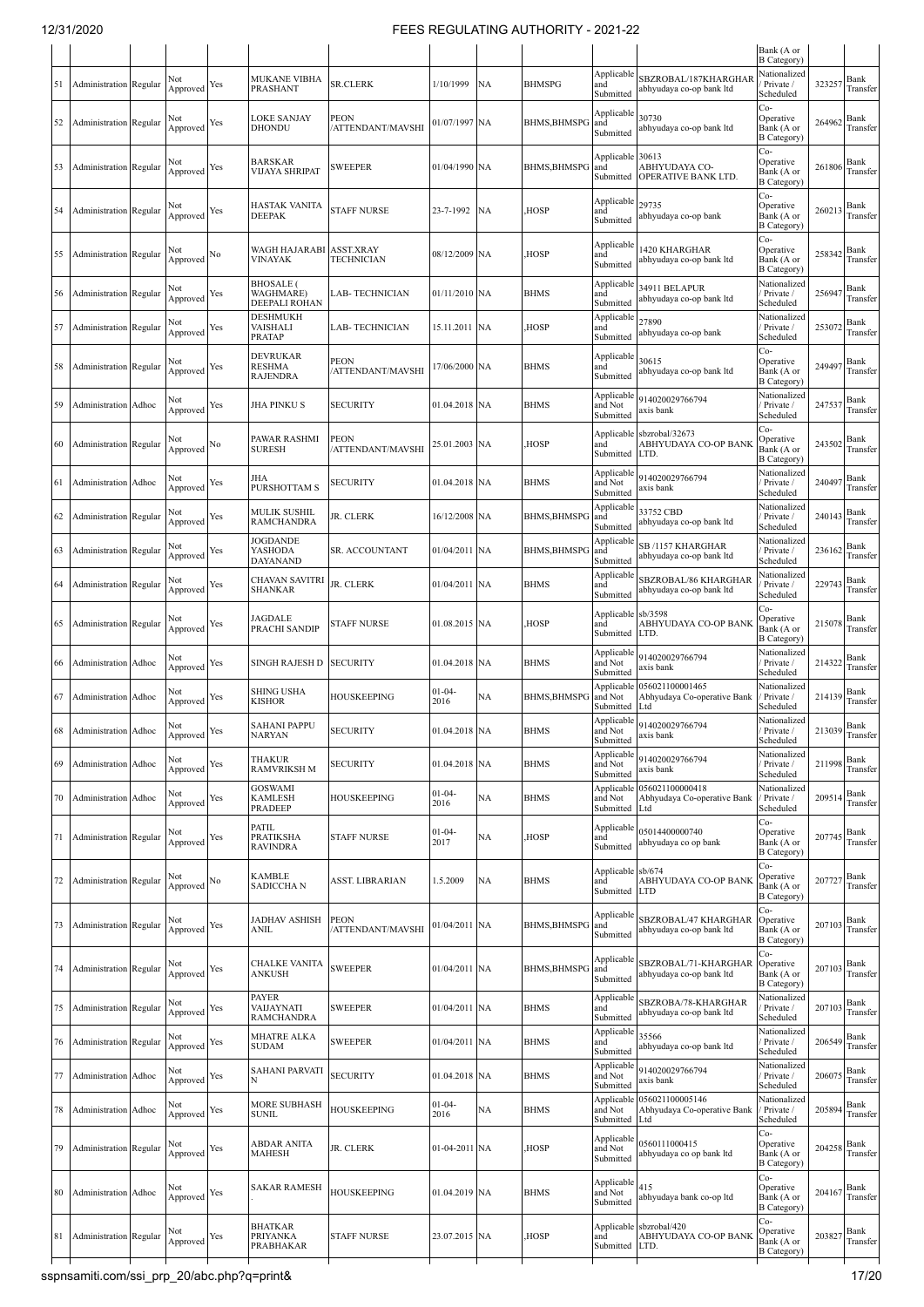| 82 | Administration Regular        |       | Not<br>Approved    | Yes | KADAM MOHAN MALI<br><b>ANNAJI</b>                   |                                  | 18/08/2000 NA       |                  | HOSP,               | Applicable 31521<br>and<br>Submitted    | abhyudaya co-op bank ltd                              | Nationalized<br>Private /<br>Scheduled                | 202833 Bank | Transfer                                     |
|----|-------------------------------|-------|--------------------|-----|-----------------------------------------------------|----------------------------------|---------------------|------------------|---------------------|-----------------------------------------|-------------------------------------------------------|-------------------------------------------------------|-------------|----------------------------------------------|
| 83 | Administration Regular        |       | Approved Yes       |     | RAGATI SUJATA<br><b>POSAYYA</b>                     | <b>STAFF NURSE</b>               | 22-08.2015 NA       |                  | HOSP,               | Applicable<br>and<br>Submitted          | 56014400000436<br>abhyudaya bank co-op ltd            | Co-<br>Operative<br>Bank (A or<br><b>B</b> Category)  | 199405      | Bank<br>Transfer                             |
| 84 | Administration                | Adhoc | Not<br>Approved    | Yes | <b>BONKAR</b><br>NAMDEV.                            | HOUSKEEPING                      | 01.04.2019 NA       |                  | <b>BHMS</b>         | Applicable 415<br>and Not<br>Submitted  | abhyudaya bank co-op ltd                              | $Co-$<br>Operative<br>Bank (A or<br><b>B</b> Category | 195306      | Bank<br>Transfer                             |
| 85 | Administration Adhoc          |       | Not<br>Approved    | Yes | JHA PINKY S                                         | SECURITY                         | 01.04.2018 NA       |                  | <b>BHMS</b>         | Applicable<br>and Not<br>Submitted      | 914020029766794<br>axis bank                          | Nationalized<br>Private /<br>Scheduled                | 193824      | Bank<br>Transfer                             |
| 86 | <b>Administration</b> Regular |       | Not<br>Approved    | Yes | SADARE<br>MALANGRAJ<br><b>BABURAO</b>               | <b>DRIVER</b>                    | 01/04/2011 NA       |                  | <b>BHMS</b>         | Applicable<br>and<br>Submitted          | SBZROBAL/127KHARGHAR<br>abhyudaya co-op bank ltd      | Co-<br>Operative<br>Bank (A or<br><b>B</b> Category   | 191757      | Bank<br>Transfer                             |
| 87 | Administration Adhoc          |       | Not<br>Approved    | Yes | MISHRA<br>PRADEEP<br>KUMAR                          | HOUSKEEPING                      | $01 - 04 -$<br>2016 | $01-09-$<br>2016 | <b>BHMS, BHMSPO</b> | Applicable<br>and Not<br>Submitted      | 056021100001245<br>Abhyudaya Co-operative Bank<br>Ltd | Nationalized<br>Private /<br>Scheduled                | 189214      | Bank<br>Transfer                             |
| 88 | Administration Regular        |       | Not<br>Approved    | Yes | SALAVAKAR<br>MANOHAR<br>DAMODAR                     | WARDBOY                          | 01/04/2011 NA       |                  | HOSP,               | Applicable<br>and<br>Submitted          | 60643<br>abhyudaya co-op bank ltd                     | Co-<br>Operative<br>Bank (A or<br><b>B</b> Category)  | 184594      | Bank<br>Transfer                             |
| 89 | Administration Regular        |       | Not<br>Approved    | Yes | SHINDE PRABHA<br>CHANDRAKANT                        | SWEEPER                          | 01/04/2011 NA       |                  | HOSP,               | Applicable<br>and<br>Submitted          | 25853<br>abhyudaya co-op bank ltd                     | Co-<br>Operative<br>Bank (A or<br><b>B</b> Category)  | 184594      | Bank<br>Transfer                             |
| 90 | Administration Regular        |       | Not<br>Approved    | Yes | <b>JANASKAR</b><br>POOJA.                           | STAFF NURSE                      | 21.06.2017 NA       |                  | <b>HOSP</b>         | Applicable<br>and<br>Submitted          | 67011100006252<br>ABHYUDAYA CO OP BANK<br><b>LTD</b>  | Co-<br>Operative<br>Bank (A or<br><b>B</b> Category)  | 184411      | Bank<br>Transfer                             |
| 91 | Administration Regular        |       | Not<br>Approved    | No  | GHARGE<br>SANGEETA<br><b>SHANKAR</b>                | JR. CLERK                        | 20.01.2016 NA       |                  | HOSP,               | Applicable<br>and<br>Submitted          | 19011100036802<br>ABHYUDAYA CO-OP BANK<br>LTD.        | Nationalized<br>Private /<br>Scheduled                | 183353      | Bank<br>Transfer                             |
| 92 | Administration Regular        |       | Not<br>Approved    | Yes | <b>KADAM SNEHAL</b>                                 | JR. CLERK                        | 10.01.2016 NA       |                  | HOSP,               | Applicable<br>and<br>Submitted          | sbzrobal/167<br>ABHYUDAYA CO-OP BANK<br>LTD.          | Nationalized<br>Private /<br>Scheduled                | 180840      | Bank<br>Transfer                             |
| 93 | Administration Regular        |       | Not<br>Approved    | No  | MITAKE<br>ADINATH F                                 | MEDICAL OFFICER                  | .2.2017             | NA               | HOSP,               | Applicable<br>and<br>Submitted          | 056021100000400<br>ABHYUDAYA CO-OP BANK<br><b>LTD</b> | Nationalized<br>Private /<br>Scheduled                | 180000      | Bank<br>Transfer                             |
| 94 | Administration Regular        |       | Not<br>Approved    | No  | DESHMUKH<br><b>SHIVAJI D</b>                        | RESIDENT MEDIAL<br>OFFIER        | .3.2017             | NA               | HOSP,               | Applicable<br>and<br>Submitted          | 05602110000706<br>ABHYUDAYA CO-OP BANK<br><b>LTD</b>  | Co-<br>Operative<br>Bank (A or<br><b>B</b> Category   | 180000      | Bank<br>Transfer                             |
| 95 | <b>Administration Regular</b> |       | Not<br>Approved    | Yes | <b>GAWADE</b><br><b>NANDKUMAR</b><br>IAGNNATH       | ELECTRICIAN                      | 1.4.11              | NA               | <b>BHMS</b>         | Applicable<br>and<br>Submitted          | SBZROBAL /78-KHARGHA<br>abhyudaya co-op bank ltd      | Nationalized<br>Private /<br>Scheduled                | 176147      | Bank<br>Transfer                             |
| 96 | Administration Regular        |       | Not<br>Approved    | No  | <b>GAIKWAD</b><br><b>VINAYAK</b><br><b>JAYAWANT</b> | <b>PEON</b><br>ATTENDANT/MAVSHI  | .10.2016            | NA               | <b>BHMS</b>         | Applicable<br>and<br>Submitted          | SB/490<br>abhyudaya co-op bank                        | Co-<br>Operative<br>Bank (A or<br><b>B</b> Category)  | 171477      | Bank<br>Transfer                             |
| 97 | Administration Regular        |       | Not<br>Approved    | Yes | PAGARE<br><b>SANGEETA</b><br>JAGDISH                | PEON<br>ATTENDANT/MAVSHI         | 1.10.2016           | NA               | HOSP,               | Applicable<br>and<br>Submitted          | SB/533<br>abhyudaya co-op bank                        | Co-<br>Operative<br>Bank (A or<br><b>B</b> Category   | 171477      | Bank<br>Transfer                             |
| 98 | Administration Regular        |       | Not<br>Approved    | No  | GODGE<br>SHAKUNTALA<br>DIGAMBAR                     | SWEEPER                          | 1.20.2016           | NA               | HOSP,               | Applicable<br>and<br>Submitted          | sb/484<br>abhyudaya co-op bank                        | Nationalized<br>Private /<br>Scheduled                | 171477      | Bank<br>Transfer                             |
| 99 | Administration Regular        |       | Not<br>Approved No |     | SAWANT<br><b>DEEPALI</b><br>DNYANADEV               | <b>SWEEPER</b>                   | 1.20.2016           | <b>NA</b>        | HOSP,               | Applicable<br>and<br>Submitted          | SB/130<br>abhyudaya co-op bank                        | Nationalized<br>Private /<br>Scheduled                |             | 171477 $\frac{\text{Bank}}{\text{Transfer}}$ |
|    | 100 Administration Regular    |       | Not<br>Approved    | No  | PATIL REKHA<br><b>NANDKUMAR</b>                     | <b>SWEEPER</b>                   | 1.10.2016           | NA               | <b>BHMS</b>         | Applicable<br>and<br>Submitted          | SB/510<br>abhyudaya co-op bank                        | Co-<br>Operative<br>Bank (A or<br><b>B</b> Category   | 171477      | Bank<br>Transfer                             |
|    | 101 Administration Regular    |       | Not<br>Approved    | No  | <b>ANTHARE</b><br>KALPANA VIJAY                     | SWEEPER                          | 1.20.2016           | <b>NA</b>        | HOSP,               | Applicable<br>and<br>Submitted          | SB/3426<br>abhyudaya co-op bank                       | Nationalized<br>Private /<br>Scheduled                | 171477      | Bank<br>Transfer                             |
|    | 102 Administration Regular    |       | Not<br>Approved    | Yes | PAWAR<br><b>UDAYANKAR</b><br><b>DAMODAR</b>         | <b>PEON</b><br>/ATTENDANT/MAVSHI | 10.01.2016 NA       |                  | HOSP,               | Applicable<br>and<br>Submitted          | sbzrobal/519<br>ABHYUDAYA CO-OP BANK<br>LTD.          | Co-<br>Operative<br>Bank (A or<br><b>B</b> Category)  | 171464      | Bank<br>Transfer                             |
|    | 103 Administration Regular    |       | Not<br>Approved    | Yes | <b>THORAT</b><br><b>SANDEEP</b><br><b>KHANDU</b>    | PEON<br>/ATTENDANT/MAVSHI        | 01.02.2007 NA       |                  | <b>BHMS, BHMSPG</b> | Applicable SB/31522<br>and<br>Submitted | ABHYUDAYA CO OP BANK<br><b>LTD</b>                    | Co-<br>Operative<br>Bank (A or<br><b>B</b> Category   | 170958      | Bank<br>Transfer                             |
|    | 104 Administration Regular    |       | Not<br>Approved    | No  | <b>KAKDE SARITA</b><br><b>SANDEEP</b>               | <b>SWEEPER</b>                   | 1.20.2016           | NA               | <b>BHMS</b>         | Applicable<br>and<br>Submitted          | SB/182<br>abhyudaya co-op bank                        | Nationalized<br>Private /<br>Scheduled                | 170356      | Bank<br>Transfer                             |
|    | 105 Administration Regular    |       | Not<br>Approved    | Yes | KADAM SURAJ<br><b>JAYVANT</b>                       | <b>PEON</b><br>/ATTENDANT/MAVSHI | $01 - 10 -$<br>2017 | NA               | <b>BHMS</b>         | Applicable<br>and<br>Submitted          | SBZROBAL/527<br>ABHYUDAYA BANK                        | Co-<br>Operative<br>Bank (A or<br><b>B</b> Category   | 169753      | Bank<br>Transfer                             |
|    | 106 Administration Adhoc      |       | Not<br>Approved    | Yes | SAWAKHANDE<br><b>JITENDRAP</b>                      | <b>SECURITY</b>                  | 01.04.2018 NA       |                  | <b>BHMS</b>         | Applicable<br>and Not<br>Submitted      | 011720110000498<br>bank of india                      | Nationalized<br>Private /<br>Scheduled                | 165204      | Bank<br>Transfer                             |
|    | 107 Administration Regular    |       | Not<br>Approved    | Yes | YADAV SUJATA S JR. CLERK                            |                                  | $14 - 01 -$<br>2017 | NA               | <b>BHMS</b>         | Applicable<br>and Not<br>Submitted      | 36420988369<br>abhyudaya co op bank ltd               | Co-<br>Operative<br>Bank (A or<br><b>B</b> Category)  | 159345      | Bank<br>Transfer                             |
|    | 108 Administration Regular    |       | Not<br>Approved    | No  | MANE DIPALI.                                        | JR. CLERK                        | $01 - 10 -$<br>2016 | NA               | <b>HOSP</b>         | Applicable<br>and<br>Submitted          | 056014400000481<br>ABHYUDAYA CO-OP BANK<br>LTD.       | Co-<br>Operative<br>Bank (A or<br><b>B</b> Category   | 158029      | Bank<br>Transfer                             |
|    | 109 Administration Regular    |       | Not<br>Approved    | Yes | <b>KAMBLE</b><br><b>KANCHAN</b><br>SHIVRAM          | <b>SWEEPER</b>                   | $01 - 10 -$<br>2016 | NA               | <b>BHMS</b>         | Applicable<br>and<br>Submitted          | SB/540<br>abhyudaya co-op bank                        | Nationalized<br>Private /<br>Scheduled                | 153528      | Bank<br>Transfer                             |
|    | 110 Administration Regular    |       | Not<br>Approved    | No  | DANDEKAR<br><b>SHWETA DIPAK</b>                     | <b>STAFF NURSE</b>               | 01.08.2015 NA       |                  | HOSP,               | Applicable<br>and<br>Submitted          | sbzrobal/423<br>ABHYUDAYA CO-OP BANK<br>LTD.          | Co-<br>Operative<br>Bank (A or<br><b>B</b> Category)  | 153008      | Bank<br>Transfer                             |
|    | 111 Administration Regular    |       | Not<br>Approved    | Yes | <b>JADHAV MANOJ</b><br>MAHADEOV                     | PEON<br>'ATTENDANT/MAVSHI        | 01/04/2011 NA       |                  | <b>BHMS</b>         | Applicable<br>and<br>Submitted          | 27521<br>abhyudaya co-op bank ltd                     | Nationalized<br>Private /<br>Scheduled                | 152771      | Bank<br>Transfer                             |
|    | 112 Administration Regular    |       | Approved           | Yes | SAKHARE<br><b>SACHIN</b><br>SADANAND                | <b>PEON</b><br>/ATTENDANT/MAVSHI | 01/04/2011 NA       |                  | <b>BHMS</b>         | Applicable<br>and<br>Submitted          | SB/2461<br>abhyudaya co-op bank ltd                   | Co-<br>Operative<br>Bank (A or<br><b>B</b> Category)  | 152771      | Bank<br>Transfer                             |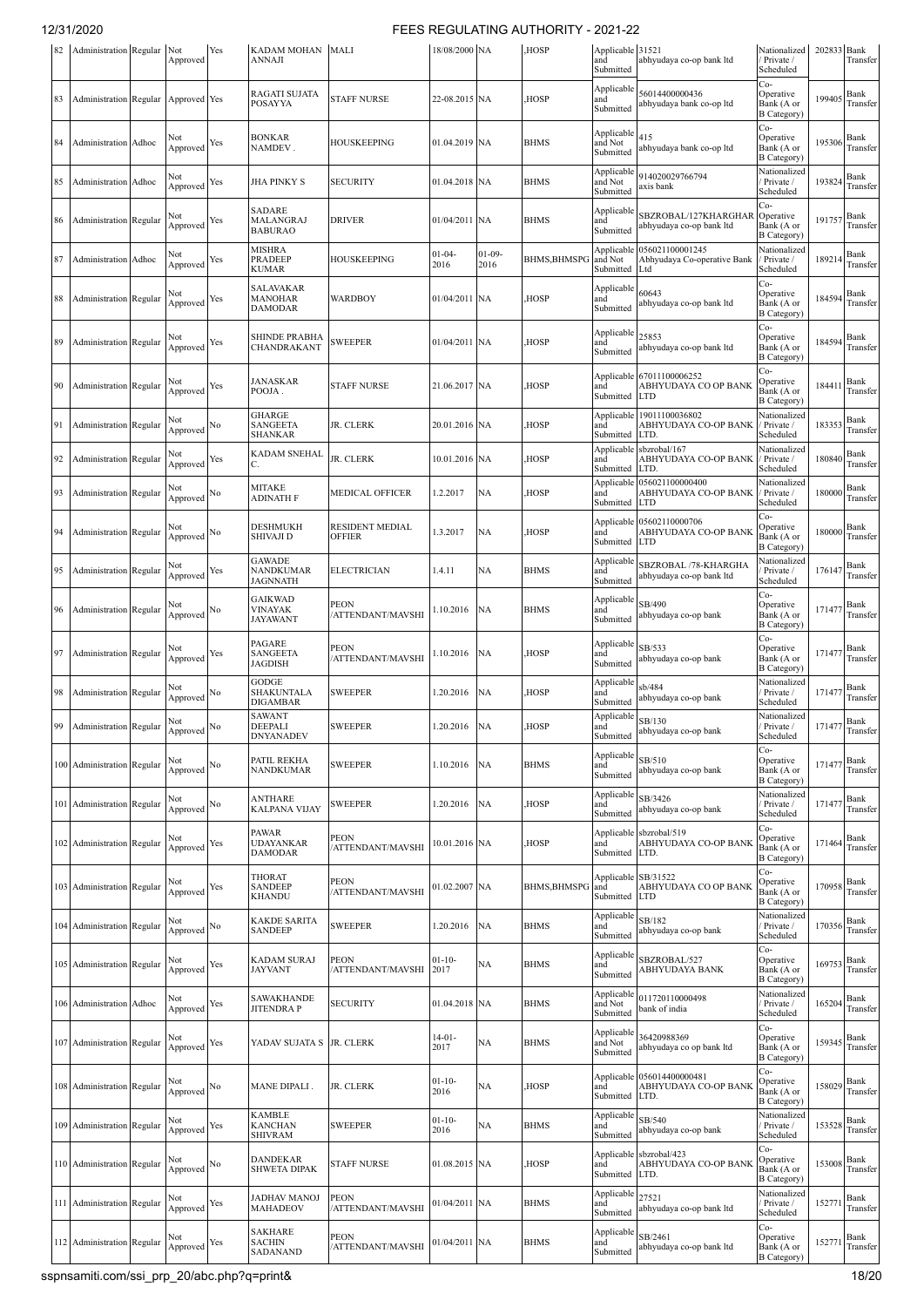| 113 Administration Regular |       | Not<br>Approved | Yes | JADHAV ANITA<br>ANAND                           | PEON<br>/ATTENDANT/MAVSHI               | 01/04/2011 NA       |                            | BHMS, BHMSPG        | Applicable<br>and<br>Submitted     | 35569<br>abhyudaya co-op bank ltd                                | Co-<br>Operative<br>Bank (A or<br><b>B</b> Category) | 15277      | Bank<br>Transfer |
|----------------------------|-------|-----------------|-----|-------------------------------------------------|-----------------------------------------|---------------------|----------------------------|---------------------|------------------------------------|------------------------------------------------------------------|------------------------------------------------------|------------|------------------|
| 114 Administration Regular |       | Not<br>Approved | Yes | <b>MORE SURESH</b><br>DILIP                     | <b>WARDBOY</b>                          | 01/04/2011 NA       |                            | HOSP,               | Applicable<br>and<br>Submitted     | SBZROBAL/119KHARGHAR<br>abhyudaya co-op bank ltd                 | Co-<br>Operative<br>Bank (A or<br><b>B</b> Category) | 152771     | Bank<br>Transfer |
| 115 Administration Regular |       | Not<br>Approved | Yes | RAJBHAR SONAJI<br>AMRUTLAL                      | <b>SWEEPER</b>                          | 01/04/2011 NA       |                            | HOSP,               | Applicable<br>and<br>Submitted     | SBIZBAL/136<br>abhyudaya co-op bank ltd                          | Nationalized<br>Private /<br>Scheduled               | 152379     | Bank<br>Transfer |
| 116 Administration Regular |       | Not<br>Approved | Yes | <b>JADHAV</b><br><b>MAHESH</b><br><b>SURESH</b> | JR. CLERK                               | $24 - 07 -$<br>2017 | NA                         | HOSP,               | Applicable<br>and<br>Submitted     | 774<br>abhyudaya co op bank ltd                                  | Nationalized<br>Private /<br>Scheduled               | 151822     | Bank<br>Transfer |
| 117 Administration Regular |       | Not<br>Approved | Yes | <b>BANSODE</b><br>VANDANA<br><b>MANOHAR</b>     | <b>PEON</b><br>/ATTENDANT/MAVSHI        | 01/04/2011 NA       |                            | <b>BHMS</b>         | Applicable<br>and<br>Submitted     | 35567<br>abhyudaya co-op bank ltd                                | Co-<br>Operative<br>Bank (A or<br>B Category)        | 151597     | Bank<br>Transfer |
| 118 Administration Regular |       | Not<br>Approved | No  | <b>DANDVATE</b><br><b>BHUSHAN</b>               | <b>WARDBOY</b>                          | $20 - 01 -$<br>2016 | NA                         | HOSP,               | Applicable<br>and<br>Submitted     | SB/491<br>ABHYUDAYA CO-OP BANK<br>LTD.                           | Co-<br>Operative<br>Bank (A or<br><b>B</b> Category) | 150874     | Bank<br>Transfer |
| 119 Administration Regular |       | Not<br>Approved | Yes | MOHITE<br>NARENDRA<br>DHARMA                    | LIFTMAN/ATTENDANT                       | 01/04/2011 NA       |                            | <b>BHMS</b>         | Applicable<br>and<br>Submitted     | SBZROBAL/109 KHARGHA<br>abhyudaya co-op bank ltd                 | Nationalized<br>Private /<br>Scheduled               | 149867     | Bank<br>Transfer |
| 120 Administration Regular |       | Not<br>Approved | Yes | OVHAL<br><b>SUREKHA</b><br>SATISH               | <b>PEON</b><br>/ATTENDANT/MAVSHI        | 01/04/2011 NA       |                            | <b>BHMS, BHMSPG</b> | Applicable<br>and<br>Submitted     | 35568<br>abhyudaya co-op bank ltd                                | Co-<br>Operative<br>Bank (A or<br><b>B</b> Category) | 143816     | Bank<br>Transfer |
| 121 Administration Regular |       | Not<br>Approved | Yes | <b>DANDAWATE</b><br>NAMRATA .                   | <b>STAFF NURSE</b>                      |                     | 01.01.2018 31.01.2018 HOSP |                     | and<br>Submitted                   | Applicable 056014400000860<br>ABHYUDAYA CO OP BANK<br><b>LTD</b> | Co-<br>Operative<br>Bank (A or<br><b>B</b> Category) | 138934     | Bank<br>Transfer |
| 122 Administration         | Adhoc | Not<br>Approved | Yes | <b>KUMAR SURESH</b>                             | <b>SECURITY</b>                         | 01.04.2019 NA       |                            | <b>BHMS</b>         | Applicabl<br>and Not<br>Submitted  | 011720110000498<br><b>BANK OF INDIA</b>                          | Nationalized<br>Private /<br>Scheduled               | 137574     | Bank<br>Transfer |
| 123 Administration Regular |       | Not<br>Approved | Yes | PAWAR SUVIDHA PEON<br><b>BHIKAJI</b>            | /ATTENDANT/MAVSHI                       | 01/04/2011 NA       |                            | <b>BHMS</b>         | Applicabl<br>and<br>Submitted      | 60623 NEW PANVEL<br>abhyudaya co-op bank ltd                     | Co-<br>Operative<br>Bank (A or<br><b>B</b> Category  | 137535     | Bank<br>Transfer |
| 124 Administration Regular |       | Not<br>Approved | No  | <b>SHEWALE</b><br>NANDA<br>PRAKASH              | <b>SWEEPER</b>                          | 1.10.2016           | <b>NA</b>                  | HOSP,               | Applicable<br>and<br>Submitted     | SB/538<br>abhyudaya co-op bank                                   | Nationalized<br>Private /<br>Scheduled               | 123561     | Bank<br>Transfer |
| 125 Administration Regular |       | Not<br>Approved | No  | SARGAR<br>PRAMILA<br>SHRIRANG                   | <b>PEON</b><br>/ATTENDANT/MAVSHI        | 1.10.2016           | <b>NA</b>                  | BHMS, BHMSPG        | Applicable<br>and<br>Submitted     | SB/542<br>abhyudaya co-op bank                                   | Co-<br>Operative<br>Bank (A or<br>B Category)        | 123561     | Bank<br>Transfer |
| 126 Administration Regular |       | Not<br>Approved | Yes | <b>JADHAV</b><br>SHUHANGI<br><b>SHANKAR</b>     | <b>RESIDENT MEDIAL</b><br><b>OFFIER</b> | 10.01.2016 NA       |                            | HOSP,               | Applicable<br>and<br>Submitted     | SB/65310<br>abhyudaya co op bank                                 | Co-<br>Operative<br>Bank (A or<br>B Category)        | 123561     | Bank<br>Transfer |
| 127 Administration Regular |       | Not<br>Approved | Yes | <b>BENDAR</b><br>PRIYANKA<br>CHAITYA            | <b>STAFF NURSE</b>                      | 20.01.2018 NA       |                            | HOSP,               | Applicabl<br>and<br>Submitted      | ZERO BAL.1004<br>abhyudaya bank co-op ltd                        | Co-<br>Operative<br>Bank (A or<br><b>B</b> Category) | 115022     | Bank<br>Transfer |
| 128 Administration Regular |       | Approved Yes    |     | THUKRUL PRIYA<br>AJIT                           | <b>STAFF NURSE</b>                      | 15.01.2019 NA       |                            | HOSP,               | Applicable<br>and<br>Submitted     | A/C NO. 037011100016<br>ABHYUDAYA BANK                           | Co-<br>Operative<br>Bank (A or<br><b>B</b> Category) | 111065     | Bank<br>Transfer |
| 129 Administration Regular |       | Not<br>Approved | Yes | <b>MANE SUNITA</b><br><b>SADASHIV</b>           | PEON<br>/ATTENDANT/MAVSHI               | $01 - 10 -$<br>2016 | NA                         | <b>BHMS</b>         | Applicable<br>and Not<br>Submitted | 011720110000498<br>abhyudaya co op bank ltd                      | Co-<br>Operative<br>Bank (A or<br><b>B</b> Category) | 110290     | Bank<br>Transfer |
| 130 Administration Regular |       | Approved Yes    |     | MULANI<br><b>RESHMA</b><br><b>KUDBUDIN</b>      | JR. CLERK                               |                     | 20.01.2016 30.09.2018      | <b>HOSP</b>         | Applicable<br>and<br>Submitted     | sb/515<br>abhyudaya bank co-op ltd                               | Co-<br>Operative<br>Bank (A or<br>B Category)        | 110158     | Bank<br>Transfer |
| 131 Administration Adhoc   |       | Not<br>Approved | Yes | KOLI KISHOR.                                    | <b>SECURITY</b>                         | 01.04.2018 NA       |                            | <b>BHMS</b>         | Not                                | 56011100002657<br>Applicable abhyudaya co op bank ltd            | Co-<br>Operative<br>Bank (A or<br><b>B</b> Category  | 106096     | Bank<br>Transfer |
| 132 Administration Regular |       | Not<br>Approved | No  | <b>SHAIKH HUSAIN</b><br>Н                       | <b>MEDICAL OFFICER</b>                  | 1.2.2017            | 31.1.2020                  | HOSP,               | Applicable<br>and<br>Submitted     | 056021100000400<br>ABHYUDAYA CO-OP BANK<br><b>LTD</b>            | Nationalized<br>/ Private /<br>Scheduled             | 105000     | Bank<br>Transfer |
| 133 Administration Regular |       | Not<br>Approved | Yes | SALGAONKAR<br><b>VAIBHAV S</b>                  | <b>ASST. ACCOUNTANT</b>                 | $01-06-$<br>2018    | $28-02-$<br>2020           | HOSP,               | Applicabl<br>and<br>Submitted      | 0560111000415<br>abhyudaya co op bank ltd                        | Co-<br>Operative<br>Bank (A or<br><b>B</b> Category) | 93526      | Bank<br>Transfer |
| 134 Administration Regular |       | Not<br>Approved | No  | PAWAR SUPRIYA                                   | <b>LAB-TECHNICIAN</b>                   | $03-06-$<br>2018    | NA                         | <b>BHMS</b>         | and<br>Submitted                   | Applicable 018011100066109<br>ABHYUDAYA CO-OP BANK<br>LTD.       | Nationalized<br>Private /<br>Scheduled               | 82628      | Bank<br>Transfer |
| 135 Administration Regular |       | Approved Yes    |     | <b>SONAWANE</b><br>PALLAVI<br><b>MUKUND</b>     | ASST. ACCOUNTANT                        | 14.01.2019 NA       |                            | HOSP,               | Applicable<br>and<br>Submitted     | sbzrobal/1008<br>ABHYUDAYA BANK                                  | Co-<br>Operative<br>Bank (A or<br><b>B</b> Category) | 67353      | Bank<br>Transfer |
| 136 Administration Regular |       | Not<br>Approved | Yes | SIRSAVAKAR<br><b>RUPALI B</b>                   | YOGA EXPERT                             | 1.5.2019            | <b>NA</b>                  | HOSP,               | Applicable<br>and<br>Submitted     | 0001<br>ABHYUDAYA CO-OP BANK                                     | Nationalized<br>Private /<br>Scheduled               | 60000      | Bank<br>Transfer |
| 137 Administration Regular |       | Not<br>Approved | Yes | SANKPALE<br><b>MANGESH N</b>                    | <b>REDIOLOGIST</b>                      | 1.5.2019            | NA                         | HOSP,               | Applicable<br>and<br>Submitted     | 0001<br>ABHYUDAYA CO-OP BANK                                     | Nationalized<br>Private /<br>Scheduled               | 60000      | Bank<br>Transfer |
| 138 Administration Regular |       | Not<br>Approved | Yes | WAGALE<br>NAZIMA.                               | <b>DIETICIAN</b>                        | $01 - 04 -$<br>2016 | NA                         | HOSP,               | Applicable<br>and<br>Submitted     | 97021100110219<br>Abhyudaya Co-operative Bank<br>Ltd             | Nationalized<br>Private /<br>Scheduled               | 60000      | Bank<br>Transfer |
| 139 Administration Regular |       | Not<br>Approved | No  | NAIK MUKUND G ANAESTHETIC                       |                                         | 1.6.2012            | NA                         | HOSP,               | Applicable<br>and<br>Submitted     | 056021100000400<br>ABHYUDAYA CO-OP BANK<br>LTD                   | Nationalized<br>Private /<br>Scheduled               | 60000      | Bank<br>Transfer |
| 140 Administration Adhoc   |       | Not<br>Approved | Yes | <b>PARDESI</b><br>RAVINDRASHING SECURITY        |                                         | 01.04.2018 NA       |                            | <b>BHMS</b>         | Applicable<br>and Not<br>Submitted | 011720110000498<br>bank of india                                 | Nationalized<br>Private /<br>Scheduled               | 51229      | Bank<br>Transfer |
| 141 Administration Adhoc   |       | Not<br>Approved | No  | <b>NADAR</b><br>VAKTESH.                        | <b>HOUSKEEPING</b>                      | 01.04.2017 NA       |                            | <b>BHMS</b>         | Not<br>Applicable                  | 056021100002510<br>ABHYUDAYA CO OP BANK<br>LTD                   | Co-<br>Operative<br>Bank (A or<br><b>B</b> Category) | 49119      | Bank<br>Transfer |
| 142 Administration Regular |       | Not<br>Approved | Yes | <b>MOHITE SARITA</b><br>JAGANNTH                | <b>ASST. ACCOUNTANT</b>                 | 09-07-<br>2018      | NA                         | HOSP,               | Applicable<br>and Not<br>Submitted | 0560111000415<br>abhyudaya co op bank ltd                        | Co-<br>Operative<br>Bank (A or<br><b>B</b> Category  | 39120      | Bank<br>Transfer |
| 143 Administration         | Adhoc | Not             | Yes | <b>SHAIKH SITARE</b>                            | <b>SECURITY</b>                         | 01.04.2019 NA       |                            | <b>BHMS</b>         |                                    | Applicable 011720110000498                                       | Nationalized                                         | 37155 Bank |                  |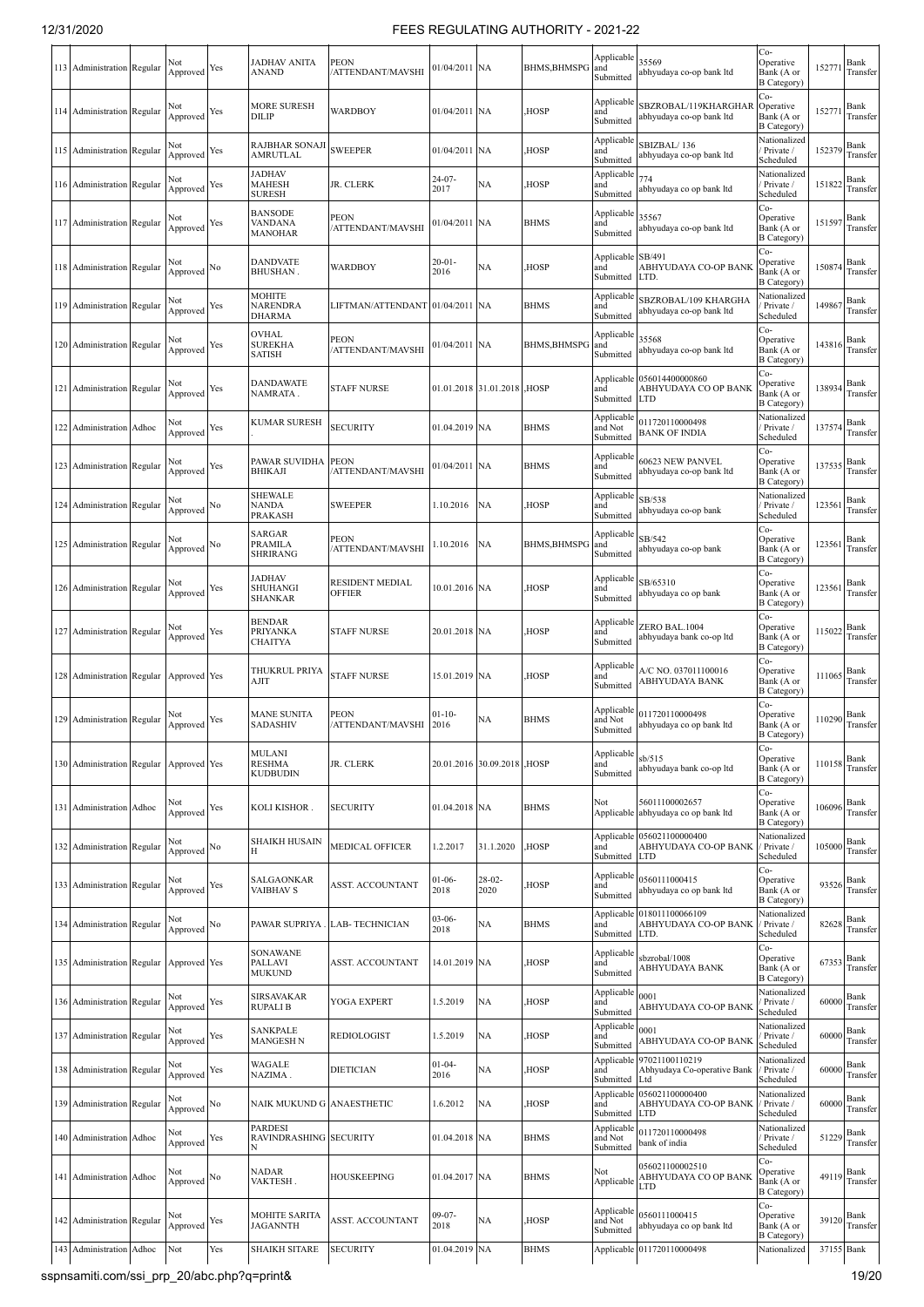| <b>BEGUM</b><br>Approved   |       |                               |     |                                                 | and Not<br>Submitted             | <b>BANK OF INDIA</b> | Private /<br>Scheduled |                                                                        | Transfer                                         |                                                                                                                                  |                                                        |          |                  |  |  |
|----------------------------|-------|-------------------------------|-----|-------------------------------------------------|----------------------------------|----------------------|------------------------|------------------------------------------------------------------------|--------------------------------------------------|----------------------------------------------------------------------------------------------------------------------------------|--------------------------------------------------------|----------|------------------|--|--|
| 144 Administration         | Adhoc | Not<br>Approved               | Yes | <b>WAGHMODE</b><br>VINOD.                       | <b>SECURITY</b>                  | 01.04.2019 NA        |                        | <b>BHMS</b>                                                            | Applicable<br>and Not<br>Submitted               | 011720110000498<br><b>BANK OF INDIA</b>                                                                                          | Nationalized<br>Private /<br>Scheduled                 | 36264    | Bank<br>Transfer |  |  |
| 145 Administration Regular |       | Not<br>Approved               | Yes | <b>SHIVANKAR</b><br>AISHWARYA R.                | PHYSIOTHERAPIST                  | $24 - 12 -$<br>2020  | NA                     | HOSP.                                                                  | Applicable<br>and Not<br>Submitted               | SBZROBAL/1041<br>ABHYUDAYA CO-OP-BANK<br>LTD.                                                                                    | Nationalized<br>Private /<br>Scheduled                 | 35000    | Bank<br>Transfer |  |  |
| 146 Administration Regular |       | √ot<br>Approved               | Yes | <b>SINGH SANDEEP</b><br><b>RANVIJAY</b>         | <b>RESIDENT MEDIAL</b><br>OFFIER | $1 - 10 - 20$        | NA                     | <b>HOSP</b>                                                            | Applicable<br>and Not<br>Submitted               | SB/ZROBAL 1034<br>ABHYUDAYA CO-OP-BANK<br>LTD.                                                                                   | Nationalized<br>Private /<br>Scheduled                 | 30000    | Bank<br>Transfer |  |  |
| 147 Administration         | Adhoc | √ot<br>Approved               | Yes | <b>GAONKAR ARUN</b>                             | <b>HOUSKEEPING</b>               | $01 - 05 -$<br>2016  | $31 - 05 -$<br>2016    | <b>BHMS, BHMSPG</b>                                                    | Not<br>Applicable                                | 0560211000015240<br>ABHYUDAYA CO-OP BANK<br>LTD                                                                                  | Co-<br>Operative<br>Bank (A or<br><b>B</b> Category)   | 28647    | Bank<br>Transfer |  |  |
| 148 Administration         | Adhoc | Not<br>Approved               | Yes | <b>BAGAL SINDHU</b>                             | <b>SECURITY</b>                  | 01.04.2018 NA        |                        | <b>BHMS</b>                                                            | Not                                              | 383203100003333<br>Applicable SARASWAT BANK                                                                                      | Co-<br>Operative<br>Bank (A or<br><b>B</b> Category)   | 28000    | Bank<br>Transfer |  |  |
| 149 Administration Regular |       | Not<br>Approved               | No  | <b>JADHAV</b><br><b>MUKUND</b><br><b>MILIND</b> | <b>NA</b>                        | 1.4.2017             | $01 - 9 - 20$          | HOSP.                                                                  | and<br>Submitted                                 | Applicable 056021100000400<br>ABHYUDAYA CO-OP BANK<br><b>LTD</b>                                                                 | Co-<br>Operative<br>Bank (A or<br><b>B</b> Category)   | 25000    | Bank<br>Transfer |  |  |
| 150 Administration Regular |       | √ot<br>Approved               | Yes | RANJI<br><b>KEERTHIKA B</b>                     | PHYSIOTHERAPIST                  | 1.5.2019             | NA                     | HOSP,                                                                  | Applicable<br>and<br>Submitted                   | 0001<br>ABHYUDAYA CO-OP BANK                                                                                                     | Nationalized<br>Private /<br>Scheduled                 | 20000    | Bank<br>Transfer |  |  |
| 151 Administration         | Adhoc | √ot<br>Approved               | Yes | <b>SAW SURESH</b><br><b>KUMAR</b>               | <b>SECURITY</b>                  | 01.04.2017 NA        |                        | <b>BHMS</b>                                                            | Not<br>Applicable                                | 056011100001803<br>ABHYUDAYA CO OP BANK<br>LTD                                                                                   | $Co-$<br>Operative<br>Bank (A or<br><b>B</b> Category) | 14966    | Bank<br>Transfer |  |  |
| 152 Administration Regular |       | √ot<br>Approved               | Yes | SALUNKHE<br>VIDYA VIJAY                         | JR. CLERK                        | $03 - 12 -$<br>2018  | NA                     | HOSP <sub></sub>                                                       | Applicable<br>and Not<br>Submitted               | Co-<br>011720110000498<br>Operative<br>Bank<br>14874<br>Bank (A or<br>abhyudaya co op bank ltd<br>Transfer<br><b>B</b> Category) |                                                        |          |                  |  |  |
| 153 Administration Regular |       | Not<br>Approved No            |     | <b>SHINDE AMRUTA</b><br>D                       | <b>STAFF NURSE</b>               | $24 - 05 -$<br>1998  | NA                     | HOSP,                                                                  | Applicable<br>and Not<br>Submitted               | Co-<br>60202824943<br>Operative<br>Bank<br>13500<br>Bank (A or<br>abhyudaya co op bank ltd<br>Transfer<br><b>B</b> Category)     |                                                        |          |                  |  |  |
| 154 Administration         | Adhoc | Not<br>Approved               | Yes | <b>SING</b><br>SURAJKUMAR.                      | <b>SECURITY</b>                  | 01.04.2019 NA        |                        | <b>BHMS</b>                                                            | Applicable<br>and Not<br>Submitted               | 011720110000498<br><b>BANK OF INDIA</b>                                                                                          | Nationalized<br>Private /<br>Scheduled                 | 12089    | Bank<br>Transfer |  |  |
| 155 Administration Regular |       | √ot<br>Approved No            |     | PACHANGANE<br>ULKA NITIN                        | ASST. LIBRARIAN                  | 01-04-2011 NA        |                        | <b>BHMS</b>                                                            | and<br>Submitted                                 | Applicable SB-WEL-117<br>ABHYUDAYA CO-OP BANK<br>LTD.                                                                            | Co-<br>Operative<br>Bank (A or<br><b>B</b> Category)   | 6296     | Bank<br>Transfer |  |  |
| 156 Administration         | Adhoc | Not<br>Approved               | Yes | PAREKAR SANI K                                  | <b>SECURITY</b>                  | 01.04.2018 NA        |                        | <b>BHMS</b>                                                            | Applicable<br>and Not<br>Submitted               | 011720110000498<br>bank of india                                                                                                 | Nationalized<br>Private /<br>Scheduled                 | 5757     | Bank<br>Transfer |  |  |
| 157 Administration Regular |       | Not<br>Approved               | Yes | <b>BHANUSHALI</b><br>PARAG VIJAY                | MEDICAL OFFICER                  | $1 - 2 - 20$         | <b>NA</b>              | HOSP.                                                                  | Applicable<br>and Not<br>Submitted               | SBZROBAL/1041<br>ABHYUDAYA CO-OP-BANK<br>LTD.                                                                                    | Nationalized<br>Private /<br>Scheduled                 | 5000     | Bank<br>Transfer |  |  |
| 158 Administration Regular |       | √ot<br>Approved               | No  | <b>BHANAWAT</b><br>SUJATA .                     | <b>PEON</b><br>/ATTENDANT/MAVSHI | $08 - 01 -$<br>2016  | NA                     | HOSP <sub>.</sub>                                                      | Applicable<br>and<br>Submitted                   | SB/635<br>ABHYUDAYA CO-OP BANK<br>LTD.                                                                                           | Co-<br>Operative<br>Bank (A or<br><b>B</b> Category)   | 1901     | Bank<br>Transfer |  |  |
|                            |       | <b>Total Teaching Faculty</b> |     | 45<br>47                                        |                                  |                      |                        |                                                                        |                                                  | <b>Total Non Teaching Faculty</b>                                                                                                | 113<br>111                                             |          |                  |  |  |
|                            |       | <b>Total Approved Faculty</b> |     |                                                 |                                  |                      |                        | Total Annual Salary - Teaching                                         |                                                  | Total Non Approved Faculty (Including Proposal Sent for Approval)                                                                |                                                        | 24510808 | (57%)            |  |  |
|                            |       |                               |     |                                                 |                                  |                      |                        | Total Annual Salary - Administration                                   |                                                  |                                                                                                                                  |                                                        | 18229369 | (43%             |  |  |
|                            |       |                               |     |                                                 |                                  |                      |                        |                                                                        | <b>Total Annual Salary</b>                       |                                                                                                                                  |                                                        |          | 42740177         |  |  |
|                            |       |                               |     |                                                 |                                  |                      |                        |                                                                        | <b>Total Basic Pay</b><br><b>Total Grade Pay</b> |                                                                                                                                  |                                                        |          | 19024095         |  |  |
|                            |       |                               |     |                                                 |                                  |                      |                        |                                                                        | <b>Total HRA Pay</b>                             |                                                                                                                                  |                                                        |          | 5128848          |  |  |
|                            |       |                               |     |                                                 |                                  |                      |                        |                                                                        | <b>Total DA Pay</b>                              |                                                                                                                                  |                                                        |          | 10167618         |  |  |
|                            |       |                               |     |                                                 |                                  |                      |                        |                                                                        | Total TA Pay                                     |                                                                                                                                  |                                                        |          | 8419616          |  |  |
|                            |       |                               |     |                                                 |                                  |                      |                        |                                                                        | <b>Total IT Pay</b>                              |                                                                                                                                  |                                                        |          | 850700           |  |  |
|                            |       |                               |     |                                                 |                                  |                      |                        | Total Institute PT/PF Pay<br>Total PT/PF/other statutory deduction Pay |                                                  |                                                                                                                                  |                                                        |          | 2456990          |  |  |
|                            |       |                               |     |                                                 |                                  |                      |                        |                                                                        |                                                  |                                                                                                                                  |                                                        |          |                  |  |  |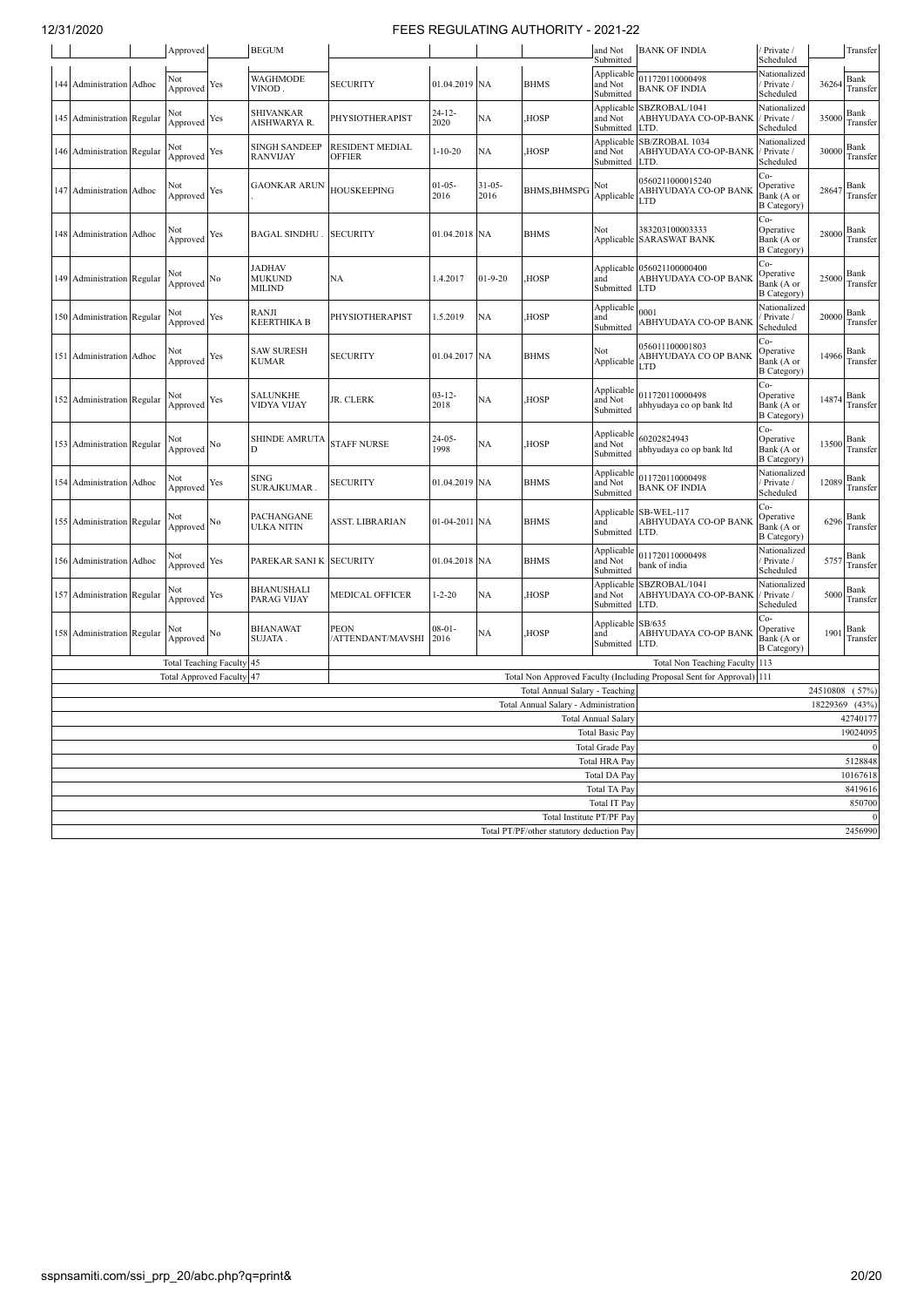### **FEES REGULATING AUTHORITY - 2021-22, Mumbai** 305, Govt. Polytechnic Building, Ali Yawar Jung Marg, Bandra (E), Mumbai - 400 051 (M.S.), INDIA



|                       |                                                                                               | <b>Online Fee Approval Proposal for Academic Year 2021-22</b>         |                     |                                                                                                                                    |                                                               |                   |                                 |              |                  |
|-----------------------|-----------------------------------------------------------------------------------------------|-----------------------------------------------------------------------|---------------------|------------------------------------------------------------------------------------------------------------------------------------|---------------------------------------------------------------|-------------------|---------------------------------|--------------|------------------|
|                       | Name of the College /Institute                                                                | BHMS0002 - Y.M.T. Homoeopathic Medical College, Kharghar, Navi Mumbai |                     |                                                                                                                                    |                                                               |                   |                                 |              |                  |
| Address               |                                                                                               | INSTITUTIONAL AREA, SECTOR 4, KHARGHARNAVI-MUMBAI                     |                     |                                                                                                                                    |                                                               |                   |                                 |              |                  |
| To,                   | The Hon'ble Chairman,<br>Fees Regulating Authority,<br>Maharashtra State,<br>Mumbai - 400 051 |                                                                       |                     |                                                                                                                                    |                                                               |                   |                                 |              |                  |
|                       | <b>Income Details</b>                                                                         |                                                                       |                     |                                                                                                                                    |                                                               |                   |                                 |              |                  |
|                       |                                                                                               |                                                                       |                     |                                                                                                                                    |                                                               |                   | Segmental bifurcation of Income |              |                  |
| Sr.<br>No             | Income Head                                                                                   |                                                                       | <b>Total Income</b> | <b>BHMS</b>                                                                                                                        | <b>BHMSPG</b>                                                 | Non<br><b>FRA</b> | Hostel                          | Hospital     | Trust            |
| 1                     | <b>CLOSING STOCK</b>                                                                          |                                                                       | 127785              | 98287                                                                                                                              | 3855                                                          | $\mathbf{0}$      | $\mathbf{0}$                    | 25643        | $\mathbf{0}$     |
| $\overline{c}$        | RECEIPT FROM OTHERS                                                                           |                                                                       | 1540294             | 60941                                                                                                                              | 114732                                                        | $\theta$          | $\mathbf{0}$                    | 1364621      | $\theta$         |
| 3                     | RECEIPT FROM STUDENT                                                                          |                                                                       | 227297              | 222465                                                                                                                             | 4832                                                          | $\mathbf{0}$      | $\mathbf{0}$                    | $\theta$     | $\theta$         |
| $\overline{4}$        | <b>TUTION FEES</b>                                                                            |                                                                       | 47499466            | 38893276                                                                                                                           | 8606190                                                       | $\mathbf{0}$      | $\mathbf{0}$                    | $\Omega$     | $\mathbf{0}$     |
| 5                     | EXCESS OF EXPENDITURE OVER INCOME<br><b>TRANSFERRED -T</b>                                    |                                                                       | 30117505            | 19627604                                                                                                                           | 2171968                                                       | $\mathbf{0}$      | $\overline{0}$                  | 8317933      | $\mathbf{0}$     |
|                       |                                                                                               | <b>Total Income</b>                                                   | 79512347            | 58902573                                                                                                                           | 10901577                                                      | $\theta$          | $\overline{0}$                  | 9708197      | $\theta$         |
|                       | <b>Income Conversion Details</b>                                                              |                                                                       |                     |                                                                                                                                    |                                                               |                   |                                 |              |                  |
|                       |                                                                                               |                                                                       |                     |                                                                                                                                    | Segmental bifurcation of Income Conversion                    |                   |                                 |              |                  |
| Sr.<br>N <sub>0</sub> | Income Head                                                                                   |                                                                       | <b>Total Income</b> | <b>BHMS</b>                                                                                                                        | <b>BHMSPG</b>                                                 | Non<br><b>FRA</b> | Hostel                          | Hospital     | Trust            |
| $\mathbf{1}$          | ALL RECEIPTS OTHER THAN ABOVE UNDER<br>WHATSOEVER HEA                                         |                                                                       | 1774388             | <b>Total</b><br>294693<br><b>Deductible</b><br>$\mathbf{0}$                                                                        | <b>Total</b><br>89431<br><b>Deductible</b><br>$\theta$        | $\mathbf{0}$      | $\boldsymbol{0}$                | 1390264      | $\mathbf{0}$     |
| 2                     | <b>BANK INTEREST INCOME</b>                                                                   |                                                                       | 30988               | <b>Total</b><br>0<br><b>Deductible</b><br>0                                                                                        | <b>Total</b><br>30988<br><b>Deductible</b><br>0               | $\mathbf{0}$      | $\mathbf{0}$                    | $\mathbf{0}$ | $\mathbf{0}$     |
| 3                     | <b>ADMISSION CANCELLATION FEES</b>                                                            |                                                                       | 90000               | <b>Total</b><br>87000<br><b>Deductible</b><br>$\boldsymbol{0}$                                                                     | <b>Total</b><br>3000<br><b>Deductible</b><br>$\boldsymbol{0}$ | $\mathbf{0}$      | $\overline{0}$                  | $\mathbf{0}$ | $\mathbf{0}$     |
| 4                     | <b>DEVELOPMENT FEES</b>                                                                       |                                                                       | 4252297             | <b>Total</b><br>3495253<br><b>Deductible</b><br>0                                                                                  | <b>Total</b><br>757044<br><b>Deductible</b><br>0              | $\mathbf{0}$      | $\boldsymbol{0}$                | $\mathbf{0}$ | $\boldsymbol{0}$ |
| 5                     | <b>TUITION FEES</b>                                                                           |                                                                       | 43247169            | <b>Total</b><br><b>Total</b><br>35398023<br>7849146<br>$\mathbf{0}$<br><b>Deductible</b><br><b>Deductible</b><br>$\mathbf{0}$<br>0 |                                                               |                   | $\boldsymbol{0}$                | $\mathbf{0}$ | $\mathbf{0}$     |
| 6                     | <b>DEFICIT - EXCESS EXPENDITURE OVER</b><br><b>INCOME</b>                                     |                                                                       | 30117505            | <b>Total</b><br>19627604<br><b>Deductible</b><br>$\theta$                                                                          | <b>Total</b><br>2171968<br><b>Deductible</b><br>$\Omega$      | $\Omega$          | $\mathbf{0}$                    | 8317933      | $\mathbf{0}$     |
|                       |                                                                                               | <b>Total Income 79512347</b>                                          |                     | 58902573                                                                                                                           | 10901577                                                      | $\theta$          | $\boldsymbol{0}$                | 9708197      | $\mathbf{0}$     |
|                       |                                                                                               | Total Deductible Income <sup>0</sup>                                  |                     | $\bf{0}$                                                                                                                           | $\boldsymbol{0}$                                              |                   |                                 |              |                  |

|                       | <b>Expenses Details</b>                                 |                      |             |                                  |                   |              |          |       |
|-----------------------|---------------------------------------------------------|----------------------|-------------|----------------------------------|-------------------|--------------|----------|-------|
|                       |                                                         |                      |             | Segmental bifurcation of Expense |                   |              |          |       |
| Sr.<br>N <sub>0</sub> | <b>Expense Head</b>                                     | <b>Total Expense</b> | <b>BHMS</b> | <b>BHMSPG</b>                    | Non<br><b>FRA</b> | Hostel       | Hospital | Trust |
|                       | <b>SALARY TEACHING</b>                                  | 26555258             | 21929618    | 3799936                          |                   | $\mathbf{0}$ | 825704   |       |
|                       | STIPEND / REMUNERATION / ALLOWANCE TO<br><b>INTERNS</b> | 139665               | $\bf{0}$    | 139665                           | - 6               | $\bf{0}$     |          |       |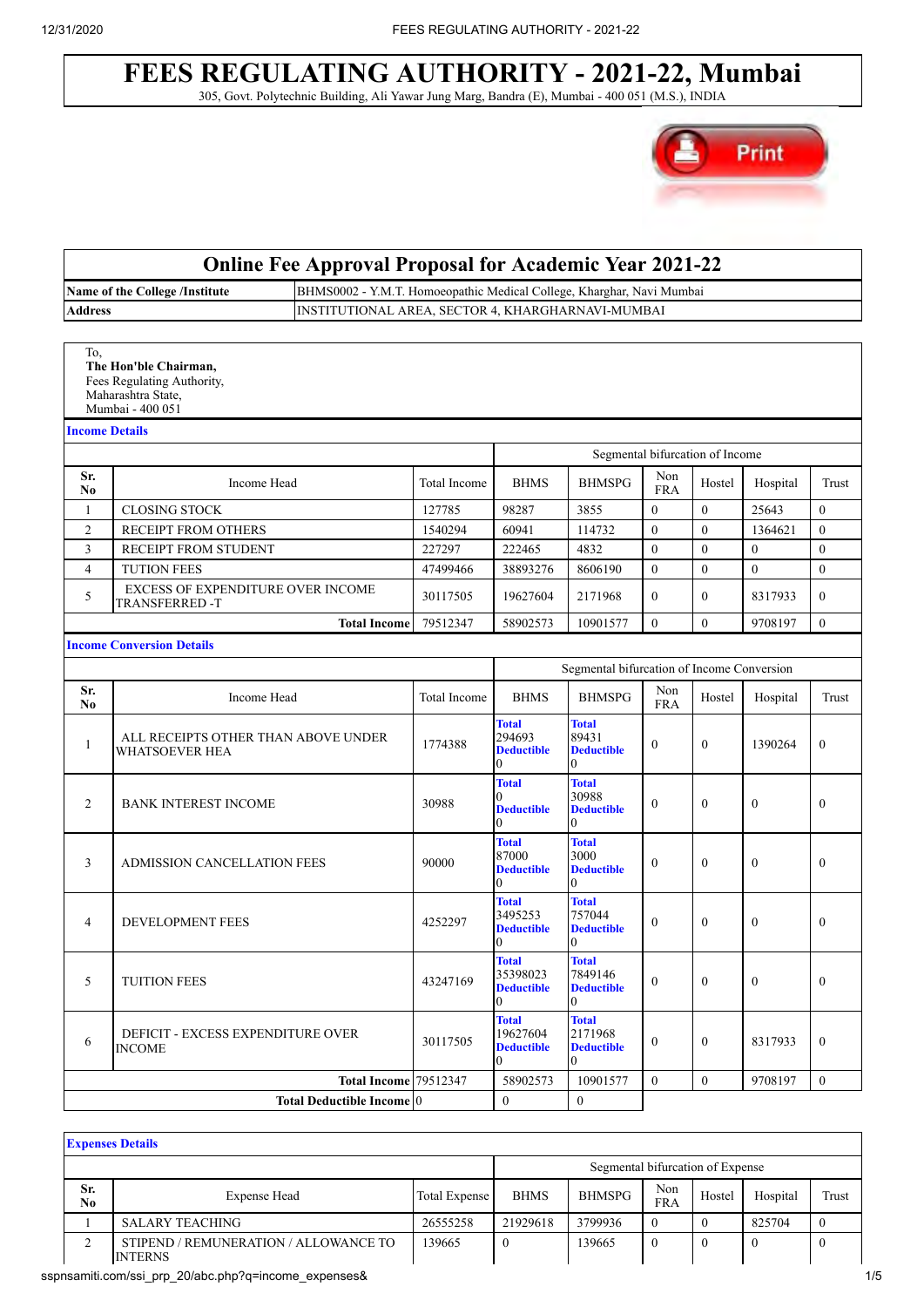| 3                        | REMUNERATION / PROFESSIONAL CHARGES TO<br>VISITING FA      | 1270589  | 1137750  | 30000    | $\Omega$ | $\Omega$ | 102839   | $\Omega$ |
|--------------------------|------------------------------------------------------------|----------|----------|----------|----------|----------|----------|----------|
| $\overline{\mathcal{A}}$ | <b>AFFILIATION / INSPECTION</b>                            | 803195   | 526909   | 276286   | $\Omega$ | $\theta$ | $\Omega$ | $\Omega$ |
| 5                        | REPAIRS AND MAINTENANCE                                    | 9428397  | 7807164  | 1598173  | $\Omega$ | $\Omega$ | 23060    | $\Omega$ |
| 6                        | <b>AUDIT FEES</b>                                          | 293630   | 221650   | 71980    | $\Omega$ | $\theta$ | $\Omega$ | $\Omega$ |
| $\tau$                   | FEE REGULATING AUTHORITY FEES                              | 79000    | 45000    | 34000    | $\Omega$ | $\Omega$ | $\Omega$ | $\Omega$ |
| 8                        | <b>ADVERTISEMENT</b>                                       | 26718    | 26718    | $\theta$ | $\theta$ | $\theta$ | $\theta$ | $\Omega$ |
| 9                        | SOCIAL GATHERING / FUNCTIONS EXPENSES<br><b>/WELFARE</b>   | 101698   | 100978   | 720      | $\Omega$ | $\theta$ | $\Omega$ | $\Omega$ |
| 10                       | PROFESSIONAL CHARGES                                       | 368840   | 298800   | 67280    | $\Omega$ | $\Omega$ | 2760     | $\Omega$ |
| 11                       | <b>COMMUNICATION EXPENSES</b>                              | 70118    | 47136    | 17206    | $\Omega$ | $\theta$ | 5776     | $\Omega$ |
| 12                       | <b>HOSPITAL EXPENSES</b>                                   | 217183   | $\theta$ | $\Omega$ | $\Omega$ | $\theta$ | 217183   | $\Omega$ |
| 13                       | MAGAZINE/JOURNALS/PERIODICALS ETC<br><b>SUBSCRIPTION</b>   | 83438    | 39373    | 44065    | $\Omega$ | $\Omega$ | $\Omega$ | $\Omega$ |
| 14                       | <b>RENT</b>                                                | 2936250  | 2025000  | 324000   | $\Omega$ | $\Omega$ | 587250   | $\Omega$ |
| 15                       | <b>ESTABLISHMENT- EXPENSES</b>                             | 5670894  | 4823418  | 672203   | $\Omega$ | $\theta$ | 175273   | $\Omega$ |
| 16                       | <b>OPENING STOCK</b>                                       | 223271   | 170331   | 6935     | $\Omega$ | $\theta$ | 46005    | $\Omega$ |
| 17                       | PRINTING AND STATIONERY                                    | 2225199  | 1852583  | 268051   | $\Omega$ | $\theta$ | 104565   | $\Omega$ |
| 18                       | <b>SALARY NON TEACHING</b>                                 | 20919431 | 11305087 | 2575184  | $\Omega$ | $\theta$ | 7039160  | $\Omega$ |
| 19                       | <b>EXPENSES RELATED TO STUDENT</b>                         | 3596944  | 2916355  | 609109   | $\Omega$ | $\theta$ | 71480    | $\Omega$ |
| 20                       | <b>DEPRECIATION</b>                                        | 994537   | 766063   | 56192    | $\Omega$ | $\theta$ | 172282   | $\Omega$ |
| 21                       | <b>LABORATORY MATERIAL AND OTHER</b><br>CONSUMABLE FOR-COL | 1709283  | 1443986  | 23361    | $\Omega$ | $\theta$ | 241936   | $\Omega$ |
| 22                       | <b>BANK INTEREST - COMMISSION</b>                          | 1798809  | 1418654  | 287231   | $\Omega$ | $\theta$ | 92924    | $\Omega$ |
|                          | <b>Total Expenses</b>                                      | 79512347 | 58902573 | 10901577 | $\Omega$ | $\Omega$ | 9708197  | $\Omega$ |
|                          |                                                            |          |          |          |          |          |          |          |

| <b>Expenses Conversion Details</b> |                             |                   |                                                                                                                                  |                                                                                                                              |                                   |              |                |                |
|------------------------------------|-----------------------------|-------------------|----------------------------------------------------------------------------------------------------------------------------------|------------------------------------------------------------------------------------------------------------------------------|-----------------------------------|--------------|----------------|----------------|
|                                    |                             |                   |                                                                                                                                  |                                                                                                                              | Segmental bifurcation of Expenses |              |                |                |
| Main Head                          | Sub Head                    | Total<br>Expenses | <b>BHMS</b>                                                                                                                      | <b>BHMSPG</b>                                                                                                                | Non FRA<br>Courses                | Hostel       | Hospital       | Trust          |
| Salary - Teaching                  | Pay                         | 25330808          | <b>Total</b><br>20919028<br>Paid<br>20919028<br><b>Provision for</b><br><b>Unpaid</b><br>$\theta$<br><b>Claimed</b><br>20919028  | <b>Total</b><br>3591780<br>Paid<br>3591780<br><b>Provision for</b><br><b>Unpaid</b><br>$\Omega$<br><b>Claimed</b><br>3591780 | $\mathbf{I}^{\prime}$             | $\mathbf{0}$ | 820000         | $\overline{0}$ |
| Salary - Teaching                  | Colleges Contribution to PF | 945723            | <b>Total</b><br>741224<br>Paid<br>741224<br><b>Provision for</b><br><b>Unpaid</b><br>$\Omega$<br><b>Claimed</b><br>741224        | <b>Total</b><br>199029<br>Paid<br>199029<br><b>Provision for</b><br><b>Unpaid</b><br>$\theta$<br><b>Claimed</b><br>199029    | $\mathbf{0}$                      | $\mathbf{0}$ | 5470           | $\bf{0}$       |
| Salary - Teaching                  | Admin Charges PF            | 36740             | <b>Total</b><br>27379<br>Paid<br>27379<br><b>Provision for</b><br><b>Unpaid</b><br>$\theta$<br><b>Claimed</b><br>27379           | <b>Total</b><br>9127<br>Paid<br>9127<br><b>Provision for</b><br><b>Unpaid</b><br>$\Omega$<br><b>Claimed</b><br>9127          | $\mathbf{I}$                      | $\Omega$     | 234            | 0              |
| Salary - Teaching                  | Other Allowances to Staff   | 241987            | <b>Total</b><br>241987<br><b>Paid</b><br>241987<br><b>Provision for</b><br><b>Unpaid</b><br>$\theta$<br><b>Claimed</b><br>241987 | <b>Total</b><br>$\Omega$<br>Paid<br><b>Provision for</b><br><b>Unpaid</b><br>0<br><b>Claimed</b><br>$\Omega$                 | $\mathbf{I}$                      | $\mathbf{0}$ | $\overline{0}$ | 10             |
| Salary - Non<br>Teaching           | Pay                         | 17409369          | <b>Total</b><br>9456901<br>Paid<br>9456901<br><b>Provision for</b><br><b>Unpaid</b><br>$\theta$<br><b>Claimed</b><br>9456901     | <b>Total</b><br>1951474<br>Paid<br>1951474<br><b>Provision for</b><br><b>Unpaid</b><br>$\theta$<br><b>Claimed</b><br>1951474 | 0                                 | $\mathbf{0}$ | 6000994        | 0              |

sspnsamiti.com/ssi\_prp\_20/abc.php?q=income\_expenses& 2/5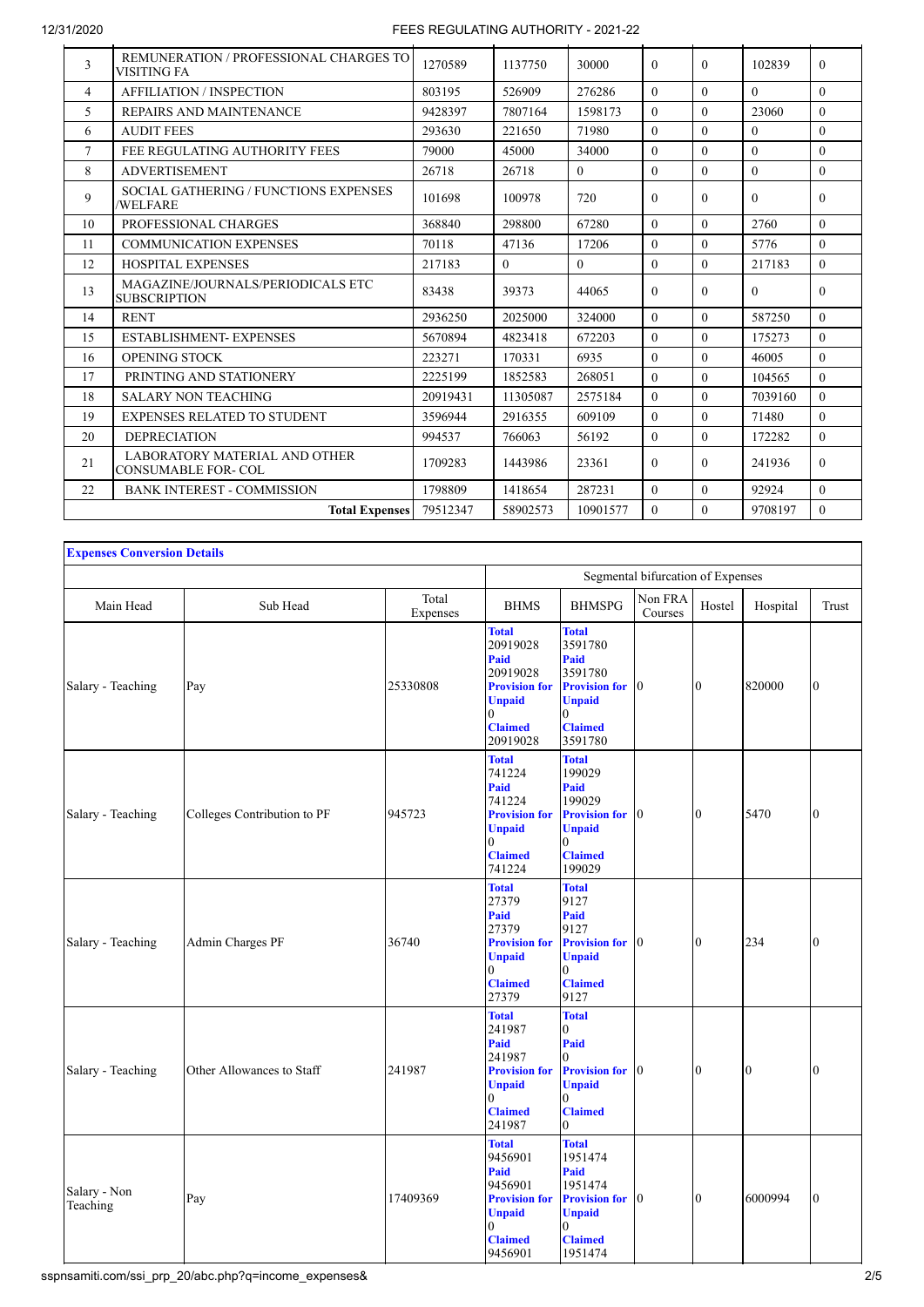| Salary - Non<br>Teaching                                        | Colleges Contribution to PF                                  | 1376842 | <b>Total</b><br>561060<br>Paid<br>561060<br><b>Provision for</b>                                                             | <b>Total</b><br>145794<br>Paid<br>145794<br><b>Provision for</b>                                                                            | $\bf{0}$         | $\bf{0}$       | 669988         | $\mathbf{0}$   |
|-----------------------------------------------------------------|--------------------------------------------------------------|---------|------------------------------------------------------------------------------------------------------------------------------|---------------------------------------------------------------------------------------------------------------------------------------------|------------------|----------------|----------------|----------------|
|                                                                 |                                                              |         | <b>Unpaid</b><br>$\Omega$<br><b>Claimed</b><br>561060                                                                        | <b>Unpaid</b><br>$\theta$<br><b>Claimed</b><br>145794                                                                                       |                  |                |                |                |
| Salary - Non<br>Teaching                                        | Admin Charges PF                                             | 56325   | <b>Total</b><br>24156<br>Paid<br>24156<br><b>Provision for</b><br><b>Unpaid</b><br>0                                         | <b>Total</b><br>5892<br>Paid<br>5892<br><b>Provision for</b> 0<br><b>Unpaid</b><br>$\overline{0}$                                           |                  | $\overline{0}$ | 26277          | $\bf{0}$       |
|                                                                 |                                                              |         | <b>Claimed</b><br>24156                                                                                                      | <b>Claimed</b><br>5892                                                                                                                      |                  |                |                |                |
| Salary - Non<br>Teaching                                        | Leave Encashment                                             | 244744  | <b>Total</b><br>161383<br>Paid<br>161383<br><b>Provision for</b><br><b>Unpaid</b><br>0<br><b>Claimed</b>                     | <b>Total</b><br>68326<br>Paid<br>68326<br><b>Provision for</b> 0<br><b>Unpaid</b><br>$\overline{0}$<br><b>Claimed</b>                       |                  | Ю              | 15035          | $\bf{0}$       |
| Salary - Non<br>Teaching                                        | Other Allowances to Staff                                    | 634189  | 161383<br><b>Total</b><br>432914<br>Paid<br>432914<br><b>Provision for</b><br><b>Unpaid</b><br>0<br><b>Claimed</b>           | 68326<br><b>Total</b><br>197905<br>Paid<br>197905<br><b>Provision for</b> 0<br><b>Unpaid</b><br>0<br><b>Claimed</b>                         |                  | Ю              | 3370           | $\bf{0}$       |
| Salary - Non<br>Teaching                                        | Gratuity provision                                           | 1197962 | 432914<br><b>Total</b><br>668673<br>Paid<br>0<br><b>Provision for</b><br><b>Unpaid</b><br>668673<br><b>Claimed</b><br>668673 | 197905<br><b>Total</b><br>205793<br>Paid<br>$\overline{0}$<br><b>Provision for</b> 0<br><b>Unpaid</b><br>205793<br><b>Claimed</b><br>205793 |                  | $\overline{0}$ | 323496         | 0              |
| Stipend / To Interns /<br>Students                              | Stipend / To Interns / Students                              | 139665  | <b>Total</b><br>0<br><b>Claimed</b><br>U                                                                                     | <b>Total</b><br>139665<br><b>Claimed</b><br>139665                                                                                          | 0                | Ю              | 0              | 0              |
| Remuneration /<br>Professional Charges<br>to Visiting Faculties | Remuneration / Professional Charges<br>to Visiting Faculties | 695589  | <b>Total</b><br>562750<br><b>Claimed</b><br>562750                                                                           | <b>Total</b><br>30000<br><b>Claimed</b><br>30000                                                                                            | 0                | 0              | 102839         | $\bf{0}$       |
| Remuneration /<br>Professional Charges<br>to Visiting Faculties | Guest lecture                                                | 575000  | <b>Total</b><br>575000<br><b>Claimed</b><br>575000                                                                           | <b>Total</b><br>0<br><b>Claimed</b><br>0                                                                                                    | $\theta$         | $\Omega$       | $\theta$       | $\theta$       |
| Affiliation /<br>Inspection                                     | <b>Affiliation Fee</b>                                       | 350000  | <b>Total</b><br>200000<br><b>Claimed</b><br>200000                                                                           | <b>Total</b><br>150000<br><b>Claimed</b><br>150000                                                                                          | $\theta$         | 0              | 0              | 0              |
| Affiliation /<br>Inspection                                     | <b>Inspection Expenses</b>                                   | 453195  | <b>Total</b><br>326909<br><b>Claimed</b><br>326909                                                                           | <b>Total</b><br>126286<br><b>Claimed</b><br>126286                                                                                          | $\mathbf{0}$     | $\theta$       | $\overline{0}$ | 0              |
| Repairs and<br>Maintenance                                      | Maintenance - Accommodation -<br>Dean / Principal            | 65745   | <b>Total</b><br>65745<br><b>Claimed</b><br>65745                                                                             | <b>Total</b><br>$\mathbf{0}$<br><b>Claimed</b><br>$\mathbf{0}$                                                                              | $\theta$         | 0              | 0              | $\overline{0}$ |
| Repairs and<br>Maintenance                                      | Maintenance - Accommodation -<br>Faculty                     | 152000  | <b>Total</b><br>152000<br><b>Claimed</b><br>152000                                                                           | <b>Total</b><br>$\theta$<br><b>Claimed</b><br>$\overline{0}$                                                                                | $\theta$         | $\Omega$       | 0              | $\theta$       |
| Repairs and<br>Maintenance                                      | Maintenance - College Building                               | 3622745 | <b>Total</b><br>2977533<br><b>Claimed</b><br>2977533                                                                         | <b>Total</b><br>636428<br><b>Claimed</b><br>636428                                                                                          | $\boldsymbol{0}$ | 0              | 8784           | $\bf{0}$       |
| Repairs and<br>Maintenance                                      | Furniture, Equipments, Vehicle,<br>Computers etc Maintenance | 5587907 | <b>Total</b><br>4611886<br><b>Claimed</b><br>4611886                                                                         | <b>Total</b><br>961745<br><b>Claimed</b><br>961745                                                                                          | $\theta$         | $\Omega$       | 14276          | $\bf{0}$       |
| <b>Audit Fees</b>                                               | Audit Fee - College                                          | 293630  | <b>Total</b><br>221650                                                                                                       | <b>Total</b><br>71980                                                                                                                       | $\overline{0}$   | $\theta$       | $\overline{0}$ | $\Omega$       |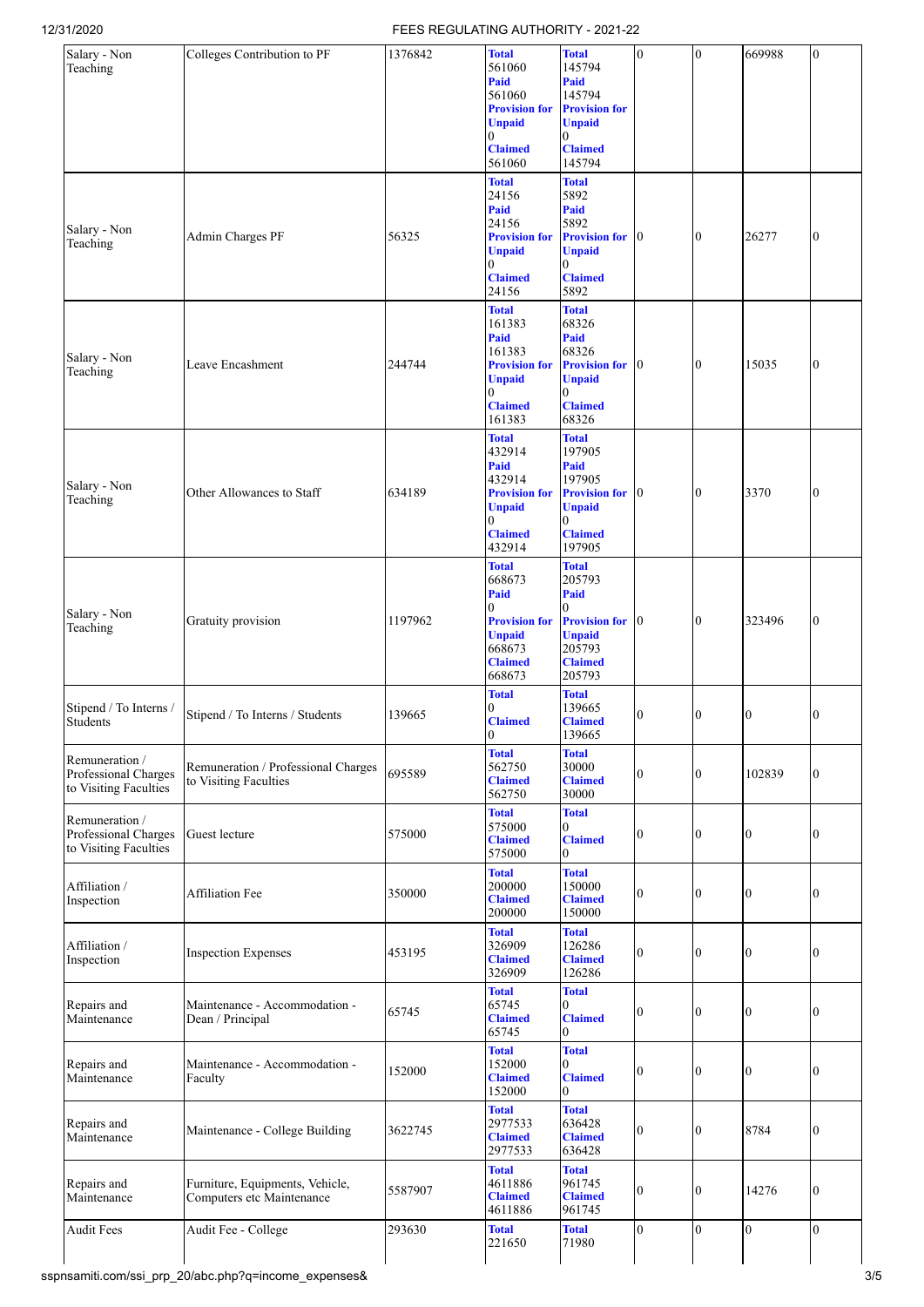| ט ∡ט∠וי ט                                                     |                                                                                                                           |         | <u>LUULAI II 10 AUTTIURITTI</u>                      |                                                        |                  |                  |                |                |
|---------------------------------------------------------------|---------------------------------------------------------------------------------------------------------------------------|---------|------------------------------------------------------|--------------------------------------------------------|------------------|------------------|----------------|----------------|
|                                                               |                                                                                                                           |         | <b>Claimed</b><br>221650                             | <b>Claimed</b><br>71980                                |                  |                  |                |                |
| Fee Regulating<br>Authority fees                              | Fee Regulating Authority Processing<br>fees / Review                                                                      | 20000   | <b>Total</b><br>10000<br><b>Claimed</b><br>10000     | <b>Total</b><br>10000<br><b>Claimed</b><br>10000       | $\bf{0}$         | $\bf{0}$         | 0              | 0              |
| Admissions<br>Regulating Authority                            | Admissions Regulating Authority Fee 59000                                                                                 |         | <b>Total</b><br>35000<br><b>Claimed</b><br>35000     | <b>Total</b><br>24000<br><b>Claimed</b><br>24000       | $\overline{0}$   | 0                | $\Omega$       | 0              |
| Advertisement                                                 | Advertisement for recruitment of<br>Staff for the College (Cost of 3<br>advertisements each in 2 newspapers<br>in a year) | 2646    | <b>Total</b><br>2646<br><b>Claimed</b><br>2646       | <b>Total</b><br>0<br><b>Claimed</b><br>0               | 0                | $\bf{0}$         | Ю              | 0              |
| Advertisement                                                 | Advertisement for Admissions (Cost<br>of 3 advertisements each in 2<br>newspapers in a year)                              | 9072    | <b>Total</b><br>9072<br><b>Claimed</b><br>9072       | <b>Total</b><br>0<br><b>Claimed</b><br>$\Omega$        | 0                | 0                | Ю              | 0              |
| Advertisement                                                 | Advertisement - General                                                                                                   | 15000   | <b>Total</b><br>15000<br><b>Claimed</b><br>15000     | <b>Total</b><br>0<br><b>Claimed</b><br>0               | $\bf{0}$         | $\overline{0}$   | $\Omega$       | 0              |
| Social Gathering /<br>Functions<br>Expenses/Welfare           | <b>Students Functions</b>                                                                                                 | 6522    | <b>Total</b><br>6522<br><b>Claimed</b><br>6522       | <b>Total</b><br>$\Omega$<br><b>Claimed</b><br>$\Omega$ | $\boldsymbol{0}$ | $\mathbf{0}$     | $\overline{0}$ | 0              |
| Social Gathering /<br>Functions<br>Expenses/Welfare           | Student sports activities & gymkhana<br>expenses                                                                          | 95176   | <b>Total</b><br>94456<br><b>Claimed</b><br>94456     | <b>Total</b><br>720<br><b>Claimed</b><br>720           | $\theta$         | $\boldsymbol{0}$ | $\theta$       | 0              |
| Bank Interest /<br>Commission /<br>Charges                    | <b>Bank Charges</b>                                                                                                       | 9670    | <b>Total</b><br>4682<br><b>Claimed</b><br>4682       | <b>Total</b><br>3412<br><b>Claimed</b><br>3412         | 0                | $\bf{0}$         | 1576           | $\Omega$       |
| Bank Interest /<br>Commission /<br>Charges                    | <b>Bank Interest</b>                                                                                                      | 1789139 | <b>Total</b><br>1413972<br><b>Claimed</b><br>1413972 | <b>Total</b><br>283819<br><b>Claimed</b><br>283819     | $\Omega$         | $\overline{0}$   | 91348          | 0              |
| Communication<br>Expenses                                     | <b>Internet Charges</b>                                                                                                   | 17250   | <b>Total</b><br>15109<br><b>Claimed</b><br>15109     | <b>Total</b><br>1606<br><b>Claimed</b><br>1606         | $\bf{0}$         | $\mathbf{0}$     | 535            | 0              |
| Communication<br>Expenses                                     | Telephone, Fax Charges                                                                                                    | 39242   | <b>Total</b><br>18661<br><b>Claimed</b><br>18661     | <b>Total</b><br>15405<br><b>Claimed</b><br>15405       | $\overline{0}$   | $\mathbf{0}$     | 5176           | $\theta$       |
| Communication<br>Expenses                                     | Postage charges                                                                                                           | 13626   | <b>Total</b><br>13366<br><b>Claimed</b><br>13366     | <b>Total</b><br>195<br><b>Claimed</b><br>195           | 0                | 0                | 65             | 0              |
| Printing and<br>Stationery                                    | Other stationary                                                                                                          | 2225199 | <b>Total</b><br>1852583<br><b>Claimed</b><br>1852583 | <b>Total</b><br>268051<br><b>Claimed</b><br>268051     | $\Omega$         | $\overline{0}$   | 104565         | $\Omega$       |
| Establishment<br>Expenses                                     | Electricity                                                                                                               | 3568112 | <b>Total</b><br>2933234<br><b>Claimed</b><br>2933234 | <b>Total</b><br>492152<br><b>Claimed</b><br>492152     | $\overline{0}$   | $\mathbf{0}$     | 142726         | 0              |
| Establishment<br>Expenses                                     | Water                                                                                                                     | 57392   | <b>Total</b><br>43314<br><b>Claimed</b><br>43314     | <b>Total</b><br>8664<br><b>Claimed</b><br>8664         | $\overline{0}$   | $\mathbf{0}$     | 5414           | $\Omega$       |
| Establishment<br>Expenses                                     | Gardening                                                                                                                 | 353275  | <b>Total</b><br>236750<br><b>Claimed</b><br>236750   | <b>Total</b><br>116525<br><b>Claimed</b><br>116525     | $\overline{0}$   | $\bf{0}$         | $\overline{0}$ | $\theta$       |
| Establishment<br>Expenses                                     | Security, Watchman agency etc                                                                                             | 1692115 | <b>Total</b><br>1610120<br><b>Claimed</b><br>1610120 | <b>Total</b><br>54862<br><b>Claimed</b><br>54862       | $\bf{0}$         | $\mathbf{0}$     | 27133          | 0              |
| Laboratory Material<br>and Other<br>Consumable for<br>College | Labotory Material                                                                                                         | 1099683 | <b>Total</b><br>1048094<br><b>Claimed</b><br>1048094 | <b>Total</b><br>0<br><b>Claimed</b><br>0               | $\bf{0}$         | $\bf{0}$         | 51589          | 0              |
| Laboratory Material<br>and Other<br>Consumable for<br>College | Consumables, Chemicals etc.                                                                                               | 609600  | <b>Total</b><br>395892<br><b>Claimed</b><br>395892   | <b>Total</b><br>23361<br><b>Claimed</b><br>23361       | $\overline{0}$   | $\mathbf{0}$     | 190347         | 0              |
| <b>Hospital Expenses</b>                                      | Other                                                                                                                     | 217183  | <b>Total</b><br>$\theta$                             | <b>Total</b><br>0                                      | $\Omega$         | $\overline{0}$   | 217183         | $\overline{0}$ |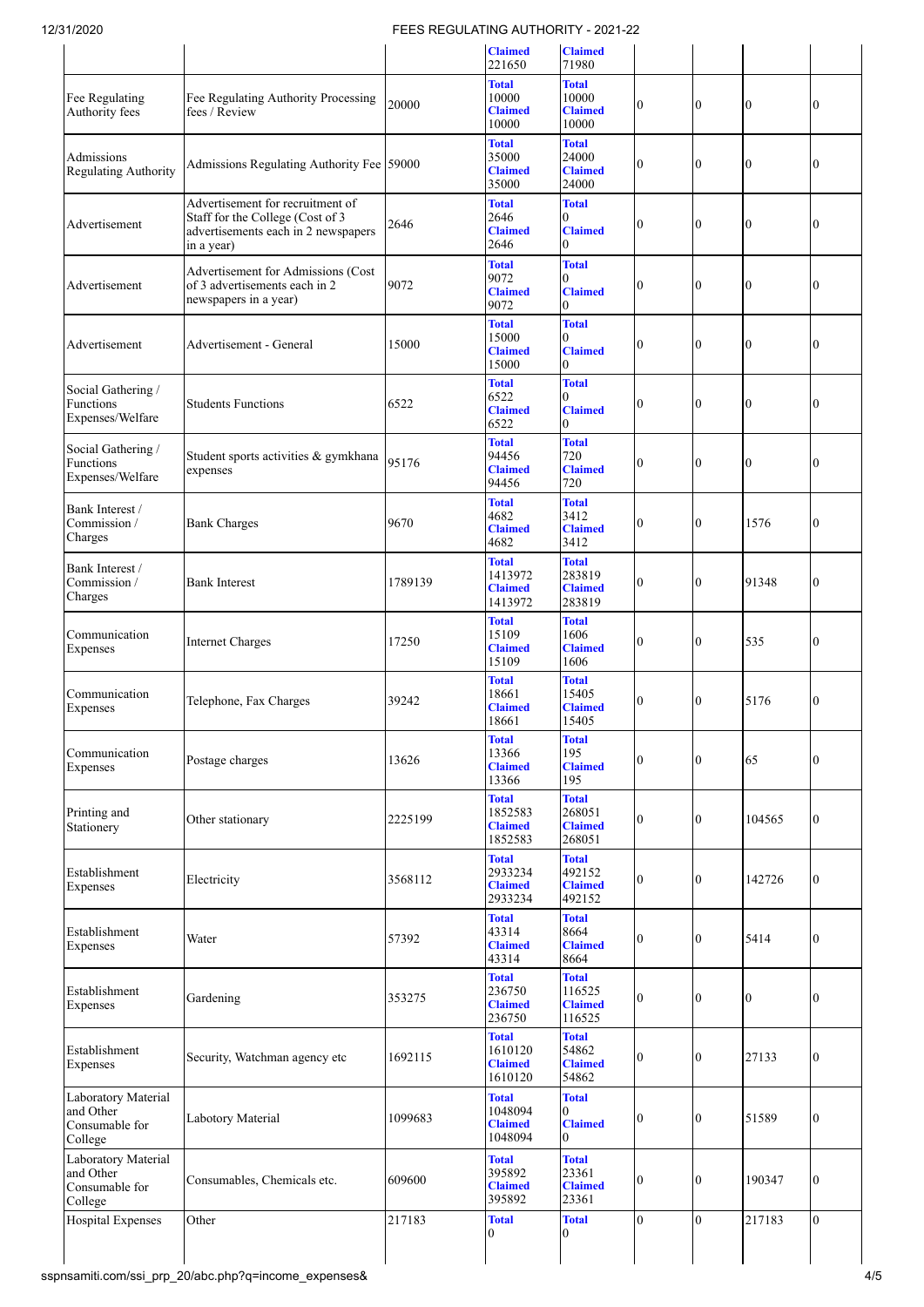| 12/31/2020                                             |                                                              | FEES REGULATING AUTHORITY - 2021-22                      |                                                             |                                                    |                  |                  |          |                |  |  |  |
|--------------------------------------------------------|--------------------------------------------------------------|----------------------------------------------------------|-------------------------------------------------------------|----------------------------------------------------|------------------|------------------|----------|----------------|--|--|--|
|                                                        |                                                              |                                                          | <b>Claimed</b><br>$\overline{0}$                            | <b>Claimed</b><br>$\theta$                         |                  |                  |          |                |  |  |  |
| Other Expenses                                         | Expenses related to Students                                 | 4189055                                                  | <b>Total</b><br>3385486<br><b>Claimed</b><br>3385486        | <b>Total</b><br>683324<br><b>Claimed</b><br>683324 | $\boldsymbol{0}$ | $\boldsymbol{0}$ | 120245   | $\overline{0}$ |  |  |  |
| Depreciation                                           | As debited to Income & Expenditure<br>Account                | 994537                                                   | <b>Total</b><br>766063<br><b>Claimed</b><br>0               | <b>Total</b><br>56192<br><b>Claimed</b><br>0       | $\theta$         | $\overline{0}$   | 172282   | $\Omega$       |  |  |  |
| Magazine, Journals,<br>periodicals etc<br>subscription | Magazine, Journals, periodicals etc<br>subscription          | 83438                                                    | <b>Total</b><br>39373<br><b>Claimed</b><br>39373            | <b>Total</b><br>44065<br><b>Claimed</b><br>44065   | $\overline{0}$   | $\bf{0}$         | $\bf{0}$ | $\Omega$       |  |  |  |
| Rent                                                   | Rent for college building paid to trust 2936250              |                                                          | <b>Total</b><br>2025000<br><b>Claimed</b><br>$\overline{0}$ | <b>Total</b><br>324000<br><b>Claimed</b><br>0      | $\Omega$         | $\bf{0}$         | 587250   | $\overline{0}$ |  |  |  |
|                                                        | <b>Total Expenses</b>                                        | 79512347                                                 | 58902573                                                    | 10901577                                           | $\overline{0}$   | $\theta$         | 9708197  | $\mathbf{0}$   |  |  |  |
|                                                        |                                                              | <b>Total Claimed Expenses</b>                            | 56111510                                                    | 10521385                                           |                  |                  |          |                |  |  |  |
|                                                        |                                                              | Allowability of Hospital Expenses                        |                                                             |                                                    |                  |                  |          |                |  |  |  |
|                                                        |                                                              | Hospital Year of Establishment 1999                      |                                                             |                                                    |                  |                  |          |                |  |  |  |
|                                                        |                                                              | <b>Financial Details (Rs)</b>                            |                                                             |                                                    |                  |                  |          |                |  |  |  |
|                                                        |                                                              |                                                          |                                                             | Total Hospital Income 1390264                      |                  |                  |          |                |  |  |  |
|                                                        |                                                              |                                                          | Total Hospital Expenses 9708197                             |                                                    |                  |                  |          |                |  |  |  |
|                                                        |                                                              | Hospital Deficit = Total expenses - Total income 8317933 |                                                             |                                                    |                  |                  |          |                |  |  |  |
|                                                        |                                                              |                                                          | Total Deficit 8317933                                       |                                                    |                  |                  |          |                |  |  |  |
|                                                        |                                                              |                                                          | Claimed Deficit                                             | BHMS: 6237963<br><b>BHMSPG: 2079321</b>            |                  |                  |          |                |  |  |  |
|                                                        |                                                              | <b>FOR OFFICE USE ONLY</b>                               |                                                             |                                                    |                  |                  |          |                |  |  |  |
|                                                        | Received the fee approval proposal for academic year 2021-22 |                                                          |                                                             |                                                    |                  |                  |          |                |  |  |  |
|                                                        | Proposal for Academic Year 2021-22                           |                                                          |                                                             |                                                    |                  |                  |          |                |  |  |  |
| Accepted                                               |                                                              |                                                          |                                                             |                                                    |                  |                  |          |                |  |  |  |
| <sub>or</sub>                                          |                                                              |                                                          |                                                             |                                                    |                  |                  |          |                |  |  |  |
| as per the Checklist<br>Sr. No.                        | Returned as Deficient Proposal. Deficiencies mentioned       |                                                          |                                                             |                                                    |                  |                  |          |                |  |  |  |

Date: / / / Verified by (Name of the Clerk  $\&$  its Signature)

 Signature of Section Officer FEES REGULATING AUTHORITY - 2021-22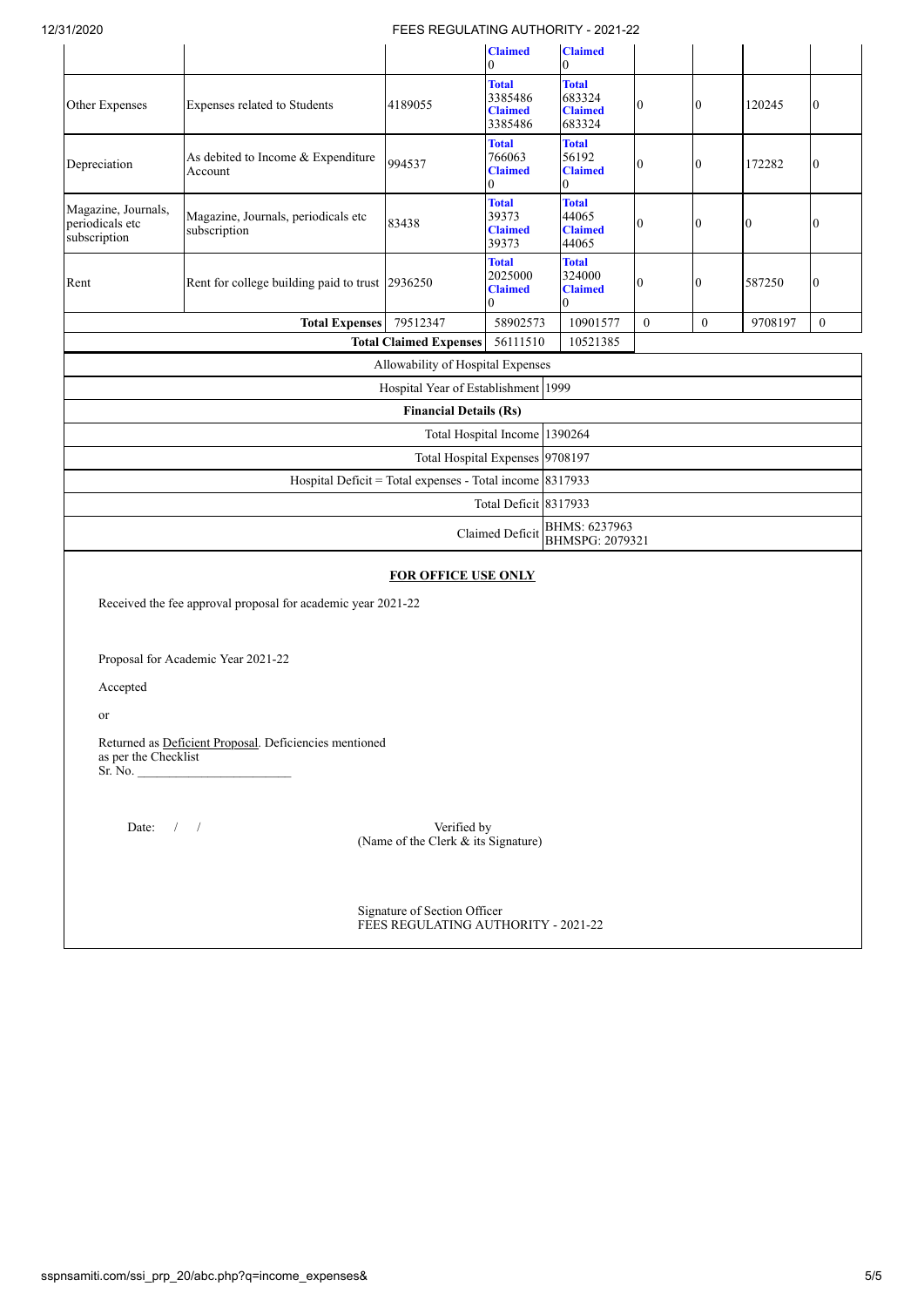# **FEES REGULATING AUTHORITY - 2021-22, Mumbai** 305, Govt. Polytechnic Building, Ali Yawar Jung Marg, Bandra (E), Mumbai - 400 051 (M.S.), INDIA



|                | <b>Online Fee Approval Proposal for Academic Year 2021-22</b>                                                                                                                                     |             |                                                    |          |                                                                     |                  |                     |                 |                     |                                      |                                                  |                                                        |                  |                  |
|----------------|---------------------------------------------------------------------------------------------------------------------------------------------------------------------------------------------------|-------------|----------------------------------------------------|----------|---------------------------------------------------------------------|------------------|---------------------|-----------------|---------------------|--------------------------------------|--------------------------------------------------|--------------------------------------------------------|------------------|------------------|
|                | To,<br>The Hon'ble Chairman,<br>Fees Regulating Authority,<br>Maharashtra State,<br>Mumbai - 400 051<br>Name of the College/Institute: Y.M.T. Homoeopathic Medical College, Kharghar, Navi Mumbai |             |                                                    |          |                                                                     |                  |                     |                 |                     |                                      |                                                  |                                                        |                  |                  |
|                | Code: BHMS0002                                                                                                                                                                                    |             |                                                    |          |                                                                     |                  |                     |                 |                     |                                      |                                                  |                                                        |                  |                  |
| Sr<br>No       | <b>Staff</b><br><b>Type</b>                                                                                                                                                                       | <b>Type</b> | <b>Appoint Approval Qualified</b><br><b>Status</b> | for Post | Location: INSTITUTIONAL AREA, SECTOR 4, KHARGHARNAVI-MUMBAI<br>Name | Designation      | Joining<br>Date     | Leaving<br>Date | <b>Streams</b>      | Form 16                              | <b>Bank Acc No</b><br><b>Bank Name</b>           | <b>Bank Type</b>                                       | Annual<br>Salary | Pay<br>Mode      |
|                | Teaching                                                                                                                                                                                          | Regular     | Approved Yes                                       |          | PAGE<br>PRAMODANI<br><b>PRAKASH</b>                                 | PROFESSOR        | $17 - 05 -$<br>1989 | NΑ              | <b>BHMS,BHMSP</b>   | Applicable<br>and<br>Submitted       | 01431000102939<br><b>HDFC BANK</b>               | Nationalized<br>Private /<br>Scheduled                 | 1360620          | Bank<br>Transfer |
| $\overline{c}$ | Teaching                                                                                                                                                                                          | Regular     | Approved Yes                                       |          | <b>BHAGWAT SWATI</b><br>MAKARAND                                    | <b>PROFESSOR</b> | 1/7/1991            | NA              | <b>BHMS, BHMSPG</b> | Applicable<br>and<br>Submitted       | 30167<br>abhyudaya co-op bank ltd                | Nationalized<br>Private /<br>Scheduled                 | 942266           | Bank<br>Transfer |
| 3              | Teaching                                                                                                                                                                                          | Regular     | Approved Yes                                       |          | SANGHAVI<br><b>JAYESH SAVILAL</b>                                   | PROFESSOR        | 01.12.2003 NA       |                 | <b>BHMS</b>         | Applicable<br>and<br>Submitted       | 30926<br>abhyudaya co.op bank                    | Nationalized<br>Private /<br>Scheduled                 | 931620           | Bank<br>Transfer |
|                | Teaching                                                                                                                                                                                          | Regular     | Approved Yes                                       |          | <b>MENON NEENA</b><br><b>SURESH</b>                                 | <b>PROFESSOR</b> | 11/7/2001           | <b>NA</b>       | <b>BHMS</b>         | Applicable<br>and<br>Submitted       | 30595<br>abhyudaya co-op bank ltd                | Nationalized<br>Private /<br>Scheduled                 | 911546           | Bank<br>Transfer |
|                | Teaching                                                                                                                                                                                          | Regular     | Approved Yes                                       |          | <b>DANDGE SEEMA</b><br><b>PRAKASH</b>                               | <b>PROFESSOR</b> | 20-8-2002           | NA              | <b>BHMS</b>         | Applicable<br>and<br>Submitted LTD   | 30625<br>ABHYUDAYA CO-OP BANK                    | Nationalized<br>/ Private /<br>Scheduled               | 896414           | Bank<br>Transfer |
| 6              | Teaching                                                                                                                                                                                          | Regular     | Approved Yes                                       |          | <b>BAGAL DHANAJI</b><br><b>GOVIND</b>                               | <b>PROFESSOR</b> | 01.10.1994 NA       |                 | <b>BHMS, BHMSP</b>  | Applicable<br>and<br>Submitted       | 30722<br>abhyudaya co-op bank ltd                | Co-<br>Operative<br>Bank (A or<br><b>B</b> Category    | 849864           | Bank<br>Transfer |
|                | Teaching                                                                                                                                                                                          | Regular     | Approved Yes                                       |          | <b>SHARMA</b><br><b>VARSHA</b><br>VIDYASAGAR                        | <b>READER</b>    | 23/03/2001 NA       |                 | <b>BHMS</b>         | Applicable<br>and<br>Submitted       | 30591<br>abhyudaya co-op bank ltd                | Nationalized<br>Private /<br>Scheduled                 | 826571           | Bank<br>Transfer |
|                | Teaching                                                                                                                                                                                          | Regular     | Approved Yes                                       |          | JOSHI FALGUNI P                                                     | <b>READER</b>    | 20/12/2001 NA       |                 | BHMS                | Applicable<br>and<br>Submitted       | 30659<br>abhyudaya co-op bank ltd                | Nationalized<br>Private /<br>Scheduled                 | 825620           | Bank<br>Transfer |
| 9              | Teaching                                                                                                                                                                                          | Regular     | Approved Yes                                       |          | GOPALE<br>DHANRAJ<br>KERBA                                          | <b>PROFESSOR</b> | 11.12.2018 NA       |                 | <b>BHMS</b>         | Applicable<br>and<br>Submitted       | SB/022011100032347<br>ABHYUDAYA CO-OP BANI       | Nationalized<br>Private /<br>Scheduled                 | 775867           | Bank<br>Transfer |
| 10             | Teaching                                                                                                                                                                                          | Regular     | Approved Yes                                       |          | <b>VIRKAR</b><br>VAISHALI<br><b>PRAKSH</b>                          | <b>READER</b>    | 1/8/2000            | NA              | <b>BHMS</b>         | Applicable<br>and<br>Submitted       | 30600<br>abhyudaya co-op bank ltd                | Nationalized<br>Private /<br>Scheduled                 | 769957           | Bank<br>Transfer |
| 11             | Teaching                                                                                                                                                                                          | Regular     | Approved Yes                                       |          | JAIN SHANTILAL<br>DILICHAND                                         | <b>PROFESSOR</b> | 01.06.1990 NA       |                 | <b>BHMS</b>         | Applicable<br>and<br>Submitted       | 1003482<br>abhyudaya co-op bank ltd              | Nationalized<br>Private /<br>Scheduled                 | 764712           | Bank<br>Transfer |
|                | 12 Teaching                                                                                                                                                                                       | Regular     | Approved Yes                                       |          | <b>KULGUDE</b><br>APARNA<br><b>MAHESH</b>                           | <b>READER</b>    | 1/1/2008            | NA              | <b>BHMS</b>         | Applicable<br>and<br>Submitted       | SBZROBAL/133KHARGHAI<br>abhyudaya co-op bank ltd | Nationalized<br>Private /<br>Scheduled                 | 751424           | Bank<br>Transfer |
| 13             | Teaching                                                                                                                                                                                          | Regular     | Approved Yes                                       |          | DAND POONAM<br><b>DINESH</b>                                        | <b>READER</b>    | 29/8/2003           | NA              | <b>BHMS</b>         | Applicable<br>and<br>Submitted       | 31351<br>abhyudaya co-op bank ltd                | Nationalized<br>Private /<br>Scheduled                 | 748361           | Bank<br>Transfer |
| 14             | Teaching                                                                                                                                                                                          | Regular     | Approved Yes                                       |          | MEHTA CHINTAN<br><b>VIRENDRA</b>                                    | <b>LECTURER</b>  | 15/4/2005           | NA              | <b>BHMS</b>         | Applicable<br>and<br>Submitted       | 30851<br>abhyudaya co-op bank ltd                | Nationalized<br>Private /<br>Scheduled                 | 710255           | Bank<br>Transfer |
| 15             | Teaching                                                                                                                                                                                          | Regular     | Approved Yes                                       |          | CHOKAKKAR<br>SACHIN<br>YASHWANT                                     | <b>READER</b>    | 4/3/2010            | NA              | <b>BHMS</b>         | Applicable<br>and<br>Submitted       | 1702<br>abhyudaya co-op bank ltd                 | Nationalized<br>Private /<br>Scheduled                 | 649599           | Bank<br>Transfer |
|                | 16 Teaching                                                                                                                                                                                       | Regular     | Approved Yes                                       |          | <b>BHOSALE SNEHA</b><br>SAMEER                                      | <b>PROFESSOR</b> | 01.10.1998 NA       |                 | <b>BHMS, BHMSP</b>  | Applicable<br>and<br>Submitted       | 30594<br>abhyudaya co-op bank ltd                | Nationalized<br>Private /<br>Scheduled                 | 637236           | Bank<br>Transfer |
| 17             | Teaching                                                                                                                                                                                          |             | Regular Approved Yes                               |          | <b>MISTRY</b><br><b>DHANRAJ</b><br><b>SUDHAKAR</b>                  | <b>LECTURER</b>  | 25/9/2008 NA        |                 | <b>BHMS</b>         | Applicable 33596<br>and<br>Submitted | abhyudaya co-op bank ltd                         | Nationalized<br>Private /<br>Scheduled                 | 595532           | Bank<br>Transfer |
| 18             | Teaching                                                                                                                                                                                          | Regular     | Approved Yes                                       |          | <b>SAWANT</b><br><b>SHRUTIKA</b><br>VISHNUDAS                       | <b>READER</b>    | 23.09.2011 NA       |                 | <b>BHMS</b>         | Applicable<br>and<br>Submitted       | 1839 kamothe<br>abhyudaya co-op bank ltd         | Nationalized<br>Private /<br>Scheduled                 | 587948           | Bank<br>Transfer |
| 19             | Teaching                                                                                                                                                                                          | Regular     | Proposal<br>sent                                   | Yes      | <b>GANDHI NITIN</b><br><b>BALKRISHNA</b>                            | <b>PROFESSOR</b> | 29.6.2011           | NA              | <b>BHMS, BHMSPG</b> | Applicable<br>and<br>Submitted       | sb/462<br>abhyudaya co-op bank                   | Nationalize<br>Private /<br>Scheduled                  | 551460           | Bank<br>Transfer |
| 20             | Teaching                                                                                                                                                                                          | Regular     | Approved Yes                                       |          | <b>SAWANT VINOD</b><br><b>SURYAKANT</b>                             | <b>READER</b>    | 10/6/2002           | NA              | BHMS                | Applicable<br>and<br>Submitted       | 30725<br>abhyudaya co-op bank ltd                | Nationalized<br>Private /<br>Scheduled                 |                  | 533043 Cheque    |
| 21             | Teaching                                                                                                                                                                                          | Regular     | Approved Yes                                       |          | AGALE UTTARA<br><b>AMBADAS</b>                                      | <b>READER</b>    | 04/02/2011 NA       |                 | <b>BHMS, BHMSPC</b> | Applicable<br>and<br>Submitted       | SB056014400000401 KH<br>abhyudaya co-op bank ltd | Nationalized<br>Private /<br>Scheduled                 | 520760           | Bank<br>Transfer |
| 22             | Teaching                                                                                                                                                                                          | Regular     | Approved Yes                                       |          | PAWAR URMILA<br>BIPIN                                               | <b>READER</b>    | 29/8/2003           | NA              | BHMS                | Applicable<br>and<br>Submitted       | 30627<br>abhyudaya co-op bank ltd                | Nationalized<br>/ Private /<br>Scheduled               | 497334           | Bank<br>Transfer |
| 23             | Teaching                                                                                                                                                                                          | Regular     | Approved Yes                                       |          | SELIYA VASIKA<br>USMAN                                              | <b>PROFESSOR</b> | 15/06/2006 NA       |                 | BHMS,BHMSPO         | Applicable<br>and<br>Submitted       | 31619<br>abhyudaya co-op bank ltd                | Nationalized<br>Private /<br>Scheduled                 | 481266           | Bank<br>Transfer |
| 24             | Teaching                                                                                                                                                                                          |             | Regular Approved Yes                               |          | YAMGAR<br>PRAVEEN ABA                                               | LECTURER         | 23/8/2015           | <b>NA</b>       | <b>BHMS</b>         | Applicable<br>and<br>Submitted       | SBZROBAL/360KHARGHAF<br>abhyudaya co-op bank ltd | Nationalized<br>Private /<br>Scheduled                 | 470736           | Bank<br>Transfer |
| 25             | Teaching                                                                                                                                                                                          | Regular     | Approved Yes                                       |          | UTEKAR PRACHI<br><b>ABHIJEET</b>                                    | <b>READER</b>    | 13.08.2012 NA       |                 | <b>BHMS, BHMSPO</b> | Applicable<br>and<br>Submitted       | SBZROBAL/156<br>abhyudaya co-op bank ltd         | $Co-$<br>Operative<br>Bank (A or<br><b>B</b> Category) | 448805           | Bank<br>Transfer |
| 26             | Teaching                                                                                                                                                                                          | Regular     | Approved Yes                                       |          | PAWAR AMRUTA<br>VISHAL                                              | <b>LECTURER</b>  | 12.12.2013 NA       |                 | <b>BHMS</b>         | Applicable<br>and<br>Submitted       | 6618 dombivaki<br>abhyudaya co-op bank ltd       | Nationalized<br>Private /<br>Scheduled                 | 438688           | Bank<br>Transfer |
| 27             | Teaching                                                                                                                                                                                          |             | Regular Approved Yes                               |          | POL SAMEER<br><b>BABURAO</b>                                        | LECTURER         | $01 - 02 -$<br>2017 | NA              | <b>BHMS, BHMSP</b>  | Applicable 699<br>and<br>Submitted   | ABHYUDAYA CO-<br><b>OPERATIVE BANK</b>           | Nationalized<br>/ Private /<br>Scheduled               | 437736           | Bank<br>Transfer |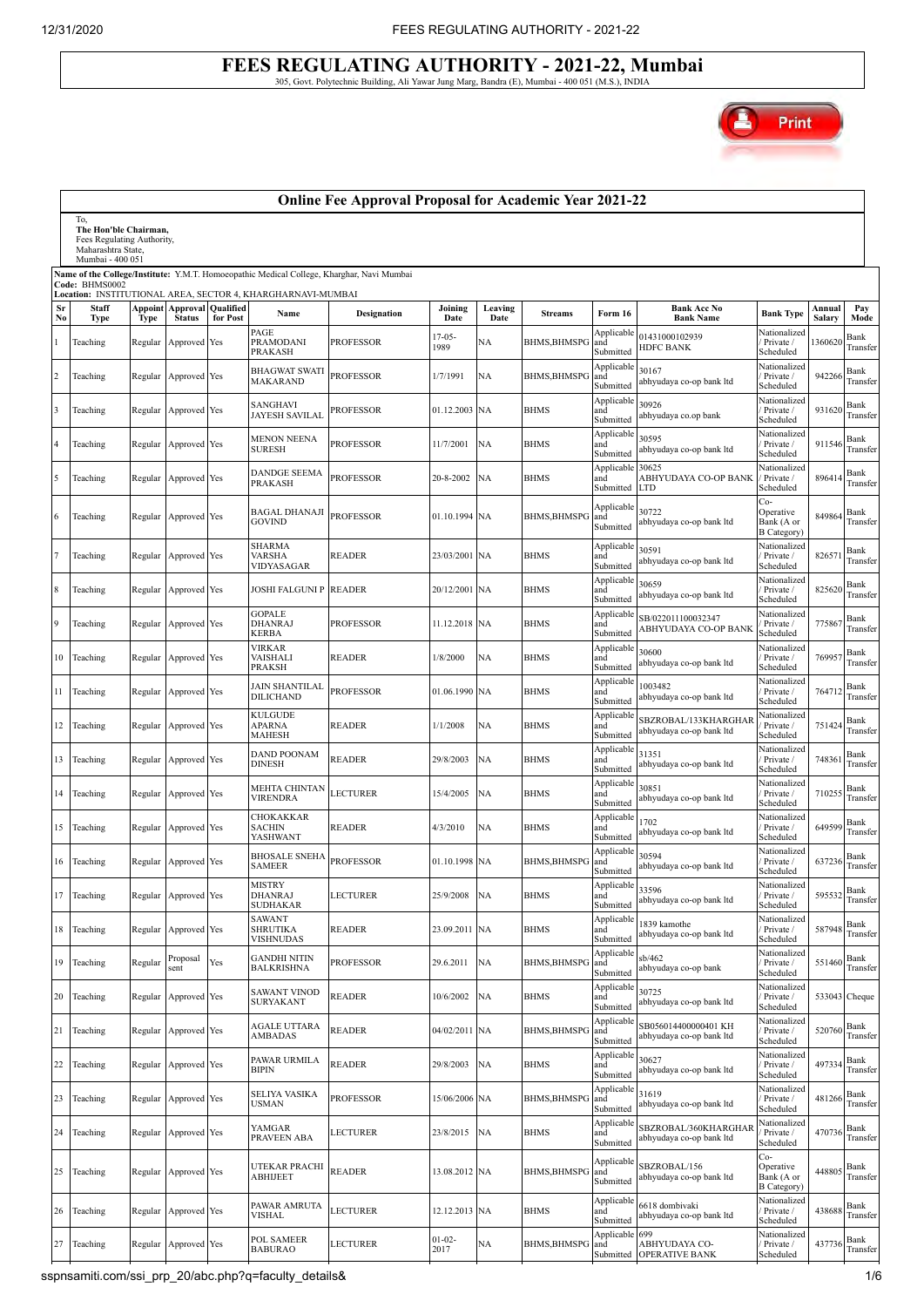| 28 | Teaching                      |         | Regular Approved Yes        |     | <b>ACHARYA</b><br><b>BHAVESH</b><br>CHIMANLAL         | <b>PROFESSOR</b>                      | 1/7/1991            | <b>NA</b> | <b>BHMS</b>         | and<br>Submitted                     | Applicable 10207081437<br>greater bank                            | Nationalized<br>Private /<br>Scheduled               | 428028 Bank | Transfer                                     |
|----|-------------------------------|---------|-----------------------------|-----|-------------------------------------------------------|---------------------------------------|---------------------|-----------|---------------------|--------------------------------------|-------------------------------------------------------------------|------------------------------------------------------|-------------|----------------------------------------------|
| 29 | Teaching                      | Regular | Approved Yes                |     | CHIKHALE<br>PALLAVI A                                 | LECTURER                              | 3/8/2015            | <b>NA</b> | <b>BHMS</b>         | Applicable<br>and<br>Submitted       | 056011100003611<br>abhyudaya co-op bank ltd                       | Nationalized<br>Private /<br>Scheduled               | 417172      | Bank<br>Transfer                             |
| 30 | Teaching                      |         | Regular Approved Yes        |     | <b>VICHARE</b><br>VAISHALI<br><b>RANJIT</b>           | LECTURER                              | 19.9.2016           | <b>NA</b> | <b>BHMS</b>         | Applicable<br>and<br>Submitted       | 56014400000597<br>abhyudaya co.op.bank                            | Nationalized<br>Private /<br>Scheduled               | 399700      | Bank<br>Transfer                             |
| 31 | Teaching                      | Regular | Approved Yes                |     | <b>SAWANT VIDHYA</b><br><b>JITENDRA</b>               | <b>LECTURER</b>                       | 20/08/2014 NA       |           | <b>BHMS</b>         | Applicable<br>and<br>Submitted       | 47350<br>abhyudaya co-op bank ltd                                 | Nationalized<br>Private /<br>Scheduled               | 397560      | Bank<br>Transfer                             |
| 32 | Teaching                      | Regular | Approved Yes                |     | KULKARNI<br><b>SWATI SURESH</b>                       | <b>READER</b>                         | 24/1/2000           | <b>NA</b> | <b>BHMS</b>         | Applicable<br>and<br>Submitted       | 30658<br>abhyudaya co-op bank ltd                                 | Nationalized<br>Private /<br>Scheduled               | 395664      | Bank<br>Transfer                             |
| 33 | Teaching                      | Regular | Approved Yes                |     | <b>DESHMUKH</b><br><b>SHAKIR ABDUL</b><br>SHAKIL      | <b>LECTURER</b>                       | 1.6.2017            | NA        | <b>BHMS, BHMSP</b>  | Applicable<br>and<br>Submitted       | 56014400000741<br>ABHYUDAYA CO-OP BANK                            | Nationalized<br>Private /<br>Scheduled               | 382143      | Bank<br>Transfer                             |
| 34 | Teaching                      | Regular | Approved Yes                |     | <b>RAWALE</b><br><b>SAMPADA</b><br><b>SACHIN</b>      | LECTURER                              | 15.1.2019           | <b>NA</b> | <b>BHMS, BHMSPO</b> | Applicable<br>and<br>Submitted       | SB/ZROBAL 1013<br>ABHYUDAYA CO-OP BANK                            | Nationalized<br>Private /<br>Scheduled               | 374549      | Bank<br>Transfer                             |
| 35 | Teaching                      | Regular | Approved Yes                |     | MANDLE<br>YOGESH<br><b>BABURAO</b>                    | LECTURER                              | 11-06-2019 NA       |           | <b>BHMS</b>         | Applicable<br>and<br>Submitted       | SB/ZROBAL 1034<br>ABHYUDAYA CO-OP-BANK<br>LTD.                    | Nationalized<br>Private /<br>Scheduled               | 373396      | Bank<br>Transfer                             |
| 36 | Teaching                      | Regular | Approved Yes                |     | <b>GAIKWAD</b><br><b>SWAPNA MILIND</b>                | READER                                | 15.10.2016 NA       |           | <b>BHMS</b>         | Applicable<br>and<br>Submitted       | SBZROBL-732 KHARGHAR<br>abhyudaya co.op.bank                      | Nationalized<br>Private /<br>Scheduled               | 368040      | Bank<br>Transfer                             |
| 37 | Teaching                      | Regular | Approved Yes                |     | <b>MORE PRATIK</b><br><b>PRAKASH</b>                  | LECTURER                              | $18-03-$<br>2013    | NA        | <b>BHMS</b>         | Applicable<br>and<br>Submitted       | SBZROBAL-241<br>ABHYUDAYA CO-OP BANK<br><b>LTD</b>                | Nationalized<br>Private /<br>Scheduled               | 336877      | Bank<br>Transfer                             |
| 38 | Teaching                      | Regular | Approved Yes                |     | <b>MATE AAROHI</b><br>OMKAR                           | LECTURER                              | $09-02-$<br>2017    | NA        | <b>BHMS</b>         | Applicable<br>and<br>Submitted       | SBZROBL/726 KHARGHAR<br>ABHYUDAYA CO-<br><b>OPERATIVE BANK</b>    | Co-<br>Operative<br>Bank (A or<br><b>B</b> Category) | 315002      | Bank<br>Transfer                             |
| 39 | Teaching                      | Regular | Approved Yes                |     | TAMBEWAGH<br>SONALI AKSHAY                            | LECTURER                              | $01 - 02 -$<br>2017 | NA        | <b>BHMS, BHMSPC</b> | Applicabl<br>and<br>Submitted        | 034011100015086<br>ABHYUDAYA CO-<br><b>OPERATIVE BANK LTD.</b>    | Nationalized<br>Private /<br>Scheduled               | 285338      | Bank<br>Transfer                             |
| 40 | Teaching                      | Regular | Not<br>Approved             | Yes | <b>CHAUHAN</b><br>SONALI<br>PARASNATH                 | LECTURER                              | $03 - 07 -$<br>2017 | NA        | <b>BHMS</b>         | Applicable<br>and<br>Submitted       | SB/094011100005964<br>ABHYUDAYA CO-OP-BANK<br>LTD.                | Nationalized<br>Private /<br>Scheduled               | 275020      | Bank<br>Transfer                             |
| 41 | Teaching                      | Regular | Approved Yes                |     | <b>LAMTURE</b><br>ANJALI<br><b>BALKRUSHNA</b>         | LECTURER                              | 1/10/2015           | <b>NA</b> | <b>BHMS</b>         | Applicable<br>and<br>Submitted       | SBZROBAL/544KHARGHAR<br>abhyudaya co-op bank ltd                  | Nationalized<br>Private /<br>Scheduled               | 254790      | Bank<br>Transfer                             |
| 42 | Teaching                      | Regular | Approved Yes                |     | <b>KARANDE SUNIL</b><br><b>DATTATRAY</b>              | <b>LECTURER</b>                       | $21-08-$<br>2019    | NA        | <b>BHMS</b>         | Applicabl<br>and<br>Submitted        | SBZROBAL/1041<br>ABHYUDAYA CO-OP-BANK<br>LTD.                     | Nationalized<br>Private /<br>Scheduled               | 237855      | Bank<br>Transfer                             |
| 43 | Teaching                      | Regular | Approved Yes                |     | <b>ASAWALE</b><br><b>NEELAM</b><br><b>GOVIND</b>      | LECTURER                              | 08.08.2012 NA       |           | <b>BHMS, BHMSPC</b> | Applicabl<br>and<br>Submitted        | 31160 malad<br>abhyudaya co-op bank ltd                           | Nationalized<br>Private /<br>Scheduled               | 168019      | Bank<br>Transfer                             |
| 44 | Teaching                      | Regular | Approved Yes                |     | PAGARE HITESH                                         | PATHOLOGIST                           | $-1.6.2016$         | NA        | <b>BHMS</b>         | Applicabl<br>and<br>Submitted        | -3100100036227<br>PUNJAB &<br>MAHARASHTRA CO-OP<br><b>BAK LED</b> | Co-<br>Operative<br>Bank (A or<br><b>B</b> Category) | 100000      | Bank<br>Transfer                             |
| 45 | Teaching                      | Regular | Approved Yes                |     | <b>MESHRAM</b><br><b>SHAMAL</b><br><b>DNYANESHWAR</b> | <b>LECTURER</b>                       | 01/06/2012 NA       |           | <b>BHMS</b>         | Applicabl<br>and<br>Submitted        | SBZROBL-391KHARGHAR<br>abhyudaya co-op bank ltd                   | Nationalized<br>Private /<br>Scheduled               | 86415       | Bank<br>Transfer                             |
| 46 | Administration Regular        |         | Not<br>Approved             | Yes | <b>TAWDE SHRUTI</b><br><b>RAJENDRA</b>                | O.S.                                  | 9/5/1990            | <b>NA</b> | <b>BHMS</b>         | Applicable<br>and<br>Submitted       | sbzrobal/188 khargha<br>abhyudaya co-op bank ltd                  | Co-<br>Operative<br>Bank (A or<br><b>B</b> Category) | 472833      | Bank<br>Transfer                             |
| 47 | Administration Regular        |         | Approved Yes                |     | <b>JADHAV SURESH</b><br>MAHADEO                       | <b>CASHIER</b>                        | 11/25/1990 NA       |           | <b>BHMS</b>         | Applicable 30568<br>and<br>Submitted | abhyudaya co-op bank ltd                                          | Co-<br>Operative<br>Bank (A or<br><b>B</b> Category) |             | 472833 $\frac{\text{Bank}}{\text{Transfer}}$ |
| 48 | <b>Administration Regular</b> |         | Not<br>Approved             | Yes | MOHITE<br><b>DHANAJI</b><br><b>KHASHABA</b>           | DRIVER                                | 16/10/2005 NA       |           | <b>BHMSPG</b>       | Applicable<br>and<br>Submitted       | 31273<br>abhyudaya co-op bank ltd                                 | Co-<br>Operative<br>Bank (A or<br><b>B</b> Category) | 407741      | Bank<br>Transfer                             |
| 49 | <b>Administration</b> Regular |         | Not<br>Approved             | Yes | MOHITE<br><b>SANDEEP</b><br><b>MADHUKAR</b>           | <b>CASHIER</b>                        | 31/08/2007 NA       |           | <b>BHMS</b>         | Applicable<br>and<br>Submitted       | 32990 BELAPUR<br>abhyudaya co-op bank ltd                         | Nationalized<br>/ Private /<br>Scheduled             | 381658      | Bank<br>Transfer                             |
| 50 | Administration Regular        |         | Not<br>Approved             | Yes | <b>DUBEY PRAMOD</b><br><b>RAMSHANKAR</b>              | LIBRAIAN                              | 29/07/1998 NA       |           | <b>BHMS</b>         | Applicable<br>and<br>Submitted       | 30632<br>abhyudaya co-op bank ltd                                 | Co-<br>Operative<br>Bank (A or<br><b>B</b> Category) | 364978      | Bank<br>Transfer                             |
| 51 | Administration Regular        |         | Not<br>Approved             | Yes | MUKANE VIBHA<br>PRASHANT                              | <b>SR.CLERK</b>                       | 1/10/1999           | <b>NA</b> | <b>BHMSPG</b>       | Applicabl<br>and<br>Submitted        | SBZROBAL/187KHARGHAR<br>abhyudaya co-op bank ltd                  | Nationalized<br>Private /<br>Scheduled               | 323257      | Bank<br>Transfer                             |
| 52 | <b>Administration</b> Regular |         | Not<br>Approved             | Yes | <b>LOKE SANJAY</b><br><b>DHONDU</b>                   | PEON<br>/ATTENDANT/MAVSHI             | 01/07/1997 NA       |           | <b>BHMS, BHMSP</b>  | Applicable<br>and<br>Submitted       | 30730<br>abhyudaya co-op bank ltd                                 | Co-<br>Operative<br>Bank (A or<br><b>B</b> Category) | 264962      | Bank<br>Transfer                             |
| 53 | Administration Regular        |         | Not<br>Approved             | Yes | <b>BARSKAR</b><br><b>VIJAYA SHRIPAT</b>               | <b>SWEEPER</b>                        | 01/04/1990 NA       |           | <b>BHMS, BHMSPG</b> | Applicable 30613<br>and<br>Submitted | ABHYUDAYA CO-<br>OPERATIVE BANK LTD.                              | Co-<br>Operative<br>Bank (A or<br><b>B</b> Category) | 261806      | Bank<br>Transfer                             |
| 54 | Administration Regular        |         | Not<br>Approved             | Yes | <b>HASTAK VANITA</b><br><b>DEEPAK</b>                 | <b>STAFF NURSE</b>                    | 23-7-1992 NA        |           | HOSP <sub></sub>    | Applicable<br>and<br>Submitted       | 29735<br>abhyudaya co-op bank                                     | Co-<br>Operative<br>Bank (A or<br><b>B</b> Category) | 260213      | Bank<br>Transfer                             |
| 55 | <b>Administration Regular</b> |         | Not<br>Approved $^{\rm No}$ |     | WAGH HAJARABI<br>VINAYAK                              | <b>ASST.XRAY</b><br><b>TECHNICIAN</b> | 08/12/2009 NA       |           | HOSP,               | Applicable<br>and<br>Submitted       | 1420 KHARGHAR<br>abhyudaya co-op bank ltd                         | Co-<br>Operative<br>Bank (A or<br><b>B</b> Category) | 258342      | Bank<br>Transfer                             |
| 56 | <b>Administration Regular</b> |         | Not<br>Approved             | Yes | <b>BHOSALE</b> (<br>WAGHMARE)<br>DEEPALI ROHAN        | LAB- TECHNICIAN                       | 01/11/2010 NA       |           | <b>BHMS</b>         | Applicable<br>and<br>Submitted       | 34911 BELAPUR<br>abhyudaya co-op bank ltd                         | Nationalized<br>/ Private /<br>Scheduled             | 256947      | Bank<br>Transfer                             |
| 57 | <b>Administration</b> Regular |         | Not<br>Approved             | Yes | <b>DESHMUKH</b><br>VAISHALI<br><b>PRATAP</b>          | LAB- TECHNICIAN                       | 15.11.2011 NA       |           | HOSP,               | Applicable<br>and<br>Submitted       | 27890<br>abhyudaya co-op bank                                     | Nationalized<br>Private /<br>Scheduled               | 253072      | Bank<br>Transfer                             |
| 58 | <b>Administration Regular</b> |         | Not<br>Approved             | Yes | <b>DEVRUKAR</b><br><b>RESHMA</b><br><b>RAJENDRA</b>   | PEON<br>/ATTENDANT/MAVSHI             | 17/06/2000 NA       |           | <b>BHMS</b>         | Applicable<br>and<br>Submitted       | 30615<br>abhyudaya co-op bank ltd                                 | Co-<br>Operative<br>Bank (A or<br><b>B</b> Category) | 249497      | Bank<br>Transfer                             |
| 59 | <b>Administration</b> Adhoc   |         | Not<br>Approved             | Yes | <b>JHA PINKU S</b>                                    | <b>SECURITY</b>                       | 01.04.2018 NA       |           | <b>BHMS</b>         | Applicabl<br>and Not<br>Submitted    | 914020029766794<br>axis bank                                      | Nationalized<br>/ Private /<br>Scheduled             | 247537      | Bank<br>Transfer                             |
| 60 | <b>Administration</b> Regular |         | Not<br>Approved             | No  | PAWAR RASHMI<br>SURESH                                | <b>PEON</b><br>ATTENDANT/MAVSHI       | 25.01.2003 NA       |           | HOSP,               | and                                  | Applicable sbzrobal/32673<br>ABHYUDAYA CO-OP BANK                 | Co-<br>Operative                                     | 243502      | Bank<br>Transfer                             |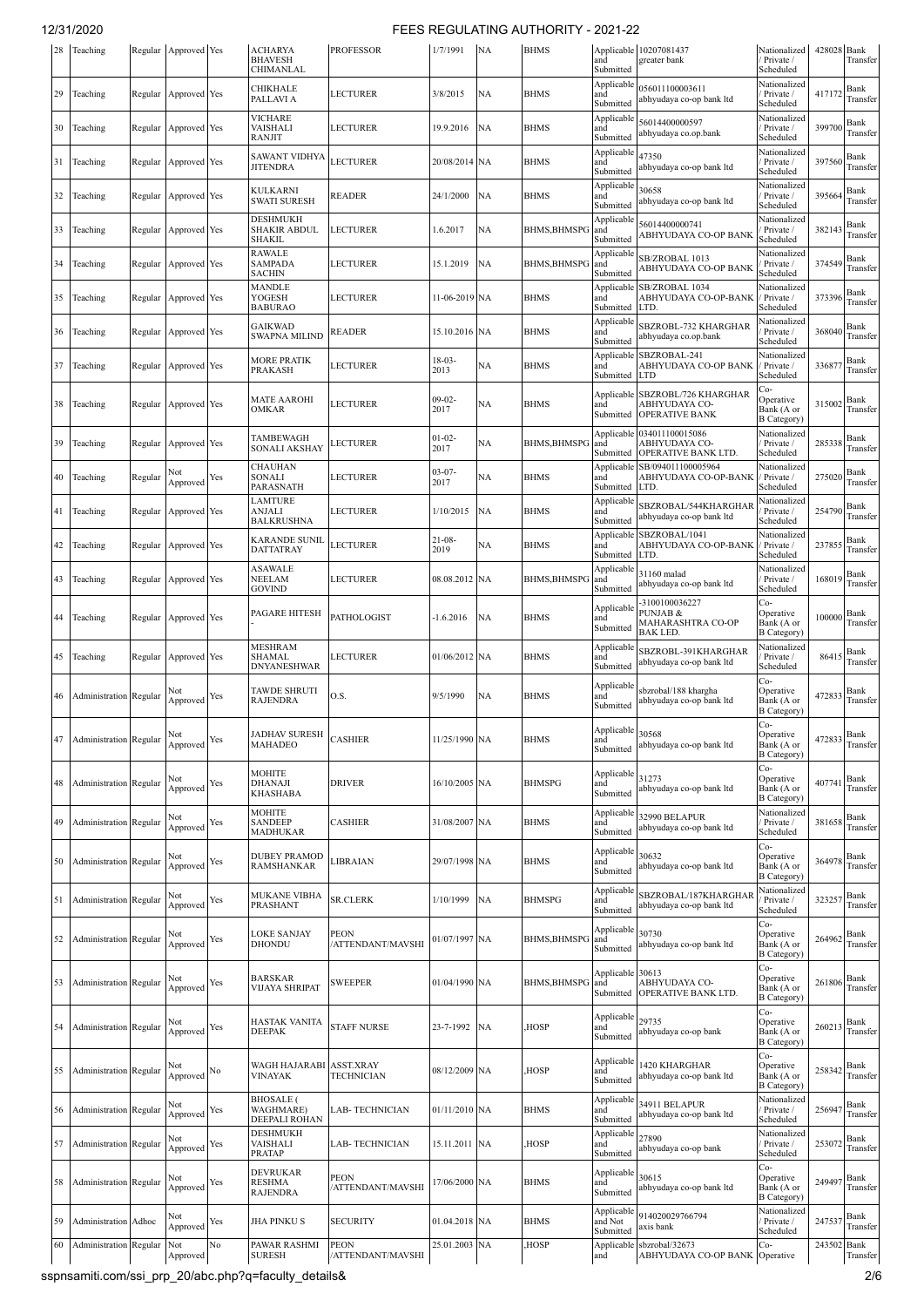|     |                               |       |                 |     |                                                      |                          |                     |                  |                     | Submitted LTD.                         |                                                                  | Bank (A or<br><b>B</b> Category)                       |        |                  |
|-----|-------------------------------|-------|-----------------|-----|------------------------------------------------------|--------------------------|---------------------|------------------|---------------------|----------------------------------------|------------------------------------------------------------------|--------------------------------------------------------|--------|------------------|
| -61 | Administration Adhoc          |       | Not<br>Approved | Yes | JHA<br><b>PURSHOTTAM S</b>                           | SECURITY                 | 01.04.2018 NA       |                  | <b>BHMS</b>         | Applicable<br>and Not<br>Submitted     | 914020029766794<br>axis bank                                     | Nationalized<br>Private /<br>Scheduled                 | 24049  | Bank<br>Transfer |
| 62  | <b>Administration</b> Regular |       | Not<br>Approved | Yes | <b>MULIK SUSHIL</b><br><b>RAMCHANDRA</b>             | <b>JR. CLERK</b>         | 16/12/2008 NA       |                  | <b>BHMS, BHMSPO</b> | Applicable<br>and<br>Submitted         | 33752 CBD<br>abhyudaya co-op bank ltd                            | Nationalized<br>Private /<br>Scheduled                 | 240143 | Bank<br>Transfer |
| 63  | Administration Regular        |       | Not<br>Approved | Yes | JOGDANDE<br>YASHODA<br><b>DAYANAND</b>               | SR. ACCOUNTANT           | 01/04/2011          | <b>NA</b>        | <b>BHMS, BHMSPG</b> | Applicable<br>and<br>Submitted         | <b>SB /1157 KHARGHAR</b><br>abhyudaya co-op bank ltd             | Nationalized<br>Private /<br>Scheduled                 | 236162 | Bank<br>Transfer |
| 64  | <b>Administration</b> Regular |       | Not<br>Approved | Yes | CHAVAN SAVITRI<br>SHANKAR                            | JR. CLERK                | 01/04/2011 NA       |                  | BHMS                | Applicable<br>and<br>Submitted         | SBZROBAL/86 KHARGHAR<br>abhyudaya co-op bank ltd                 | Vationalized<br>Private /<br>Scheduled                 | 22974  | Bank<br>Transfer |
| 65  | <b>Administration</b> Regular |       | Not<br>Approved | Yes | JAGDALE<br>PRACHI SANDIP                             | <b>STAFF NURSE</b>       | 01.08.2015 NA       |                  | HOSP,               | Applicable sb/3598<br>and<br>Submitted | ABHYUDAYA CO-OP BANK<br>LTD.                                     | Co-<br>Operative<br>Bank (A or<br><b>B</b> Category)   | 215078 | Bank<br>Transfer |
| 66  | Administration                | Adhoc | Not<br>Approved | Yes | SINGH RAJESH D                                       | SECURITY                 | 01.04.2018 NA       |                  | <b>BHMS</b>         | Applicable<br>and Not<br>Submitted     | 914020029766794<br>axis bank                                     | Nationalized<br>Private /<br>Scheduled                 | 214322 | Bank<br>Transfer |
| 67  | Administration Adhoc          |       | Not<br>Approved | Yes | SHING USHA<br>KISHOR                                 | HOUSKEEPING              | $01 - 04 -$<br>2016 | NA               | <b>BHMS, BHMSPO</b> | Applicable<br>and Not<br>Submitted     | 056021100001465<br>Abhyudaya Co-operative Bank<br>Ltd            | Nationalized<br>Private /<br>Scheduled                 | 214139 | Bank<br>Transfer |
| 68  | Administration Adhoc          |       | Not<br>Approved | Yes | <b>SAHANI PAPPU</b><br><b>NARYAN</b>                 | SECURITY                 | 01.04.2018 NA       |                  | <b>BHMS</b>         | Applicable<br>and Not<br>Submitted     | 914020029766794<br>axis bank                                     | Nationalized<br>Private /<br>Scheduled                 | 213039 | Bank<br>Transfer |
| 69  | Administration                | Adhoc | Not<br>Approved | Yes | THAKUR<br><b>RAMVRIKSH M</b>                         | SECURITY                 | 01.04.2018          | <b>NA</b>        | <b>BHMS</b>         | Applicable<br>and Not<br>Submitted     | 914020029766794<br>axis bank                                     | Nationalized<br>Private /<br>Scheduled                 | 211998 | Bank<br>Transfer |
| 70  | Administration                | Adhoc | Not<br>Approved | Yes | <b>GOSWAMI</b><br><b>KAMLESH</b><br><b>PRADEEP</b>   | HOUSKEEPING              | $01 - 04 -$<br>2016 | NA               | <b>BHMS</b>         | and Not<br>Submitted                   | Applicable 056021100000418<br>Abhyudaya Co-operative Bank<br>Ltd | Nationalized<br>Private /<br>Scheduled                 | 209514 | Bank<br>Transfer |
| 71  | Administration Regular        |       | Not<br>Approved | Yes | PATIL<br><b>PRATIKSHA</b><br><b>RAVINDRA</b>         | STAFF NURSE              | $01-04-$<br>2017    | NA               | HOSP,               | Applicable<br>and<br>Submitted         | 05014400000740<br>abhyudaya co op bank                           | Co-<br>Operative<br>Bank (A or<br><b>B</b> Category)   | 207745 | Bank<br>Transfer |
| 72  | Administration Regular        |       | Not<br>Approved | No  | <b>KAMBLE</b><br><b>SADICCHAN</b>                    | ASST. LIBRARIAN          | 1.5.2009            | NA               | <b>BHMS</b>         | Applicable<br>and<br>Submitted LTD     | sb/674<br>ABHYUDAYA CO-OP BANK                                   | Co-<br>Operative<br>Bank (A or<br><b>B</b> Category)   | 20772  | Bank<br>Transfer |
| 73  | <b>Administration</b> Regular |       | Not<br>Approved | Yes | JADHAV ASHISH<br>ANIL                                | PEON<br>ATTENDANT/MAVSHI | 01/04/2011 NA       |                  | <b>BHMS, BHMSP</b>  | Applicable<br>and<br>Submitted         | SBZROBAL/47 KHARGHAR<br>abhyudaya co-op bank ltd                 | Co-<br>Operative<br>Bank (A or<br><b>B</b> Category)   | 207103 | Bank<br>Transfer |
| 74  | <b>Administration</b> Regular |       | √ot<br>Approved | Yes | <b>CHALKE VANITA</b><br>ANKUSH                       | <b>SWEEPER</b>           | 01/04/2011          | <b>NA</b>        | <b>BHMS, BHMSPG</b> | Applicable<br>and<br>Submitted         | SBZROBAL/71-KHARGHAR<br>abhyudaya co-op bank ltd                 | $Co-$<br>Operative<br>Bank (A or<br><b>B</b> Category) | 207103 | Bank<br>Transfer |
| 75  | <b>Administration Regular</b> |       | Not<br>Approved | Yes | <b>PAYER</b><br>VAIJAYNATI<br><b>RAMCHANDRA</b>      | SWEEPER                  | 01/04/2011          | <b>NA</b>        | <b>BHMS</b>         | Applicable<br>and<br>Submitted         | SBZROBA/78-KHARGHAR<br>abhyudaya co-op bank ltd                  | Nationalized<br>Private /<br>Scheduled                 | 207103 | Bank<br>Transfer |
| 76  | <b>Administration</b> Regular |       | Not<br>Approved | Yes | <b>MHATRE ALKA</b><br><b>SUDAM</b>                   | SWEEPER                  | 01/04/2011 NA       |                  | <b>BHMS</b>         | Applicable<br>and<br>Submitted         | 35566<br>abhyudaya co-op bank ltd                                | Nationalized<br>Private /<br>Scheduled                 | 206549 | Bank<br>Transfer |
| 77  | Administration Adhoc          |       | Not<br>Approved | Yes | <b>SAHANI PARVATI</b>                                | <b>SECURITY</b>          | 01.04.2018 NA       |                  | <b>BHMS</b>         | Applicable<br>and Not<br>Submitted     | 914020029766794<br>axis bank                                     | Nationalized<br>Private /<br>Scheduled                 | 206075 | Bank<br>Transfer |
| 78  | Administration Adhoc          |       | Not<br>Approved | Yes | <b>MORE SUBHASH</b><br><b>SUNIL</b>                  | HOUSKEEPING              | $01 - 04 -$<br>2016 | NA               | <b>BHMS</b>         | Applicable<br>and Not<br>Submitted     | 056021100005146<br>Abhyudaya Co-operative Bank<br>Ltd            | Nationalized<br>Private /<br>Scheduled                 | 205894 | Bank<br>Transfer |
| 79  | Administration Regular        |       | Not<br>Approved | Yes | <b>ABDAR ANITA</b><br><b>MAHESH</b>                  | JR. CLERK                | 01-04-2011 NA       |                  | HOSP,               | and Not<br>Submitted                   | Applicable 0560111000415<br>abhyudaya co op bank ltd             | Co-<br>Operative<br>Bank (A or<br><b>B</b> Category)   | 204258 | Bank<br>Transfer |
| 80  | Administration Adhoc          |       | √ot<br>Approved | Yes | <b>SAKAR RAMESH</b>                                  | HOUSKEEPING              | 01.04.2019 NA       |                  | <b>BHMS</b>         | Applicable<br>and Not<br>Submitted     | 415<br>abhyudaya bank co-op ltd                                  | Co-<br>Operative<br>Bank (A or<br><b>B</b> Category)   | 204167 | Bank<br>Transfer |
| 81  | <b>Administration</b> Regular |       | Not<br>Approved | Yes | <b>BHATKAR</b><br>PRIYANKA<br><b>PRABHAKAR</b>       | <b>STAFF NURSE</b>       | 23.07.2015 NA       |                  | HOSP,               | and<br>Submitted LTD.                  | Applicable sbzrobal/420<br>ABHYUDAYA CO-OP BANK                  | Co-<br>Operative<br>Bank (A or<br><b>B</b> Category)   | 203827 | Bank<br>Transfer |
| 82  | <b>Administration</b> Regular |       | Not<br>Approved | Yes | <b>KADAM MOHAN</b><br>ANNAJI                         | MALI                     | 18/08/2000 NA       |                  | HOSP,               | Applicable<br>and<br>Submitted         | 31521<br>abhyudaya co-op bank ltd                                | Nationalized<br>Private /<br>Scheduled                 | 202833 | Bank<br>Transfer |
| 83  | <b>Administration Regular</b> |       | Approved Yes    |     | <b>RAGATI SUJATA</b><br><b>POSAYYA</b>               | <b>STAFF NURSE</b>       | 22-08.2015 NA       |                  | HOSP,               | Applicable<br>and<br>Submitted         | 56014400000436<br>abhyudaya bank co-op ltd                       | Co-<br>Operative<br>Bank (A or<br><b>B</b> Category)   | 199405 | Bank<br>Transfer |
| 84  | Administration Adhoc          |       | Not<br>Approved | Yes | BONKAR<br>NAMDEV.                                    | HOUSKEEPING              | 01.04.2019 NA       |                  | <b>BHMS</b>         | Applicable<br>and Not<br>Submitted     | 415<br>abhyudaya bank co-op ltd                                  | $Co-$<br>Operative<br>Bank (A or<br><b>B</b> Category) | 195306 | Bank<br>Transfer |
| 85  | Administration Adhoc          |       | Not<br>Approved | Yes | JHA PINKY S                                          | SECURITY                 | 01.04.2018 NA       |                  | <b>BHMS</b>         | Applicable<br>and Not<br>Submitted     | 914020029766794<br>axis bank                                     | Nationalized<br>Private /<br>Scheduled                 | 193824 | Bank<br>Transfer |
| 86  | Administration Regular        |       | Not<br>Approved | Yes | <b>SADARE</b><br>MALANGRAJ<br><b>BABURAO</b>         | DRIVER                   | 01/04/2011 NA       |                  | <b>BHMS</b>         | Applicable<br>and<br>Submitted         | SBZROBAL/127KHARGHAR<br>abhyudaya co-op bank ltd                 | Co-<br>Operative<br>Bank (A or<br><b>B</b> Category)   | 191757 | Bank<br>Transfer |
| 87  | Administration Adhoc          |       | Not<br>Approved | Yes | <b>MISHRA</b><br><b>PRADEEP</b><br><b>KUMAR</b>      | <b>HOUSKEEPING</b>       | $01 - 04 -$<br>2016 | $01-09-$<br>2016 | <b>BHMS, BHMSP</b>  | and Not<br>Submitted                   | Applicable 056021100001245<br>Abhyudaya Co-operative Bank<br>Ltd | Nationalized<br>/ Private /<br>Scheduled               | 189214 | Bank<br>Transfer |
| 88  | Administration Regular        |       | Not<br>Approved | Yes | <b>SALAVAKAR</b><br><b>MANOHAR</b><br><b>DAMODAR</b> | WARDBOY                  | 01/04/2011 NA       |                  | HOSP,               | Applicable<br>and<br>Submitted         | 60643<br>abhyudaya co-op bank ltd                                | Co-<br>Operative<br>Bank (A or<br><b>B</b> Category)   | 184594 | Bank<br>Transfer |
| 89  | <b>Administration</b> Regular |       | Not<br>Approved | Yes | <b>SHINDE PRABHA</b><br>CHANDRAKANT                  | <b>SWEEPER</b>           | 01/04/2011 NA       |                  | HOSP,               | Applicable<br>and<br>Submitted         | 25853<br>abhyudaya co-op bank ltd                                | Co-<br>Operative<br>Bank (A or<br><b>B</b> Category)   | 184594 | Bank<br>Transfer |
| 90  | Administration Regular        |       | Not<br>Approved | Yes | <b>JANASKAR</b><br>POOJA.                            | <b>STAFF NURSE</b>       | 21.06.2017 NA       |                  | HOSP,               | and<br>Submitted                       | Applicable 67011100006252<br>ABHYUDAYA CO OP BANK<br><b>LTD</b>  | Co-<br>Operative<br>Bank (A or<br><b>B</b> Category)   | 184411 | Bank<br>Transfer |
| 91  | Administration Regular        |       | Not<br>Approved | No  | <b>GHARGE</b><br><b>SANGEETA</b><br>SHANKAR          | JR. CLERK                | 20.01.2016 NA       |                  | HOSP,               | Applicable<br>and<br>Submitted         | 19011100036802<br>ABHYUDAYA CO-OP BANK<br>LTD.                   | Nationalized<br>Private /<br>Scheduled                 | 183353 | Bank<br>Transfer |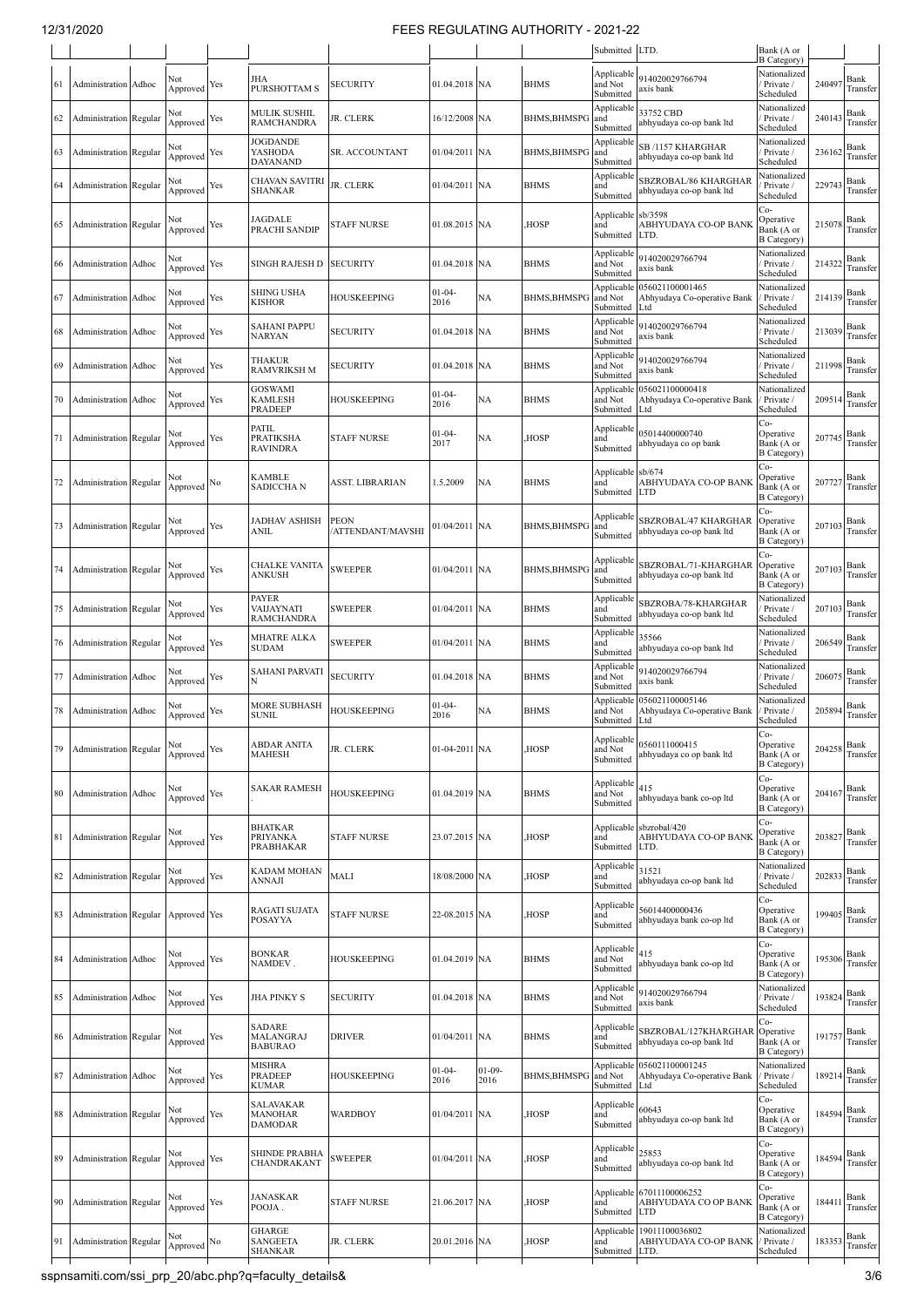| 92 | Administration Regular        |       | Not<br>Approved     | Yes | KADAM SNEHAL   JR. CLERK<br>C.               |                                         | 10.01.2016 NA       |                            | HOSP.               | and<br>Submitted                        | Applicable sbzrobal/167<br>ABHYUDAYA CO-OP BANK<br>LTD.          | Nationalized<br>Private /<br>Scheduled               | 180840 Bank | Transfer                                        |
|----|-------------------------------|-------|---------------------|-----|----------------------------------------------|-----------------------------------------|---------------------|----------------------------|---------------------|-----------------------------------------|------------------------------------------------------------------|------------------------------------------------------|-------------|-------------------------------------------------|
| 93 | Administration Regular        |       | Not<br>Approved     | No  | MITAKE<br>ADINATH F                          | MEDICAL OFFICER                         | .2.2017             | NA                         | HOSP,               | and<br>Submitted                        | Applicable 056021100000400<br>ABHYUDAYA CO-OP BANK<br><b>LTD</b> | Nationalized<br>/ Private /<br>Scheduled             | 180000      | Bank<br>Transfer                                |
| 94 | Administration Regular        |       | Not<br>Approved     | No  | DESHMUKH<br><b>SHIVAJI D</b>                 | <b>RESIDENT MEDIAL</b><br><b>OFFIER</b> | 1.3.2017            | NA                         | HOSP,               | and<br>Submitted                        | Applicable 05602110000706<br>ABHYUDAYA CO-OP BANK<br><b>LTD</b>  | Co-<br>Operative<br>Bank (A or<br><b>B</b> Category) | 180000      | Bank<br>Transfer                                |
| 95 | Administration Regular        |       | Not<br>Approved     | Yes | <b>GAWADE</b><br>NANDKUMAR<br>JAGNNATH       | <b>ELECTRICIAN</b>                      | 1.4.11              | NA                         | <b>BHMS</b>         | Applicable<br>and<br>Submitted          | SBZROBAL /78-KHARGHA<br>abhyudaya co-op bank ltd                 | Nationalized<br>Private /<br>Scheduled               | 176147      | Bank<br>Transfer                                |
| 96 | Administration Regular        |       | Not<br>Approved     | No  | <b>GAIKWAD</b><br><b>VINAYAK</b><br>JAYAWANT | PEON<br>/ATTENDANT/MAVSHI               | 1.10.2016           | NA                         | <b>BHMS</b>         | Applicable<br>and<br>Submitted          | SB/490<br>abhyudaya co-op bank                                   | Co-<br>Operative<br>Bank (A or<br><b>B</b> Category) | 171477      | Bank<br>Transfer                                |
| 97 | <b>Administration Regular</b> |       | Not<br>Approved     | Yes | PAGARE<br>SANGEETA<br>JAGDISH                | <b>PEON</b><br>/ATTENDANT/MAVSHI        | .10.2016            | NA                         | HOSP,               | Applicable<br>and<br>Submitted          | SB/533<br>abhyudaya co-op bank                                   | Co-<br>Operative<br>Bank (A or<br><b>B</b> Category) | 171477      | Bank<br>Transfer                                |
| 98 | Administration Regular        |       | Not<br>Approved     | No  | GODGE<br>SHAKUNTALA<br>DIGAMBAR              | <b>SWEEPER</b>                          | .20.2016            | NA                         | HOSP,               | Applicable<br>and<br>Submitted          | sb/484<br>abhyudaya co-op bank                                   | Nationalized<br>Private /<br>Scheduled               | 171477      | Bank<br>Transfer                                |
| 99 | Administration Regular        |       | Not<br>Approved     | No  | SAWANT<br>DEEPALI<br>DNYANADEV               | SWEEPER                                 | .20.2016            | NA                         | HOSP,               | Applicable<br>and<br>Submitted          | SB/130<br>abhyudaya co-op bank                                   | Nationalized<br>Private /<br>Scheduled               | 171477      | Bank<br>Transfer                                |
|    | 100 Administration Regular    |       | Not<br>Approved     | No  | PATIL REKHA<br>NANDKUMAR                     | <b>SWEEPER</b>                          | 1.10.2016           | <b>NA</b>                  | <b>BHMS</b>         | Applicable<br>and<br>Submitted          | SB/510<br>abhyudaya co-op bank                                   | Co-<br>Operative<br>Bank (A or<br><b>B</b> Category) | 171477      | Bank<br>Transfer                                |
|    | 101 Administration Regular    |       | Not<br>Approved     | No  | ANTHARE<br>KALPANA VIJAY                     | SWEEPER                                 | .20.2016            | NA                         | HOSP,               | Applicable<br>and<br>Submitted          | SB/3426<br>abhyudaya co-op bank                                  | Nationalized<br>Private /<br>Scheduled               | 171477      | Bank<br>Transfer                                |
|    | 102 Administration Regular    |       | Not<br>Approved     | Yes | <b>PAWAR</b><br>UDAYANKAR<br><b>DAMODAR</b>  | PEON<br>/ATTENDANT/MAVSHI               | 10.01.2016 NA       |                            | HOSP,               | and<br>Submitted                        | Applicable sbzrobal/519<br>ABHYUDAYA CO-OP BANK<br>LTD.          | Co-<br>Operative<br>Bank (A or<br><b>B</b> Category) | 171464      | Bank<br>Transfer                                |
|    | 103 Administration Regular    |       | Not<br>Approved     | Yes | THORAT<br><b>SANDEEP</b><br><b>KHANDU</b>    | PEON<br><b>/ATTENDANT/MAVSHI</b>        | 01.02.2007 NA       |                            | <b>BHMS, BHMSPC</b> | Applicable SB/31522<br>and<br>Submitted | ABHYUDAYA CO OP BANK<br><b>LTD</b>                               | Co-<br>Operative<br>Bank (A or<br><b>B</b> Category) | 170958      | Bank<br>Transfer                                |
|    | 104 Administration Regular    |       | Not<br>Approved     | No  | KAKDE SARITA<br>SANDEEP                      | <b>SWEEPER</b>                          | .20.2016            | NA                         | <b>BHMS</b>         | Applicable<br>and<br>Submitted          | SB/182<br>abhyudaya co-op bank                                   | Nationalized<br>Private /<br>Scheduled               | 170356      | Bank<br>Transfer                                |
|    | 105 Administration Regular    |       | Not<br>Approved     | Yes | KADAM SURAJ<br><b>JAYVANT</b>                | PEON<br>'ATTENDANT/MAVSHI               | $01-10-$<br>2017    | NA                         | <b>BHMS</b>         | Applicable<br>and<br>Submitted          | SBZROBAL/527<br>ABHYUDAYA BANK                                   | Co-<br>Operative<br>Bank (A or<br><b>B</b> Category) | 169753      | Bank<br>Transfer                                |
|    | 106 Administration Adhoc      |       | Not<br>Approved     | Yes | SAWAKHANDE<br><b>JITENDRA P</b>              | <b>SECURITY</b>                         | 01.04.2018 NA       |                            | <b>BHMS</b>         | Applicable<br>and Not<br>Submitted      | 011720110000498<br>bank of india                                 | Nationalized<br>Private /<br>Scheduled               | 165204      | Bank<br>Transfer                                |
|    | 107 Administration Regular    |       | Not<br>Approved     | Yes | YADAV SUJATA S JR. CLERK                     |                                         | $14 - 01 -$<br>2017 | NA                         | <b>BHMS</b>         | Applicable<br>and Not<br>Submitted      | 36420988369<br>abhyudaya co op bank ltd                          | Co-<br>Operative<br>Bank (A or<br><b>B</b> Category) | 159345      | Bank<br>Transfer                                |
|    | 108 Administration Regular    |       | Not<br>Approved     | No  | MANE DIPALI.                                 | JR. CLERK                               | $01 - 10 -$<br>2016 | NA                         | HOSP,               | and<br>Submitted                        | Applicable 056014400000481<br>ABHYUDAYA CO-OP BANK<br>LTD.       | Co-<br>Operative<br>Bank (A or<br><b>B</b> Category) | 158029      | Bank<br>Transfer                                |
|    | 109 Administration Regular    |       | Not<br>Approved Yes |     | <b>KAMBLE</b><br><b>KANCHAN</b><br>SHIVRAM   | <b>SWEEPER</b>                          | $01-10-$<br>2016    | NA                         | <b>BHMS</b>         | Applicable<br>and<br>Submitted          | SB/540<br>abhyudaya co-op bank                                   | Nationalized<br>Private /<br>Scheduled               |             | 153528 $\frac{D_{\text{max}}}{\text{Transfer}}$ |
|    | 110 Administration Regular    |       | Not<br>Approved     | No  | <b>DANDEKAR</b><br><b>SHWETA DIPAK</b>       | <b>STAFF NURSE</b>                      | 01.08.2015 NA       |                            | HOSP,               | and<br>Submitted                        | Applicable sbzrobal/423<br>ABHYUDAYA CO-OP BANK<br>LTD.          | Co-<br>Operative<br>Bank (A or<br><b>B</b> Category) | 153008      | Bank<br>Transfer                                |
|    | 111 Administration Regular    |       | Not<br>Approved     | Yes | JADHAV MANOJ<br>MAHADEOV                     | <b>PEON</b><br>/ATTENDANT/MAVSHI        | 01/04/2011 NA       |                            | <b>BHMS</b>         | Applicable<br>and<br>Submitted          | 27521<br>abhyudaya co-op bank ltd                                | Nationalized<br>Private /<br>Scheduled               | 152771      | Bank<br>Transfer                                |
|    | 112 Administration Regular    |       | Not<br>Approved     | Yes | <b>SAKHARE</b><br><b>SACHIN</b><br>SADANAND  | <b>PEON</b><br>/ATTENDANT/MAVSHI        | 01/04/2011 NA       |                            | <b>BHMS</b>         | Applicable<br>and<br>Submitted          | SB/2461<br>abhyudaya co-op bank ltd                              | Co-<br>Operative<br>Bank (A or<br><b>B</b> Category) | 152771      | Bank<br>Transfer                                |
|    | 113 Administration Regular    |       | Not<br>Approved     | Yes | JADHAV ANITA<br>ANAND                        | PEON<br>'ATTENDANT/MAVSHI               | 01/04/2011 NA       |                            | <b>BHMS, BHMSPG</b> | Applicable<br>and<br>Submitted          | 35569<br>abhyudaya co-op bank ltd                                | Co-<br>Operative<br>Bank (A or<br><b>B</b> Category) | 152771      | Bank<br>Transfer                                |
|    | 114 Administration Regular    |       | Not<br>Approved     | Yes | <b>MORE SURESH</b><br>DILIP                  | <b>WARDBOY</b>                          | 01/04/2011 NA       |                            | HOSP,               | Applicable<br>and<br>Submitted          | SBZROBAL/119KHARGHAR<br>abhyudaya co-op bank ltd                 | Co-<br>Operative<br>Bank (A or<br><b>B</b> Category) | 152771      | Bank<br>Transfer                                |
|    | 115 Administration Regular    |       | Not<br>Approved     | Yes | RAJBHAR SONAJI<br>AMRUTLAL                   | <b>SWEEPER</b>                          | 01/04/2011 NA       |                            | HOSP,               | Applicable<br>and<br>Submitted          | SBIZBAL/136<br>abhyudaya co-op bank ltd                          | Nationalized<br>Private /<br>Scheduled               | 152379      | Bank<br>Transfer                                |
|    | 116 Administration Regular    |       | Not<br>Approved     | Yes | JADHAV<br>MAHESH<br><b>SURESH</b>            | JR. CLERK                               | $24-07-$<br>2017    | NA                         | HOSP,               | Applicable<br>and<br>Submitted          | 774<br>abhyudaya co op bank ltd                                  | Nationalized<br>Private /<br>Scheduled               | 151822      | Bank<br>Transfer                                |
|    | 117 Administration Regular    |       | Not<br>Approved     | Yes | <b>BANSODE</b><br>VANDANA<br>MANOHAR         | <b>PEON</b><br>/ATTENDANT/MAVSHI        | 01/04/2011 NA       |                            | <b>BHMS</b>         | Applicable<br>and<br>Submitted          | 35567<br>abhyudaya co-op bank ltd                                | Co-<br>Operative<br>Bank (A or<br><b>B</b> Category) | 151597      | Bank<br>Transfer                                |
|    | 118 Administration Regular    |       | Not<br>Approved No  |     | <b>DANDVATE</b><br>BHUSHAN.                  | WARDBOY                                 | $20 - 01 -$<br>2016 | NА                         | HOSP,               | Applicable SB/491<br>and<br>Submitted   | ABHYUDAYA CO-OP BANK<br>LTD.                                     | Co-<br>Operative<br>Bank (A or<br><b>B</b> Category) | 150874      | Bank<br>Transfer                                |
|    | 119 Administration Regular    |       | Not<br>Approved     | Yes | MOHITE<br>NARENDRA<br>DHARMA                 | LIFTMAN/ATTENDANT 01/04/2011 NA         |                     |                            | <b>BHMS</b>         | Applicable<br>and<br>Submitted          | SBZROBAL/109 KHARGHA<br>abhyudaya co-op bank ltd                 | Nationalized<br>Private /<br>Scheduled               | 149867      | Bank<br>Transfer                                |
|    | 120 Administration Regular    |       | Not<br>Approved     | Yes | <b>OVHAL</b><br>SUREKHA<br>SATISH            | PEON<br>/ATTENDANT/MAVSHI               | 01/04/2011 NA       |                            | <b>BHMS, BHMSPG</b> | Applicable<br>and<br>Submitted          | 35568<br>abhyudaya co-op bank ltd                                | Co-<br>Operative<br>Bank (A or<br><b>B</b> Category) | 143816      | Bank<br>Transfer                                |
|    | 121 Administration Regular    |       | Not<br>Approved Yes |     | <b>DANDAWATE</b><br>NAMRATA.                 | <b>STAFF NURSE</b>                      |                     | 01.01.2018 31.01.2018 HOSP |                     | Applicable<br>and<br>Submitted          | 056014400000860<br>ABHYUDAYA CO OP BANK<br><b>LTD</b>            | Co-<br>Operative<br>Bank (A or<br><b>B</b> Category) | 138934      | Bank<br>Transfer                                |
|    | 122 Administration            | Adhoc | Not<br>Approved     | Yes | KUMAR SURESH                                 | <b>SECURITY</b>                         | 01.04.2019 NA       |                            | <b>BHMS</b>         | Applicable<br>and Not<br>Submitted      | 011720110000498<br><b>BANK OF INDIA</b>                          | Nationalized<br>Private /<br>Scheduled               | 137574      | Bank<br>Transfer                                |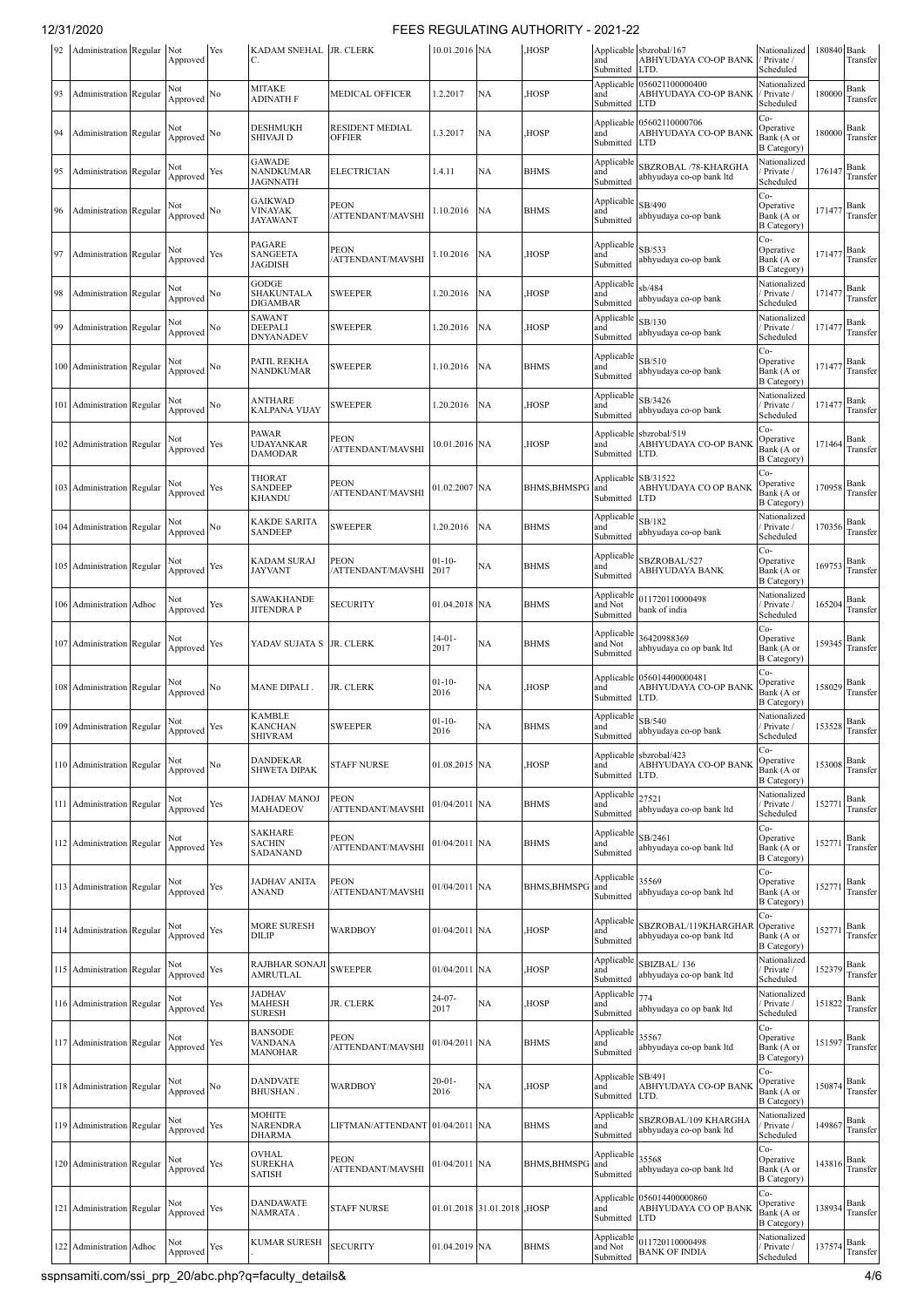|     | 123 Administration Regular |       | Not<br>Approved     | Yes | PAWAR SUVIDHA PEON<br><b>BHIKAJI</b>        | /ATTENDANT/MAVSHI                | 01/04/2011 NA       |                            | <b>BHMS</b>         | Applicable<br>and<br>Submitted     | 60623 NEW PANVEL<br>abhyudaya co-op bank ltd          | $Co-$<br>Operative<br>Bank (A or<br><b>B</b> Category) | 137535 | Bank<br>Transfer       |
|-----|----------------------------|-------|---------------------|-----|---------------------------------------------|----------------------------------|---------------------|----------------------------|---------------------|------------------------------------|-------------------------------------------------------|--------------------------------------------------------|--------|------------------------|
|     | 124 Administration Regular |       | Not<br>Approved     | No  | <b>SHEWALE</b><br>NANDA<br>PRAKASH          | <b>SWEEPER</b>                   | 1.10.2016           | <b>NA</b>                  | HOSP,               | Applicable<br>and<br>Submitted     | SB/538<br>abhyudaya co-op bank                        | Nationalized<br>Private /<br>Scheduled                 | 123561 | Bank<br>Transfer       |
|     | 125 Administration Regular |       | Not<br>Approved     | No  | SARGAR<br><b>PRAMILA</b><br><b>SHRIRANG</b> | <b>PEON</b><br>/ATTENDANT/MAVSHI | 1.10.2016           | <b>NA</b>                  | BHMS, BHMSPG and    | Applicable<br>Submitted            | SB/542<br>abhyudaya co-op bank                        | Co-<br>Operative<br>Bank (A or<br><b>B</b> Category)   | 123561 | Bank<br>Transfer       |
|     | 126 Administration Regular |       | Not<br>Approved     | Yes | <b>ADHAV</b><br>SHUHANGI<br><b>SHANKAR</b>  | RESIDENT MEDIAL<br><b>OFFIER</b> | 10.01.2016 NA       |                            | HOSP,               | Applicable<br>and<br>Submitted     | SB/65310<br>abhyudaya co op bank                      | Co-<br>Operative<br>Bank (A or<br><b>B</b> Category)   | 123561 | Bank<br>Transfer       |
|     | 127 Administration Regular |       | Not<br>Approved     | Yes | <b>BENDAR</b><br>PRIYANKA<br><b>CHAITYA</b> | <b>STAFF NURSE</b>               | 20.01.2018 NA       |                            | HOSP,               | Applicabl<br>and<br>Submitted      | ZERO BAL.1004<br>abhyudaya bank co-op ltd             | Co-<br>Operative<br>Bank (A or<br><b>B</b> Category    | 115022 | Bank<br>Transfer       |
|     | 128 Administration Regular |       | Approved Yes        |     | THUKRUL PRIYA<br>AJIT                       | <b>STAFF NURSE</b>               | 15.01.2019 NA       |                            | HOSP,               | Applicable<br>and<br>Submitted     | A/C NO. 037011100016<br>ABHYUDAYA BANK                | Co-<br>Operative<br>Bank (A or<br><b>B</b> Category)   | 111065 | Bank<br>Transfer       |
|     | 129 Administration Regular |       | Not<br>Approved     | Yes | <b>MANE SUNITA</b><br><b>SADASHIV</b>       | <b>PEON</b><br>/ATTENDANT/MAVSHI | $01 - 10 -$<br>2016 | NA                         | <b>BHMS</b>         | Applicable<br>and Not<br>Submitted | 011720110000498<br>abhyudaya co op bank ltd           | Co-<br>Operative<br>Bank (A or<br>B Category)          | 110290 | Bank<br>Transfer       |
|     | 130 Administration Regular |       | Approved Yes        |     | MULANI<br><b>RESHMA</b><br>KUDBUDIN         | JR. CLERK                        |                     | 20.01.2016 30.09.2018 HOSP |                     | Applicable<br>and<br>Submitted     | sb/515<br>abhyudaya bank co-op ltd                    | Co-<br>Operative<br>Bank (A or<br><b>B</b> Category)   | 110158 | Bank<br>Transfer       |
| 131 | Administration             | Adhoc | Not<br>Approved     | Yes | KOLI KISHOR.                                | <b>SECURITY</b>                  | 01.04.2018 NA       |                            | <b>BHMS</b>         | Not<br>Applicable                  | 56011100002657<br>abhyudaya co op bank ltd            | Co-<br>Operative<br>Bank (A or<br><b>B</b> Category)   | 106096 | Bank<br>Transfer       |
|     | 132 Administration Regular |       | Not<br>Approved     | No  | SHAIKH HUSAIN                               | <b>MEDICAL OFFICER</b>           | 1.2.2017            | 31.1.2020                  | HOSP,               | Applicable<br>and<br>Submitted     | 056021100000400<br>ABHYUDAYA CO-OP BANK<br><b>LTD</b> | Nationalized<br>Private /<br>Scheduled                 | 105000 | Bank<br>Transfer       |
|     | 133 Administration Regular |       | Not<br>Approved     | Yes | SALGAONKAR<br><b>VAIBHAV S</b>              | <b>ASST. ACCOUNTANT</b>          | $01-06-$<br>2018    | $28-02-$<br>2020           | HOSP,               | Applicable<br>and<br>Submitted     | 0560111000415<br>abhyudaya co op bank ltd             | Co-<br>Operative<br>Bank (A or<br><b>B</b> Category)   | 93526  | Bank<br>Transfer       |
|     | 134 Administration Regular |       | Not<br>Approved     | No  | PAWAR SUPRIYA.                              | <b>LAB-TECHNICIAN</b>            | $03-06-$<br>2018    | NA                         | <b>BHMS</b>         | Applicable<br>and<br>Submitted     | 018011100066109<br>ABHYUDAYA CO-OP BANK<br>LTD.       | Nationalized<br>Private /<br>Scheduled                 | 82628  | Bank<br>Transfer       |
|     | 135 Administration Regular |       | Approved Yes        |     | SONAWANE<br><b>PALLAVI</b><br><b>MUKUND</b> | ASST. ACCOUNTANT                 | 14.01.2019 NA       |                            | HOSP,               | Applicable<br>and<br>Submitted     | sbzrobal/1008<br>ABHYUDAYA BANK                       | Co-<br>Operative<br>Bank (A or<br><b>B</b> Category)   | 67353  | Bank<br>Transfer       |
|     | 136 Administration Regular |       | Not<br>Approved     | Yes | SIRSAVAKAR<br>RUPALI B                      | YOGA EXPERT                      | 1.5.2019            | <b>NA</b>                  | HOSP,               | Applicable<br>and<br>Submitted     | 0001<br>ABHYUDAYA CO-OP BANK                          | Nationalized<br>Private /<br>Scheduled                 | 60000  | Bank<br>Transfer       |
|     | 137 Administration Regular |       | Not<br>Approved     | Yes | SANKPALE<br>MANGESH N                       | <b>REDIOLOGIST</b>               | 1.5.2019            | NA                         | HOSP,               | Applicable<br>and<br>Submitted     | 0001<br>ABHYUDAYA CO-OP BANK                          | Nationalized<br>Private /<br>Scheduled                 | 60000  | Bank<br>Transfer       |
|     | 138 Administration Regular |       | Not<br>Approved     | Yes | WAGALE<br>NAZIMA.                           | <b>DIETICIAN</b>                 | $01 - 04 -$<br>2016 | NA                         | HOSP,               | Applicabl<br>and<br>Submitted      | 97021100110219<br>Abhyudaya Co-operative Bank<br>Ltd  | Nationalized<br>Private /<br>Scheduled                 | 60000  | Bank<br>Transfer       |
|     | 139 Administration Regular |       | Not<br>Approved     | No  | NAIK MUKUND G ANAESTHETIC                   |                                  | 1.6.2012            | <b>NA</b>                  | HOSP,               | Applicable<br>and<br>Submitted     | 056021100000400<br>ABHYUDAYA CO-OP BANK<br><b>LTD</b> | Nationalized<br>Private /<br>Scheduled                 | 60000  | Bank<br>Transfer       |
| 140 | Administration Adhoc       |       | Not<br>Approved     | Yes | <b>PARDESI</b><br>RAVINDRASHING SECURITY    |                                  | 01.04.2018 NA       |                            | <b>BHMS</b>         | and Not<br>Submitted               | Applicable 011720110000498<br>bank of india           | Nationalized<br>Private /<br>Scheduled                 | 51229  | Bank<br>Transfer       |
|     | 141 Administration Adhoc   |       | Not<br>Approved     | No  | <b>NADAR</b><br>VAKTESH.                    | <b>HOUSKEEPING</b>               | 01.04.2017 NA       |                            | <b>BHMS</b>         | Not<br>Applicable                  | 056021100002510<br>ABHYUDAYA CO OP BANK<br>LTD        | Co-<br>Operative<br>Bank (A or<br><b>B</b> Category)   | 49119  | Bank<br>Transfer       |
|     | 142 Administration Regular |       | Not<br>Approved     | Yes | <b>MOHITE SARITA</b><br><b>JAGANNTH</b>     | <b>ASST. ACCOUNTANT</b>          | $09 - 07 -$<br>2018 | <b>NA</b>                  | HOSP,               | Applicable<br>and Not<br>Submitted | 0560111000415<br>abhyudaya co op bank ltd             | Co-<br>Operative<br>Bank (A or<br><b>B</b> Category)   | 39120  | Bank<br>Transfer       |
|     | 143 Administration Adhoc   |       | Not<br>Approved     | Yes | SHAIKH SITARE<br><b>BEGUM</b>               | <b>SECURITY</b>                  | 01.04.2019 NA       |                            | <b>BHMS</b>         | Applicable<br>and Not<br>Submitted | 011720110000498<br><b>BANK OF INDIA</b>               | Nationalized<br>Private /<br>Scheduled                 | 37155  | Bank<br>Transfer       |
|     | 144 Administration Adhoc   |       | Not<br>Approved     | Yes | WAGHMODE<br>VINOD.                          | <b>SECURITY</b>                  | 01.04.2019 NA       |                            | <b>BHMS</b>         | Applicabl<br>and Not<br>Submitted  | 011720110000498<br><b>BANK OF INDIA</b>               | Nationalized<br>Private /<br>Scheduled                 | 36264  | Bank<br>Transfer       |
|     | 145 Administration Regular |       | Not<br>Approved     | Yes | <b>SHIVANKAR</b><br>AISHWARYA R.            | PHYSIOTHERAPIST                  | $24 - 12 -$<br>2020 | NA                         | HOSP,               | Applicable<br>and Not<br>Submitted | SBZROBAL/1041<br>ABHYUDAYA CO-OP-BANK<br>LTD.         | Nationalized<br>Private /<br>Scheduled                 | 35000  | Bank<br>Transfer       |
|     | 146 Administration Regular |       | Not<br>Approved     | Yes | <b>SINGH SANDEEP</b><br><b>RANVIJAY</b>     | RESIDENT MEDIAL<br><b>OFFIER</b> | $1 - 10 - 20$       | <b>NA</b>                  | HOSP,               | Applicable<br>and Not<br>Submitted | SB/ZROBAL 1034<br>ABHYUDAYA CO-OP-BANK<br>LTD.        | Nationalized<br>Private /<br>Scheduled                 | 30000  | Bank<br>Transfer       |
|     | 147 Administration Adhoc   |       | Not<br>Approved     | Yes | <b>GAONKAR ARUN</b>                         | HOUSKEEPING                      | $01 - 05 -$<br>2016 | $31 - 05 -$<br>2016        | <b>BHMS, BHMSPG</b> | Not<br>Applicable                  | 0560211000015240<br>ABHYUDAYA CO-OP BANK<br>LTD       | $Co-$<br>Operative<br>Bank (A or<br><b>B</b> Category) | 28647  | Bank<br>Transfer       |
|     | 148 Administration Adhoc   |       | Not<br>Approved     | Yes | <b>BAGAL SINDHU</b>                         | <b>SECURITY</b>                  | 01.04.2018 NA       |                            | <b>BHMS</b>         | Not                                | 383203100003333<br>Applicable SARASWAT BANK           | Co-<br>Operative<br>Bank (A or<br><b>B</b> Category)   | 28000  | Bank<br>Transfer       |
|     | 149 Administration Regular |       | Not<br>Approved     | No  | JADHAV<br><b>MUKUND</b><br><b>MILIND</b>    | NA                               | 1.4.2017            | $01 - 9 - 20$              | HOSP,               | Applicable<br>and<br>Submitted     | 056021100000400<br>ABHYUDAYA CO-OP BANK<br><b>LTD</b> | Co-<br>Operative<br>Bank (A or<br><b>B</b> Category)   | 25000  | Bank<br>Transfer       |
|     | 150 Administration Regular |       | Not<br>Approved Yes |     | RANJI<br>KEERTHIKA B                        | PHYSIOTHERAPIST                  | 1.5.2019            | <b>NA</b>                  | HOSP,               | Applicable<br>and<br>Submitted     | 0001<br>ABHYUDAYA CO-OP BANK                          | Nationalized<br>Private /<br>Scheduled                 | 20000  | Bank<br>Transfer       |
|     | 151 Administration Adhoc   |       | Not<br>Approved     | Yes | <b>SAW SURESH</b><br><b>KUMAR</b>           | <b>SECURITY</b>                  | 01.04.2017 NA       |                            | <b>BHMS</b>         | Not<br>Applicable                  | 056011100001803<br>ABHYUDAYA CO OP BANK<br>LTD        | Co-<br>Operative<br>Bank (A or<br><b>B</b> Category)   | 14966  | Bank<br>Transfer       |
|     | 152 Administration Regular |       | Not<br>Approved     | Yes | <b>SALUNKHE</b><br>VIDYA VIJAY              | JR. CLERK                        | $03 - 12 -$<br>2018 | NA                         | HOSP,               | Applicable<br>and Not<br>Submitted | 011720110000498<br>abhyudaya co op bank ltd           | Co-<br>Operative<br>Bank (A or<br><b>B</b> Category)   | 14874  | Bank<br>Transfer       |
|     | 153 Administration Regular |       | Not<br>Approved     | No  | SHINDE AMRUTA STAFF NURSE                   |                                  | $24 - 05 -$<br>1998 | NA                         | HOSP,               | Applicable<br>and Not              | 60202824943<br>abhyudaya co op bank ltd               | Co-<br>Operative                                       |        | 13500 Bank<br>Transfer |